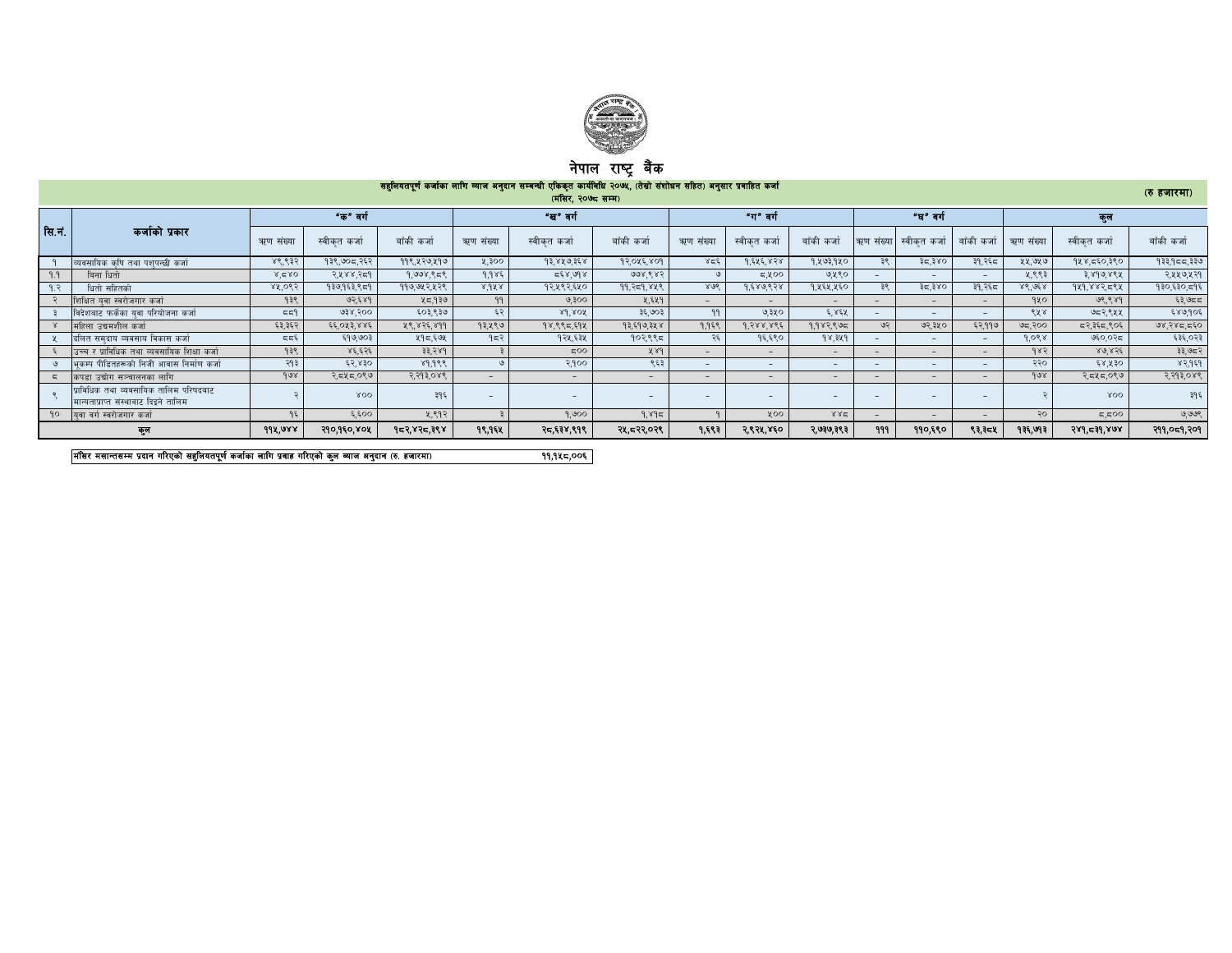

नेपाल राष्ट्र बैंक

|              | आ.व. २०७८ ∕ ७९ मंसिर महिना सम्ममा "सहुलियतपूर्ण कर्जाका लागि व्याज अनुदान सम्बन्धी एकिकृत कार्यविधि २०७५, (तेस्रो संशोधन सहित)" बमोजिम<br>.<br>सहुलियतपूर्ण कर्जा उपयोग गरेका बैंकको विवरण |                        |                       |                           |  |  |
|--------------|--------------------------------------------------------------------------------------------------------------------------------------------------------------------------------------------|------------------------|-----------------------|---------------------------|--|--|
| S.N.         | <b>INSTITUTION NAME</b>                                                                                                                                                                    | <b>TOTAL BORROWERS</b> | <b>APPROVED LIMIT</b> | <b>OUTSTANDING AMOUNT</b> |  |  |
| $\mathbf{1}$ | AGRICULTURE DEVELOPMENT BANK                                                                                                                                                               | 13,564                 | 25,613,460,194        | 22,645,129,492            |  |  |
| $\mathbf{2}$ | BANK OF KATHMANDU LIMITED                                                                                                                                                                  | 2,493                  | 5,178,681,500         | 4,641,740,159             |  |  |
| 3            | CENTURY COMMERCIAL BANK LIMITED                                                                                                                                                            | 2,231                  | 3,174,710,960         | 2,815,185,804             |  |  |
| 4            | CITIZENS BANK INTERNATIONAL LIMITED                                                                                                                                                        | 3,698                  | 5,810,619,130         | 4,977,072,622             |  |  |
| 5            | CIVIL BANK LIMITED                                                                                                                                                                         | 2,791                  | 4,798,549,870         | 4,124,234,376             |  |  |
| 6            | <b>EVEREST BANK LIMITED</b>                                                                                                                                                                | 2,913                  | 4,428,371,000         | 3,679,493,117             |  |  |
| 7            | <b>GLOBAL IME BANK LIMITED</b>                                                                                                                                                             | 4,823                  | 11,162,158,568        | 9,640,324,487             |  |  |
| 8            | HIMALAYAN BANK LIMITED                                                                                                                                                                     | 1,628                  | 3,483,858,759         | 3,196,605,152             |  |  |
| 9            | KUMARI BANK LIMITED                                                                                                                                                                        | 2,886                  | 6,284,300,389         | 5,523,346,534             |  |  |
| 10           | LAXMI BANK LIMITED                                                                                                                                                                         | 6,577                  | 5,091,257,305         | 3,851,337,601             |  |  |
| 11           | MACHHAPUCHHRE BANK LIMITED                                                                                                                                                                 | 2,444                  | 3,739,092,594         | 3,228,692,805             |  |  |
| 12           | MEGA BANK NEPAL LIMITED                                                                                                                                                                    | 5,420                  | 7,756,761,222         | 5,745,817,028             |  |  |
| 13           | <b>NABIL BANK LIMITED</b>                                                                                                                                                                  | 3,254                  | 7,056,732,736         | 6,005,668,645             |  |  |
| 14           | NEPAL BANGALADESH BANK LIMITED                                                                                                                                                             | 3,447                  | 6,713,122,943         | 6,068,698,615             |  |  |
| 15           | NEPAL BANK LIMITED                                                                                                                                                                         | 6,677                  | 9,360,812,025         | 9,757,124,306             |  |  |
| 16           | NEPAL CREDIT AND COMMERCE BANK LIMITED                                                                                                                                                     | 2,383                  | 5,691,511,350         | 5,267,376,555             |  |  |
| 17           | NEPAL INVESTMENT BANK LIMITED                                                                                                                                                              | 4,474                  | 5,273,600,804         | 4,441,138,856             |  |  |
| 18           | NEPAL SBI BANK LIMITED                                                                                                                                                                     | 2,703                  | 5,018,131,204         | 3,837,389,149             |  |  |
|              | 19   NIC ASIA BANK LIMITED                                                                                                                                                                 | 3,440                  | 17,999,383,347        | 16,620,576,662            |  |  |
| 20           | NMB BANK LIMITED                                                                                                                                                                           | 6,051                  | 10,731,263,112        | 9,097,137,791             |  |  |
| 21           | PRABHU BANK LIMITED                                                                                                                                                                        | 4,528                  | 6,084,628,000         | 5,166,315,938             |  |  |
| 22           | PRIME COMMERCIAL BANK LIMITED                                                                                                                                                              | 4,303                  | 11,526,277,030        | 10,262,600,480            |  |  |
| 23           | RASTRIYA BANIJYA BANK                                                                                                                                                                      | 10,704                 | 12,673,934,656        | 10,824,981,450            |  |  |
| 24           | SANIMA BANK LIMITED                                                                                                                                                                        | 3,364                  | 6,158,841,011         | 5,299,114,468             |  |  |
| 25           | SIDDHARTHA BANK LIMITED                                                                                                                                                                    | 3,995                  | 10,212,154,000        | 7,650,066,706             |  |  |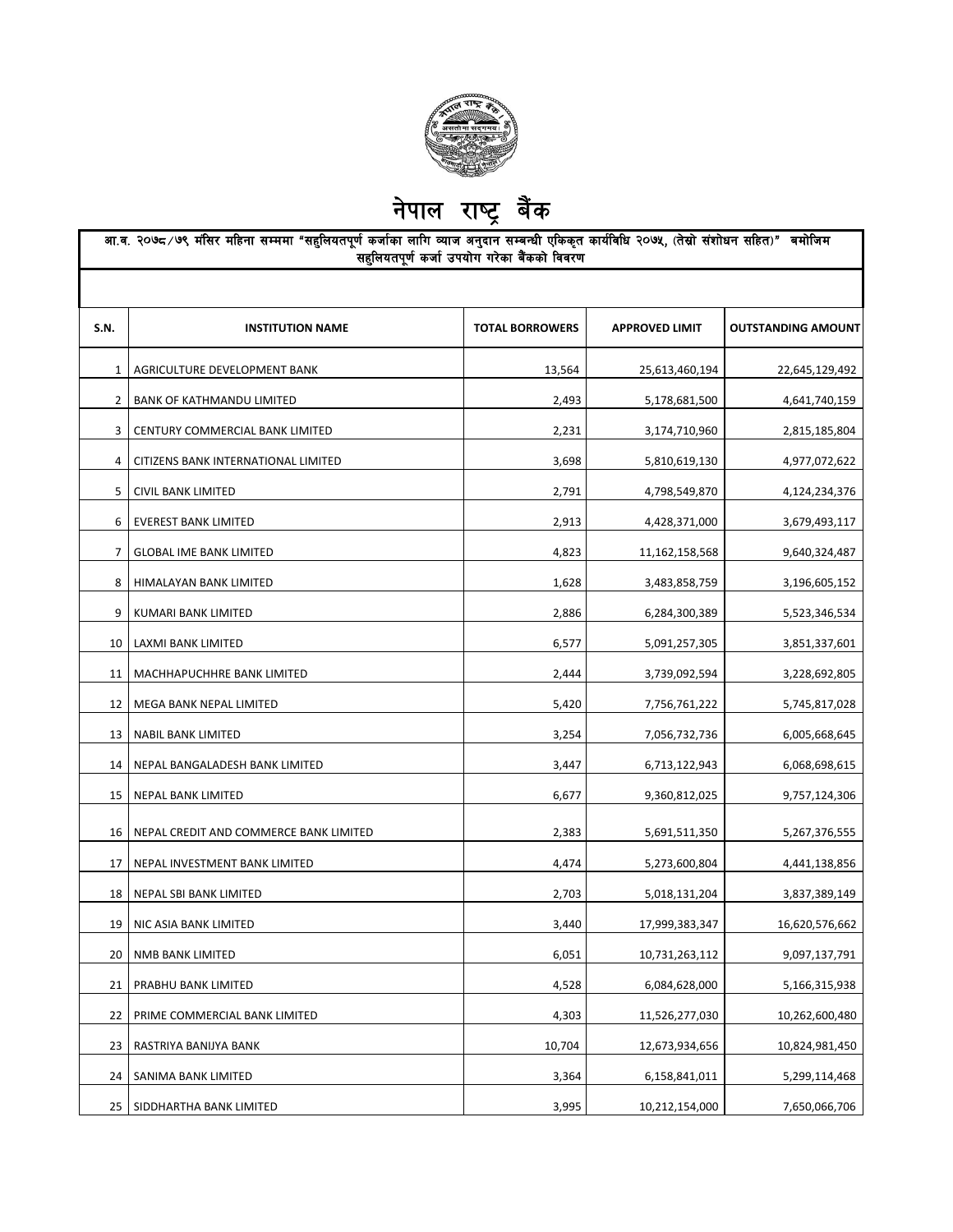| 26 | STANDARD CHARTERED BANK NEPAL LIMITED                                  | 364     | 1,433,807,068   | 1,315,410,607   |
|----|------------------------------------------------------------------------|---------|-----------------|-----------------|
| 27 | <b>SUNRISE BANK LIMITED</b>                                            | 4,589   | 7,704,384,127   | 6,745,814,344   |
| 28 | <b>GREEN DEVELOPMENT BANK LIMITED</b>                                  | 317     | 498,139,000     | 450,029,603     |
| 29 | JYOTI BIKAS BANK LIMITED                                               | 2,836   | 4,492,307,730   | 4,093,485,156   |
| 30 | KAMANA SEWA BIKASH BANK LIMITED                                        | 1,935   | 3,680,960,400   | 3,367,701,892   |
| 31 | LUMBINI BIKAS BANK LIMITED                                             | 759     | 1,204,221,296   | 1,122,675,734   |
| 32 | MAHALAXMI BIKAS BANK LIMITED                                           | 507     | 735,679,000     | 671,870,398     |
| 33 | MITERI DEVELOPMENT BANK LIMITED                                        | 244     | 189,170,000     | 166,130,343     |
| 34 | MUKTINATH BIKAS BANK LIMITED                                           | 6,168   | 7,565,842,532   | 6,925,856,248   |
| 35 | SAPTAKOSHI DEVELOPMENT BANK LIMITED                                    | 142     | 180,497,000     | 162,396,189     |
| 36 | SHANGRILA DEVELOPMENT BANK LIMITED                                     | 1,732   | 1,991,649,620   | 1,742,201,378   |
| 37 | SHINE RESUNGA DEVELOPMENT BANK LIMITED                                 | 1,130   | 2,297,198,098   | 1,959,992,153   |
| 38 | EXCEL DEVELOPMENT BANK LIMITED                                         | 349     | 729,400,000     | 595,128,079     |
| 39 | SALAPA BIKAS BANK LIMITED                                              | 42      | 45,500,000      | 43,224,569      |
| 40 | <b>GARIMA BIKAS BANK LIMITED</b>                                       | 2,961   | 4,965,803,842   | 4,466,716,689   |
| 41 | SINDHU BIKAS BANK LIMITED                                              | 43      | 58,550,000      | 54,620,657      |
| 42 | CENTRAL FINANCE LIMITED                                                | 6       | 29,450,000      | 29,430,459      |
| 43 | <b>GURKHAS FINANCE LIMITED</b>                                         | 132     | 311,177,000     | 294,748,854     |
| 44 | JANAKI FINANCE CO. LIMITED                                             | 108     | 429,780,000     | 415,664,288     |
| 45 | POKHARA FINANCE LIMITED                                                | 500     | 791,052,219     | 722,367,825     |
| 46 | PROGESSIVE FINANCE LIMITED                                             | 206     | 272,556,000     | 252,676,838     |
| 47 | SAMRIDDHI FINANCE COMPANY LIMITED                                      | 137     | 178,835,000     | 168,618,545     |
| 48 | <b>ICFC FINANCE LIMITED</b>                                            | 278     | 527,240,000     | 491,344,682     |
| 49 | RELIANCE FINANCE LIMITED                                               | 157     | 74,815,000      | 69,461,181      |
| 50 | GUHESHWORI MERCHANT BANKING & FINANCE LIMITED                          | 44      | 90,690,000      | 87,441,940      |
|    |                                                                        |         |                 |                 |
| 51 | SHREE INVESTMENT & FINANCE CO. LIMITED                                 | 37      | 87,050,000      | 84,984,966      |
| 52 | NEPAL FINANCE LIMITED                                                  | 19      | 22,950,000      | 23,067,782      |
| 53 | BEST FINANCE LIMITED                                                   | 69      | 109,865,000     | 97,585,381      |
| 54 | INFINITY LAGHUBITTA BITTIYA SANSTHA LTD                                | 100     | 99,000,000      | 82,669,524      |
|    |                                                                        |         |                 |                 |
| 55 | MEROMICROFINANCE LAGHUBITTA BITTIYA SANATHA LTD.<br><b>Grand Total</b> | 11      | 11,690,000      | 10,715,692      |
|    |                                                                        | 136,713 | 241,831,473,640 | 211,081,200,794 |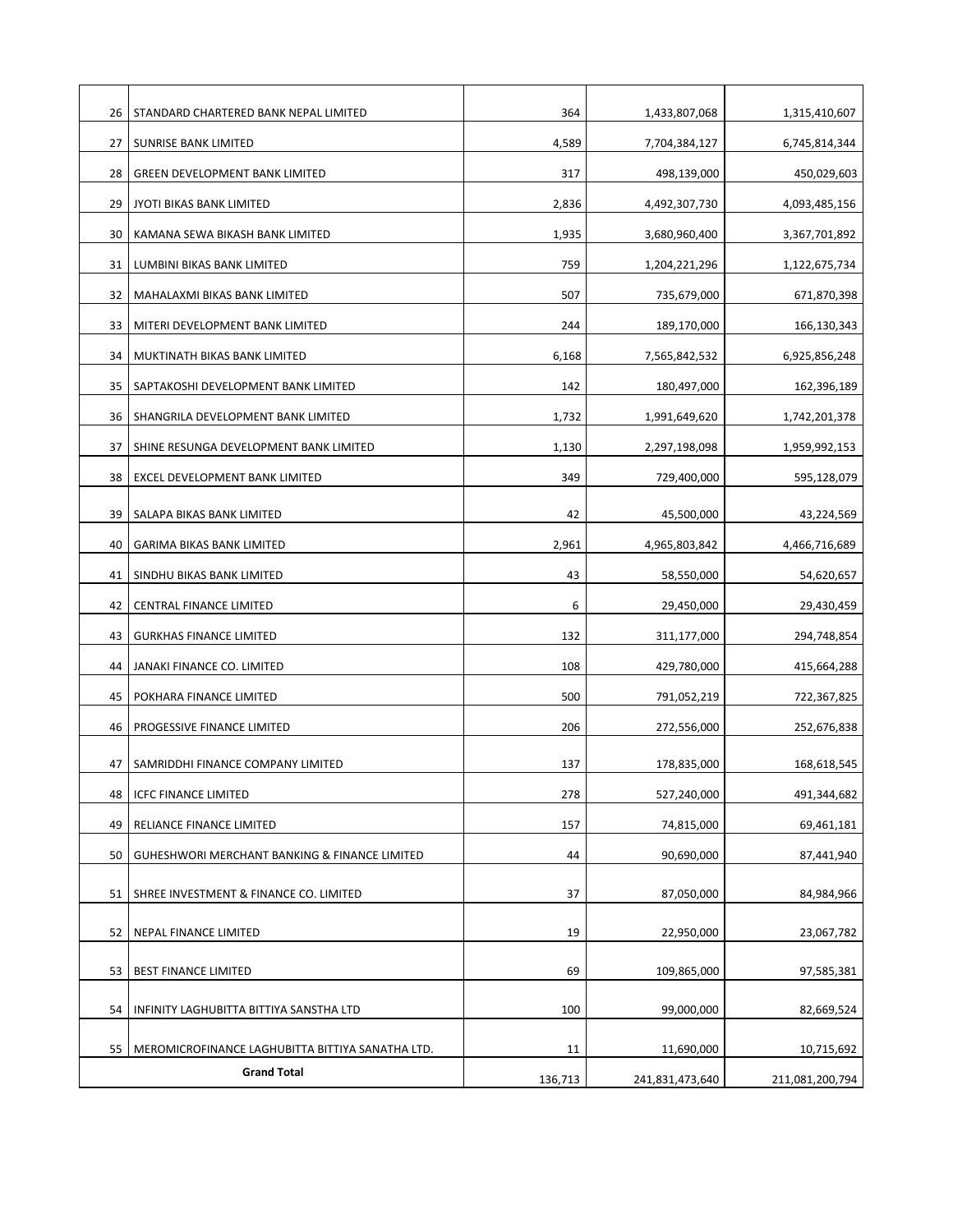

## आ.व. २०७८ ⁄७९ मंसिर महिना सम्ममा "सहुलियतपूर्ण कर्जाका लागि व्याज अनुदान सम्बन्धी एकिकृत कार्यविधि २०७५, (तेस्रो संगोधन सहित)" बमोजिम रु १ करोड भन्दा बढी सहुलियतपूर्ण कर्जा उपयोग गरेका ऋणीको विवरण

| S.N. | <b>BORROWER NAME</b>                            | <b>PROVINCE</b>   | <b>INSTITUTION NAME</b>             |
|------|-------------------------------------------------|-------------------|-------------------------------------|
|      | 1 AAROHI KRISHI FIRM PVT. LTD.                  | <b>PROVINCE 1</b> | AGRICULTURE DEVELOPMENT BANK        |
|      | 2 BALIKA KRISHI FIRM                            | <b>PROVINCE 1</b> | AGRICULTURE DEVELOPMENT BANK        |
|      | 3 BIBEK KRISHI FIRM                             | <b>PROVINCE 1</b> | AGRICULTURE DEVELOPMENT BANK        |
|      |                                                 |                   |                                     |
|      | 4 BUDHAKARAN AND SONS TEA COMPANY PVT LTD       | <b>PROVINCE 1</b> | AGRICULTURE DEVELOPMENT BANK        |
|      | 5 GANGA KRISHI FIRM                             | <b>PROVINCE 1</b> | AGRICULTURE DEVELOPMENT BANK        |
|      | 6 GREEN HILL TEA INDUSTRIES                     | <b>PROVINCE 1</b> | AGRICULTURE DEVELOPMENT BANK        |
|      | 7 HARI AGRICULTURE AND LIVE STOCK CENTER        | <b>PROVINCE 1</b> | AGRICULTURE DEVELOPMENT BANK        |
|      | 8 HIMAL INTEGRATED AGRO FARM PVT LTD            | <b>PROVINCE 1</b> | AGRICULTURE DEVELOPMENT BANK        |
|      | 9 MAKALU HIMALAYAN AGRO TOURISM PVT. LTD.       | <b>PROVINCE 1</b> | AGRICULTURE DEVELOPMENT BANK        |
|      | 10 MATRIBHUMI AGRICULTURE & FARMING PL          | <b>PROVINCE 1</b> | AGRICULTURE DEVELOPMENT BANK        |
|      | NEPAL EVEREST CARDAMOM PRODUCTION AND           |                   |                                     |
|      | 11 PROCESSING PVT LTD                           | <b>PROVINCE 1</b> | AGRICULTURE DEVELOPMENT BANK        |
|      | 12 SEVENTIKA KRISHI FIRM PRIVATE LTD            | <b>PROVINCE 1</b> | AGRICULTURE DEVELOPMENT BANK        |
|      | SUNDARHARAICHA S.& S. MULTIPURPOSE KRISHI       |                   |                                     |
|      | 13 FARM PVT LTD.                                | <b>PROVINCE 1</b> | AGRICULTURE DEVELOPMENT BANK        |
|      | 14 TABDAR BIRAT COM AGRI EN CO PVT LTD          | <b>PROVINCE 1</b> | AGRICULTURE DEVELOPMENT BANK        |
|      | 15 TIKA GAUSHALA KRI & PA FIRM PVT LTD          | <b>PROVINCE 1</b> | AGRICULTURE DEVELOPMENT BANK        |
|      | 16 KESHARI KNITTED WEARS                        | <b>PROVINCE 1</b> | <b>BANK OF KATHMANDU LIMITED</b>    |
|      | 17 LUVKUSH KRISHI FARM PVT LTD                  | <b>PROVINCE 1</b> | <b>BANK OF KATHMANDU LIMITED</b>    |
|      | 18 M.P MULTI AGRO FARM PVT LTD                  | <b>PROVINCE 1</b> | <b>BANK OF KATHMANDU LIMITED</b>    |
|      | 19 NAMES AGRO FARM PVT.LTD                      | <b>PROVINCE 1</b> | <b>BANK OF KATHMANDU LIMITED</b>    |
|      | 20 NIRAULA KRISHI TATHA PASHUPALAN PVT. LTD.    | <b>PROVINCE 1</b> | <b>BANK OF KATHMANDU LIMITED</b>    |
|      | 21 PRIYANKA KRISHI FIRM                         | <b>PROVINCE 1</b> | <b>BANK OF KATHMANDU LIMITED</b>    |
|      | 22 PRO TEX PRIVATE LIMITED                      | <b>PROVINCE 1</b> | <b>BANK OF KATHMANDU LIMITED</b>    |
|      | 23 ROYAL COLD STORAGE PVT. LTD.                 | <b>PROVINCE 1</b> | <b>BANK OF KATHMANDU LIMITED</b>    |
|      | RUPDAL KRISHI FIRM TATHA PASUPALAN COMPANY      |                   |                                     |
|      | 24 PVT LTD                                      | <b>PROVINCE 1</b> | <b>BANK OF KATHMANDU LIMITED</b>    |
|      | 25 SAGARMATHA TEA ESTATE PVT LTD                | <b>PROVINCE 1</b> | BANK OF KATHMANDU LIMITED           |
|      | 26  SHREE BELBARI KRISHAK DANA UDHYOG PVT. LTD. | <b>PROVINCE 1</b> | BANK OF KATHMANDU LIMITED           |
|      | 27  SRAMMISRAN KRISHI TATHA PASHUPALAN PVT. LTD | <b>PROVINCE 1</b> | BANK OF KATHMANDU LIMITED           |
|      | 28 TRILOCHAN KRISHI FARM PVT LTD                | <b>PROVINCE 1</b> | <b>BANK OF KATHMANDU LIMITED</b>    |
|      | 29 AADARSHA AGRICULTURE PVT.LTD                 | <b>PROVINCE 1</b> | <b>BEST FINANCE LIMITED</b>         |
|      | 30 MADHUMALLA KRISHI FARM HO.&.RE. P.L          | <b>PROVINCE 1</b> | CENTURY COMMERCIAL BANK LIMITED     |
|      | 31 AMULYA HATCHERY PVT LTD                      | <b>PROVINCE 1</b> | CITIZENS BANK INTERNATIONAL LIMITED |
|      | 32 BARAHA LIVESTOCK PVT. LTD                    | <b>PROVINCE 1</b> | CITIZENS BANK INTERNATIONAL LIMITED |
|      | 33 BARAHA LIVESTOCK PVT.LTD                     | <b>PROVINCE 1</b> | CITIZENS BANK INTERNATIONAL LIMITED |
|      | BAYARBAN KRISHI TATHA PASHUPALAN UDHYOG         |                   |                                     |
|      | 34 PVT LTD                                      | <b>PROVINCE 1</b> | CITIZENS BANK INTERNATIONAL LIMITED |
|      | DAIRY DEVELOPMENT AND RESEARCH CENTER           |                   |                                     |
|      | 35 PVT.LTD.                                     | <b>PROVINCE 1</b> | CITIZENS BANK INTERNATIONAL LIMITED |
|      | 36 HARIHAR BAHUUDESHIYA KRISHI FARM PVT LTD     | <b>PROVINCE 1</b> | CITIZENS BANK INTERNATIONAL LIMITED |
|      | 37 MIRGAULIYA KRISHI FARM PVT.LTD.              | <b>PROVINCE 1</b> | CITIZENS BANK INTERNATIONAL LIMITED |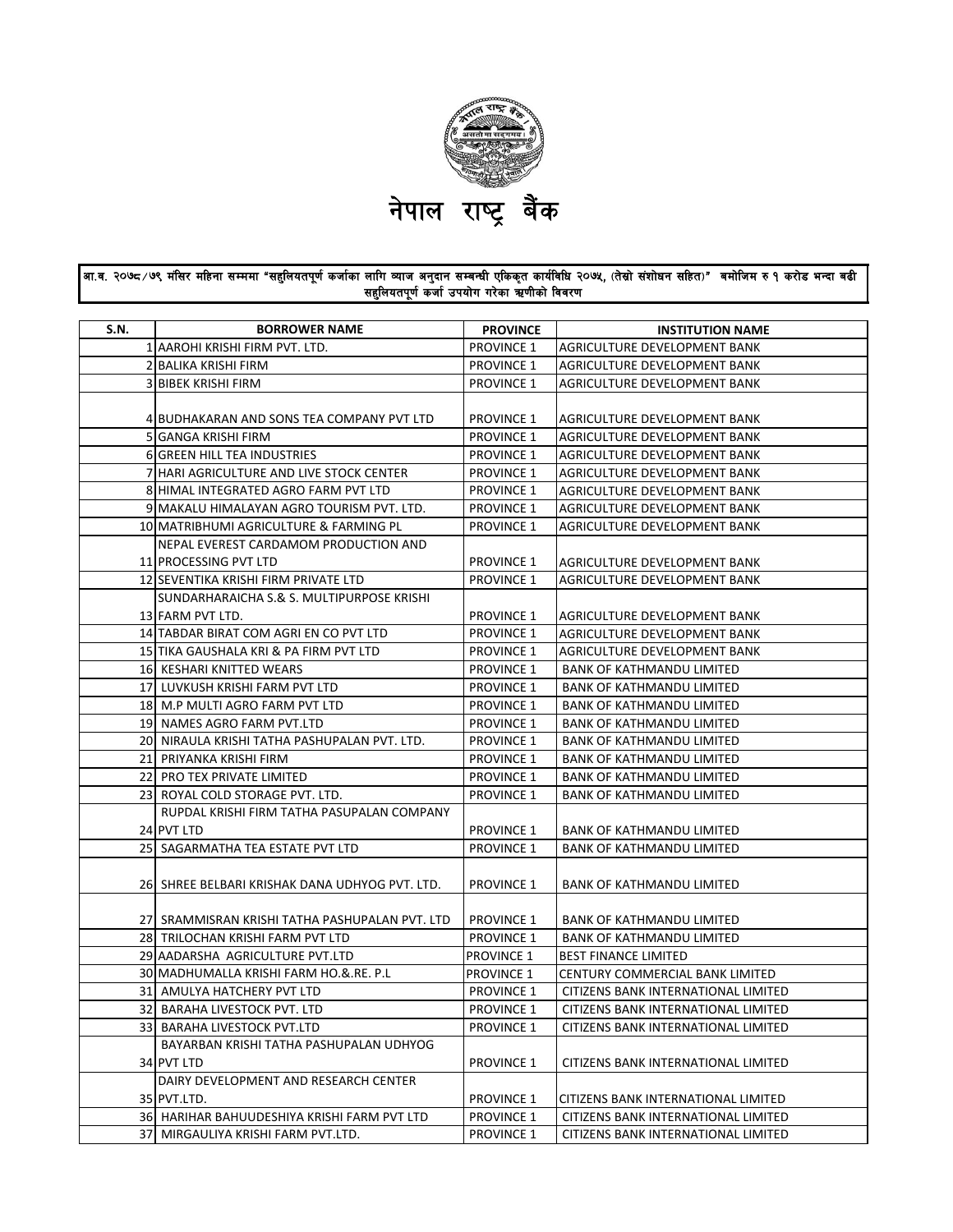| 38 SHUBHALABHA KNITTING & FABRICS IND.                      | <b>PROVINCE 1</b>                      | <b>CITIZENS BANK INTERNATIONAL LIMITED</b>                              |
|-------------------------------------------------------------|----------------------------------------|-------------------------------------------------------------------------|
| 39 WASISTA BAHUUDESHIYA KRISHI FARM PVT LTD                 | <b>PROVINCE 1</b>                      | CITIZENS BANK INTERNATIONAL LIMITED                                     |
| 40 BAHUNDANGI KRISHI TATHA PASHUPALAN                       | <b>PROVINCE 1</b>                      | CIVIL BANK LIMITED                                                      |
| 41 GREEN LEAF INTERNATIONAL AGRO TOUR                       | <b>PROVINCE 1</b>                      | CIVIL BANK LIMITED                                                      |
| 42 MANG MALUNG CHIYA BAGAN LTD                              | <b>PROVINCE 1</b>                      | CIVIL BANK LIMITED                                                      |
| 43 NATIONAL AGRO FARMING & RC JHAPA PL                      | <b>PROVINCE 1</b>                      | <b>CIVIL BANK LIMITED</b>                                               |
| 44 PURBELI AGRO INDUSTRIES PVT LTD                          | <b>PROVINCE 1</b>                      | CIVIL BANK LIMITED                                                      |
| 45 SAJHA HATCHERY INDUSTRIES PVT. LTD                       | <b>PROVINCE 1</b>                      | CIVIL BANK LIMITED                                                      |
| 46 SHREE MAHALAXMI DAIRY PRODUCT                            | <b>PROVINCE 1</b>                      | CIVIL BANK LIMITED                                                      |
| 47 UNIQUE AGRICULTURE AND RESEARCH CE                       | PROVINCE 1                             | CIVIL BANK LIMITED                                                      |
| KAMDHENU DUGDHA BIKAS SHAKARI SANSTHA                       |                                        |                                                                         |
| 48 LIMITED                                                  | <b>PROVINCE 1</b>                      | EVEREST BANK LIMITED                                                    |
| 49 PABITRA KRISHI FARM                                      | <b>PROVINCE 1</b>                      | <b>EVEREST BANK LIMITED</b>                                             |
| RABINDRA HOSIERY & GARMENT CUM EMBROIDERY                   |                                        |                                                                         |
| 50 INDUSTRIES                                               | <b>PROVINCE 1</b>                      | EVEREST BANK LIMITED                                                    |
|                                                             | <b>PROVINCE 1</b>                      | <b>EVEREST BANK LIMITED</b>                                             |
| 51 TRISHAKTI PATHIBHARA CHIYA UDHYOG PVT.LTD                |                                        |                                                                         |
| 52 ASTHANGA PHARMACCUTICALS PVT. LTD<br>53 B AND B BREEDING | <b>PROVINCE 1</b>                      | EXCEL DEVELOPMENT BANK LIMITED<br><b>EXCEL DEVELOPMENT BANK LIMITED</b> |
|                                                             | <b>PROVINCE 1</b>                      |                                                                         |
| 54 B AND B BREEDING PVT. LTD.                               | <b>PROVINCE 1</b>                      | EXCEL DEVELOPMENT BANK LIMITED                                          |
| 55 BAL BISAUNI TRIVENI KRISHI FARM PVT                      | <b>PROVINCE 1</b>                      | <b>EXCEL DEVELOPMENT BANK LIMITED</b>                                   |
| 56 DHANA SHREE FEEDS AND POULTRY FARM                       | <b>PROVINCE 1</b>                      | EXCEL DEVELOPMENT BANK LIMITED                                          |
| 57 GOLDEN GATE AGRO FARM PVT.LTD                            | PROVINCE 1                             | EXCEL DEVELOPMENT BANK LIMITED                                          |
| 58 LOTUS GREEN AGRICULTURE FARM PVT LT                      | PROVINCE 1                             | EXCEL DEVELOPMENT BANK LIMITED                                          |
| 59 MECHI ORGANIC KRISHI CENTER PVT LTD                      | <b>PROVINCE 1</b>                      | EXCEL DEVELOPMENT BANK LIMITED                                          |
| 60 PRABASHI JHAPALI AGRO FARM PVT. LTD                      | <b>PROVINCE 1</b>                      | EXCEL DEVELOPMENT BANK LIMITED                                          |
| 61 PURBI KIRAN KRISHI FARM PVT. LTD                         | PROVINCE 1                             | EXCEL DEVELOPMENT BANK LIMITED                                          |
| 62 SILVAR MOUNTAIN TEA INDUSTRIES                           | <b>PROVINCE 1</b>                      | EXCEL DEVELOPMENT BANK LIMITED                                          |
| 63 CENTRAL FISH FIRM                                        | <b>PROVINCE 1</b>                      | <b>GARIMA BIKAS BANK LIMITED</b>                                        |
| 64 PANCHAMUKHI KRISHI UDHYOG PVT.LTD.                       | <b>PROVINCE 1</b>                      | GARIMA BIKAS BANK LIMITED                                               |
| 65 ARJUN STORE<br>66 ARUBOTE TEA ESTATE PVT LTD             | <b>PROVINCE 1</b><br><b>PROVINCE 1</b> | <b>GLOBAL IME BANK LIMITED</b><br><b>GLOBAL IME BANK LIMITED</b>        |
| 67 BHAGWAN SELLER MILL                                      | <b>PROVINCE 1</b>                      | <b>GLOBAL IME BANK LIMITED</b>                                          |
| DAHAL BANDHU ORTHODOX CHIYA PRASODHAN                       |                                        |                                                                         |
| 68 UDHYOG PVT.LTD                                           | <b>PROVINCE 1</b>                      | <b>GLOBAL IME BANK LIMITED</b>                                          |
| 69 GARIMA KRISHI FIRM                                       | <b>PROVINCE 1</b>                      | <b>GLOBAL IME BANK LIMITED</b>                                          |
| 70 GIRIDHARI FOOD INDUSTRIES                                | <b>PROVINCE 1</b>                      | <b>GLOBAL IME BANK LIMITED</b>                                          |
| 71 GREEN ILAM TEA INDUSTRIES P LTD                          | <b>PROVINCE 1</b>                      | <b>GLOBAL IME BANK LIMITED</b>                                          |
| 72 ILAM TEA PRODUCERS PVT.LTD                               | <b>PROVINCE 1</b>                      | <b>GLOBAL IME BANK LIMITED</b>                                          |
| 73 JAYSHRI RAM KHADYA UDYOG                                 | <b>PROVINCE 1</b>                      | <b>GLOBAL IME BANK LIMITED</b>                                          |
| 74 JEEVAN BIKAS DAIRY PRODUCTS PVT LTD                      | <b>PROVINCE 1</b>                      | <b>GLOBAL IME BANK LIMITED</b>                                          |
| 75 M.S.NANDU KHADHYANNA UDHYOG PVT. LTD.                    | <b>PROVINCE 1</b>                      | <b>GLOBAL IME BANK LIMITED</b>                                          |
| 76 NEPAL SMALL TEA PRODUCERS LIMITED                        | <b>PROVINCE 1</b>                      | <b>GLOBAL IME BANK LIMITED</b>                                          |
| 77 RARA CHIYA PRASODHAN UDHYOG                              | <b>PROVINCE 1</b>                      | <b>GLOBAL IME BANK LIMITED</b>                                          |
| 78 SHREE SHANTI COLD STORAGE PVT LTD                        | <b>PROVINCE 1</b>                      | <b>GLOBAL IME BANK LIMITED</b>                                          |
| 79 SIDDHI BINAYAK TEA INDUSTRIES PVT. LTD                   | <b>PROVINCE 1</b>                      | <b>GLOBAL IME BANK LIMITED</b>                                          |
| 80 TEA CULTURE PVT LTD                                      | <b>PROVINCE 1</b>                      | <b>GLOBAL IME BANK LIMITED</b>                                          |
| 81 PYRAMID VALLEY PVT. LTD.                                 | PROVINCE 1                             | <b>GURKHAS FINANCE LIMITED</b>                                          |
| 82 HIMALAYAN DAIRY FARM PVT LTD                             | <b>PROVINCE 1</b>                      | HIMALAYAN BANK LIMITED                                                  |
| 83 K.S.A FARMING PVT. LTD.                                  | <b>PROVINCE 1</b>                      | HIMALAYAN BANK LIMITED                                                  |
| 84 M.J.R. FARMING PVT LTD                                   | <b>PROVINCE 1</b>                      | HIMALAYAN BANK LIMITED                                                  |
| 85 UTTAM GAU FARM                                           | <b>PROVINCE 1</b>                      | HIMALAYAN BANK LIMITED                                                  |
| 86 ARYANA KRISHI TATHA PASHUPALAN                           | <b>PROVINCE 1</b>                      | JYOTI BIKAS BANK LIMITED                                                |
| 87 BIRTA EVERGREEN AGRO PVT. LTD.                           | <b>PROVINCE 1</b>                      | JYOTI BIKAS BANK LIMITED                                                |
| 88 DAIMAND AGRICULTURE FARM                                 | <b>PROVINCE 1</b>                      | JYOTI BIKAS BANK LIMITED                                                |
| 89 FOREST & ENV DEVELOPMENT CO.PVT LTD                      | <b>PROVINCE 1</b>                      | JYOTI BIKAS BANK LIMITED                                                |
| 90 MATA GANGA PASHUPALAN KRISHI FIRM                        | PROVINCE 1                             | JYOTI BIKAS BANK LIMITED                                                |
| 91 S.H. KRISHI FARM PVT.LTD.                                | <b>PROVINCE 1</b>                      | JYOTI BIKAS BANK LIMITED                                                |
| 92 SAPTAKOSHI NATIONAL MULTIPURPOSE PV                      | <b>PROVINCE 1</b>                      | JYOTI BIKAS BANK LIMITED                                                |
| 93 DAMATAR KRISHI FARM PVT LTD                              | <b>PROVINCE 1</b>                      | KAMANA SEWA BIKASH BANK LIMITED                                         |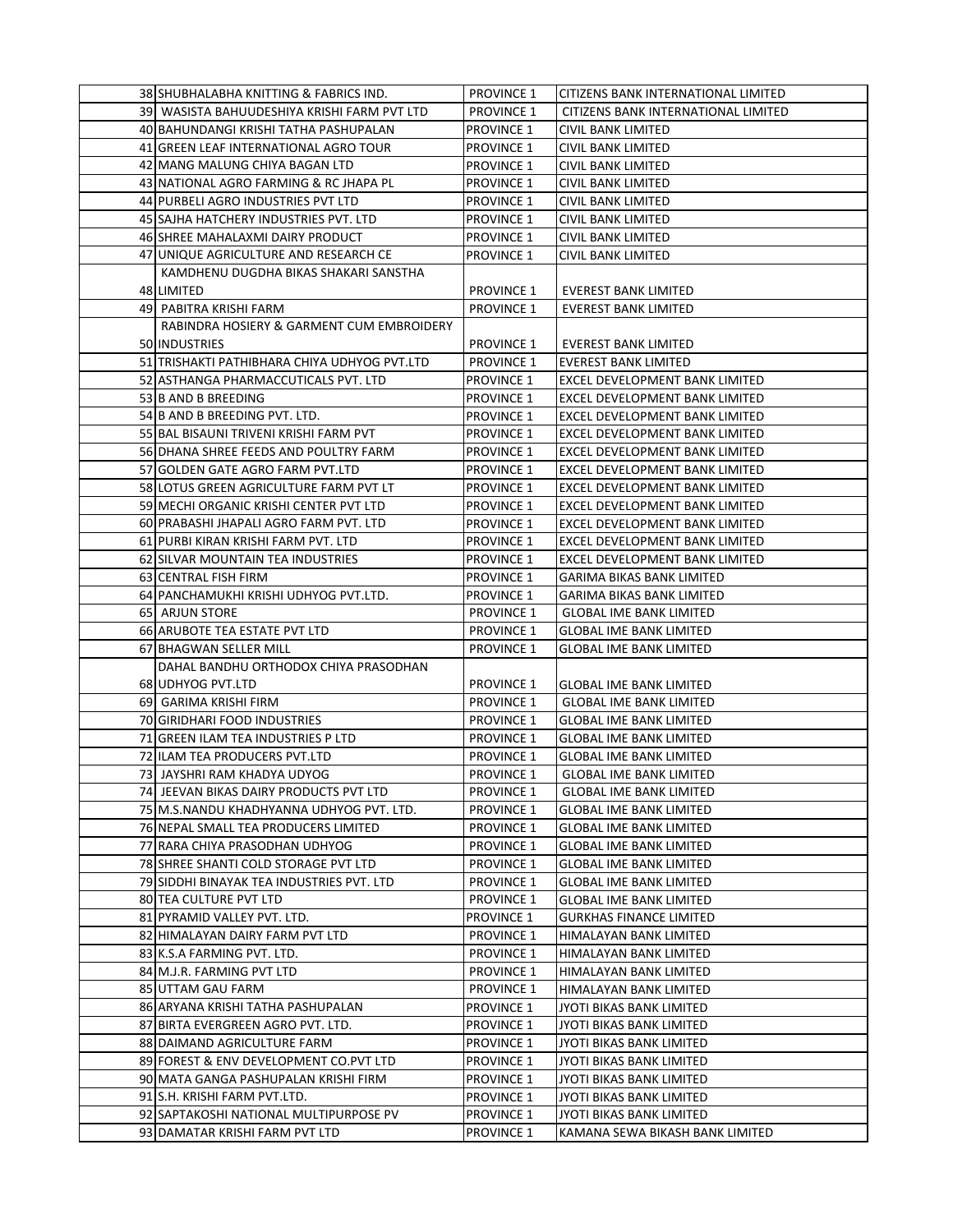|         | 94 LIME LEAF AGRO PVT. LTD                             | <b>PROVINCE 1</b> | KAMANA SEWA BIKASH BANK LIMITED |
|---------|--------------------------------------------------------|-------------------|---------------------------------|
|         | 95 ADVANCE NEPAL AGRICULTURE PVT. LTD.                 | <b>PROVINCE 1</b> | KUMARI BANK LIMITED             |
|         | 96 ATHIYABARI KRISHI FARM PVT. LTD.                    | <b>PROVINCE 1</b> | KUMARI BANK LIMITED             |
|         | 97 AYUSH TEA PROCESSING PRIVATE LIMITED                | <b>PROVINCE 1</b> | KUMARI BANK LIMITED             |
|         | 98 BISTA AGRO FARM PVT.LTD.                            | <b>PROVINCE 1</b> | KUMARI BANK LIMITED             |
|         | 99 CHANDANI AGRO FEEDS PVT. LTD.                       | <b>PROVINCE 1</b> | KUMARI BANK LIMITED             |
|         | 100 DHAN JYOTI KRISHI FARM PRIVATE LIMITED             | <b>PROVINCE 1</b> | KUMARI BANK LIMITED             |
|         |                                                        |                   |                                 |
|         |                                                        |                   |                                 |
|         | 101 DURGA DEVI MULTI PURPOSE AGRO FARM PVT. LTD.       | <b>PROVINCE 1</b> | KUMARI BANK LIMITED             |
|         | 102 GREENPLY INDUSTRIES NEPAL PRIVATE LIMITED          | <b>PROVINCE 1</b> | KUMARI BANK LIMITED             |
|         |                                                        |                   |                                 |
|         | 103 ILAM SPRING WATER AND TEA INDUSTRIES PVT LTD       | <b>PROVINCE 1</b> | KUMARI BANK LIMITED             |
|         | KANCHAN BAHUUDESHYA COMPANY PRIVATE                    |                   |                                 |
|         | 104 LIMITED                                            | <b>PROVINCE 1</b> | KUMARI BANK LIMITED             |
|         | 105 KANCHAN BAHUUDESHYA COMPANY PVT LTD                | <b>PROVINCE 1</b> | KUMARI BANK LIMITED             |
|         | 106 KERABARI POULTRY FARM PVT LTD.                     | <b>PROVINCE 1</b> | KUMARI BANK LIMITED             |
|         | 107   OM NAMO CHIYA UDHYOG PVT.LTD                     | <b>PROVINCE 1</b> | KUMARI BANK LIMITED             |
|         | 108 R.R MULTI FARMING AND AGRICULTURE                  | <b>PROVINCE 1</b> | KUMARI BANK LIMITED             |
|         |                                                        |                   |                                 |
|         | 109 SHIVAM AGRO AND RESEARCH CENTER PVT. LTD.          | <b>PROVINCE 1</b> | KUMARI BANK LIMITED             |
|         | 110 UNIQUE AGRO INDUSTRIES PVT. LTD.                   | <b>PROVINCE 1</b> | KUMARI BANK LIMITED             |
|         | 111 DEBENARA AGRO INDUSTRIES PVT LTD                   | <b>PROVINCE 1</b> | LAXMI BANK LIMITED              |
|         | DHANPALTHAN FISHERIES AND AGRICULTURE MULTI            |                   |                                 |
|         | 112 FARMING CENTER PVT. LTD                            | <b>PROVINCE 1</b> | LAXMI BANK LIMITED              |
|         |                                                        |                   |                                 |
|         | 113  GARUDBAHINI BAHUUDESYA KRISHI FARM PVT LTD        | <b>PROVINCE 1</b> | LAXMI BANK LIMITED              |
|         | 114 HIMALAYAN NEPAL TEA INDUSTRY PVT. LTD.             | <b>PROVINCE 1</b> | LAXMI BANK LIMITED              |
|         | 115 KULUNG BANGUR FARM HOUSE                           | <b>PROVINCE 1</b> | LAXMI BANK LIMITED              |
|         |                                                        |                   |                                 |
|         | PANCHAMUKHI KUKHURA PASUPALAN TATHA KRISHI<br>116 FARM |                   |                                 |
|         |                                                        | <b>PROVINCE 1</b> | LAXMI BANK LIMITED              |
|         | 117 TANSU AND SAMES TEA INDUSTRY PVT LTD               | <b>PROVINCE 1</b> | LAXMI BANK LIMITED              |
|         | 118 UPAHAR FEEDS PVT. LTD.                             | <b>PROVINCE 1</b> | LAXMI BANK LIMITED              |
|         | 119 GOLDEN I PARTY PALACE RESTAURANT &                 | <b>PROVINCE 1</b> | LUMBINI BIKAS BANK LIMITED      |
|         | 120 MORANG KRISHI FARM PVT.LTD                         | <b>PROVINCE 1</b> | LUMBINI BIKAS BANK LIMITED      |
|         | 121 TURCHHA DRAGON FRUIT & BA. K. FARM                 | <b>PROVINCE 1</b> | LUMBINI BIKAS BANK LIMITED      |
|         | 122 D.K. KRISHI FIRM                                   | <b>PROVINCE 1</b> | MACHHAPUCHHRE BANK LIMITED      |
|         | 123 LAGOON AGRICULTURE RESEARCH CENTER                 | <b>PROVINCE 1</b> | MACHHAPUCHHRE BANK LIMITED      |
|         | 124 LOYAL KRISHI FARM PVT LTD                          | <b>PROVINCE 1</b> | MACHHAPUCHHRE BANK LIMITED      |
|         | 125 PARSHURAM KRISHI FARM PVT LTD                      | <b>PROVINCE 1</b> | MACHHAPUCHHRE BANK LIMITED      |
|         | 126 YADAV KRISHI FIRM                                  | <b>PROVINCE 1</b> | MACHHAPUCHHRE BANK LIMITED      |
|         | 127 AGRI PURE PVT. LTD                                 | <b>PROVINCE 1</b> | MEGA BANK NEPAL LIMITED         |
|         | 128 B N D MAKALU KRISHI COMPANY PVT LTD                | <b>PROVINCE 1</b> | MEGA BANK NEPAL LIMITED         |
|         | 129 BANJARA AGRO PVT.LTD.                              | <b>PROVINCE 1</b> | MEGA BANK NEPAL LIMITED         |
|         | 130 BASKOTA KRISHI TATHA PASHUPALAN PVT. LTD           | <b>PROVINCE 1</b> | MEGA BANK NEPAL LIMITED         |
|         |                                                        |                   |                                 |
|         | 131 HAMI DAJUBHAI KRISHI TATHA PASHUPALAN PVT.LTD      | <b>PROVINCE 1</b> | MEGA BANK NEPAL LIMITED         |
|         |                                                        |                   |                                 |
|         | 132 HIMSHIKHAR AGRO AND HERB RESEARCH CENTER           | <b>PROVINCE 1</b> | MEGA BANK NEPAL LIMITED         |
|         | MARGADARSHAN KRISHI TATHA PASHUPALAN PVT               |                   |                                 |
| 133 LTD |                                                        | <b>PROVINCE 1</b> | MEGA BANK NEPAL LIMITED         |
|         | 134 MEHAR KRISHI KENDRA PVT LTD                        | <b>PROVINCE 1</b> | MEGA BANK NEPAL LIMITED         |
|         |                                                        |                   |                                 |
|         | 135   PATHIBHARA C.J. KRISHI FARM PVT LTD              | <b>PROVINCE 1</b> | MEGA BANK NEPAL LIMITED         |
|         | 136 SAGARMATHA NATIONAL AGRO FARM                      | <b>PROVINCE 1</b> | MEGA BANK NEPAL LIMITED         |
|         | SAGARMATHA NATIONAL AGRO FARM PRIVATE                  |                   |                                 |
|         | 137 LIMITED                                            | <b>PROVINCE 1</b> | MEGA BANK NEPAL LIMITED         |
|         | 138 T.R.MULTI AGRO PVT.LTD.                            | <b>PROVINCE 1</b> | MEGA BANK NEPAL LIMITED         |
|         | 139 ARAMBHA KRISHI UDHYAM                              | <b>PROVINCE 1</b> | MUKTINATH BIKAS BANK LIMITED    |
|         | 140 IDOL KRISHI FIRM PVT. LTD                          | <b>PROVINCE 1</b> | MUKTINATH BIKAS BANK LIMITED    |
|         | 141 NATURE FARM PVT. LTD.                              | <b>PROVINCE 1</b> | MUKTINATH BIKAS BANK LIMITED    |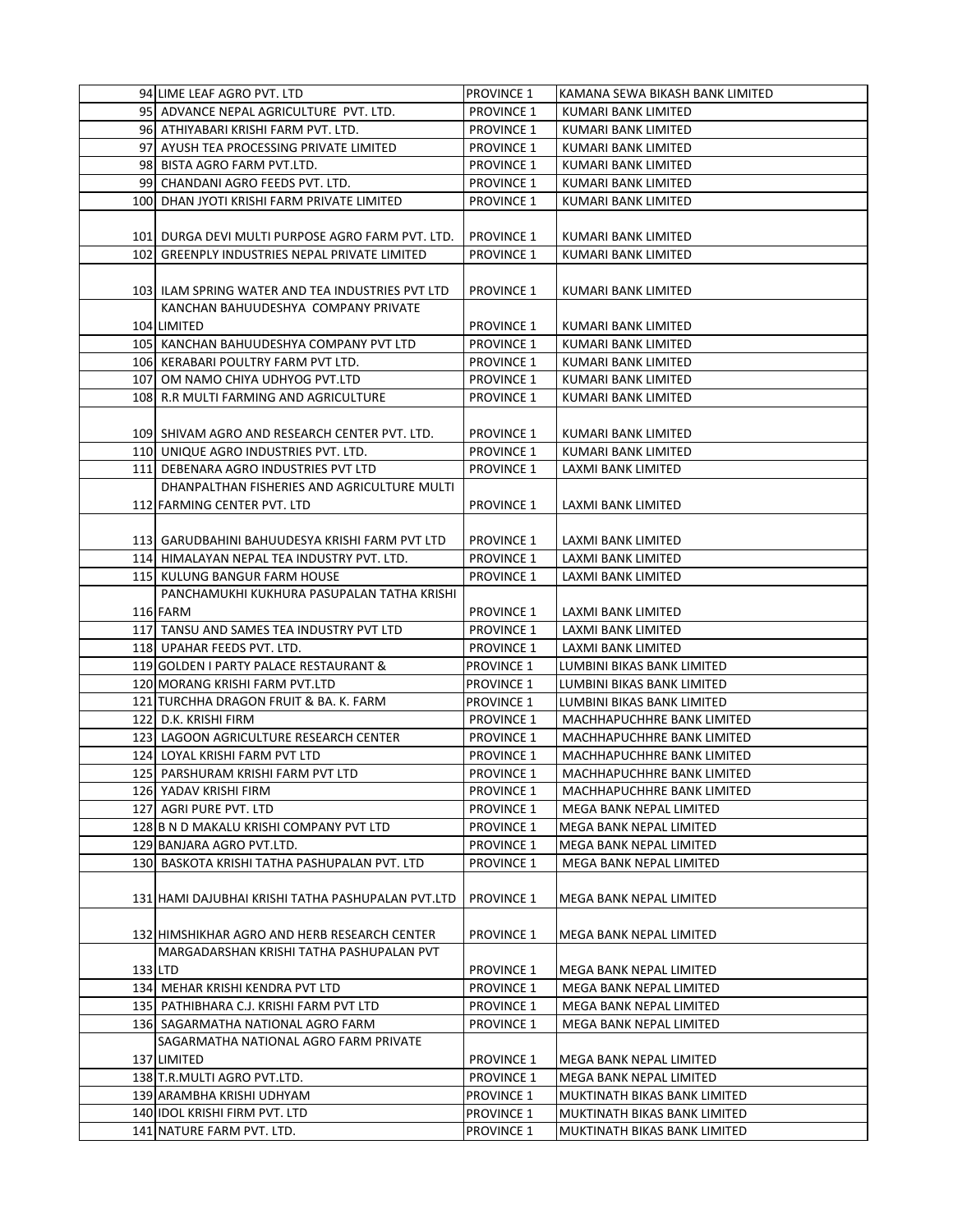| 142 PRAGATI BOYAR BAKHARA PALAN AND TAL         | <b>PROVINCE 1</b> | MUKTINATH BIKAS BANK LIMITED           |
|-------------------------------------------------|-------------------|----------------------------------------|
| 143 SHIVA KAILASH AKIKRIT KRISHI FARM P         | <b>PROVINCE 1</b> | MUKTINATH BIKAS BANK LIMITED           |
| 144 ASIAN AGRO TOURISM PVT. LTD.                | <b>PROVINCE 1</b> | NABIL BANK LIMITED                     |
| 145 BALBISAUNI KRISHI FIRM                      | <b>PROVINCE 1</b> | <b>NABIL BANK LIMITED</b>              |
| 146 BASNET KRISHI FIRM                          | <b>PROVINCE 1</b> | NABIL BANK LIMITED                     |
| 147 BINAYA CHYAU UDHYOG PVT LTD                 | <b>PROVINCE 1</b> | <b>NABIL BANK LIMITED</b>              |
| 148 DAMAK AGRICULTURE FARM PRIVATE LIMITED      | <b>PROVINCE 1</b> | <b>NABIL BANK LIMITED</b>              |
| 149 DANFEY TEA PROCESSING CO(P) LTD             | <b>PROVINCE 1</b> | NABIL BANK LIMITED                     |
| 150 DEVI PATHIVARA AGRO PRIVATE LIMITED         | <b>PROVINCE 1</b> | <b>NABIL BANK LIMITED</b>              |
|                                                 |                   |                                        |
| 151 EVEREST LARGE CARDAMOM INDUSTRIES PVT. LTD. | <b>PROVINCE 1</b> | NABIL BANK LIMITED                     |
| 152 HIMAL CHIYA UDHYOG PVT. LTD                 | <b>PROVINCE 1</b> | <b>NABIL BANK LIMITED</b>              |
| 153 KOSHI FEEDS PVT. LTD.                       | <b>PROVINCE 1</b> | <b>NABIL BANK LIMITED</b>              |
| 154 MECHI POULTRY PVT LTD                       | <b>PROVINCE 1</b> | NABIL BANK LIMITED                     |
| 155 N.M.A AGRO PVT. LTD.                        | <b>PROVINCE 1</b> | NABIL BANK LIMITED                     |
| 156 P.EIGHT AGRICULTURE PRIVATE LIMITED         | <b>PROVINCE 1</b> | <b>NABIL BANK LIMITED</b>              |
| 157 PURBANCHAL HATCHERY INDUSTRIES PVT.LTD      | <b>PROVINCE 1</b> | <b>NABIL BANK LIMITED</b>              |
|                                                 |                   |                                        |
| 158 SAMSHER AND GANGA DEVI TEA COMPANY PVT LTD  | <b>PROVINCE 1</b> | NABIL BANK LIMITED                     |
| 159 SHREE BARAHA CHIYA UDHYOG PVT LTD           | <b>PROVINCE 1</b> | <b>NABIL BANK LIMITED</b>              |
| 160 SITAL FEEDS PRIVATE LIMITED                 | <b>PROVINCE 1</b> | NABIL BANK LIMITED                     |
| 161 BRIGHT FEED PRIVATE LIMITED                 | <b>PROVINCE 1</b> | NEPAL BANGALADESH BANK LIMITED         |
| 162 CHYANGTHAPU TRADERS                         | <b>PROVINCE 1</b> | NEPAL BANGALADESH BANK LIMITED         |
| 163 DHARAN DAIRY FOOD PRODUCTS PVT.LTD.         | <b>PROVINCE 1</b> | NEPAL BANGALADESH BANK LIMITED         |
| 164 KULAYAN NATURAL HERBAL PRIVATE LIMI         | <b>PROVINCE 1</b> | NEPAL BANGALADESH BANK LIMITED         |
| 165 MAINA MAINI AGRICULTURE PRIVATE LIM         | <b>PROVINCE 1</b> | NEPAL BANGALADESH BANK LIMITED         |
| 166 NAINAKALA KRISHI FARM PRIVATE LIMIT         | <b>PROVINCE 1</b> | NEPAL BANGALADESH BANK LIMITED         |
| 167 PATHIBHARA AGRO FERTILIZER PVT LTD          | <b>PROVINCE 1</b> | NEPAL BANGALADESH BANK LIMITED         |
| 168 SAPTAKOSHI HATCHERY INDUSTRIES PVT          | <b>PROVINCE 1</b> | NEPAL BANGALADESH BANK LIMITED         |
| 169 SHANI AGRO FARM PVT.LTD                     | <b>PROVINCE 1</b> | NEPAL BANGALADESH BANK LIMITED         |
| 170 SUNKOSHI CHIYA BAGAN PRIVATE                | <b>PROVINCE 1</b> | NEPAL BANGALADESH BANK LIMITED         |
| 171 SUNKOSHI CHIYA BAGAN PRIVATE LIMITE         | <b>PROVINCE 1</b> | NEPAL BANGALADESH BANK LIMITED         |
| 172 SURYA AGRITECH PVT LTD                      | <b>PROVINCE 1</b> | NEPAL BANGALADESH BANK LIMITED         |
| 173 BISTA KRISHI FIRM                           | <b>PROVINCE 1</b> | NEPAL BANK LIMITED                     |
| 174 CHANDRA SHIVA KHADYA UDHYOG                 | <b>PROVINCE 1</b> | NEPAL BANK LIMITED                     |
| 175 GITA KRISHI FIRM                            | <b>PROVINCE 1</b> | NEPAL BANK LIMITED                     |
| 176 KARKI KRISHI FIRM                           | <b>PROVINCE 1</b> | NEPAL BANK LIMITED                     |
| 177 KOSHI KRISHI FIRM                           | <b>PROVINCE 1</b> | <b>NEPAL BANK LIMITED</b>              |
| 178 KRISHNA KRISHI FIRM                         | <b>PROVINCE 1</b> | NEPAL BANK LIMITED                     |
| 179 LAXMI KRISHI FIRM                           | <b>PROVINCE 1</b> | NEPAL BANK LIMITED                     |
| 180 NUTRI FOOD PVT. LTD                         | <b>PROVINCE 1</b> | NEPAL BANK LIMITED                     |
| 181 PATHIBHARA KRISHI FIRM                      | <b>PROVINCE 1</b> | NEPAL BANK LIMITED                     |
| 182 PATHIVARA KRISHI FARM                       | <b>PROVINCE 1</b> | NEPAL BANK LIMITED                     |
| 183 PATHIVARA KRISHI FIRM                       | <b>PROVINCE 1</b> | NEPAL BANK LIMITED                     |
| 184 SHRESTHA KRISHI FIRM                        | <b>PROVINCE 1</b> | NEPAL BANK LIMITED                     |
| 185  SUBEDI KRISHI FIRM                         | <b>PROVINCE 1</b> | NEPAL BANK LIMITED                     |
| 186 UNNAT AGROTECH PVT. LTD                     | <b>PROVINCE 1</b> | NEPAL BANK LIMITED                     |
| 187 GREEN VALLEY TEA PVT.LTD.                   | <b>PROVINCE 1</b> | NEPAL CREDIT AND COMMERCE BANK LIMITED |
| 188  INARUWA KRISHI FARM PVT.LTD                | <b>PROVINCE 1</b> | NEPAL CREDIT AND COMMERCE BANK LIMITED |
| 189 J.S.R FISHERY AND ANIMAL HUSBANDARY         | <b>PROVINCE 1</b> | NEPAL CREDIT AND COMMERCE BANK LIMITED |
| 190 JAYA SHREE RAM AGRO PHARMS                  | <b>PROVINCE 1</b> | NEPAL CREDIT AND COMMERCE BANK LIMITED |
| 191  KAMAKHSHYA DEVI TEA (P) LTD                | <b>PROVINCE 1</b> | NEPAL CREDIT AND COMMERCE BANK LIMITED |
| 192 MECHI VALLEY CHIYA UDHYOG                   | <b>PROVINCE 1</b> | NEPAL CREDIT AND COMMERCE BANK LIMITED |
| 193 O.S.P. BREEDERS PVT.LTD.                    | <b>PROVINCE 1</b> | NEPAL CREDIT AND COMMERCE BANK LIMITED |
| 194 OM SRI PASHUPATI BREEDERS PVT. LTD          | <b>PROVINCE 1</b> | NEPAL CREDIT AND COMMERCE BANK LIMITED |
| 195 PASHUPATI POULTRY BREEDING FARM P.L         | <b>PROVINCE 1</b> | NEPAL CREDIT AND COMMERCE BANK LIMITED |
| 196 SHREE LAXMI TEA INDUSTRIES PVT.LTD          | <b>PROVINCE 1</b> | NEPAL CREDIT AND COMMERCE BANK LIMITED |
| 197  SURYODAYA DAIRY UDHYOG P.LTD               | <b>PROVINCE 1</b> | NEPAL CREDIT AND COMMERCE BANK LIMITED |
| 198 BIRAT KRISHI FIRM PVT.LTD                   | <b>PROVINCE 1</b> | NEPAL INVESTMENT BANK LIMITED          |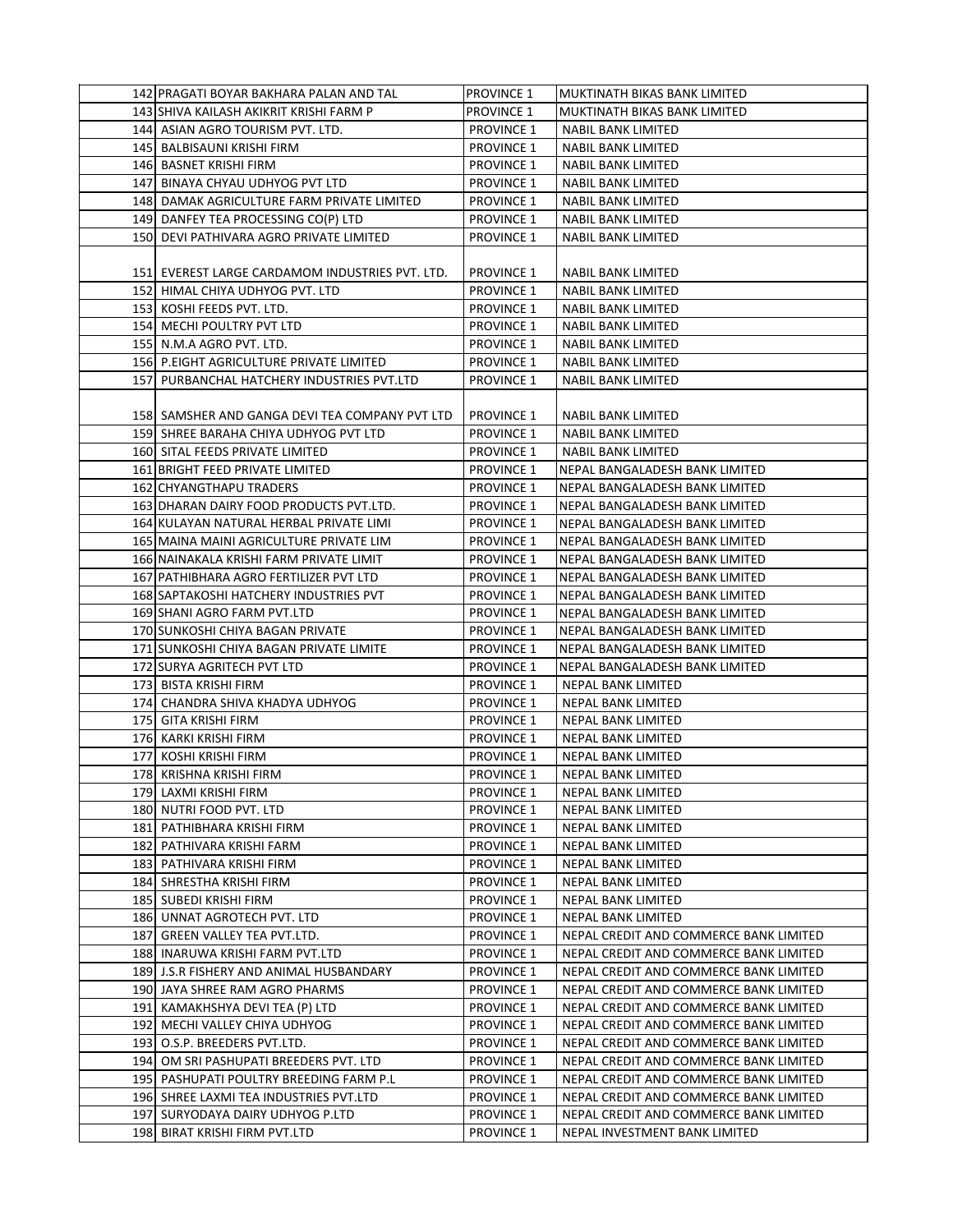|        | 199 GORKHA TEA ESTATE PVT LTD                    | <b>PROVINCE 1</b> | NEPAL INVESTMENT BANK LIMITED |
|--------|--------------------------------------------------|-------------------|-------------------------------|
|        | 200 LAXMI KRISHI FARM                            | <b>PROVINCE 1</b> | NEPAL INVESTMENT BANK LIMITED |
|        | 201 NAMUNA KRISHI FIRM                           | <b>PROVINCE 1</b> | NEPAL INVESTMENT BANK LIMITED |
|        | 202 SHRESTHA KIRANA PASAL                        | <b>PROVINCE 1</b> | NEPAL INVESTMENT BANK LIMITED |
|        | 203 UTSAV KRISHI FARM                            | <b>PROVINCE 1</b> | NEPAL INVESTMENT BANK LIMITED |
|        | 204 ASIATIQUE KRISHI FARM                        | <b>PROVINCE 1</b> | NEPAL SBI BANK LIMITED        |
|        |                                                  |                   |                               |
|        | 205 BHATBHATENI INTERNATIONAL HATCHERY PVT. LTD  | <b>PROVINCE 1</b> | NEPAL SBI BANK LIMITED        |
|        | BHATBHATENI INTERNATIONAL HATCHERY PVT. LTD 2    |                   |                               |
|        |                                                  | <b>PROVINCE 1</b> |                               |
| 206 %  |                                                  |                   | <b>NEPAL SBI BANK LIMITED</b> |
|        | BHATBHATENI INTERNATIONAL HATCHERY PVT. LTD,     |                   |                               |
| 207 2% |                                                  | <b>PROVINCE 1</b> | NEPAL SBI BANK LIMITED        |
|        | 208 BUTTABARI TEA (P.) LTD.                      | <b>PROVINCE 1</b> | NEPAL SBI BANK LIMITED        |
|        | 209 GANESH HIMAL TEA ESTATE PVT. LIMITED         | <b>PROVINCE 1</b> | NEPAL SBI BANK LIMITED        |
|        | 210 GREEN ESTATE AGRO FARM PVT LTD.              | <b>PROVINCE 1</b> | NEPAL SBI BANK LIMITED        |
|        | 211 GREEN PASTURES AGRO FARM PVT LTD             | <b>PROVINCE 1</b> | NEPAL SBI BANK LIMITED        |
|        | 212 ILAM TEA PRODUCERS PVT LTD.                  | <b>PROVINCE 1</b> | NEPAL SBI BANK LIMITED        |
|        | KANCHANJUNGHA TEA ESTATE AND RESEARCH            |                   |                               |
|        | 213 CENTER PVT LTD                               | <b>PROVINCE 1</b> | NEPAL SBI BANK LIMITED        |
|        |                                                  |                   |                               |
|        | 214 NEPAL TEA DEVELOPMENT CORPORATION LIMITED    | <b>PROVINCE 1</b> | NEPAL SBI BANK LIMITED        |
|        | 215 PURBANCHAL POLUTRY PVT.LTD                   | <b>PROVINCE 1</b> | NEPAL SBI BANK LIMITED        |
|        |                                                  |                   |                               |
|        | 216 SATHI MULTIPURPOSE AGRO FARM PRIVATE LIMITED | <b>PROVINCE 1</b> | NEPAL SBI BANK LIMITED        |
|        | 217 SATKOSHI POULTRY FARM PVT LTD                | <b>PROVINCE 1</b> | NEPAL SBI BANK LIMITED        |
|        | 218 SUNSARI POULTRY PRIVATE LIMITED              | <b>PROVINCE 1</b> | NEPAL SBI BANK LIMITED        |
|        | 219 AATREYA POUDEL KRISHI FIRM PVT LTD           | <b>PROVINCE 1</b> | NIC ASIA BANK LIMITED         |
|        | 220 AAYUSHI KRISHI FARM PRIVATE LIMITED          | <b>PROVINCE 1</b> | NIC ASIA BANK LIMITED         |
|        | 221 ACHARYA KRISHI FARM                          | <b>PROVINCE 1</b> | NIC ASIA BANK LIMITED         |
|        | 222 ADHIKARI KRISHI FIRM                         | <b>PROVINCE 1</b> | NIC ASIA BANK LIMITED         |
|        | 223 AMULYA KRISHI FIRM PVT LTD                   | <b>PROVINCE 1</b> | NIC ASIA BANK LIMITED         |
|        | 224 AROMA TEA ESTATE PVT.LTD                     | <b>PROVINCE 1</b> | NIC ASIA BANK LIMITED         |
|        | 225 AYAAN BAHUUDDESHIYA KRISHI FARM PVT LTD      | <b>PROVINCE 1</b> | NIC ASIA BANK LIMITED         |
|        | 226 BHAIBHAB TEA ESTATE (P) LTD                  | <b>PROVINCE 1</b> | NIC ASIA BANK LIMITED         |
|        | BHATTARAI FAMILY AGRICULTURE INDUSTRIES PVT      |                   |                               |
|        | 227 LTD                                          | PROVINCE 1        | NIC ASIA BANK LIMITED         |
|        | 228 BHUMI SEED COMPANY PVT. LTD.                 | <b>PROVINCE 1</b> | NIC ASIA BANK LIMITED         |
|        | 229 BINAYAK KRISHI FARM                          | <b>PROVINCE 1</b> | NIC ASIA BANK LIMITED         |
|        | 230 BINDABASINI AGRICULTURE FARM PVT.LTD         | <b>PROVINCE 1</b> | NIC ASIA BANK LIMITED         |
|        |                                                  |                   |                               |
|        | 231 BIRAT AGRICULTURE FARM AND RESEARCH CENTRE   | <b>PROVINCE 1</b> | NIC ASIA BANK LIMITED         |
|        | 232 BIRAT POULTRY FARM                           | <b>PROVINCE 1</b> | NIC ASIA BANK LIMITED         |
|        | 233 CHAUBISE KRISHI FARM                         | <b>PROVINCE 1</b> | NIC ASIA BANK LIMITED         |
|        | 234 CHAUDHARY KRISHI FIRM                        | <b>PROVINCE 1</b> | NIC ASIA BANK LIMITED         |
|        | 235 DEVISTHAN KRISHI FARM                        | <b>PROVINCE 1</b> | NIC ASIA BANK LIMITED         |
|        | 236  ENG MULTIPURPOSE KRISHI FARM PVT LTD        | <b>PROVINCE 1</b> | NIC ASIA BANK LIMITED         |
|        | 237 EVEREST BAHU-UDHESHIYA KRISI FIRM PVT.LTD    | <b>PROVINCE 1</b> | NIC ASIA BANK LIMITED         |
|        | GAMBHIR BAHUUDDESIYA ORGANIC PASHU TATHA         |                   |                               |
|        | 238 KRISHI ANUSANDHAN PRIVATE LIMITED            | <b>PROVINCE 1</b> | NIC ASIA BANK LIMITED         |
|        | 239  GENUINE AGRICULTURE FARM PRIVATE LIMITED    | <b>PROVINCE 1</b> | NIC ASIA BANK LIMITED         |
|        | 240 GURUNIL KRISHI TATHA PASHUPALAN PVT.LTD      | <b>PROVINCE 1</b> | NIC ASIA BANK LIMITED         |
|        | HALDHIBARI KRISHI TATHA PASHUPALAN FIRM PVT      |                   |                               |
|        | 241 LTD                                          | <b>PROVINCE 1</b> | NIC ASIA BANK LIMITED         |
|        | 242 HALESHI MAHADEV KRISHI FARM PVT LTD          | <b>PROVINCE 1</b> | NIC ASIA BANK LIMITED         |
|        | 243 HIMAL KRISHI PARIYOJANA PVT LTD              | <b>PROVINCE 1</b> | NIC ASIA BANK LIMITED         |
|        | HIMANG BAHUUDHESHYIYA DAIRY TATHA KRISHI         |                   |                               |
|        | 244 FARM PVT LTD                                 | <b>PROVINCE 1</b> | NIC ASIA BANK LIMITED         |
|        | 245 J.K.J. KRISHI FARM PVT.LTD.                  | <b>PROVINCE 1</b> | NIC ASIA BANK LIMITED         |
|        | 246 JAMUNA KRISHI FIRM                           | <b>PROVINCE 1</b> | NIC ASIA BANK LIMITED         |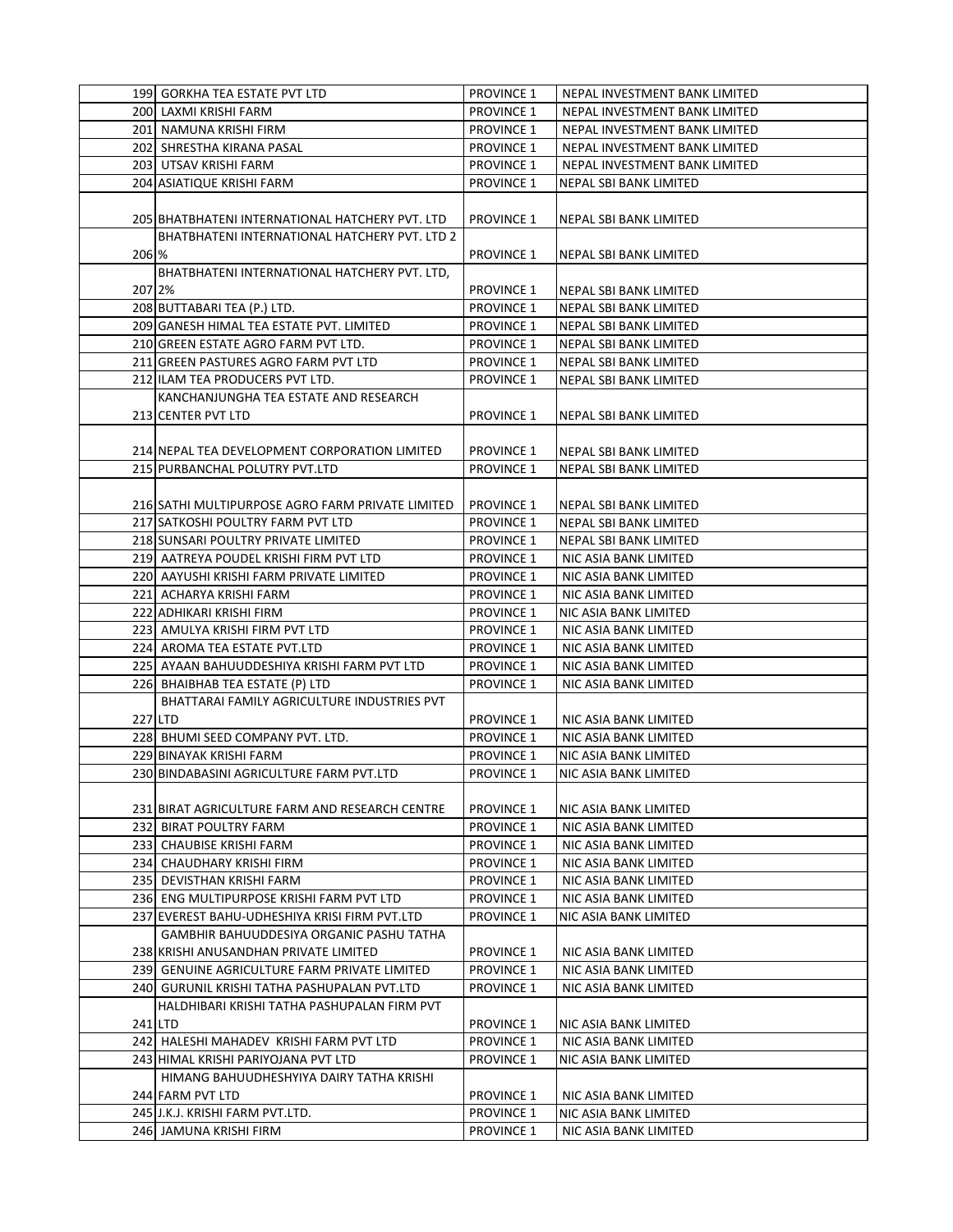| 247  KATUWAL AGRO FARM PVT LTD                     | <b>PROVINCE 1</b> | NIC ASIA BANK LIMITED |
|----------------------------------------------------|-------------------|-----------------------|
| 248 KHADKA KRISHI FARM                             | <b>PROVINCE 1</b> | NIC ASIA BANK LIMITED |
| 249 KHADKA KRISHI FIRM                             | <b>PROVINCE 1</b> | NIC ASIA BANK LIMITED |
| 250 KHOLIKO AGRO FIRM PVT.LTD.                     | <b>PROVINCE 1</b> | NIC ASIA BANK LIMITED |
| 251 KISAN AGRO MART PVT LTD                        | <b>PROVINCE 1</b> | NIC ASIA BANK LIMITED |
| 252 KRISHNA KRISHI FARM                            | <b>PROVINCE 1</b> | NIC ASIA BANK LIMITED |
| 253 M.K.P. TEA COMPANY PVT LTD                     | <b>PROVINCE 1</b> | NIC ASIA BANK LIMITED |
| 254 MAKALU KRISHI FARM                             | <b>PROVINCE 1</b> | NIC ASIA BANK LIMITED |
| 255 MANAKAMANA KRISHI FARM                         | <b>PROVINCE 1</b> | NIC ASIA BANK LIMITED |
| 256 MANAKAMANA KRISHI FIRM                         | <b>PROVINCE 1</b> | NIC ASIA BANK LIMITED |
| 257 MANS KRISHI FARM PVT LTD                       | <b>PROVINCE 1</b> | NIC ASIA BANK LIMITED |
|                                                    |                   |                       |
| 258  MARATHHA BAHUUDDHESHIYA KRISHI FARM PVT LTD   | <b>PROVINCE 1</b> | NIC ASIA BANK LIMITED |
| MATA PATHIBHARA KRISHI TATHA PASHUPALAN            |                   |                       |
| 259 COMPANY PVT LTD                                | <b>PROVINCE 1</b> | NIC ASIA BANK LIMITED |
| 260 MILKE MENCHHYAYEM AGRO PVT LTD                 | <b>PROVINCE 1</b> | NIC ASIA BANK LIMITED |
| 261 MIRMIRE ARGO PVT LTD.                          | <b>PROVINCE 1</b> | NIC ASIA BANK LIMITED |
| 262 NABIN KRISHI FARM                              | <b>PROVINCE 1</b> | NIC ASIA BANK LIMITED |
| 263 NAMUNA KRISHI FARM                             | <b>PROVINCE 1</b> | NIC ASIA BANK LIMITED |
| 264 NAYAN KRISHI FIRM                              | <b>PROVINCE 1</b> | NIC ASIA BANK LIMITED |
| 265 NEPAL KRISHI FARM                              | <b>PROVINCE 1</b> | NIC ASIA BANK LIMITED |
|                                                    |                   |                       |
| 266 NIYOG ABHIYAN KRISHI TATHA PASHUPALAN PVT. LTD | <b>PROVINCE 1</b> | NIC ASIA BANK LIMITED |
| 267 OKO KRISHI FARM PVT LTD                        | <b>PROVINCE 1</b> | NIC ASIA BANK LIMITED |
| 268 PACHAKANYA KRISHI UTPADAN PVT LTD              | <b>PROVINCE 1</b> | NIC ASIA BANK LIMITED |
| 269 PAURAKHI DAIRY UDHYOG                          | <b>PROVINCE 1</b> | NIC ASIA BANK LIMITED |
| 270 PRAGATI KRISHI FARM                            | <b>PROVINCE 1</b> | NIC ASIA BANK LIMITED |
| 271 PUJA KRISHI FIRM                               | <b>PROVINCE 1</b> | NIC ASIA BANK LIMITED |
| PURWANCHAL AGRICULTURE FARM AND TRADING            |                   |                       |
| 272 PVT LTD                                        | <b>PROVINCE 1</b> | NIC ASIA BANK LIMITED |
| 273 PURWANCHAL KRISHI FARM                         | <b>PROVINCE 1</b> | NIC ASIA BANK LIMITED |
| 274 R AND R AGRO PVT LTD                           | <b>PROVINCE 1</b> | NIC ASIA BANK LIMITED |
| 275   SABITA KRISHI FIRM                           | <b>PROVINCE 1</b> | NIC ASIA BANK LIMITED |
| 276 SAGARMATHA KRISHI FIRM                         | <b>PROVINCE 1</b> | NIC ASIA BANK LIMITED |
| 277 SAMJHANA KRISHI FARM                           | <b>PROVINCE 1</b> | NIC ASIA BANK LIMITED |
| 278 SARASWATI KRISHI FIRM                          | <b>PROVINCE 1</b> | NIC ASIA BANK LIMITED |
| SHREE PARAKHOPI SANA KISAN CHIYA SAHAKARI          |                   |                       |
| 279 SANSTHA LTD                                    | <b>PROVINCE 1</b> | NIC ASIA BANK LIMITED |
| 280 SHRESTHA KRISHI FARM                           | <b>PROVINCE 1</b> | NIC ASIA BANK LIMITED |
| SIWAKOTI AND SONS AGRICULTURE COMPANY PVT          |                   |                       |
| 281 LTD                                            | <b>PROVINCE 1</b> | NIC ASIA BANK LIMITED |
| 282 SUBHA LAXMI KRISHI FIRM                        | <b>PROVINCE 1</b> | NIC ASIA BANK LIMITED |
| 283 SUNDAR KRISHI FARM                             | <b>PROVINCE 1</b> | NIC ASIA BANK LIMITED |
| 284 SUSPARSHA AGRO PVT LTD                         | <b>PROVINCE 1</b> | NIC ASIA BANK LIMITED |
|                                                    |                   |                       |
| 285 TARAHARA BAHUUDDESHIYA KRISHI FARM PVT. LTD.   | <b>PROVINCE 1</b> | NIC ASIA BANK LIMITED |
| 286 TINJURE AGRICULTURE AND FARMING PVT LTD        | <b>PROVINCE 1</b> | NIC ASIA BANK LIMITED |
| 287 WAIBA POULTRY AND KRISHI FARM PVT. LTD         | <b>PROVINCE 1</b> | NIC ASIA BANK LIMITED |
| YAFRE KRISHI UTPADAN PRASHODHAN BIKRI TATHA        |                   |                       |
| 288 NIKASHI KENDRA PVT. LTD.                       | <b>PROVINCE 1</b> | NIC ASIA BANK LIMITED |
| AARATI BAHUUDDESIYA KRISHI BIKASH FARM PVT         |                   |                       |
| 289 LTD                                            | <b>PROVINCE 1</b> | NMB BANK LIMITED      |
|                                                    |                   |                       |
| 290 CLASSIC TERAI TEA INDUSTRIES PRIVATE LIMITED   | <b>PROVINCE 1</b> | NMB BANK LIMITED      |
| 291 DEVI PATHIBHARA POULTRY FARM                   | <b>PROVINCE 1</b> | NMB BANK LIMITED      |
| EVEREST AGROVET FARM AND RESEARCH CENTER           |                   |                       |
| 292 PVT.LTD.                                       | <b>PROVINCE 1</b> | NMB BANK LIMITED      |
| 293 HIMALAYAN VALLEY TEA PVT LTD                   | <b>PROVINCE 1</b> | NMB BANK LIMITED      |
| 294 KRISHNA DANA UDHYOG PVT LTD                    | <b>PROVINCE 1</b> | NMB BANK LIMITED      |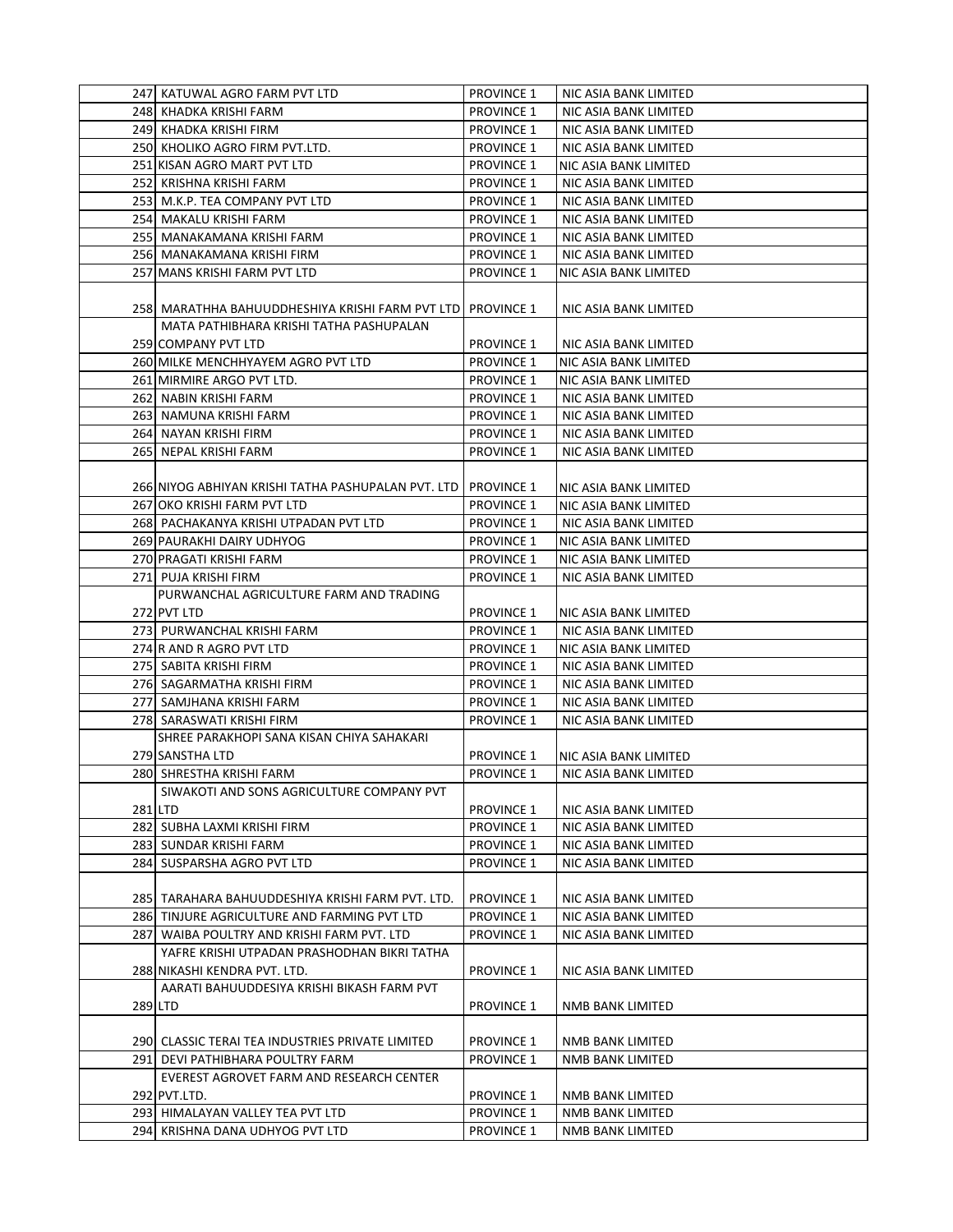| 295 MECHI SITAULA HANDICRAFT PVT. LTD.           | <b>PROVINCE 1</b> | NMB BANK LIMITED              |
|--------------------------------------------------|-------------------|-------------------------------|
| PATHIBHARA DAIRY FARM COMPANY PRIVATE            |                   |                               |
| 296 LIMITED                                      | <b>PROVINCE 1</b> | NMB BANK LIMITED              |
| PRANAM AGRI SEEDS AND FARMING AND DIARY          |                   |                               |
| 297 PRODUCT PVT. LTD.                            | <b>PROVINCE 1</b> | NMB BANK LIMITED              |
| 298 PURBANCHAL MILK & FOODS PVT LTD              | <b>PROVINCE 1</b> | NMB BANK LIMITED              |
| 299 SA AGRO FARM PRIVATE LIMITED                 | <b>PROVINCE 1</b> | NMB BANK LIMITED              |
| SAPTAKOSHI KRISHI ANUSANDHAN TATHA BIKASH        |                   |                               |
| 300 PVT LTD                                      | <b>PROVINCE 1</b> | NMB BANK LIMITED              |
|                                                  |                   | PRABHU BANK LIMITED           |
| 301 C.T. AGROVATES PVT LTD                       | <b>PROVINCE 1</b> |                               |
| 302 MEGHA AGRICULTURE                            | <b>PROVINCE 1</b> | PRABHU BANK LIMITED           |
| 303  ARJUNDHARA KRISHI FARM PVT. LTD.            | <b>PROVINCE 1</b> | PRIME COMMERCIAL BANK LIMITED |
| 304 BIRAT EKIKRIT KRISHI FARM PVT LTD            | <b>PROVINCE 1</b> | PRIME COMMERCIAL BANK LIMITED |
| 305 BIRAT MACHHA FARM PVT LTD                    | <b>PROVINCE 1</b> | PRIME COMMERCIAL BANK LIMITED |
| 306 DHANDIL KRISHI PVT. LTD                      | <b>PROVINCE 1</b> | PRIME COMMERCIAL BANK LIMITED |
| 307 GALIL BAHUUDESHYA KRISHI FARM PVT.           | <b>PROVINCE 1</b> | PRIME COMMERCIAL BANK LIMITED |
| 308 GHIMIRE KRISHI FIRM                          | <b>PROVINCE 1</b> | PRIME COMMERCIAL BANK LIMITED |
| 309 JAY SHREE RAMDHUNI KRISHI FARM PVT. LTD.     | <b>PROVINCE 1</b> | PRIME COMMERCIAL BANK LIMITED |
| KESHALIYA AGRICULTURE FARM & RESEARCH            |                   |                               |
| 310 CENTER PVT.LTD                               | <b>PROVINCE 1</b> | PRIME COMMERCIAL BANK LIMITED |
|                                                  |                   |                               |
| 311  PANIGHATTA MANAKAMANA KRISHI FARM PVT. LTD. | <b>PROVINCE 1</b> | PRIME COMMERCIAL BANK LIMITED |
| 312 PATHIBHARA FEED INDUSTRIES PVT. LTD          | <b>PROVINCE 1</b> | PRIME COMMERCIAL BANK LIMITED |
| 313 SAKSHAM KRISHI FARM                          | <b>PROVINCE 1</b> | PRIME COMMERCIAL BANK LIMITED |
| 314 TAKIYA KRISHI FIRM PVT.LTD.                  | <b>PROVINCE 1</b> | PRIME COMMERCIAL BANK LIMITED |
| 315 HIMALAYAN RANGE TEA IND. PVT. LTD            | <b>PROVINCE 1</b> | RASTRIYA BANIJYA BANK         |
| 316 HIMALAYAN RANGE TEA IND. PVT. LTD.           | <b>PROVINCE 1</b> | RASTRIYA BANIJYA BANK         |
| 317 HIMALAYAN SANGRILA TEA P. PVT.LTD            | <b>PROVINCE 1</b> | RASTRIYA BANIJYA BANK         |
| 318 PRAKASH BAHUUDESYA KRISHI FIRM               | <b>PROVINCE 1</b> | RASTRIYA BANIJYA BANK         |
| 319 RITIKA DAIRY UDYOG PVT.LTD                   | <b>PROVINCE 1</b> | RASTRIYA BANIJYA BANK         |
| 320 RITIKA DAIRY UDYOG PVT.LTD                   | <b>PROVINCE 1</b> | RASTRIYA BANIJYA BANK         |
| 321 SATYA SAI HATCHERY PVT LTD                   | <b>PROVINCE 1</b> | RASTRIYA BANIJYA BANK         |
| 322 SHREE PRABHU KRISHI FIRM                     | <b>PROVINCE 1</b> | RASTRIYA BANIJYA BANK         |
| 323 SHUVA SANI AGRO PVT. LTD                     | <b>PROVINCE 1</b> | RASTRIYA BANIJYA BANK         |
| 324 STAR TEA INDUSTRIES PVT LTD                  | <b>PROVINCE 1</b> | RASTRIYA BANIJYA BANK         |
|                                                  |                   |                               |
| 325 BHARDWAJ KRISHI TATHA PASHUPALAN PVT.LTD.    | <b>PROVINCE 1</b> | SANIMA BANK LIMITED           |
| 326 FALGUNANDA MADAN KRISHI FARM                 | <b>PROVINCE 1</b> | SANIMA BANK LIMITED           |
| 327 JASBIRE TEA PROCESSING INDUSTRIES PVT LTD    | <b>PROVINCE 1</b> | SANIMA BANK LIMITED           |
| 328 MAHALAXMI AGRICULTURE PVT. LTD.              | <b>PROVINCE 1</b> | SANIMA BANK LIMITED           |
| 329 MORANG AADHUNIK KRISHI FARM PVT. LTD.        |                   |                               |
|                                                  | <b>PROVINCE 1</b> | SANIMA BANK LIMITED           |
|                                                  |                   |                               |
| 330 PANCHESHWAR ORGANIC KRISHI FARM PVT.LTD.     | <b>PROVINCE 1</b> | SANIMA BANK LIMITED           |
| 331 SAGAR FEEDS PVT.LTD                          | <b>PROVINCE 1</b> | SANIMA BANK LIMITED           |
| 332 ANGEL AGRICULTURE TRADERS                    | <b>PROVINCE 1</b> | SIDDHARTHA BANK LIMITED       |
| 333 ANGEL AGRICULTURE TRADERS PVT.LTD            | <b>PROVINCE 1</b> | SIDDHARTHA BANK LIMITED       |
| 334 BIRAT HEALTH FOOD PRODUCTS PVT.LTD.          | <b>PROVINCE 1</b> | SIDDHARTHA BANK LIMITED       |
| 335 GLOBAL NATIONAL AGRO POULTRY FARM            | <b>PROVINCE 1</b> | SIDDHARTHA BANK LIMITED       |
| 336 GRAMIN CHIYA UDHYOG PVT LTD                  | <b>PROVINCE 1</b> | SIDDHARTHA BANK LIMITED       |
| 337 HAMRO KRISHI FARM                            | <b>PROVINCE 1</b> | SIDDHARTHA BANK LIMITED       |
| 338 HI TECH POULTRY PVT.LTD                      | <b>PROVINCE 1</b> | SIDDHARTHA BANK LIMITED       |
| 339 NEPA TEA INDUSTRIES PVT.LTD                  | <b>PROVINCE 1</b> | SIDDHARTHA BANK LIMITED       |
| 340 NEW GEN AGRO FARM PRIVATE LIMITED            | <b>PROVINCE 1</b> | SIDDHARTHA BANK LIMITED       |
| 341 PARAJULI TEA INDUSTRIES PVT.LTD.             | <b>PROVINCE 1</b> | SIDDHARTHA BANK LIMITED       |
| 342 PURBANCHAL AGRITECH PVT. LTD.                | <b>PROVINCE 1</b> | SIDDHARTHA BANK LIMITED       |
| 343 RARA FISH FARM PVT. LTD.                     | <b>PROVINCE 1</b> | SIDDHARTHA BANK LIMITED       |
| 344 RARA KRISHI FARM PVT LTD                     | <b>PROVINCE 1</b> | SIDDHARTHA BANK LIMITED       |
| 345 SHIVA NARABHAKTI KRISHI FRAM P.LTD           | <b>PROVINCE 1</b> | SIDDHARTHA BANK LIMITED       |
| 346 SIDDHI VALLEY TEA ESTATE PVT LTD             | <b>PROVINCE 1</b> | SIDDHARTHA BANK LIMITED       |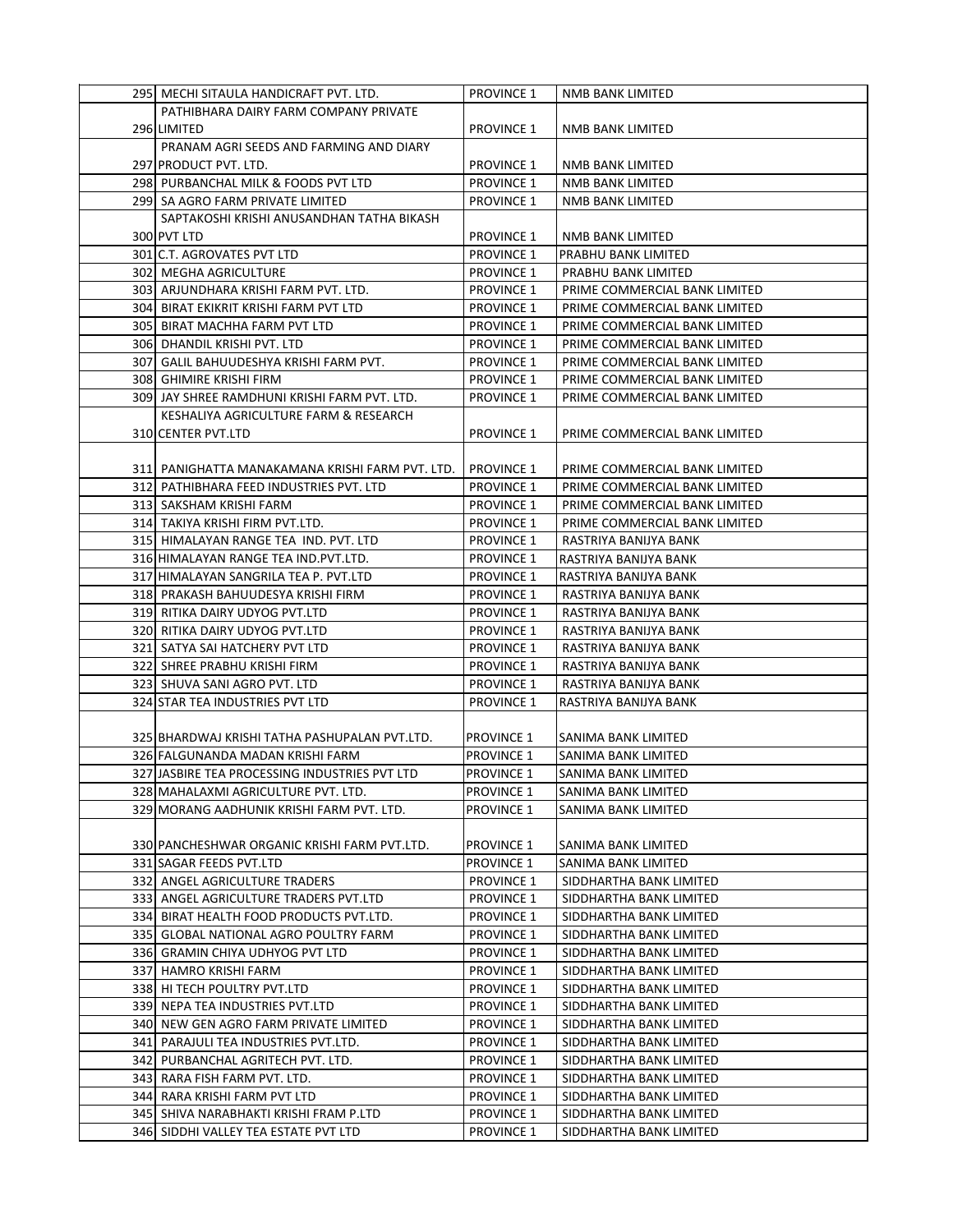| 347 SURYODAYA MILK & BEVERAGE IND P LTD         | <b>PROVINCE 1</b> | SIDDHARTHA BANK LIMITED               |
|-------------------------------------------------|-------------------|---------------------------------------|
| 348 TAMAR MILK DERIVATIVE PLANT PVT LTD         | <b>PROVINCE 1</b> | SIDDHARTHA BANK LIMITED               |
| 349 TIRUPATI TEA INDUSTRIES PVT LTD             | <b>PROVINCE 1</b> | SIDDHARTHA BANK LIMITED               |
| 350 MODERN TEA INDUSTRIES PRIVATE LIMIT         | <b>PROVINCE 1</b> | STANDARD CHARTERED BANK NEPAL LIMITED |
| <b>351 RAJAT KNITWEARS</b>                      | <b>PROVINCE 1</b> | STANDARD CHARTERED BANK NEPAL LIMITED |
| 352 BANASKHANDI AGRICULTURE PVT. LTD.           | <b>PROVINCE 1</b> | <b>SUNRISE BANK LIMITED</b>           |
| 353 BINDABASINI AGRO TOURISM PVT. LTD.          | <b>PROVINCE 1</b> | <b>SUNRISE BANK LIMITED</b>           |
| BUDDHA LAXMI KRISHI BYABASAYA MATSYA            |                   |                                       |
|                                                 |                   |                                       |
| 354 POULTRY PASHUPANCHI FIRM PVT LTD            | <b>PROVINCE 1</b> | <b>SUNRISE BANK LIMITED</b>           |
| 355 DHANA LAXMI AGRICULTURE                     | <b>PROVINCE 1</b> | SUNRISE BANK LIMITED                  |
| 356 DIYALO HATCHERY PVT LTD                     | <b>PROVINCE 1</b> | SUNRISE BANK LIMITED                  |
| 357 GAJURMUKHI HERBAL PVT.LTD                   | <b>PROVINCE 1</b> | SUNRISE BANK LIMITED                  |
| 358 GORAS DAIRY PVT.LTD.                        | <b>PROVINCE 1</b> | <b>SUNRISE BANK LIMITED</b>           |
| 359 HARAKPUR AGRICULTURE PVT. LTD.              | <b>PROVINCE 1</b> | SUNRISE BANK LIMITED                  |
| 360 HEAVEN WATER PARK PVT LTD                   | <b>PROVINCE 1</b> | SUNRISE BANK LIMITED                  |
| 361 JAYAPATI KRISHI FARM PVT. LTD.              | <b>PROVINCE 1</b> | <b>SUNRISE BANK LIMITED</b>           |
|                                                 |                   |                                       |
| 362 KARNA AND BROTHERS TEA INDUSTRIES PVT LTD.  | <b>PROVINCE 1</b> | SUNRISE BANK LIMITED                  |
| 363 MANJIL AGRICULTURE PVT LTD                  | <b>PROVINCE 1</b> | <b>SUNRISE BANK LIMITED</b>           |
|                                                 |                   |                                       |
| 364  MOHAN KRISHI TATHA PASHUPALAN FARM PVT LTD | <b>PROVINCE 1</b> | SUNRISE BANK LIMITED                  |
| 365 PURBANCHAL GROUP AGRICULTURE PVT. LTD.      | <b>PROVINCE 1</b> | <b>SUNRISE BANK LIMITED</b>           |
| SHREE SANA KISAN CHIYA UTPADAK SAHAKARI         |                   |                                       |
| 366 SASTHA LTD                                  | <b>PROVINCE 1</b> | SUNRISE BANK LIMITED                  |
| 367 AMAN KRISHI TATHA PASHUPANCHHI FIRM         | <b>PROVINCE 2</b> | AGRICULTURE DEVELOPMENT BANK          |
| 368 BIPRAYA KRISHI TRADE                        | <b>PROVINCE 2</b> | AGRICULTURE DEVELOPMENT BANK          |
| 369 HIRAPUR KIRSHI FARM PVT LTD                 | <b>PROVINCE 2</b> | AGRICULTURE DEVELOPMENT BANK          |
| 370 KALALA MATSHYA FIRM PVT LTD                 | <b>PROVINCE 2</b> | AGRICULTURE DEVELOPMENT BANK          |
| 371 KAMDHENU PASHUPALAN FRAM                    | <b>PROVINCE 2</b> | AGRICULTURE DEVELOPMENT BANK          |
| 372 MUSKA JENI MACHA TATHA PASU FIRM            | <b>PROVINCE 2</b> | AGRICULTURE DEVELOPMENT BANK          |
| 373 NIJ KRISHI FARM PVT.LTD.                    | <b>PROVINCE 2</b> | AGRICULTURE DEVELOPMENT BANK          |
| 374 RAM JANAKI KRISHI TATHA PASHU FIRM          | <b>PROVINCE 2</b> | AGRICULTURE DEVELOPMENT BANK          |
| 375 SAHANI MACHHAPALAN UDHYOG PVT. LTD.         | <b>PROVINCE 2</b> |                                       |
|                                                 |                   | AGRICULTURE DEVELOPMENT BANK          |
| 376 SAHID SMRITI ADHUNIK KRISHI FIRM PVT.LTD    | <b>PROVINCE 2</b> | AGRICULTURE DEVELOPMENT BANK          |
| 377 SUDISH MACHHA PALAN KENDRA                  | <b>PROVINCE 2</b> | AGRICULTURE DEVELOPMENT BANK          |
| 378 HARDIYA EKIKRIT KIRSHI AGRO FIRM PVT LTD    | <b>PROVINCE 2</b> | BANK OF KATHMANDU LIMITED             |
| 379 KOHINOOR KNITTEX INDUSTRIES                 | <b>PROVINCE 2</b> | <b>BANK OF KATHMANDU LIMITED</b>      |
| 380 KOHINOOR TEXTILE INDUSTRIES PVT LTD         | <b>PROVINCE 2</b> | <b>BANK OF KATHMANDU LIMITED</b>      |
| 381 PHATTEPUR MACHHA PALAN FIRM                 | <b>PROVINCE 2</b> | <b>BANK OF KATHMANDU LIMITED</b>      |
| 382 SAURYA AGRO FARM PVT. LTD.                  | <b>PROVINCE 2</b> | CENTRAL FINANCE LIMITED               |
| 383 B. K. MATSYE TATHA AGRO PVT. LTD.           | <b>PROVINCE 2</b> | CENTURY COMMERCIAL BANK LIMITED       |
| 384 BIRGUNJ BONE PROCESSING INDUST              | <b>PROVINCE 2</b> | CENTURY COMMERCIAL BANK LIMITED       |
|                                                 |                   |                                       |
| 385 MAHENDRA MACHHA TATHA KRISHI FARM PVT. LTD. | <b>PROVINCE 2</b> | CENTURY COMMERCIAL BANK LIMITED       |
| 386 SHREE SITA AYURVEDIC CENTRE PVT. LTD.       | <b>PROVINCE 2</b> | CENTURY COMMERCIAL BANK LIMITED       |
| 387 INDRAKAMAL HATCH P. LTD.                    | <b>PROVINCE 2</b> | CITIZENS BANK INTERNATIONAL LIMITED   |
| 388 MATA ISHWORI MATSAY FARM (OD)               | <b>PROVINCE 2</b> | CITIZENS BANK INTERNATIONAL LIMITED   |
| 389 NARENDRA RITA EKIKRIT KRISHI FARM           | <b>PROVINCE 2</b> | CITIZENS BANK INTERNATIONAL LIMITED   |
|                                                 |                   |                                       |
| 390 NARI MATSHYA TATHA PASHU PALAN FARM PVT LTD | <b>PROVINCE 2</b> | CITIZENS BANK INTERNATIONAL LIMITED   |
| 391 NUOVA HITECH FEED INDUSTRIES PVT LTD        | <b>PROVINCE 2</b> | CITIZENS BANK INTERNATIONAL LIMITED   |
| 392 JAY SHREE GOPAL DAIRY PVT.LTD.              | <b>PROVINCE 2</b> | CIVIL BANK LIMITED                    |
| 393 KANTIPUR POULTRY BREEDING FIRM PVT          | <b>PROVINCE 2</b> | CIVIL BANK LIMITED                    |
| 394 LAWA POULTRY FARM PVT LTD                   | <b>PROVINCE 2</b> | CIVIL BANK LIMITED                    |
| 395 BABA KHADYA UDHYOG                          | <b>PROVINCE 2</b> | <b>EVEREST BANK LIMITED</b>           |
| DUDHMATI MAAI BAHUDESHIYA KRISHI FARM           |                   |                                       |
| 396 PVT.LTD                                     | <b>PROVINCE 2</b> | <b>EVEREST BANK LIMITED</b>           |
| 397 G.J POULTRY HATCHERY                        | <b>PROVINCE 2</b> | EVEREST BANK LIMITED                  |
| 398 KRITIKA MATSYA FARM                         | <b>PROVINCE 2</b> | <b>EVEREST BANK LIMITED</b>           |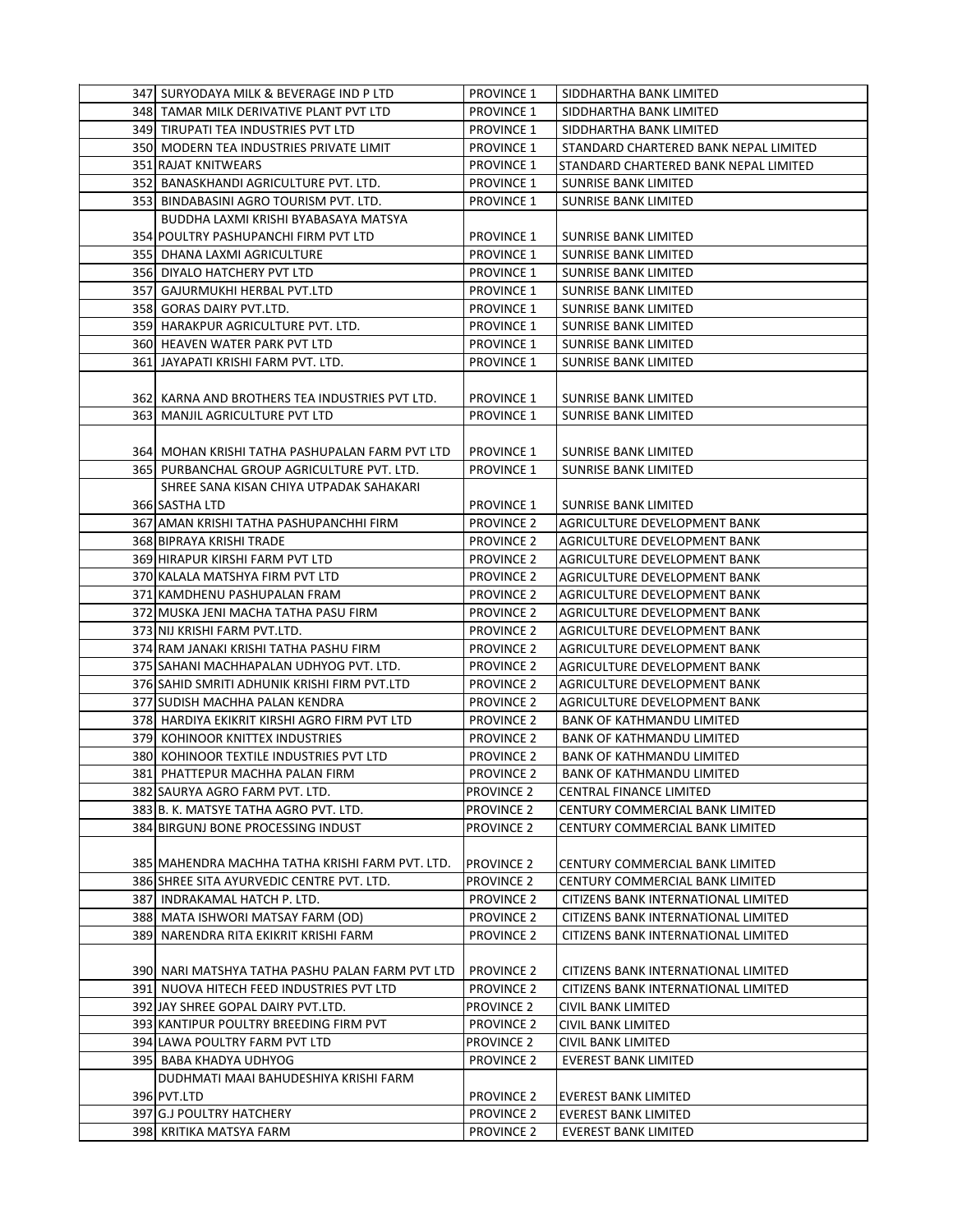|     | 399 PAWAN PUTRA KHADYA UDYOG PVT LTD              | <b>PROVINCE 2</b> | <b>EVEREST BANK LIMITED</b>      |
|-----|---------------------------------------------------|-------------------|----------------------------------|
|     | 400 SHIVAM DAIRY UDHYOG                           | <b>PROVINCE 2</b> | <b>EVEREST BANK LIMITED</b>      |
|     | 401 ANAMOL KRIHSI FARM PVT LTD                    | <b>PROVINCE 2</b> | GARIMA BIKAS BANK LIMITED        |
|     |                                                   |                   |                                  |
|     | 402 GODAITA AGRO FARM PVT.LTD.(PURNENDU KR.JHA)   | <b>PROVINCE 2</b> | <b>GARIMA BIKAS BANK LIMITED</b> |
|     | 403 JALPA MAI MACHHA PALAN KENDRA(SITA DEVI)      | <b>PROVINCE 2</b> | <b>GARIMA BIKAS BANK LIMITED</b> |
|     | 404 RAM JANAKI BREEDERS FIRM(R.R.YADAV)           | <b>PROVINCE 2</b> | <b>GARIMA BIKAS BANK LIMITED</b> |
|     | 405 RAM JANKI BREEDERS FIRM (R.R.YADAV)           | <b>PROVINCE 2</b> | GARIMA BIKAS BANK LIMITED        |
|     | KAMALAMAI PANCHAKANYA POULTRY FEED AND            |                   |                                  |
|     |                                                   |                   |                                  |
|     | 406 COLDSTORAGE PVT. LTD.                         | <b>PROVINCE 2</b> | GLOBAL IME BANK LIMITED          |
|     | 407   MAA JANAKI DAIRY UDHYOG                     | <b>PROVINCE 2</b> | <b>GLOBAL IME BANK LIMITED</b>   |
|     | MANDAL POULTRY MACHHA AND MULTIPURPOSE            |                   |                                  |
|     | 408 PVT.LTD                                       | <b>PROVINCE 2</b> | <b>GLOBAL IME BANK LIMITED</b>   |
|     | 409 NEW SHANKAR TEXTILE INDUSTRIES                | <b>PROVINCE 2</b> | <b>GLOBAL IME BANK LIMITED</b>   |
|     | RAJDEVI AGRICULTURE FARM AND MULTIPURPOSE         |                   |                                  |
|     | 410 PVT LTD                                       | <b>PROVINCE 2</b> | GLOBAL IME BANK LIMITED          |
|     | 411 NOBLE TEXTILES PVT LTD                        | <b>PROVINCE 2</b> | HIMALAYAN BANK LIMITED           |
|     | 412 BIJALPURA KRISHI FARM PVT LTD                 | <b>PROVINCE 2</b> | JANAKI FINANCE CO. LIMITED       |
|     | 413 CHURIYA MAI BHAISI FARM                       | <b>PROVINCE 2</b> | JANAKI FINANCE CO. LIMITED       |
|     | 414 DULARI AGRO FARM PVT LTD                      | <b>PROVINCE 2</b> | JANAKI FINANCE CO. LIMITED       |
|     | 415 MAHESH KUMAR SINGH                            | <b>PROVINCE 2</b> | JANAKI FINANCE CO. LIMITED       |
|     |                                                   |                   |                                  |
|     | 416 MITHILA KRISHI TATHA PASHUPANCHHI PALAN FARM  | <b>PROVINCE 2</b> | JANAKI FINANCE CO. LIMITED       |
|     |                                                   |                   |                                  |
|     | 417 MITHILA TOURISM AGRICULTURE COMPANY PVT LTD   | <b>PROVINCE 2</b> | JANAKI FINANCE CO. LIMITED       |
|     | 418 PRIYA MACHA TATHA PASUPACHI FORM              | <b>PROVINCE 2</b> | JANAKI FINANCE CO. LIMITED       |
|     | 419 PUNAM AGRO FARM PVT LTD                       | <b>PROVINCE 2</b> | JANAKI FINANCE CO. LIMITED       |
|     | 420 RITA PASHUPALAN FIRM                          | <b>PROVINCE 2</b> | JANAKI FINANCE CO. LIMITED       |
|     | 421 SADMARGA KRISI FARM PVT LTD                   | <b>PROVINCE 2</b> | JANAKI FINANCE CO. LIMITED       |
|     | 422 SHAMBHU YADAV                                 | <b>PROVINCE 2</b> | JANAKI FINANCE CO. LIMITED       |
|     | 423 YASHIKA AGRO FARM                             | <b>PROVINCE 2</b> | JANAKI FINANCE CO. LIMITED       |
|     | 424 ANURAG MATSYA FARM PVT. LTD.                  | <b>PROVINCE 2</b> | JYOTI BIKAS BANK LIMITED         |
|     | 425 M/S SAPTAKOSHI INTEGRATED AGRO FARM           | <b>PROVINCE 2</b> | JYOTI BIKAS BANK LIMITED         |
|     | 426 OM SHAKTI PASHUPALAN TATHA KR FARM            | <b>PROVINCE 2</b> | JYOTI BIKAS BANK LIMITED         |
|     | 427 SANDIP BAHUUDHESIYA KRISHI FARM               | <b>PROVINCE 2</b> | JYOTI BIKAS BANK LIMITED         |
|     | 428 SHIVAM KISHI PASHU PANCHI FARM TATH           | <b>PROVINCE 2</b> | KAMANA SEWA BIKASH BANK LIMITED  |
|     | AANCHAL AND AANSHUTOSHNAGRO PRIVATE               |                   |                                  |
|     | 429 LIMITED                                       | <b>PROVINCE 2</b> | KUMARI BANK LIMITED              |
|     | 430 BHOLA MATSYA KRISHI FIRM PVT LTD              | PROVINCE 2        | KUMARI BANK LIMITED              |
|     | 431  KSHIRESHWAR KRISHI FARM PVT LTD              | <b>PROVINCE 2</b> | KUMARI BANK LIMITED              |
|     | RAMRAJ BAHUUDDESHIYA KRISHI TATHA                 |                   |                                  |
|     | 432 PASHUPALAN PVT LTD                            | <b>PROVINCE 2</b> | KUMARI BANK LIMITED              |
|     | SHREENANDI PASHU TATHA PANKSHI RA MACHHA          |                   |                                  |
|     | 433 PALAN PVT LTD                                 | <b>PROVINCE 2</b> | KUMARI BANK LIMITED              |
|     |                                                   |                   |                                  |
|     | 434  SINDHULI BAHUUDESHIY KRISHI PASHUPANCHI FARM | <b>PROVINCE 2</b> | KUMARI BANK LIMITED              |
|     | 435 MILCO INDUSTRIES PVT LTD                      | <b>PROVINCE 2</b> | LAXMI BANK LIMITED               |
|     | 436 AADARSHA BAHUMUKHI DUGDHA UTPADAK S           | <b>PROVINCE 2</b> | LUMBINI BIKAS BANK LIMITED       |
|     | 437 BABA FOODS AND RESTRO PVT. LTD                | PROVINCE 2        | LUMBINI BIKAS BANK LIMITED       |
|     | 438 PARIWARTAN BAHUDDHESHIYA KRISHI FAR           | <b>PROVINCE 2</b> | LUMBINI BIKAS BANK LIMITED       |
|     | 439 SHREE SAI PRERAK B.K.F P. LTD                 | <b>PROVINCE 2</b> | LUMBINI BIKAS BANK LIMITED       |
|     | 440 SREJAL MACHHA PALAN FARM                      | <b>PROVINCE 2</b> | LUMBINI BIKAS BANK LIMITED       |
|     | 441  BISHAL MATSHYA KUKHURA TAHTHA KR             | <b>PROVINCE 2</b> | MACHHAPUCHHRE BANK LIMITED       |
| 442 | <b>GORKHA FEED INDUSTRIES PVT LTD</b>             | <b>PROVINCE 2</b> | MACHHAPUCHHRE BANK LIMITED       |
|     | 443  JANAUTTHAN KRISHI FARM PVT LTD               | <b>PROVINCE 2</b> | MACHHAPUCHHRE BANK LIMITED       |
|     | 444 KAJAL MATSYA FARM PRIVATE LIMITE              | <b>PROVINCE 2</b> | MACHHAPUCHHRE BANK LIMITED       |
|     | 445  MANAKAMANA MACHHAPALAN PVT LTD               | <b>PROVINCE 2</b> | MACHHAPUCHHRE BANK LIMITED       |
|     | 446  MAA BHAGWATI PASHUPALAN FARM                 | <b>PROVINCE 2</b> | MEGA BANK NEPAL LIMITED          |
| 447 | SAKAR BAHUUDDESHYA KRISHI FIRM PVT LTD            | <b>PROVINCE 2</b> | MEGA BANK NEPAL LIMITED          |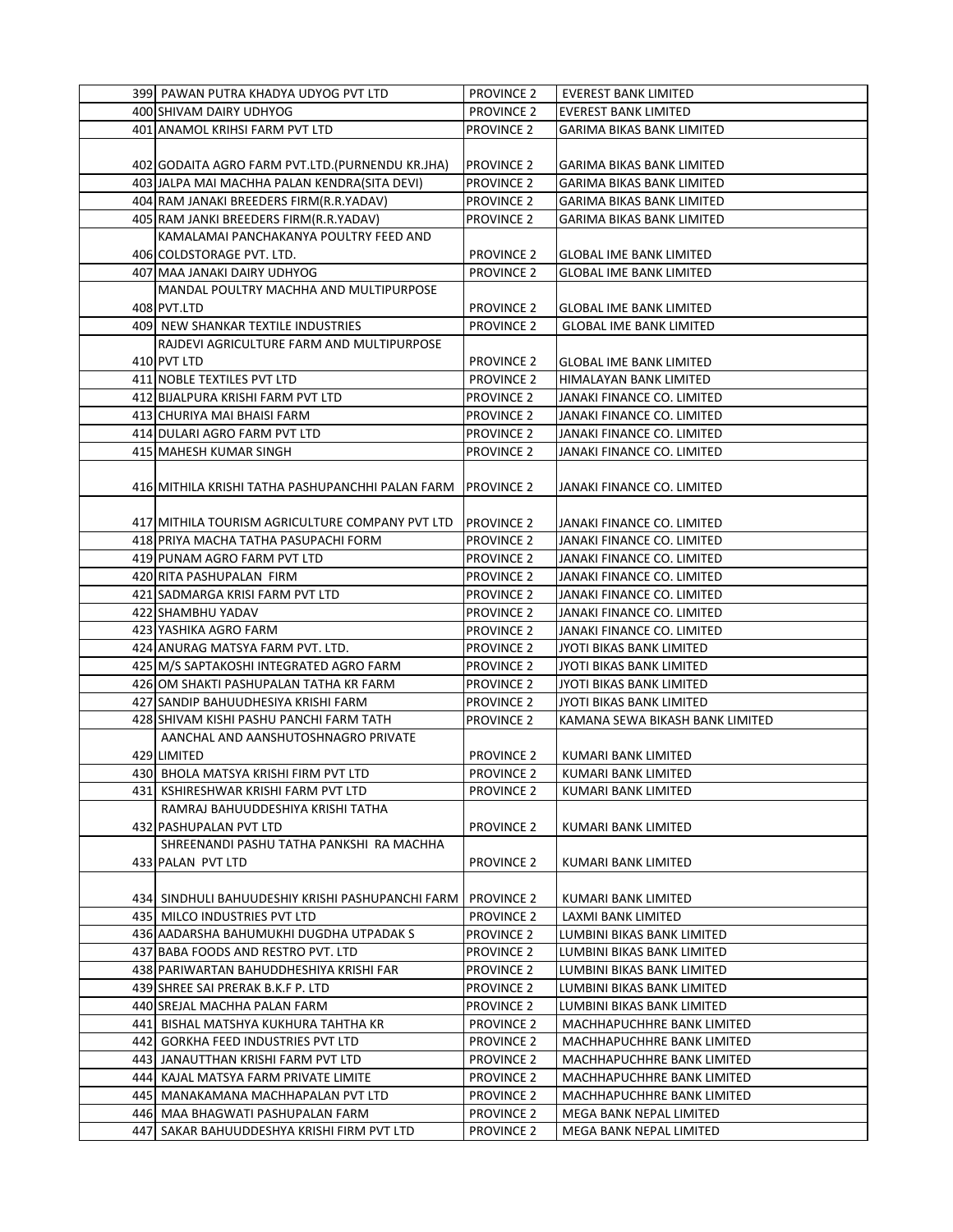| 448 SUDHIR AKIKRIT KRISHI FIRM PVT.LTD                                       | <b>PROVINCE 2</b>                      | IMEGA BANK NEPAL LIMITED                                                         |
|------------------------------------------------------------------------------|----------------------------------------|----------------------------------------------------------------------------------|
| 449 SUNSET AGRICULTURE PVT. LTD.                                             | <b>PROVINCE 2</b>                      | MUKTINATH BIKAS BANK LIMITED                                                     |
| 450 BHASKAR HERBACEUTICALS P. LTD                                            | <b>PROVINCE 2</b>                      | NABIL BANK LIMITED                                                               |
| 451 I.S. POULTRY PVT.LTD                                                     | <b>PROVINCE 2</b>                      | NABIL BANK LIMITED                                                               |
| 452 JANAKI AGRO INDUSTRIES PVT. LTD                                          | <b>PROVINCE 2</b>                      | NABIL BANK LIMITED                                                               |
| 453 NIKITA INVESTMENT PVT. LTD.                                              | <b>PROVINCE 2</b>                      | <b>NABIL BANK LIMITED</b>                                                        |
| 454 OM INDUSTRY PRIVATE LIMITED                                              | <b>PROVINCE 2</b>                      | <b>NABIL BANK LIMITED</b>                                                        |
| 455  SHIVAM HATCHERY & FEED INDUSTRIES                                       | <b>PROVINCE 2</b>                      | <b>NABIL BANK LIMITED</b>                                                        |
| 456  SHIVAM NUTRIPRO PVT. LTD                                                | <b>PROVINCE 2</b>                      | NABIL BANK LIMITED                                                               |
| 457 SHWETA KRISHI FARM                                                       | <b>PROVINCE 2</b>                      | NABIL BANK LIMITED                                                               |
| 458 ANIMAL DEVELOPMENT CARE NEPAL PRIVA                                      | <b>PROVINCE 2</b>                      | NEPAL BANGALADESH BANK LIMITED                                                   |
| 459 B.SAHANI EKIKRIT KRISHI FARM                                             | <b>PROVINCE 2</b>                      | NEPAL BANGALADESH BANK LIMITED                                                   |
| 460 BIMAL NURSERY KENDRA PVT LTD                                             | <b>PROVINCE 2</b>                      | NEPAL BANGALADESH BANK LIMITED                                                   |
| 461 DIMPAL ANIL FOUNDATION PRIVATE LIMI                                      | <b>PROVINCE 2</b>                      | NEPAL BANGALADESH BANK LIMITED                                                   |
| 462 EVEREST TEXTILES INDUSTRIES                                              | <b>PROVINCE 2</b>                      | NEPAL BANGALADESH BANK LIMITED                                                   |
| 463 GADHIMAI AGRO AND RESEARCH CENTRE                                        | <b>PROVINCE 2</b>                      | NEPAL BANGALADESH BANK LIMITED                                                   |
| 464 MA SITAMAI MATSYA FARM                                                   | <b>PROVINCE 2</b>                      | NEPAL BANGALADESH BANK LIMITED                                                   |
| 465 MAINALI MACHHA PALAN KENDRA PRIVATE                                      | <b>PROVINCE 2</b>                      | NEPAL BANGALADESH BANK LIMITED                                                   |
| 466 MIRRACAL COMMERCIAL AGRO AND ANIMAL                                      | <b>PROVINCE 2</b>                      | NEPAL BANGALADESH BANK LIMITED                                                   |
| 467 MUSARIMAI KRISHI FARM PVT LTD                                            | <b>PROVINCE 2</b>                      | NEPAL BANGALADESH BANK LIMITED                                                   |
| 468 CHAUDHARY MATSYA FARM                                                    | <b>PROVINCE 2</b>                      | NEPAL BANK LIMITED                                                               |
| 469 D. FARM HOUSE                                                            | <b>PROVINCE 2</b>                      | NEPAL BANK LIMITED                                                               |
| 470 SHIVAM LAYERS FARM PVT.LTD.                                              | <b>PROVINCE 2</b>                      | <b>NEPAL BANK LIMITED</b>                                                        |
| 471 SHREE SIDDHI TEXTILES PVT.LTD.                                           | <b>PROVINCE 2</b>                      | <b>NEPAL BANK LIMITED</b>                                                        |
| 472  YUWARANI MATSYA TATHA KRISHI FIRM P                                     | <b>PROVINCE 2</b>                      | NEPAL BANK LIMITED                                                               |
| 473 ALBINA AGRO FARM                                                         | <b>PROVINCE 2</b>                      | NEPAL CREDIT AND COMMERCE BANK LIMITED                                           |
| 474 APOLO HATCHERY& POULTRY B.F.PVT.LTD                                      | <b>PROVINCE 2</b>                      | NEPAL CREDIT AND COMMERCE BANK LIMITED                                           |
| 475 G & S MACHHA PALAN FARM                                                  | <b>PROVINCE 2</b>                      | NEPAL CREDIT AND COMMERCE BANK LIMITED                                           |
| 476 GANESH BAHUUDESSIYA MACHHAPALAN                                          | <b>PROVINCE 2</b>                      | NEPAL CREDIT AND COMMERCE BANK LIMITED                                           |
| 477 JANAKI MATSYA FARM                                                       | <b>PROVINCE 2</b>                      | NEPAL CREDIT AND COMMERCE BANK LIMITED                                           |
| 478  K.H.ARGO AND RESEARCH CENTRE PVT.LT                                     | <b>PROVINCE 2</b>                      |                                                                                  |
| 479 KAMALA MAI MACHHA PALAN FARM                                             |                                        | NEPAL CREDIT AND COMMERCE BANK LIMITED                                           |
|                                                                              | <b>PROVINCE 2</b>                      | NEPAL CREDIT AND COMMERCE BANK LIMITED                                           |
| 480 KAMDHENU GAUSHALA PVT.LTD                                                | <b>PROVINCE 2</b>                      | NEPAL CREDIT AND COMMERCE BANK LIMITED                                           |
| 481 KRISHI MULTIPURPOSE NEPAL PVT. LTD<br>482  KRISHN BYABASAYIK KRISHI FARM | <b>PROVINCE 2</b>                      | NEPAL CREDIT AND COMMERCE BANK LIMITED<br>NEPAL CREDIT AND COMMERCE BANK LIMITED |
| 483 KRISHNA BAHUUDESSIYA MACHHAPALAN                                         | <b>PROVINCE 2</b><br><b>PROVINCE 2</b> | NEPAL CREDIT AND COMMERCE BANK LIMITED                                           |
| 484 MANISH POULTRY FIRM                                                      | <b>PROVINCE 2</b>                      | NEPAL CREDIT AND COMMERCE BANK LIMITED                                           |
| 485 NAMUNA DEVELOP AGRO FARM PVT LTD                                         |                                        |                                                                                  |
| 486 PROGRESSIVE CATTLE FODDER INDUSTRIE                                      | <b>PROVINCE 2</b>                      | NEPAL CREDIT AND COMMERCE BANK LIMITED                                           |
|                                                                              | <b>PROVINCE 2</b><br><b>PROVINCE 2</b> | NEPAL CREDIT AND COMMERCE BANK LIMITED                                           |
| 487 RAGNI MATASIYA PALAN FARM PVT. LTD.                                      |                                        | NEPAL CREDIT AND COMMERCE BANK LIMITED                                           |
| 488 RAMESH AGRO FARM PVT.LTD.<br>489 SAH MACHHA PALAN FARM                   | <b>PROVINCE 2</b>                      | NEPAL CREDIT AND COMMERCE BANK LIMITED<br>NEPAL CREDIT AND COMMERCE BANK LIMITED |
|                                                                              | <b>PROVINCE 2</b>                      |                                                                                  |
| 490 SAH POULTRY FARM                                                         | <b>PROVINCE 2</b>                      | NEPAL CREDIT AND COMMERCE BANK LIMITED                                           |
| 491 SHREE GANESH TRADERS                                                     | <b>PROVINCE 2</b>                      | NEPAL CREDIT AND COMMERCE BANK LIMITED                                           |
| 492 SONU MATASAYA PALAN FIRM                                                 | <b>PROVINCE 2</b>                      | NEPAL CREDIT AND COMMERCE BANK LIMITED                                           |
| 493 SUNIL MATSAY PALAN UDHYOG                                                | <b>PROVINCE 2</b>                      | NEPAL CREDIT AND COMMERCE BANK LIMITED                                           |
| 494 KRISHNA KRISHI FARM                                                      | <b>PROVINCE 2</b>                      | NEPAL INVESTMENT BANK LIMITED                                                    |
| 495   MONIKA AGRO FIRM PVT. LTD.                                             | <b>PROVINCE 2</b>                      | NEPAL INVESTMENT BANK LIMITED                                                    |
| 496 AJIT MATSYA PALAN UDHYOG PVT.LTD                                         | <b>PROVINCE 2</b>                      | NIC ASIA BANK LIMITED                                                            |
| AKIKRIT MUSAHARNI MAI KRISHI FARM PRIVATE                                    |                                        |                                                                                  |
| 497 LIMITED                                                                  | <b>PROVINCE 2</b>                      | NIC ASIA BANK LIMITED                                                            |
| 498 ALIYA DEVI MACHHA PALAN FARM                                             | <b>PROVINCE 2</b>                      | NIC ASIA BANK LIMITED                                                            |
|                                                                              |                                        |                                                                                  |
| 499  AL-MATIN BAHUUDDESIYA KRISHI FARM PVT.LRD                               | <b>PROVINCE 2</b>                      | NIC ASIA BANK LIMITED                                                            |
| 500 AMRIT PASHUPALAN FARM PVT. LTD.                                          | <b>PROVINCE 2</b>                      | NIC ASIA BANK LIMITED                                                            |
| 501 ANAMIKA MATSYA FARM PVT LTD                                              | <b>PROVINCE 2</b>                      | NIC ASIA BANK LIMITED                                                            |
| ANMOL MASTYA TATHA PASHUPANCHHI PALAN                                        |                                        |                                                                                  |
| 502 KENDRA                                                                   | <b>PROVINCE 2</b>                      | NIC ASIA BANK LIMITED                                                            |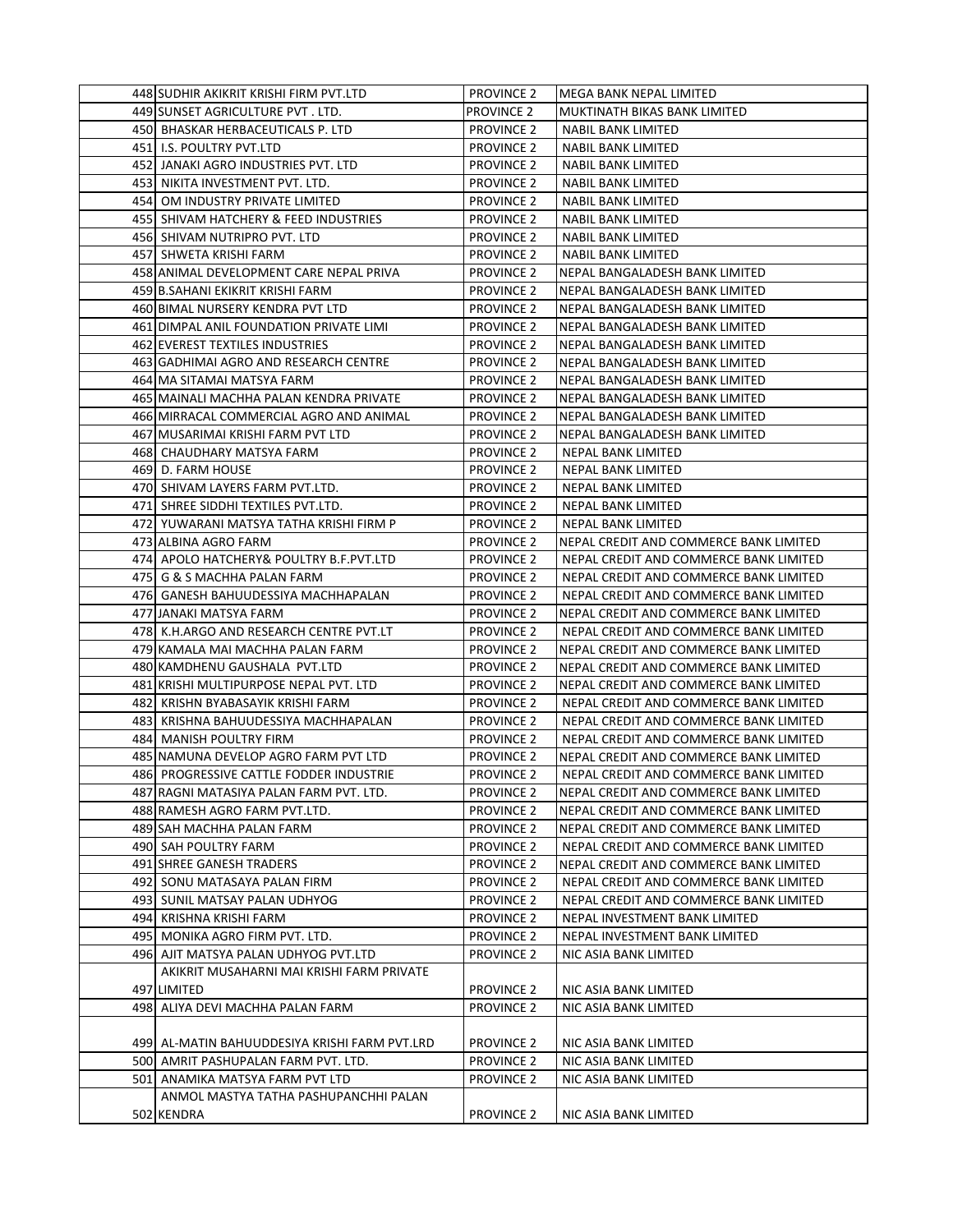| 503 ANNAPURNA MACHHAPALAN COMPANY PVT. LTD.                   | <b>PROVINCE 2</b> | NIC ASIA BANK LIMITED |
|---------------------------------------------------------------|-------------------|-----------------------|
| 504 ANSARI MACHHA FARM                                        | <b>PROVINCE 2</b> | NIC ASIA BANK LIMITED |
|                                                               |                   |                       |
| 505 ANSHU MATSYA TATHA POULTRY FARM PVT. LTD.                 | <b>PROVINCE 2</b> | NIC ASIA BANK LIMITED |
| 506 ANURAG MATSYAPALAN PRIVATE LIMITED                        | <b>PROVINCE 2</b> | NIC ASIA BANK LIMITED |
|                                                               |                   |                       |
| 507 ANUSHKA BAHUUDDESIYA KRISHI FARM PVT LTD                  | <b>PROVINCE 2</b> | NIC ASIA BANK LIMITED |
| 508 ASIAN GROUP OF INTERNATIONAL PVT LTD                      | <b>PROVINCE 2</b> | NIC ASIA BANK LIMITED |
|                                                               |                   |                       |
| BARAM BABA PASHUPALAN TATHA KRISHI FIRM                       |                   |                       |
| 509 PVT.LTD                                                   | <b>PROVINCE 2</b> | NIC ASIA BANK LIMITED |
| 510 CHANSI MATSYA PALAN FIRM PVT LTD                          | <b>PROVINCE 2</b> | NIC ASIA BANK LIMITED |
| DHANUSHADHAM PASHUPALAN TATHA MATSYA                          |                   |                       |
| 511 FARM                                                      | <b>PROVINCE 2</b> | NIC ASIA BANK LIMITED |
| 512 DHURBA KRISHI FARM PVT. LTD.                              | <b>PROVINCE 2</b> | NIC ASIA BANK LIMITED |
| 513 GANGA MACHHA PALAN FARM PVT LTD.                          | <b>PROVINCE 2</b> | NIC ASIA BANK LIMITED |
| 514   GANPATI KRISHI FARM PVT. LTD.                           | <b>PROVINCE 2</b> | NIC ASIA BANK LIMITED |
| GARBHUBABA MULTI PURPOSE KRISHI FARM PVT.                     |                   |                       |
| 515 LTD                                                       | <b>PROVINCE 2</b> | NIC ASIA BANK LIMITED |
| <b>GAUN GHAR KRISHI SAMAGRI COMPANY PRIVATE</b>               |                   |                       |
| 516 LIMITED                                                   | <b>PROVINCE 2</b> | NIC ASIA BANK LIMITED |
| 517 GREEN GOLD AGRO BUSINESS PVT. LTD.                        | <b>PROVINCE 2</b> | NIC ASIA BANK LIMITED |
| 518  HARAIYA KRISHI FARM PVT. LTD                             | <b>PROVINCE 2</b> | NIC ASIA BANK LIMITED |
| 519 JAY AMBE HATCHERY AND FEEDS PVT.LTD.                      | <b>PROVINCE 2</b> | NIC ASIA BANK LIMITED |
| 520  KALIKA BAHUUDESHYA KRISHI FARM PVT LTD                   | <b>PROVINCE 2</b> | NIC ASIA BANK LIMITED |
| 521 KARKI EKIKRIT PASHU BIKASH KENDRA                         | <b>PROVINCE 2</b> | NIC ASIA BANK LIMITED |
| 522 MAA SHANTI DAIRY UDHYOG PVT LTD                           | <b>PROVINCE 2</b> | NIC ASIA BANK LIMITED |
| MAHADEV AGRICULTURE AND PRODUCTION                            |                   |                       |
| 523 COMPANY PVT. LTD.                                         | <b>PROVINCE 2</b> | NIC ASIA BANK LIMITED |
| 524 MAHAT POULTRY FIRM                                        | <b>PROVINCE 2</b> | NIC ASIA BANK LIMITED |
| 525 MAHIMA AGRO PARK PVT LTD                                  | <b>PROVINCE 2</b> | NIC ASIA BANK LIMITED |
|                                                               |                   |                       |
| 526 MANJUDEVI AGRO FARM PPRIVATE LIMITED                      | <b>PROVINCE 2</b> | NIC ASIA BANK LIMITED |
| 527L MATA GHODIDEVI KRISHI FIRM PVT. LTD                      | <b>PROVINCE 2</b> | NIC ASIA BANK LIMITED |
| MITHILANCHAL AGRO FARM TATHA MACHHA PALAN                     |                   |                       |
| 528 PVT LTD                                                   | <b>PROVINCE 2</b> | NIC ASIA BANK LIMITED |
| NITU BYABASAYIK MISHRIT KRISHI TATHA PARYATAN                 |                   |                       |
| 529 UDHYOG PVT. LTD.                                          | <b>PROVINCE 2</b> | NIC ASIA BANK LIMITED |
|                                                               |                   |                       |
| 530 OM STAR KRISHI TATHA PASHUPALAN FARM PVT. LTD  PROVINCE 2 |                   | NIC ASIA BANK LIMITED |
| 531 PARICHAN MACHHA PALAN FIRM                                | <b>PROVINCE 2</b> | NIC ASIA BANK LIMITED |
| 532 PATEL MATSYA FARM                                         | <b>PROVINCE 2</b> | NIC ASIA BANK LIMITED |
| PRABHU MAHIMA KRISHI FARM & RESEARCH                          |                   |                       |
| 533 CENTER PVT LTD                                            | <b>PROVINCE 2</b> | NIC ASIA BANK LIMITED |
|                                                               |                   |                       |
| 534 PRATIBHA MATSYA TATHA KRISHI FARM PVT LTD                 | <b>PROVINCE 2</b> | NIC ASIA BANK LIMITED |
| 535  PRATIGYA AGRICULTURE FARM PVT LTD                        | <b>PROVINCE 2</b> | NIC ASIA BANK LIMITED |
| R.N. KRISHI FARM AND DAIRY MILK PRODUCT                       |                   |                       |
| 536 PVT.LTD                                                   | <b>PROVINCE 2</b> | NIC ASIA BANK LIMITED |
| 537 RAJU MACHHA PALAN                                         | <b>PROVINCE 2</b> | NIC ASIA BANK LIMITED |
| 538 RAVI MATSYA PALAN UDYOG                                   | <b>PROVINCE 2</b> | NIC ASIA BANK LIMITED |
| 539 REHAN MACHHA PALAN FARM PVT. LTD                          | <b>PROVINCE 2</b> | NIC ASIA BANK LIMITED |
|                                                               |                   |                       |
| 540 S.M. KRISHI FARM AND RESEARCH CENTER PVT.LTD.             | <b>PROVINCE 2</b> | NIC ASIA BANK LIMITED |
| SANDESH KUKHURA HASH TATHA MACHHA PALAN                       |                   |                       |
| 541 FIRM                                                      | <b>PROVINCE 2</b> | NIC ASIA BANK LIMITED |
| SAURAV AGRO TATHA MACHHA PALAN FARM                           |                   |                       |
|                                                               |                   |                       |
| 542 PVT.LTD.                                                  | <b>PROVINCE 2</b> | NIC ASIA BANK LIMITED |
| 543 SHAH AMAR AGRICULTURE FARM PVT. LTD.                      | <b>PROVINCE 2</b> | NIC ASIA BANK LIMITED |
| 544 SHIVA AGRO FARM PVT LTD                                   | <b>PROVINCE 2</b> | NIC ASIA BANK LIMITED |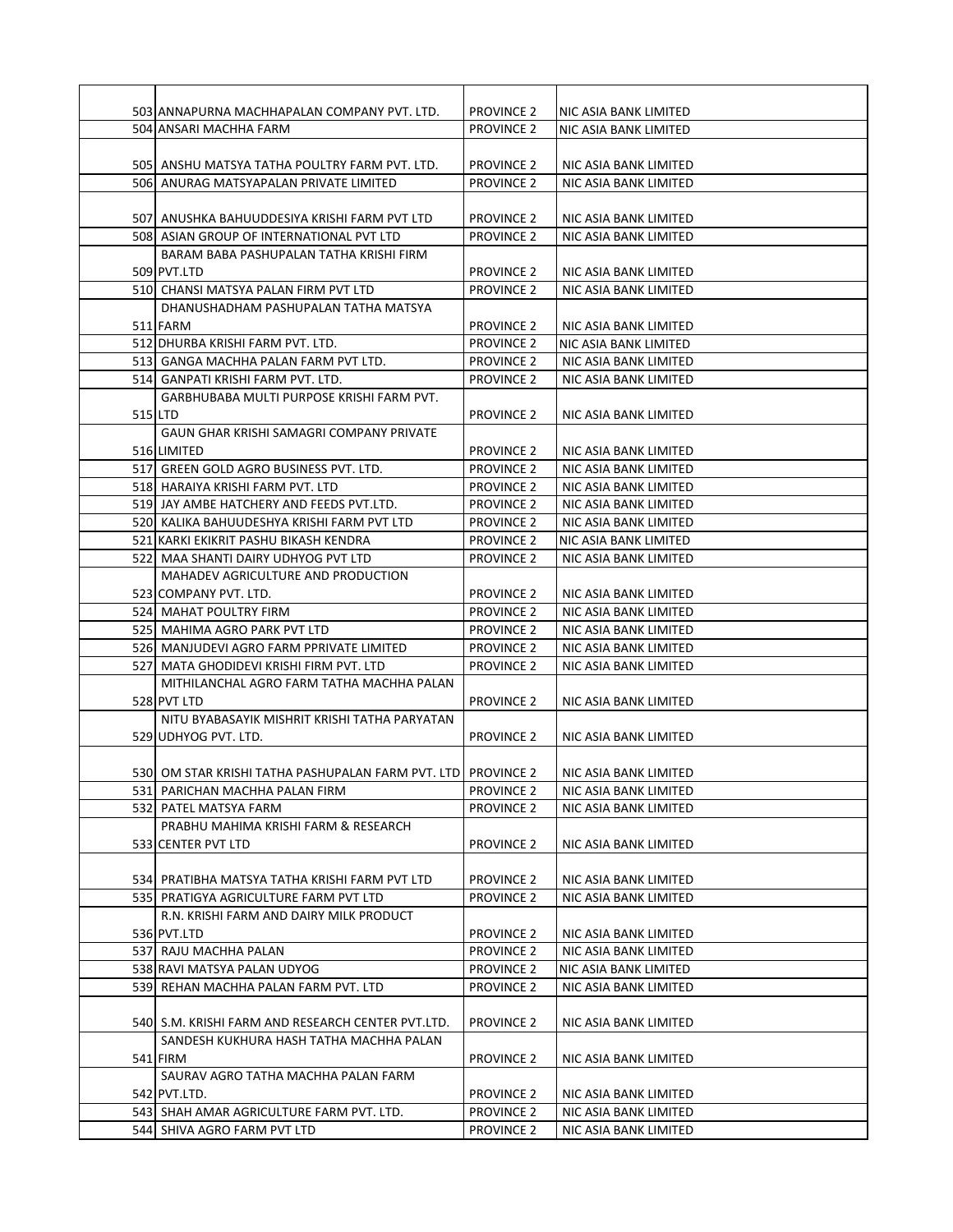| 545 SHUBHAM POULTRY FARM                         | <b>PROVINCE 2</b> | NIC ASIA BANK LIMITED                 |
|--------------------------------------------------|-------------------|---------------------------------------|
| 546  SITARA KRISHI FARM PVT LTD                  | <b>PROVINCE 2</b> | NIC ASIA BANK LIMITED                 |
| 547 TEJ KRISHI FARM PVT LTD                      | <b>PROVINCE 2</b> | NIC ASIA BANK LIMITED                 |
| 548 TRIMURTI EKIKRIT KRISHI FARM PVT. LTD.       | <b>PROVINCE 2</b> | NIC ASIA BANK LIMITED                 |
| 549 YADAV MATSYA FARM                            | <b>PROVINCE 2</b> | NIC ASIA BANK LIMITED                 |
| 550 YADUKUL KRISHI FARM PRIVATE LIMITED          | <b>PROVINCE 2</b> | NIC ASIA BANK LIMITED                 |
| YUWAN MULTIPURPOSE AGRO FIRM PRIVATE             |                   |                                       |
| 551 LIMITED                                      | <b>PROVINCE 2</b> | NIC ASIA BANK LIMITED                 |
| 552 ABIRAL HATCHERY PRIVATE LIMITED              | <b>PROVINCE 2</b> | NMB BANK LIMITED                      |
| 553 JAY KISAN PVT.LTD                            | <b>PROVINCE 2</b> | NMB BANK LIMITED                      |
| 554 SURYASON AGRICULTURE FORM PVT LTD.           | <b>PROVINCE 2</b> | NMB BANK LIMITED                      |
| 555 ITAHARI HATCHERY AND FEED PVT LTD            | <b>PROVINCE 2</b> | PRABHU BANK LIMITED                   |
| 556 SAPTAKOSHI FEED PVT LTD                      | <b>PROVINCE 2</b> | PRABHU BANK LIMITED                   |
| 557 AISHA FISH INDUSTRIES PVT.LTD                | <b>PROVINCE 2</b> | PRIME COMMERCIAL BANK LIMITED         |
| DURGA MEMORIAL ORG. FARM & BRE.RE. CENTER        |                   |                                       |
| 558 PVT.LTD.                                     | <b>PROVINCE 2</b> | PRIME COMMERCIAL BANK LIMITED         |
| 559 GADHI MAI MATASYA PALAN PVT.LTD.             | <b>PROVINCE 2</b> | PRIME COMMERCIAL BANK LIMITED         |
| 560 KRISHI PASHUPANCHI TATHA MATSYA FARAM        | <b>PROVINCE 2</b> | PRIME COMMERCIAL BANK LIMITED         |
|                                                  |                   |                                       |
| 561 PARSA KRISHI TATHA PASHUPANCHI FARM PVT.LTD. | <b>PROVINCE 2</b> | PRIME COMMERCIAL BANK LIMITED         |
| 562 ANUPAM COLD STORAGE PVT. LTD                 | <b>PROVINCE 2</b> | RASTRIYA BANIJYA BANK                 |
| 563 GUPTA MATSYA FARM PVT LTD                    | <b>PROVINCE 2</b> | RASTRIYA BANIJYA BANK                 |
| 564 KARKI POULTRY FIRM                           | <b>PROVINCE 2</b> | RASTRIYA BANIJYA BANK                 |
| 565 NANDANI KRISHI FARM PVT LTD                  | <b>PROVINCE 2</b> | RASTRIYA BANIJYA BANK                 |
| 566 NEW SHIVA KISHAN BAHUDESHIYA K. F.           | <b>PROVINCE 2</b> | RASTRIYA BANIJYA BANK                 |
| 567  RAJ NANDAN MATSYA PALAN FIRM P.L            | <b>PROVINCE 2</b> | RASTRIYA BANIJYA BANK                 |
| 568 RANJITKAR COLD STORAGE PVT.LTD               | <b>PROVINCE 2</b> | RASTRIYA BANIJYA BANK                 |
| 569 RHODO POULTRY BREEDING FARM                  | <b>PROVINCE 2</b> | RASTRIYA BANIJYA BANK                 |
| 570 SAMUHIK BIU BRIDHI COMPANY P. L              | <b>PROVINCE 2</b> | RASTRIYA BANIJYA BANK                 |
| 571 QUICK MEAT INDUSTRY PVT. LTD.                | <b>PROVINCE 2</b> | SANIMA BANK LIMITED                   |
| 572 STANDARD AGRO PVT.LTD.                       | <b>PROVINCE 2</b> | SANIMA BANK LIMITED                   |
| 573 A.S. NEPAL AGRITECH PVT LTD                  | <b>PROVINCE 2</b> | SIDDHARTHA BANK LIMITED               |
| 574 CAPTAIN FARM PVT LTD                         | <b>PROVINCE 2</b> | SIDDHARTHA BANK LIMITED               |
| 575  PRATAP KRISHI FARM PVT LTD                  | <b>PROVINCE 2</b> | SIDDHARTHA BANK LIMITED               |
| 576 S AND S POULTRY FARM PVT LTD                 | <b>PROVINCE 2</b> | SIDDHARTHA BANK LIMITED               |
| 577  SAH KRISHI TATHA PASU. FARM PVT LTD         | <b>PROVINCE 2</b> | SIDDHARTHA BANK LIMITED               |
| 578 SAHANE MATSYA PRAJANAN FARM                  | <b>PROVINCE 2</b> | SIDDHARTHA BANK LIMITED               |
| 579 SANTOSH POULTRY FARM PVT LTD                 | <b>PROVINCE 2</b> | SIDDHARTHA BANK LIMITED               |
| 580 SEJA POULTRY FARM PVT. LTD.                  | <b>PROVINCE 2</b> | SIDDHARTHA BANK LIMITED               |
| 581 UTTARBAHINI KRISHI FARM PVT. LTD.            | <b>PROVINCE 2</b> | SIDDHARTHA BANK LIMITED               |
| 582 JAYA BAJARANG PLYWOOD INDUSTRIES P           | <b>PROVINCE 2</b> | STANDARD CHARTERED BANK NEPAL LIMITED |
| 583 KHAREL KRISHI FARM PVT.LTD                   | <b>PROVINCE 2</b> | SUNRISE BANK LIMITED                  |
| KISHAN KRISHI UTPADAN TATHA PRASHODHAN           |                   |                                       |
| 584 KENDRA PVT LTD                               | <b>PROVINCE 2</b> | SUNRISE BANK LIMITED                  |
|                                                  |                   |                                       |
| 585  MANGALAM DAIRY AND FOODS INDUSTRY PVT. LTD  | <b>PROVINCE 2</b> | SUNRISE BANK LIMITED                  |
| 586 MILAN DAIRY & FOOD INDUSTRIES PV.LT          | <b>PROVINCE 2</b> | <b>SUNRISE BANK LIMITED</b>           |
| 587  SAPTAKOSHI POULTRY FARM PVT.LTD             | <b>PROVINCE 2</b> | SUNRISE BANK LIMITED                  |
| 588 A.R. POULTRY FIRM                            | PROVINCE 3        | AGRICULTURE DEVELOPMENT BANK          |
| 589 AGRASAR POULTRY PVT.LTD.                     | <b>PROVINCE 3</b> | AGRICULTURE DEVELOPMENT BANK          |
| 590 AGRO NARAYANI PVT.LTD                        | <b>PROVINCE 3</b> | AGRICULTURE DEVELOPMENT BANK          |
| 591 B.B.R AGRO PVT LTD                           | <b>PROVINCE 3</b> | AGRICULTURE DEVELOPMENT BANK          |
| 592 BHANDARI KRISHI FIRM                         | <b>PROVINCE 3</b> | AGRICULTURE DEVELOPMENT BANK          |
| 593 BHU LAXMI POULTRY TA MA FA PVT LTD           | <b>PROVINCE 3</b> | AGRICULTURE DEVELOPMENT BANK          |
| 594 BINDABASINI POULTRY FIRM PVT.LTD.            | <b>PROVINCE 3</b> | AGRICULTURE DEVELOPMENT BANK          |
| 595 BISHWO DAIRY UDHYOG PVT. LTD.                | <b>PROVINCE 3</b> | AGRICULTURE DEVELOPMENT BANK          |
| 596 CHAMPAPUR HATCHARY BRIDING                   | <b>PROVINCE 3</b> | AGRICULTURE DEVELOPMENT BANK          |
| 597 CHIMBER POKHARI KRISHI POULTRY FIRM          | <b>PROVINCE 3</b> | AGRICULTURE DEVELOPMENT BANK          |
| 598 CHIR PARICHIT AGRO FIRM PVT.LTD              | <b>PROVINCE 3</b> | AGRICULTURE DEVELOPMENT BANK          |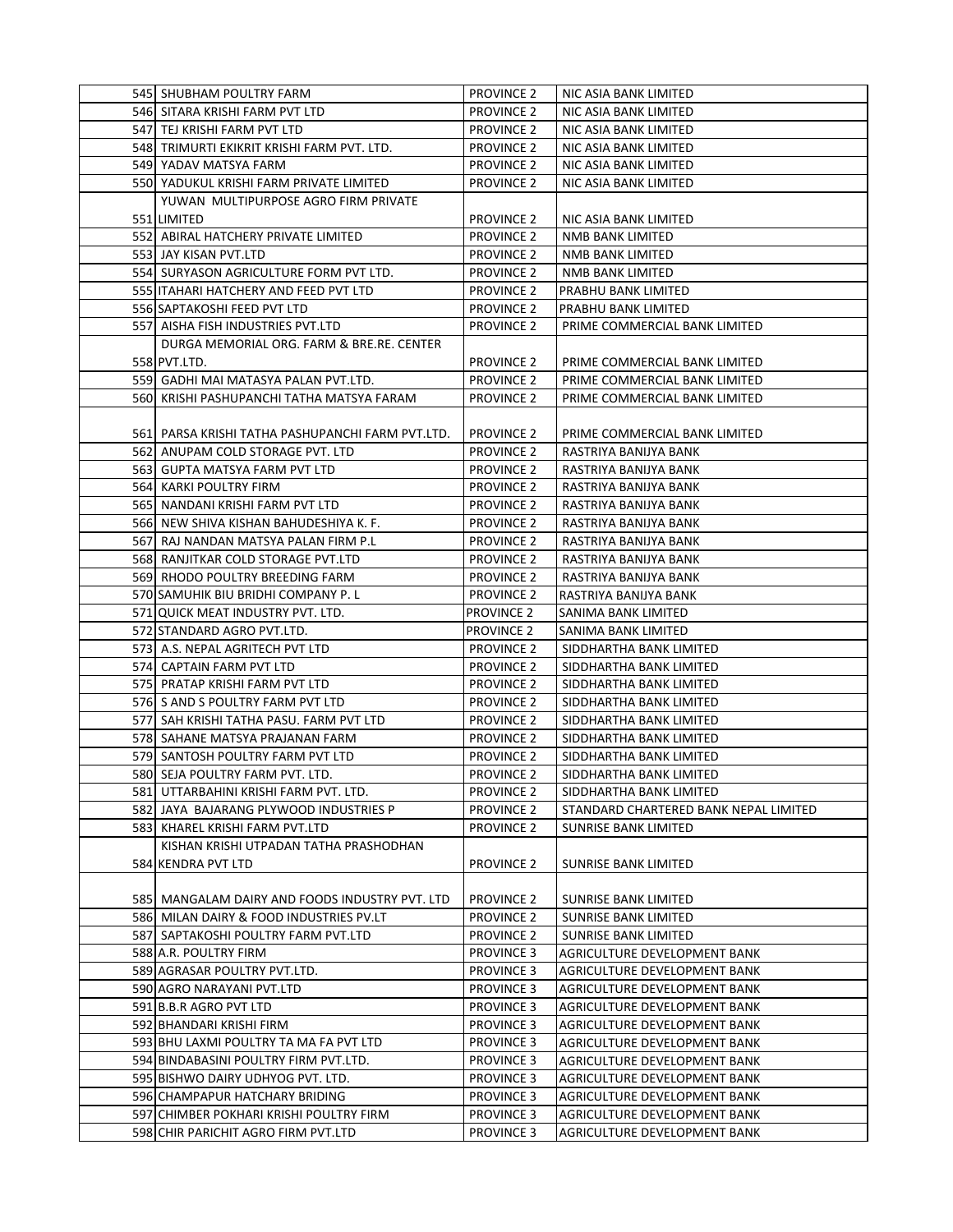| 599 CHIRAYU PASUPALAN TATHA KRISHI UT.K       | <b>PROVINCE 3</b> | AGRICULTURE DEVELOPMENT BANK        |
|-----------------------------------------------|-------------------|-------------------------------------|
| 600 D.P. POULTRY FARM AND HATCHERY PVT.L      | <b>PROVINCE 3</b> | AGRICULTURE DEVELOPMENT BANK        |
| 601 DHAMATHU KRISHI FARM PVT. LTD.            | <b>PROVINCE 3</b> | AGRICULTURE DEVELOPMENT BANK        |
| DHULIKHEL YOUTH VISION MULTI PURPOSE AGRO     |                   |                                     |
| 602 AND RESEARCH CENTER P. LTD.               | <b>PROVINCE 3</b> | AGRICULTURE DEVELOPMENT BANK        |
| 603 DILLIRAM KRISHI FIRM PVT.LTD.             | <b>PROVINCE 3</b> | AGRICULTURE DEVELOPMENT BANK        |
| 604 GLOBAL INTEGRATED AGRI FARM P. LTD.       | <b>PROVINCE 3</b> | AGRICULTURE DEVELOPMENT BANK        |
| 605 GOSAIKUNDA PALET FEED INDUSTRIES PVT. LTD | <b>PROVINCE 3</b> | AGRICULTURE DEVELOPMENT BANK        |
| 606 GRAMIN POULTRY & BREEDING FARM PVT        | <b>PROVINCE 3</b> | AGRICULTURE DEVELOPMENT BANK        |
| 607 HATCH NEPAL PVT LTD                       | <b>PROVINCE 3</b> | AGRICULTURE DEVELOPMENT BANK        |
|                                               |                   |                                     |
|                                               | <b>PROVINCE 3</b> | AGRICULTURE DEVELOPMENT BANK        |
| 608 HELAMBU AGRO AND RESEARCH CENTER PVT LTD  |                   |                                     |
| 609 HIMGIRI PERRMACULTURE FORM PVT LTD        | <b>PROVINCE 3</b> | AGRICULTURE DEVELOPMENT BANK        |
| 610 JAL BINAYAK KRISHI FARM                   | <b>PROVINCE 3</b> | AGRICULTURE DEVELOPMENT BANK        |
| 611 JANAKALYAN POULTRY FARM PVT.LTD.          | <b>PROVINCE 3</b> | AGRICULTURE DEVELOPMENT BANK        |
| 612 JASMIN POULTRY FARM PVT.LTD.              | <b>PROVINCE 3</b> | AGRICULTURE DEVELOPMENT BANK        |
| 613 KALIKA POULTRY FARM                       | <b>PROVINCE 3</b> | AGRICULTURE DEVELOPMENT BANK        |
| 614 KATHMANDU AGRO FIRM                       | <b>PROVINCE 3</b> | AGRICULTURE DEVELOPMENT BANK        |
| 615 KAUMAARYA MAA POU & AGR CEN PVT LTD       | <b>PROVINCE 3</b> | AGRICULTURE DEVELOPMENT BANK        |
| 616 KERUNGA SAMUHIK KRI.T.ANU.K.PVT LTD       | <b>PROVINCE 3</b> | AGRICULTURE DEVELOPMENT BANK        |
| 617 KEWALPUR AGRO FIRM PVT LTD                | <b>PROVINCE 3</b> | AGRICULTURE DEVELOPMENT BANK        |
| 618 KOSHILI DIARY UDYOG PVT. LTD.             | <b>PROVINCE 3</b> | AGRICULTURE DEVELOPMENT BANK        |
| 619 LAL PARSA EKIKRIT KRISHI FIRM PVT.LTD.    | <b>PROVINCE 3</b> | AGRICULTURE DEVELOPMENT BANK        |
| 620 LALIMA EKIKRIT AGRO FARM                  | <b>PROVINCE 3</b> | AGRICULTURE DEVELOPMENT BANK        |
| 621 LUBHOO MAHALAXMI TEXTILE                  | <b>PROVINCE 3</b> | AGRICULTURE DEVELOPMENT BANK        |
| 622 MACHHINDRABAN VINEYARD AGRO PVT LTD       | <b>PROVINCE 3</b> | AGRICULTURE DEVELOPMENT BANK        |
| 623 MAHADEV KRISHI FIRM                       | <b>PROVINCE 3</b> | AGRICULTURE DEVELOPMENT BANK        |
| 624 MANAKAMANA AGREETECH PVT LTD              | <b>PROVINCE 3</b> | AGRICULTURE DEVELOPMENT BANK        |
| 625 MANAKAMANA POULTRY FIRM                   | <b>PROVINCE 3</b> | AGRICULTURE DEVELOPMENT BANK        |
| 626 MANIDEEP KRISHI FIRM PVT LTD              | <b>PROVINCE 3</b> | AGRICULTURE DEVELOPMENT BANK        |
| 627 MANJU FEED & POULTRY INDUSTRIES PVT       | <b>PROVINCE 3</b> | AGRICULTURE DEVELOPMENT BANK        |
| 628 MOUNT EVEREST ORGANIC COFFEE PVT.LTD      | <b>PROVINCE 3</b> | AGRICULTURE DEVELOPMENT BANK        |
| 629 MUNAL POULTRY FEED AND FARM PVT.LTD       | <b>PROVINCE 3</b> | AGRICULTURE DEVELOPMENT BANK        |
| 630 NAGARIK KALYAN AGRICULTURE FARM PVT       | <b>PROVINCE 3</b> | AGRICULTURE DEVELOPMENT BANK        |
| 631 NEPAL MULTIPLANT PRODUCT AND RESEARCH     | <b>PROVINCE 3</b> | AGRICULTURE DEVELOPMENT BANK        |
|                                               |                   |                                     |
| 632 NMG HATCHARY TATHA DANA UDHYOG PVT. LTD.  | <b>PROVINCE 3</b> | AGRICULTURE DEVELOPMENT BANK        |
| 633 OM HATCHERY UDHYOG PVT. LTD.              | <b>PROVINCE 3</b> | AGRICULTURE DEVELOPMENT BANK        |
| 634 OM POULTRY FIRM                           | <b>PROVINCE 3</b> | <b>AGRICULTURE DEVELOPMENT BANK</b> |
| 635 P.S.P. AGRO PVT LTD                       | PROVINCE 3        | AGRICULTURE DEVELOPMENT BANK        |
| 636 PANCHADEEP POULTRY FARM PVT.LTD           | <b>PROVINCE 3</b> | AGRICULTURE DEVELOPMENT BANK        |
| PATHIVARA PASHUPALAN TATHA DANA UTPADAN       |                   |                                     |
| 637 KENDRA                                    | <b>PROVINCE 3</b> | AGRICULTURE DEVELOPMENT BANK        |
| 638 PRAKASH KRISHI FIRM                       | <b>PROVINCE 3</b> | AGRICULTURE DEVELOPMENT BANK        |
| 639 PRAKASH POULTRY FARM                      | <b>PROVINCE 3</b> | AGRICULTURE DEVELOPMENT BANK        |
| 640 PRAVA POULTRY FIRM PVT LTD                | <b>PROVINCE 3</b> | AGRICULTURE DEVELOPMENT BANK        |
| 641 PURI FARM HOUSE PVT.LTD                   | <b>PROVINCE 3</b> | AGRICULTURE DEVELOPMENT BANK        |
| 642 QUALITY DAIRY PVT.LTD                     | <b>PROVINCE 3</b> | AGRICULTURE DEVELOPMENT BANK        |
| 643 R.P. POULTRY SUPPLIERS P. L               | <b>PROVINCE 3</b> | AGRICULTURE DEVELOPMENT BANK        |
| 644 R.S.POULTRY FARM PVT.LTD.                 | <b>PROVINCE 3</b> | AGRICULTURE DEVELOPMENT BANK        |
| 645 RAKSHY MODERN AGRICALTURE FORM PVT.LTD    | <b>PROVINCE 3</b> | AGRICULTURE DEVELOPMENT BANK        |
| RAKSHYA DEVI KRISHI TATHA PASUPALAN FARM PVT  |                   |                                     |
| 646 LTD                                       | <b>PROVINCE 3</b> | AGRICULTURE DEVELOPMENT BANK        |
| 647 RISING HATCHREY PVT LTD                   | <b>PROVINCE 3</b> | AGRICULTURE DEVELOPMENT BANK        |
| 648 RITU AGRO PVT.LTD                         | <b>PROVINCE 3</b> | AGRICULTURE DEVELOPMENT BANK        |
| 649 S.Q.B.POULTRY FIRM PVT. LTD.              | <b>PROVINCE 3</b> | AGRICULTURE DEVELOPMENT BANK        |
| 650 S.R. POULTRY FARM PVT LTD                 | <b>PROVINCE 3</b> | AGRICULTURE DEVELOPMENT BANK        |
| 651 SAFAL POULTRY FIRM                        | <b>PROVINCE 3</b> | AGRICULTURE DEVELOPMENT BANK        |
| 652 SANJAY TEXTAIL                            | <b>PROVINCE 3</b> | AGRICULTURE DEVELOPMENT BANK        |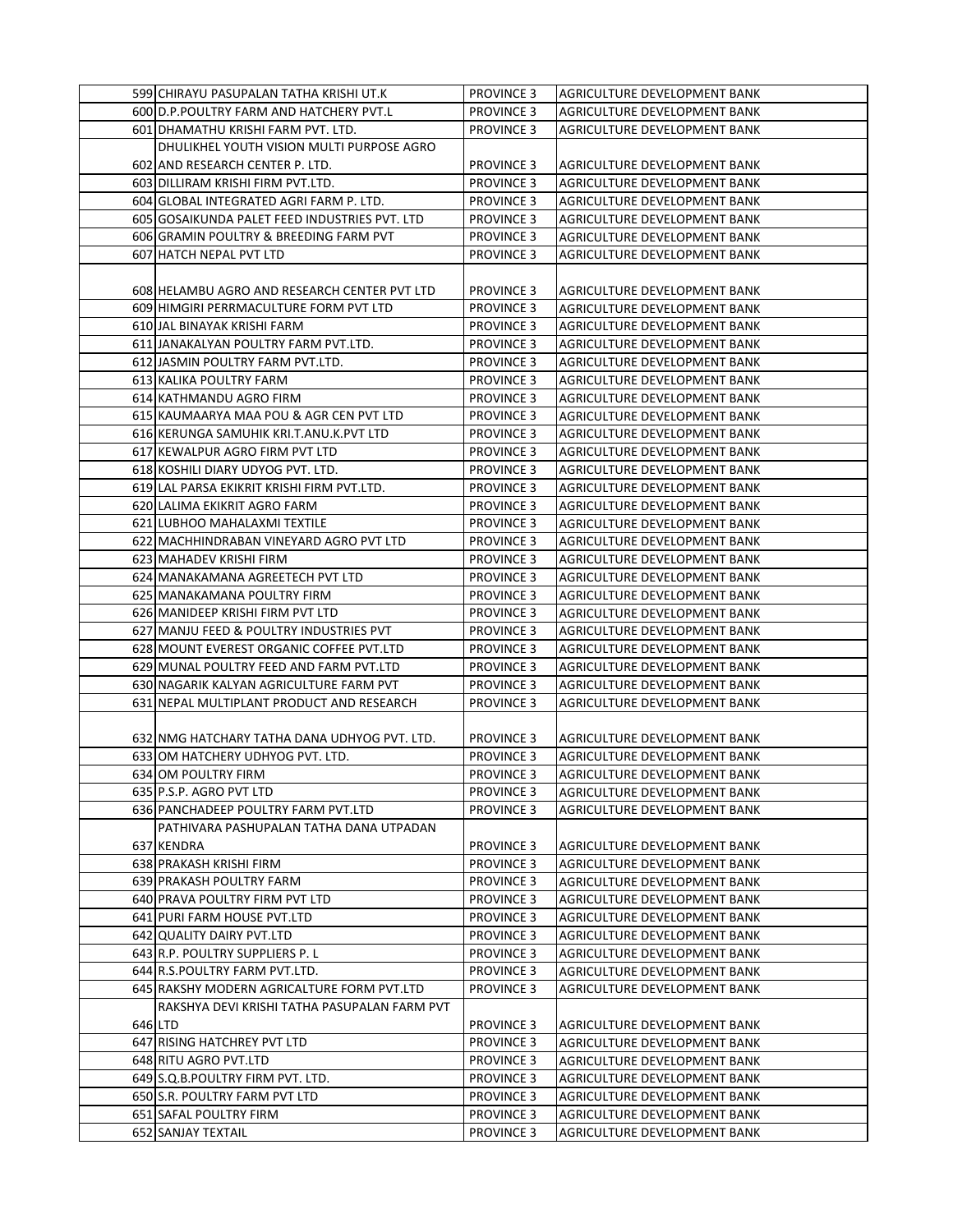| 653 SAPTABHUME AGRO AND RESEARCH CENTER PVT LTD  | <b>PROVINCE 3</b> | AGRICULTURE DEVELOPMENT BANK        |
|--------------------------------------------------|-------------------|-------------------------------------|
| 654 SATHI SAFE AGRI CONCERNS P.LTD               | <b>PROVINCE 3</b> | AGRICULTURE DEVELOPMENT BANK        |
| 655 SHREE RAM KRISHI FIRM                        | <b>PROVINCE 3</b> | AGRICULTURE DEVELOPMENT BANK        |
| 656 SHRESTHA KRISHI FARM                         | <b>PROVINCE 3</b> | AGRICULTURE DEVELOPMENT BANK        |
| 657 SIRIUS AGRICULTURE AND FARMING PVT LTD       | <b>PROVINCE 3</b> | AGRICULTURE DEVELOPMENT BANK        |
| 658 SITA KRISHI FIRM                             | <b>PROVINCE 3</b> | AGRICULTURE DEVELOPMENT BANK        |
| 659 SUBEDI MULTIPURPOSE KRISHI FARM PVT LTD      | <b>PROVINCE 3</b> | AGRICULTURE DEVELOPMENT BANK        |
| 660 SUDIP POULTRY PVT.LTD.                       | <b>PROVINCE 3</b> | AGRICULTURE DEVELOPMENT BANK        |
| 661 SUNKOSHI ADVENTURE RETREAT PVT LTD           | <b>PROVINCE 3</b> | AGRICULTURE DEVELOPMENT BANK        |
| 662 SUPREME INNOVATIVE AGRO PVT.LTD              | <b>PROVINCE 3</b> | AGRICULTURE DEVELOPMENT BANK        |
| 663 SURYA MAMA BHANJA GAI FARM PVT LTD           | <b>PROVINCE 3</b> | AGRICULTURE DEVELOPMENT BANK        |
| 664 SUWARNA POULTRY PVT. LTD.                    | <b>PROVINCE 3</b> | AGRICULTURE DEVELOPMENT BANK        |
| 665 TAMU POULTRY FIRM                            | <b>PROVINCE 3</b> | AGRICULTURE DEVELOPMENT BANK        |
| 666 UTPRENNA KRISHI&PASHUPALAN PVT.LTD           | <b>PROVINCE 3</b> | AGRICULTURE DEVELOPMENT BANK        |
| 667 VISION OF MAKAWANPUR AGRI PVT LTD            | <b>PROVINCE 3</b> | AGRICULTURE DEVELOPMENT BANK        |
| 668  AGRAWAL COW FARM AND AGRO PVT.LTD.          | <b>PROVINCE 3</b> | BANK OF KATHMANDU LIMITED           |
| 669 AROGYA BHAWAN WORKS PVT.LTD                  | <b>PROVINCE 3</b> | <b>BANK OF KATHMANDU LIMITED</b>    |
| 670  BUDDHA POULTRY AND INTEGRATED P. LTD.       | <b>PROVINCE 3</b> | <b>BANK OF KATHMANDU LIMITED</b>    |
| 671  BUDDHESHWOR TEXTILE                         | <b>PROVINCE 3</b> | BANK OF KATHMANDU LIMITED           |
| 672 JAGATPUR AGRO PVT.LTD                        | <b>PROVINCE 3</b> | BANK OF KATHMANDU LIMITED           |
| 673 JHAPA TEA ESTATE PVT. LTD                    | <b>PROVINCE 3</b> | BANK OF KATHMANDU LIMITED           |
| 674J K.C. POULTRY BREEDING PVT LTD               | <b>PROVINCE 3</b> | <b>BANK OF KATHMANDU LIMITED</b>    |
| 675  KHADKA BAHUUDESIYA KRISHI FARM PVT LTD      | <b>PROVINCE 3</b> | <b>BANK OF KATHMANDU LIMITED</b>    |
| 676 KHADKA POULTRY FIRM                          | <b>PROVINCE 3</b> | BANK OF KATHMANDU LIMITED           |
| 677 KOLMATESHWOR AGRICULTURE FARM PVT.LTD        | <b>PROVINCE 3</b> | <b>BANK OF KATHMANDU LIMITED</b>    |
| 678 LIFE LINE BREEDING FARMS PVT LTD.            | <b>PROVINCE 3</b> | <b>BANK OF KATHMANDU LIMITED</b>    |
| 679 LUBHOO MEMORISE TEXTILE                      | <b>PROVINCE 3</b> | <b>BANK OF KATHMANDU LIMITED</b>    |
| MAULAKALIKA POULTRY BREEDING AND RESEACH         |                   |                                     |
| 680 FARM PVT. LTD.                               | <b>PROVINCE 3</b> | BANK OF KATHMANDU LIMITED           |
| 681  MEGA HATCHERY PVT, LTD.                     | <b>PROVINCE 3</b> | BANK OF KATHMANDU LIMITED           |
| 682  N N HATCHERY PVT LTD                        | <b>PROVINCE 3</b> | BANK OF KATHMANDU LIMITED           |
| 683 NASIB POULTRY PVT. LTD.                      | <b>PROVINCE 3</b> | <b>BANK OF KATHMANDU LIMITED</b>    |
| 684 NEW HEERA TEXTILE UDHYOG                     | <b>PROVINCE 3</b> | <b>BANK OF KATHMANDU LIMITED</b>    |
| 685 PANCHARATNA HATCHERY PVT LTD                 | <b>PROVINCE 3</b> | BANK OF KATHMANDU LIMITED           |
| PAUDEL DANA UDHYOG AND POULTRY FARM PVT          |                   |                                     |
| 686 LTD                                          | <b>PROVINCE 3</b> | <b>BANK OF KATHMANDU LIMITED</b>    |
| 687 R.G.S. POULTRY FARM PVT. LTD.                | <b>PROVINCE 3</b> | <b>BANK OF KATHMANDU LIMITED</b>    |
| 688  RACHANA HATCHERY PVT. LTD.                  | <b>PROVINCE 3</b> | <b>BANK OF KATHMANDU LIMITED</b>    |
| 689  RATNA HATCHERY PVT LTD                      | <b>PROVINCE 3</b> | BANK OF KATHMANDU LIMITED           |
|                                                  |                   |                                     |
| 690  SAGAR POULTRY BREEDING FARM PRIVATE LIMITED | <b>PROVINCE 3</b> | BANK OF KATHMANDU LIMITED           |
| 691  SAMBRIDI POULTRY FARM PVT. LTD.             | <b>PROVINCE 3</b> | <b>BANK OF KATHMANDU LIMITED</b>    |
|                                                  |                   |                                     |
| 692  SAPANA KRISHI TATHA PASHUPALAN FARM PVT.LTD | <b>PROVINCE 3</b> | BANK OF KATHMANDU LIMITED           |
| 693 SHIKHAR MACHHA PALAN FARM PVT.LTD.           | <b>PROVINCE 3</b> | <b>BANK OF KATHMANDU LIMITED</b>    |
| 694 TAGINEE AGRO PVT.LTD.                        | <b>PROVINCE 3</b> | <b>BANK OF KATHMANDU LIMITED</b>    |
| 695 VALLEY PELLET FEED PVT. LTD.                 | <b>PROVINCE 3</b> | <b>BANK OF KATHMANDU LIMITED</b>    |
| 696 ABHISHREE AGRO HERB PVT. LTD                 | <b>PROVINCE 3</b> | CENTURY COMMERCIAL BANK LIMITED     |
| 697 ANNAPURNA POULTRY AGRO FARM PV               | <b>PROVINCE 3</b> | CENTURY COMMERCIAL BANK LIMITED     |
| 698 ANNAPURNA POULTRY AGRO FARM PVT.LTD          | <b>PROVINCE 3</b> | CENTURY COMMERCIAL BANK LIMITED     |
| 699 EKATA ORGANIC FARM PVT LTD                   | <b>PROVINCE 3</b> | CENTURY COMMERCIAL BANK LIMITED     |
| 700 INTER NEPAL AGROVET CO. PVT. LTD.            | <b>PROVINCE 3</b> | CENTURY COMMERCIAL BANK LIMITED     |
| 701   PARIDANDA AGRICULTURAL FARM PVT LTD        | <b>PROVINCE 3</b> | CENTURY COMMERCIAL BANK LIMITED     |
| 702  ADHUNIK AGRO PRODUCTS PVT. LTD.             | <b>PROVINCE 3</b> | CITIZENS BANK INTERNATIONAL LIMITED |
| 703  ADHUNIK FEED PRODUCT (P) LTD                | <b>PROVINCE 3</b> | CITIZENS BANK INTERNATIONAL LIMITED |
| 704  ADHUNIK POULTRY BREEDING FARM (P) LTD       | <b>PROVINCE 3</b> | CITIZENS BANK INTERNATIONAL LIMITED |
| 705  AMARSIDDHI HATCH PVT. LTD.                  | <b>PROVINCE 3</b> | CITIZENS BANK INTERNATIONAL LIMITED |
| 706 BAGESHWORI POULTRY PVT. LTD                  | <b>PROVINCE 3</b> | CITIZENS BANK INTERNATIONAL LIMITED |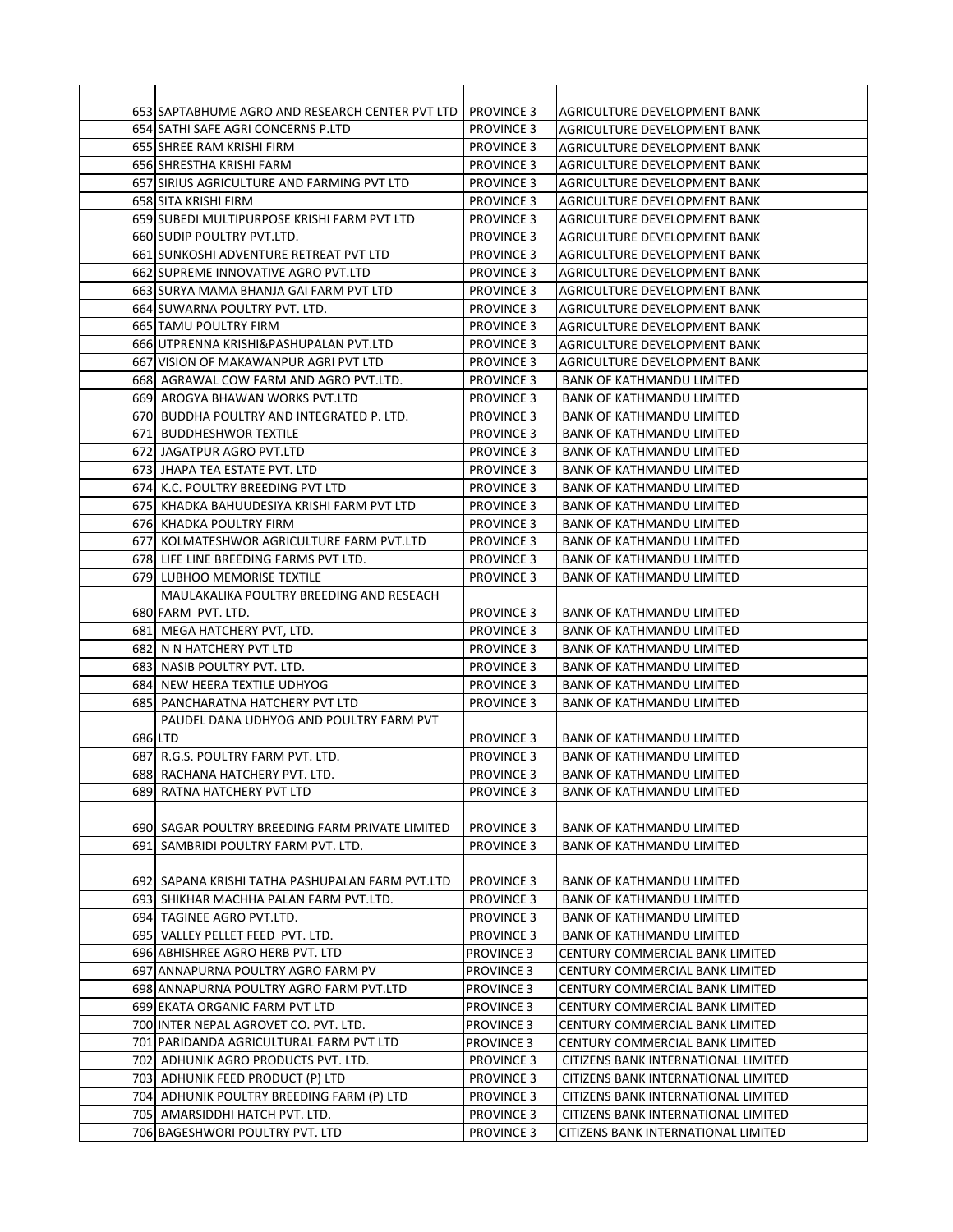| 707 BELGHARI KIRSHI FARM PVT LTD                 | <b>PROVINCE 3</b> | CITIZENS BANK INTERNATIONAL LIMITED |
|--------------------------------------------------|-------------------|-------------------------------------|
|                                                  |                   |                                     |
| 708 DOTELS WILDLIFE AGRO RESEARCH CENTRE PVT LTD | <b>PROVINCE 3</b> | CITIZENS BANK INTERNATIONAL LIMITED |
| 709 EVEREST AROMA PVT. LTD.                      | <b>PROVINCE 3</b> | CITIZENS BANK INTERNATIONAL LIMITED |
| 710 GORAKHANATH HERBACUTICALS P. LTD.            | <b>PROVINCE 3</b> | CITIZENS BANK INTERNATIONAL LIMITED |
| 711 KHATRI FEED INDUSTRIES                       | <b>PROVINCE 3</b> | CITIZENS BANK INTERNATIONAL LIMITED |
| 712 KHATRI POULTRY BREEDING FARM                 | <b>PROVINCE 3</b> | CITIZENS BANK INTERNATIONAL LIMITED |
| 713 MAHALAXMI FARMS NEPAL PVT. LTD               | <b>PROVINCE 3</b> | CITIZENS BANK INTERNATIONAL LIMITED |
| 714 OJASWI AKIKRIT KRISHI FARM P LTD             | <b>PROVINCE 3</b> | CITIZENS BANK INTERNATIONAL LIMITED |
| 715 QUALITY COLD STORAGE PVT. LTD                | <b>PROVINCE 3</b> | CITIZENS BANK INTERNATIONAL LIMITED |
| 716 QUALITY HATCHARY PVT. LTD                    | <b>PROVINCE 3</b> | CITIZENS BANK INTERNATIONAL LIMITED |
|                                                  |                   |                                     |
| 717 S SAUGAT POULTRY BREEDING AND FARM PVT LTD   | <b>PROVINCE 3</b> | CITIZENS BANK INTERNATIONAL LIMITED |
| 718 S.K. MEAT AND FISHERIES PVT. LTD.            | <b>PROVINCE 3</b> | CITIZENS BANK INTERNATIONAL LIMITED |
| 719 S.K. MEATS AND FISHERIES PVT. LTD.           | <b>PROVINCE 3</b> | CITIZENS BANK INTERNATIONAL LIMITED |
| 720 SAUGAT POULTERY BREEDING FARM                | <b>PROVINCE 3</b> | CITIZENS BANK INTERNATIONAL LIMITED |
| 721 SHAKTI POULTRY PVT. LTD.                     | <b>PROVINCE 3</b> | CITIZENS BANK INTERNATIONAL LIMITED |
| 722 UJJWAL LAXMI KRISHI FARM                     | <b>PROVINCE 3</b> | CITIZENS BANK INTERNATIONAL LIMITED |
| 723 A. S CUTFLOWER NURSARY UDHYOG                | <b>PROVINCE 3</b> | CIVIL BANK LIMITED                  |
| 724 ANKITA POULTRY FARM PVT LTD                  | <b>PROVINCE 3</b> | CIVIL BANK LIMITED                  |
| 725 B.K POULTRY FARM PVT LTD                     | <b>PROVINCE 3</b> | CIVIL BANK LIMITED                  |
| 726 CHITWAN SEA FOODS PVT LTD                    | <b>PROVINCE 3</b> | CIVIL BANK LIMITED                  |
| 727 DHAKAL AGRO FARM PVT. LTD                    | <b>PROVINCE 3</b> | <b>CIVIL BANK LIMITED</b>           |
| 728 HIGHFIELD AGRO COMPANY PVT LTD               | <b>PROVINCE 3</b> | CIVIL BANK LIMITED                  |
| 729 JALESHWOR AGRO AND BEVERAGE PVT. L           | <b>PROVINCE 3</b> | CIVIL BANK LIMITED                  |
| 730 JAYMANGALA DANA UDHYOG PVT LTD               | <b>PROVINCE 3</b> | CIVIL BANK LIMITED                  |
| 731 KAPIYA POULTRY FARM PVT LTD                  | <b>PROVINCE 3</b> | CIVIL BANK LIMITED                  |
| 732 NABA PASHUPATI BREEDING FARM PVT LT          | <b>PROVINCE 3</b> | CIVIL BANK LIMITED                  |
| 733 NEPAL HATCHIRY - BREEDING, FARM PLTD         | <b>PROVINCE 3</b> | CIVIL BANK LIMITED                  |
| 734 OMKAR HATCHERY PVT LTD.                      | <b>PROVINCE 3</b> | CIVIL BANK LIMITED                  |
| 735 PANCHAKANYA STORE AND SUPPLIERS              | <b>PROVINCE 3</b> | CIVIL BANK LIMITED                  |
| 736 PRASIDDHA ALAICHI KRISHI FARM PVT L          | <b>PROVINCE 3</b> | CIVIL BANK LIMITED                  |
| 737 PRASIDDHA COFFEE ESTATE PVT LTD              | <b>PROVINCE 3</b> | CIVIL BANK LIMITED                  |
| 738 SUBEKSHYA BAHUUDESHYA KRISHI FA P L          | <b>PROVINCE 3</b> | CIVIL BANK LIMITED                  |
| 739 SUNRISE RESEARCH & BREE FARM P. L            | <b>PROVINCE 3</b> | <b>CIVIL BANK LIMITED</b>           |
| 740 SURABHI AGRICULTURE AND TECHNOLOGY           | <b>PROVINCE 3</b> | CIVIL BANK LIMITED                  |
| 741 SWASTIK FEED PVT LTD                         | <b>PROVINCE 3</b> | CIVIL BANK LIMITED                  |
| 742 TILESWOR DUGDHA DAIRY PVT LTD                | <b>PROVINCE 3</b> | <b>CIVIL BANK LIMITED</b>           |
| 743 VEGA POULTRY PVT LTD                         | <b>PROVINCE 3</b> | CIVIL BANK LIMITED                  |
| 744 A.B.S POULTRY GROUP PVT. LTD                 | <b>PROVINCE 3</b> | <b>EVEREST BANK LIMITED</b>         |
| 745 BAGADWAR KRISHI AND PASU FARM PVT LTD        | <b>PROVINCE 3</b> | <b>EVEREST BANK LIMITED</b>         |
| 746 BHUMEDEVI KRISHI FIRM PVT.LTD.               | <b>PROVINCE 3</b> | <b>EVEREST BANK LIMITED</b>         |
| CHANDRA BINAYAK KRISHI TATHA PASHUPANCHI         |                   |                                     |
| 747 KRISHAK SAMUHA                               | <b>PROVINCE 3</b> | <b>EVEREST BANK LIMITED</b>         |
| 748   GAURI SHANKAR KRISHI FARM                  | <b>PROVINCE 3</b> | <b>EVEREST BANK LIMITED</b>         |
|                                                  |                   |                                     |
| 749 GAUTAMSHREE ORGANIC & COW FARM PVT.LTD       | <b>PROVINCE 3</b> | <b>EVEREST BANK LIMITED</b>         |
| 750 GAUTAMSHREE ORGANIC & COW FARM PVT.LTD       | <b>PROVINCE 3</b> | EVEREST BANK LIMITED                |
| 751 KALPANA SHRESTHA                             | <b>PROVINCE 3</b> | <b>EVEREST BANK LIMITED</b>         |
| 752 KHADKA NURSERY PVT. LTD.                     | <b>PROVINCE 3</b> | <b>EVEREST BANK LIMITED</b>         |
| 753 KOTBARI KRISHI FARM P.LTD                    | <b>PROVINCE 3</b> | EVEREST BANK LIMITED                |
| 754 LALITPUR POULTRY P. LTD.                     | <b>PROVINCE 3</b> | <b>EVEREST BANK LIMITED</b>         |
| 755 LALITPUR POULTRY P. LTD.                     | <b>PROVINCE 3</b> | <b>EVEREST BANK LIMITED</b>         |
| 756 PRABIN POULTRY FARM                          | <b>PROVINCE 3</b> | EVEREST BANK LIMITED                |
| 757 QUALITY FEED & COLD STORAGE PVT LTD          | <b>PROVINCE 3</b> | EVEREST BANK LIMITED                |
| 758 QUALITY FEED & POULTRY PVT LTD               | <b>PROVINCE 3</b> | <b>EVEREST BANK LIMITED</b>         |
| 759 RAJ DANA AND POULTRY FARM PVT. LTD.          | <b>PROVINCE 3</b> | <b>EVEREST BANK LIMITED</b>         |
| 760 SHARMILA SHRESTHA                            | <b>PROVINCE 3</b> | <b>EVEREST BANK LIMITED</b>         |
| 761 SHUBHA DAIRY INDUSTRIES PVT.LTD.             | PROVINCE 3        | EVEREST BANK LIMITED                |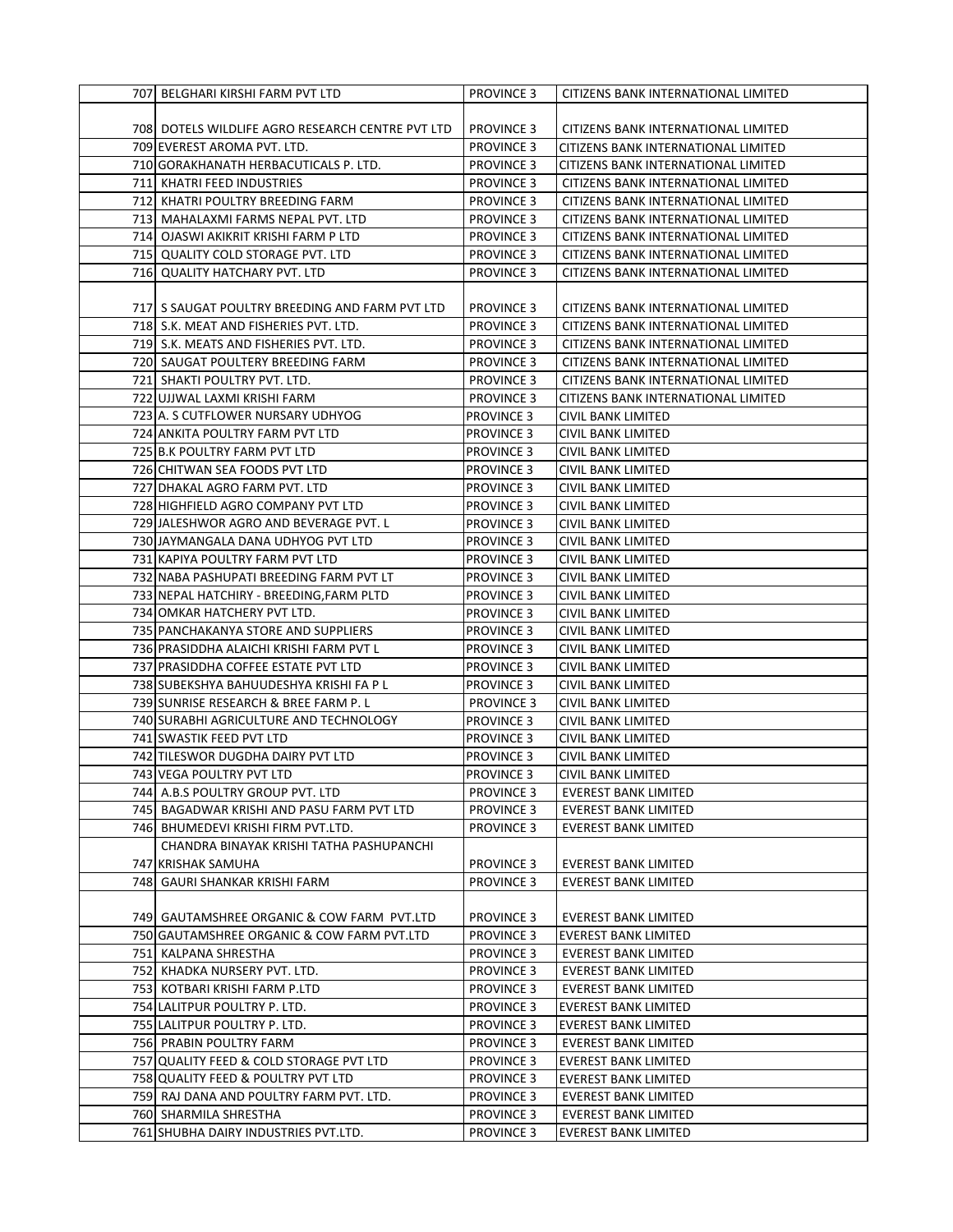| 762 SIMALTHALI AGRO PRIVATE. LIMITED.              | <b>PROVINCE 3</b> | <b>EVEREST BANK LIMITED</b>      |
|----------------------------------------------------|-------------------|----------------------------------|
| 763 SITEBA ORGANIC KRISHI FARM PVT LTD             | <b>PROVINCE 3</b> | <b>EVEREST BANK LIMITED</b>      |
|                                                    |                   |                                  |
| 764 WELLNESS HEALTH FOODS AND PRODUCTS PVT LTD     | <b>PROVINCE 3</b> | <b>EVEREST BANK LIMITED</b>      |
| AMIT KRISHI MULTI AGRO                             |                   |                                  |
| 765 FARM PVT LTD                                   | <b>PROVINCE 3</b> | <b>GARIMA BIKAS BANK LIMITED</b> |
| 766 BHATTARAI MILK FIRM PVT LTD.                   | <b>PROVINCE 3</b> | <b>GARIMA BIKAS BANK LIMITED</b> |
| INDIRA POULTRY FIRM                                |                   |                                  |
| 767 PVT.LTD.                                       | <b>PROVINCE 3</b> | GARIMA BIKAS BANK LIMITED        |
| K.D.A. FEED & POULTRY                              |                   |                                  |
| 768 PVT LTD                                        | <b>PROVINCE 3</b> | <b>GARIMA BIKAS BANK LIMITED</b> |
| 769 SAFAL SAMBHAB POULTRY FARM                     | <b>PROVINCE 3</b> | GARIMA BIKAS BANK LIMITED        |
| 770 AMRIT FEED INDUSTRIES                          | <b>PROVINCE 3</b> | GLOBAL IME BANK LIMITED          |
|                                                    |                   |                                  |
| 771  ANNAPURNA BEE AND AGRO CONCERN PVT.LTD        | <b>PROVINCE 3</b> | <b>GLOBAL IME BANK LIMITED</b>   |
| 772 AVIAN HATCHARY PVT.LTD                         | <b>PROVINCE 3</b> | <b>GLOBAL IME BANK LIMITED</b>   |
| 773 BAGLUNGKALI POULTRY FARM PVT LTD               | <b>PROVINCE 3</b> | <b>GLOBAL IME BANK LIMITED</b>   |
| BAIDYARAJ AGRO AND RESEARCH CENTER PRIVATE         |                   |                                  |
|                                                    |                   |                                  |
| 774 LIMITED                                        | <b>PROVINCE 3</b> | <b>GLOBAL IME BANK LIMITED</b>   |
| 775 BRIHAT AGRO FARM PVT. LTD.                     | <b>PROVINCE 3</b> | <b>GLOBAL IME BANK LIMITED</b>   |
| 776 DESTINATION AGRO FARM P.LTD                    | <b>PROVINCE 3</b> | <b>GLOBAL IME BANK LIMITED</b>   |
| 777 FRIENDSHIP POULTRY FIRM PRIVATE LIMITED        | <b>PROVINCE 3</b> | <b>GLOBAL IME BANK LIMITED</b>   |
| ICHCHHAKAMANA POULTRY AND BREEDING FARM            |                   |                                  |
| 778 PVT.LTD                                        | <b>PROVINCE 3</b> | <b>GLOBAL IME BANK LIMITED</b>   |
| 779 JEMS AGRO FARM PVT.LTD.                        | <b>PROVINCE 3</b> | <b>GLOBAL IME BANK LIMITED</b>   |
|                                                    |                   |                                  |
| 780  KAILASHPATI AGRO INDUSTRIES PRIVATE LIMITED   | <b>PROVINCE 3</b> | <b>GLOBAL IME BANK LIMITED</b>   |
| KANDEL POULTRY AND AGRO RESEARCH FARM              |                   |                                  |
| 781 PRIVATE LIMITED                                | <b>PROVINCE 3</b> | <b>GLOBAL IME BANK LIMITED</b>   |
| 782 KRITIKA POULTRY FARM PVT LTD                   | <b>PROVINCE 3</b> | <b>GLOBAL IME BANK LIMITED</b>   |
| 783 KUSHUM POULTRY AND HATCHERY PVT LTD            | <b>PROVINCE 3</b> | <b>GLOBAL IME BANK LIMITED</b>   |
|                                                    |                   |                                  |
| 784 LARKE HIMAL JADIBUTI UDHYOG PRIVATE LIMITED    | <b>PROVINCE 3</b> | <b>GLOBAL IME BANK LIMITED</b>   |
| 785   MANAKAMANA TEXTILE                           | <b>PROVINCE 3</b> | <b>GLOBAL IME BANK LIMITED</b>   |
| 786 NATIONAL ORGANICS PVT. LTD.                    | <b>PROVINCE 3</b> | <b>GLOBAL IME BANK LIMITED</b>   |
| NAVA DURGA POULTRY BREEDING AND                    |                   |                                  |
| 787 RESEARCHFARM PRIVATE LIMITED                   | <b>PROVINCE 3</b> | GLOBAL IME BANK LIMITED          |
| 788 NC AGRO TECH INDUSTRIES PVT LTD                | <b>PROVINCE 3</b> | <b>GLOBAL IME BANK LIMITED</b>   |
| 789 NEPO INDUSTRIES PVT LTD                        | <b>PROVINCE 3</b> | <b>GLOBAL IME BANK LIMITED</b>   |
| 790 PALCHOKIMAI TEXTILE PVT. LTD.                  | <b>PROVINCE 3</b> | <b>GLOBAL IME BANK LIMITED</b>   |
| 791 PASHUPATI POULTRY FIRM PVT. LTD.               | <b>PROVINCE 3</b> | <b>GLOBAL IME BANK LIMITED</b>   |
| 792 PRAKRITIK HERBACEUTICALS PVT .LTD              | <b>PROVINCE 3</b> | <b>GLOBAL IME BANK LIMITED</b>   |
| 793 RAJDHANI DAIRY PVT LTD                         | <b>PROVINCE 3</b> | <b>GLOBAL IME BANK LIMITED</b>   |
| 794 RATNANAGAR POULTRY FARM PRIVATE LIMITED        | <b>PROVINCE 3</b> | <b>GLOBAL IME BANK LIMITED</b>   |
|                                                    |                   |                                  |
| 795  ROYAL POULTRY BREEDING AND KRISI FARM PVT LTD | <b>PROVINCE 3</b> | <b>GLOBAL IME BANK LIMITED</b>   |
| 796 SABINA POULTRY FARM PVT LTD                    | <b>PROVINCE 3</b> | <b>GLOBAL IME BANK LIMITED</b>   |
|                                                    |                   |                                  |
| 797 SAFAL POULTRY BREEDING FARM PRIVATE LIMITED    | PROVINCE 3        | <b>GLOBAL IME BANK LIMITED</b>   |
| 798 SAMUDAYIK KRISHAK DAIRY PVT LT                 | <b>PROVINCE 3</b> | <b>GLOBAL IME BANK LIMITED</b>   |
| 799 SAMYUKTA DAIRY AND FOODS PVT.LTD               | <b>PROVINCE 3</b> | <b>GLOBAL IME BANK LIMITED</b>   |
| 800 SANSAR KHATRI POULTRY FIRM                     | <b>PROVINCE 3</b> | <b>GLOBAL IME BANK LIMITED</b>   |
| SHRESTHA POULTRY AND AGRO RESEARCH FARM PVT        |                   |                                  |
| 801 LTD                                            | <b>PROVINCE 3</b> | <b>GLOBAL IME BANK LIMITED</b>   |
| 802 SHUBHA SAKSHAM POULTRY FARM PVT LTD            | <b>PROVINCE 3</b> | <b>GLOBAL IME BANK LIMITED</b>   |
| 803 SIRJANA POULTRY FARM PVT LTD                   | <b>PROVINCE 3</b> | <b>GLOBAL IME BANK LIMITED</b>   |
| 804 SURYODAYA POULTRY AND BREEDING PVT LTD         | <b>PROVINCE 3</b> | <b>GLOBAL IME BANK LIMITED</b>   |
| 805 THREE A.K.D KRISHI FARM PRIVATE LIMITED        | <b>PROVINCE 3</b> | <b>GLOBAL IME BANK LIMITED</b>   |
| 806 TRIVENI FEED INDUSTRIES PVT LTD                | <b>PROVINCE 3</b> | <b>GLOBAL IME BANK LIMITED</b>   |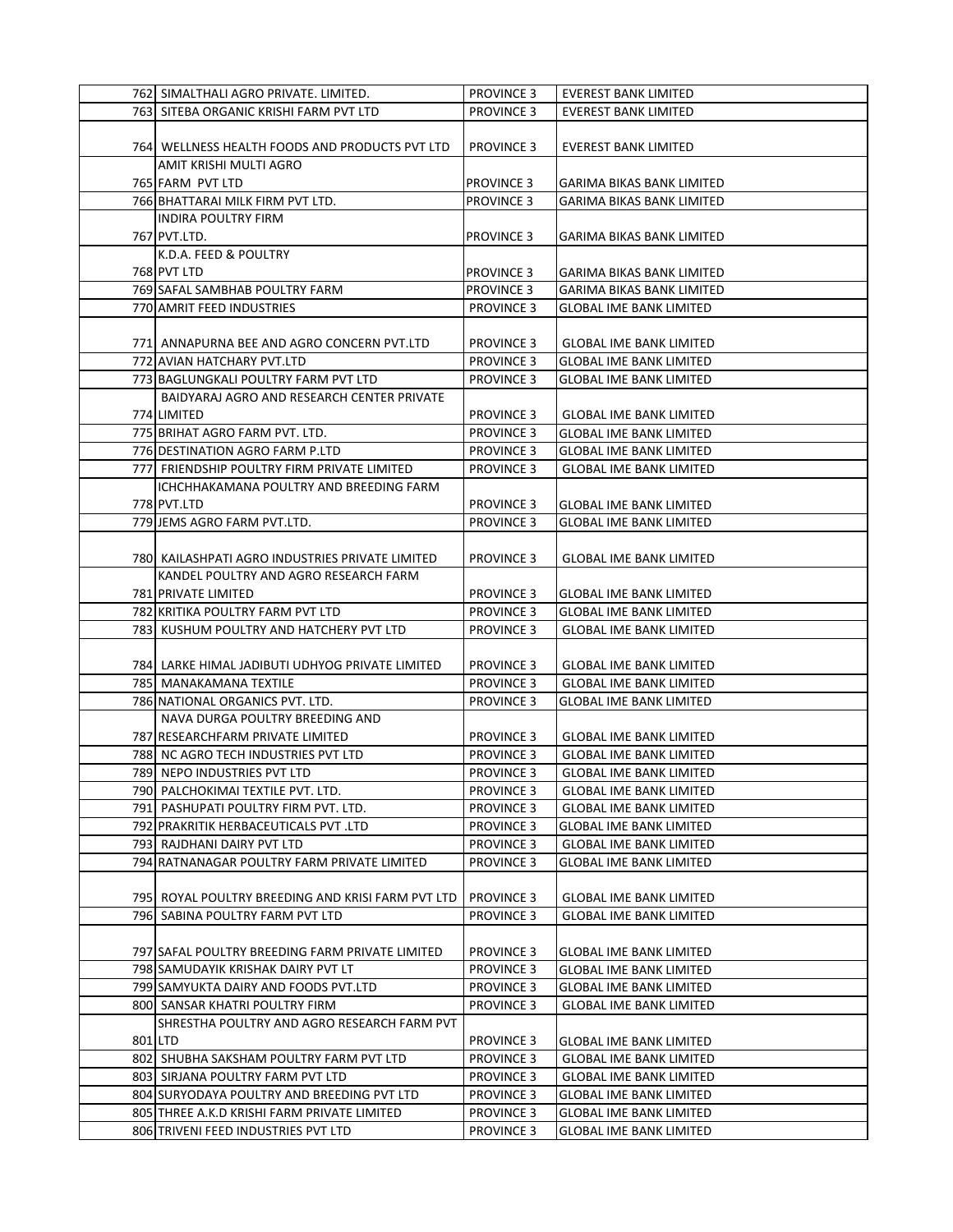| 807 VISION DAIRY UDYOG PVT LTD                   | <b>PROVINCE 3</b> | <b>GLOBAL IME BANK LIMITED</b>                   |
|--------------------------------------------------|-------------------|--------------------------------------------------|
| 808 AGRO KINGS PVT.LTD.                          | <b>PROVINCE 3</b> | <b>GURKHAS FINANCE LIMITED</b>                   |
| 809 CHAURI DEURALI UTTHAN KRISHAK SAMUHA         | <b>PROVINCE 3</b> | <b>GURKHAS FINANCE LIMITED</b>                   |
| 810 A.S POULTRY P. LTD                           | <b>PROVINCE 3</b> |                                                  |
| 811 AGROMIX FEED INDUSTRIES PVT.LTD.             | <b>PROVINCE 3</b> | HIMALAYAN BANK LIMITED                           |
| 812 ANNAPURNA MATS HA TAT YAK KRI F P L          | <b>PROVINCE 3</b> | HIMALAYAN BANK LIMITED<br>HIMALAYAN BANK LIMITED |
| 813 ARYAL COBB BREEDING PVT LTD                  |                   |                                                  |
|                                                  | <b>PROVINCE 3</b> | HIMALAYAN BANK LIMITED                           |
| 814 CHITWAN SAM.MACHHA DANA UDH.PVT.LTD          | <b>PROVINCE 3</b> | HIMALAYAN BANK LIMITED                           |
| 815 CROWN TEXTILE INDUSTRIES PVT LTD             | <b>PROVINCE 3</b> | HIMALAYAN BANK LIMITED                           |
| 816 DINESH KHADYA UDHYOG PVT. LTD.               | <b>PROVINCE 3</b> | HIMALAYAN BANK LIMITED                           |
| 817 DIVYA HATCHERY PVT. LTD.                     | <b>PROVINCE 3</b> | HIMALAYAN BANK LIMITED                           |
| 818 GLOBAL HATCHERY PVT. LTD.                    | <b>PROVINCE 3</b> | <b>HIMALAYAN BANK LIMITED</b>                    |
| 819 HIMALAYAN COBB BRD FARM PVTLTD               | <b>PROVINCE 3</b> | HIMALAYAN BANK LIMITED                           |
| 820 HYLAY BREEDER NEPALPVT. LTD.                 | <b>PROVINCE 3</b> | HIMALAYAN BANK LIMITED                           |
| 821 KATHMANDU POULTRY PVT LTD                    | <b>PROVINCE 3</b> | HIMALAYAN BANK LIMITED                           |
| 822 KHANAL POULTRY P LTD.                        | <b>PROVINCE 3</b> | HIMALAYAN BANK LIMITED                           |
| 823 LAKSHYA POULTRY PVT.LTD.                     | <b>PROVINCE 3</b> | HIMALAYAN BANK LIMITED                           |
| 824 MAHALAXMI BREEDING FARM & HATCHERY           | <b>PROVINCE 3</b> | HIMALAYAN BANK LIMITED                           |
| 825 NATIONAL BREEDERS NEPAL P LTD.               | <b>PROVINCE 3</b> | HIMALAYAN BANK LIMITED                           |
| 826 PANCHARATNA FEEDS PVT. LTD.                  | <b>PROVINCE 3</b> | HIMALAYAN BANK LIMITED                           |
| 827 PRAGATI TEXTILE IND P LTD                    | <b>PROVINCE 3</b> | HIMALAYAN BANK LIMITED                           |
| 828 RATNA BREEDERS PVT LTD                       | <b>PROVINCE 3</b> | HIMALAYAN BANK LIMITED                           |
| 829 S.S HI-TECH AGRO INDUSTRIES PVT.LTD          | <b>PROVINCE 3</b> | HIMALAYAN BANK LIMITED                           |
| 830 SAINO POULTRY PVT.LTD.                       | <b>PROVINCE 3</b> | HIMALAYAN BANK LIMITED                           |
| 831 SAKAR FEED PRODUCT                           | <b>PROVINCE 3</b> | HIMALAYAN BANK LIMITED                           |
| 832 SAKURA INT ORG & AGRO FARM HOUSE PL          | <b>PROVINCE 3</b> | HIMALAYAN BANK LIMITED                           |
| 833 SANJIBANI KHADDYA UDHYOG PVT LTD             | <b>PROVINCE 3</b> | HIMALAYAN BANK LIMITED                           |
| 834 SHIKHAR HATCHERY PVT.LTD                     | <b>PROVINCE 3</b> | HIMALAYAN BANK LIMITED                           |
| 835 SHIVA BABA FABRIC PVT LTD.                   | <b>PROVINCE 3</b> | HIMALAYAN BANK LIMITED                           |
| 836 SUBIS POULTRY P LTD.                         | <b>PROVINCE 3</b> | HIMALAYAN BANK LIMITED                           |
| 837 SUDDHIKARAN KRISHI FARM                      | <b>PROVINCE 3</b> | HIMALAYAN BANK LIMITED                           |
| 838 SUMANGAL DANA UDHYOG PVT.LTD                 | <b>PROVINCE 3</b> | HIMALAYAN BANK LIMITED                           |
| 839 YUGAL DANA UDHYOG PVT.LTD.                   | <b>PROVINCE 3</b> | HIMALAYAN BANK LIMITED                           |
| 840 AKIKRIT KRISHI BIKASH COMPANY                | <b>PROVINCE 3</b> | <b>ICFC FINANCE LIMITED</b>                      |
| 841 BIBEK POULTRY FIRM PVT. LTD.                 | <b>PROVINCE 3</b> | JYOTI BIKAS BANK LIMITED                         |
|                                                  |                   |                                                  |
| 842 BISESH SADABAHAR KRISHI FARM PRIVATE LIMITED | <b>PROVINCE 3</b> | JYOTI BIKAS BANK LIMITED                         |
| 843 CHANDRAMA POULTRY FARM                       | <b>PROVINCE 3</b> | <b>JYOTI BIKAS BANK LIMITED</b>                  |
| 844 CHERRY AGRICULTURE & RESEARCH CENTE          | <b>PROVINCE 3</b> | JYOTI BIKAS BANK LIMITED                         |
| 845 J.M. AGROFARM PVT. LTD.                      | <b>PROVINCE 3</b> | JYOTI BIKAS BANK LIMITED                         |
|                                                  |                   |                                                  |
| 846 KRISHNA AGRICULTURE RESEARCH CENTER PVT.LTD. | <b>PROVINCE 3</b> | JYOTI BIKAS BANK LIMITED                         |
| NAMASTE NEPAL MULTIPURPOSE INVESTMENT            |                   |                                                  |
| 847 COMPANY LTD                                  | <b>PROVINCE 3</b> | JYOTI BIKAS BANK LIMITED                         |
| 848 NAWA JYOTI POULTRY BREEDING FARM PVT.LTD     | <b>PROVINCE 3</b> | JYOTI BIKAS BANK LIMITED                         |
|                                                  |                   |                                                  |
| 849 NAWALPUR MODERN KRISHI TATHA PASHU FIRM      | <b>PROVINCE 3</b> | JYOTI BIKAS BANK LIMITED                         |
| 850 PASIKOT FEED AND POULTRY FARM                | <b>PROVINCE 3</b> | <b>JYOTI BIKAS BANK LIMITED</b>                  |
| 851 RAMCHE PASUPALAN TATHA BAHUUDESHIYA          | <b>PROVINCE 3</b> | JYOTI BIKAS BANK LIMITED                         |
| SIMPANI DEVKOT BAHUUDESIYE KRISHI FARM PVT.      |                   |                                                  |
| 852 LTD                                          | <b>PROVINCE 3</b> | JYOTI BIKAS BANK LIMITED                         |
| 853 THAATHALI SUPPLIERS PVT.LTD                  | <b>PROVINCE 3</b> | JYOTI BIKAS BANK LIMITED                         |
| 854 TRISHUL DAIRY PVT LTD                        | <b>PROVINCE 3</b> | JYOTI BIKAS BANK LIMITED                         |
| 855 TRISHUL DAIRY UDHYOG                         | <b>PROVINCE 3</b> | JYOTI BIKAS BANK LIMITED                         |
| 856 TULASA DAIRY PVT.LTD                         | <b>PROVINCE 3</b> | JYOTI BIKAS BANK LIMITED                         |
| 857 GREENLAND GAI FARM PVT LTD                   | <b>PROVINCE 3</b> | KAMANA SEWA BIKASH BANK LIMITED                  |
| 858 TATRIBAS PASU BIKASH FARM TATHA KRI          | <b>PROVINCE 3</b> | KAMANA SEWA BIKASH BANK LIMITED                  |
| 859 AARUBARI KRISI FARM PVT.LTD.                 | <b>PROVINCE 3</b> | KUMARI BANK LIMITED                              |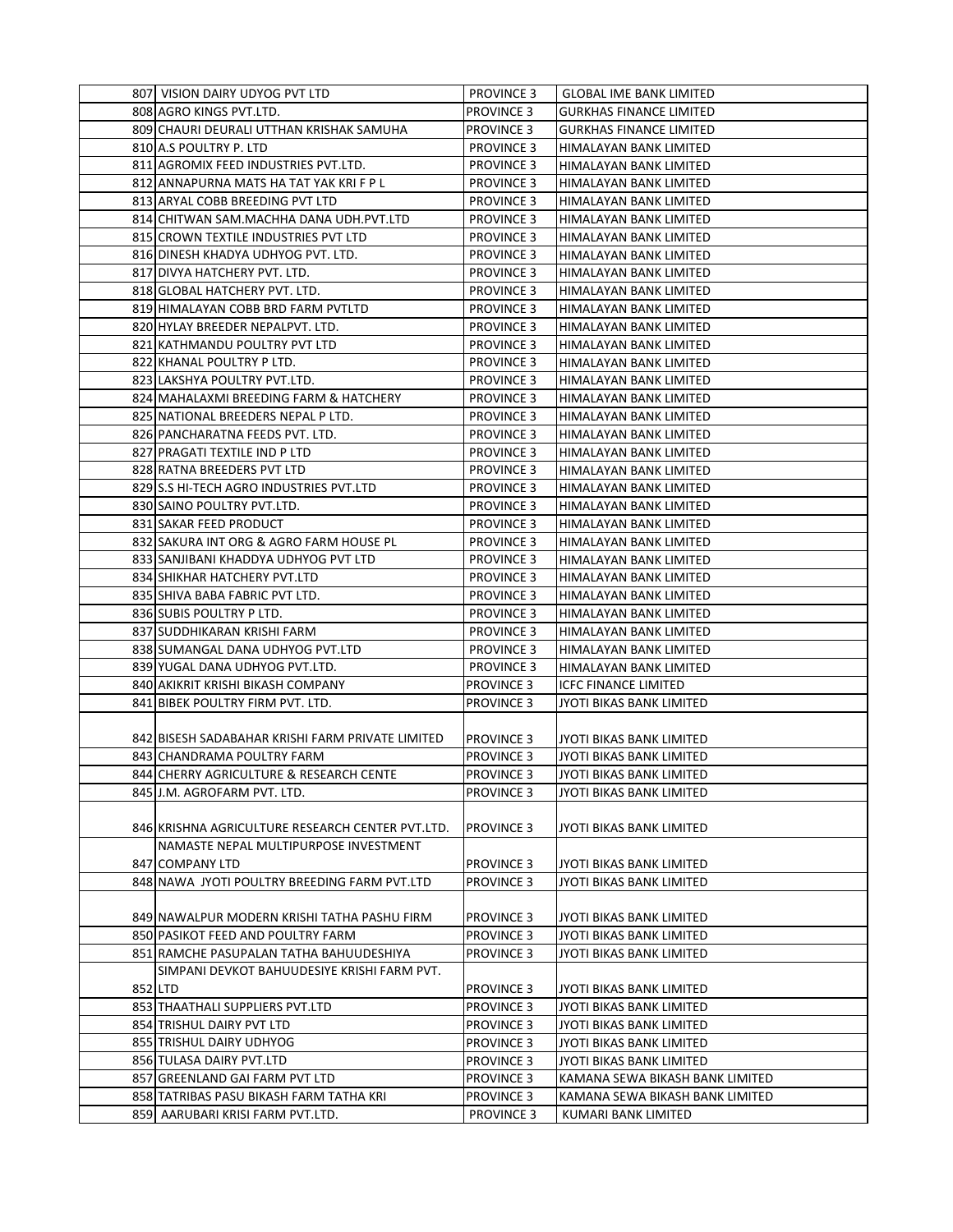|     | ANUSHKA PASHU TATHA EKIKRIT KRISHI FARM PVT.                        |                                        |                                                          |
|-----|---------------------------------------------------------------------|----------------------------------------|----------------------------------------------------------|
|     | 860 LTD                                                             | <b>PROVINCE 3</b>                      | KUMARI BANK LIMITED                                      |
|     | 861 ASTA SIDDHI POULTRY UDHYOG PVT LTD                              | <b>PROVINCE 3</b>                      | KUMARI BANK LIMITED                                      |
|     |                                                                     |                                        |                                                          |
|     | 862 CHANDANI BAHUUDESIYA KRISHI FARM PVT. LTD.                      | <b>PROVINCE 3</b>                      | KUMARI BANK LIMITED                                      |
|     | 863 FIKKAL TEA AND COFFEE COMPANY PVT.LTD.                          | <b>PROVINCE 3</b>                      | KUMARI BANK LIMITED                                      |
|     | 864 H.E.D.AGRO PRIVATE LIMITED                                      | <b>PROVINCE 3</b>                      | KUMARI BANK LIMITED                                      |
|     | 865 HIGHLAND AGRO AND ECO VILLA PVTLTD                              | <b>PROVINCE 3</b>                      | KUMARI BANK LIMITED                                      |
|     | 866 JHULE ORGANIC FARM HOUSE PVT.LTD                                | <b>PROVINCE 3</b>                      | KUMARI BANK LIMITED                                      |
|     | 867 KALIDEVI POULTRY FARM                                           | <b>PROVINCE 3</b>                      | KUMARI BANK LIMITED                                      |
|     | 868 MANASLU COLD STORAGE PVT. LTD.                                  | <b>PROVINCE 3</b>                      | KUMARI BANK LIMITED                                      |
|     | 869 PEPE ICECREAM AND DIARY PVT.LTD.                                | <b>PROVINCE 3</b>                      | KUMARI BANK LIMITED                                      |
|     | 870 POULTRY RESEARCH FARM AND CONSULTANCY                           | <b>PROVINCE 3</b>                      | KUMARI BANK LIMITED                                      |
|     | 871 PRAKASH POULTRY FIRM                                            | <b>PROVINCE 3</b>                      | KUMARI BANK LIMITED                                      |
|     | 872  PUJA BAKHRA FARM TATHA TELHAN PVT LTD                          | <b>PROVINCE 3</b>                      | KUMARI BANK LIMITED                                      |
|     | SETIDEVI KRISHI TATHA PASUPANCHHI FARM PVT.                         |                                        |                                                          |
|     | 873 LTD.                                                            | <b>PROVINCE 3</b>                      | KUMARI BANK LIMITED                                      |
|     | 874 SMART KRISHI PARIYOJANA PRIVATE LIMITED                         | <b>PROVINCE 3</b>                      | KUMARI BANK LIMITED                                      |
|     | 875 VAMIKA FARMS PVT. LTD.                                          | <b>PROVINCE 3</b>                      | KUMARI BANK LIMITED                                      |
|     | 876 VITTHAL AGROTECH PVT LTD                                        | <b>PROVINCE 3</b>                      | KUMARI BANK LIMITED                                      |
|     | YETI ORGANIC AGRO AND RESEARCH CENTER PVT                           |                                        |                                                          |
|     | 877 LTD                                                             | <b>PROVINCE 3</b>                      | KUMARI BANK LIMITED                                      |
|     | 878 JANUKA POULTRY FARM                                             | <b>PROVINCE 3</b>                      | LAXMI BANK LIMITED                                       |
|     | 879 SANO PAILA AGRO PVT LTD                                         | <b>PROVINCE 3</b>                      | LAXMI BANK LIMITED                                       |
|     | 880  SHAUBHAGYA POULTRY PVT.LTD.                                    | <b>PROVINCE 3</b>                      | LAXMI BANK LIMITED                                       |
|     | 881  SIDDHA DEVI TEA ESTATE PVT.LTD                                 | <b>PROVINCE 3</b>                      | LAXMI BANK LIMITED                                       |
|     | 882 URBAN FOOD INDUSTRIES PRIVATE LIMITED                           | <b>PROVINCE 3</b>                      | LAXMI BANK LIMITED                                       |
|     | 883  ADAMS KRISHI FARM PVT. LTD.                                    | <b>PROVINCE 3</b>                      | MACHHAPUCHHRE BANK LIMITED                               |
|     | 884 AGLESHWORI MULTIPRODUCTION PVT LTD                              | <b>PROVINCE 3</b>                      | MACHHAPUCHHRE BANK LIMITED                               |
|     | 885 ANAMOL FEEDS PVT. LTD.                                          | <b>PROVINCE 3</b>                      | MACHHAPUCHHRE BANK LIMITED                               |
|     | 886 ANAMOL POULTRY R. AND B. FARM P.LTD                             | <b>PROVINCE 3</b>                      | MACHHAPUCHHRE BANK LIMITED                               |
| 887 | <b>BALAJI FEED INDUSTRIES PVT.LTD</b>                               | <b>PROVINCE 3</b>                      | MACHHAPUCHHRE BANK LIMITED                               |
|     |                                                                     |                                        |                                                          |
|     | 888 BISHAL AND BAIBHAV INVESTMENT GROUP PVT. LTD                    | <b>PROVINCE 3</b>                      | MACHHAPUCHHRE BANK LIMITED                               |
|     | 889  DEVCHULI POULTRY BREEDING FIRM P                               | <b>PROVINCE 3</b>                      | MACHHAPUCHHRE BANK LIMITED                               |
|     | 890 FUTURE AGRO TECH PVT.LTD.                                       | <b>PROVINCE 3</b>                      | MACHHAPUCHHRE BANK LIMITED                               |
|     | 891 HERITAGE TEA INDUSTRIES PVT LTD                                 | <b>PROVINCE 3</b>                      | MACHHAPUCHHRE BANK LIMITED                               |
|     | 892 HIBIRD POULTRY R.& BR. FARM P. L.                               | <b>PROVINCE 3</b>                      | MACHHAPUCHHRE BANK LIMITED                               |
|     | 893 K.T.M.NEWA GROUP P. LTD                                         | <b>PROVINCE 3</b>                      | MACHHAPUCHHRE BANK LIMITED                               |
|     | 894 KAVRE AGRO FARM PVT. LTD.                                       | <b>PROVINCE 3</b>                      | MACHHAPUCHHRE BANK LIMITED                               |
|     | 895  KK LIME INDUSTRIES P                                           | <b>PROVINCE 3</b>                      | MACHHAPUCHHRE BANK LIMITED<br>MACHHAPUCHHRE BANK LIMITED |
| 897 | 896 KUSHAL POULTRY FEED PVT LTD<br>MODERN DAIRY INDUSTRIES PVT. LTD | <b>PROVINCE 3</b><br><b>PROVINCE 3</b> | MACHHAPUCHHRE BANK LIMITED                               |
|     |                                                                     |                                        |                                                          |
|     | 898 S.K.B. AGRICULTURE AND MULTIPURPOSE PVT. LTD.                   | <b>PROVINCE 3</b>                      | MACHHAPUCHHRE BANK LIMITED                               |
|     | 899 SAGARMATHA POULTRY FEED PRODUCT                                 | <b>PROVINCE 3</b>                      | MACHHAPUCHHRE BANK LIMITED                               |
|     | 900 SHREE NAWA PRABHAT DAIRY PVT.LT                                 | <b>PROVINCE 3</b>                      | MACHHAPUCHHRE BANK LIMITED                               |
|     | 901 UNIQUE HATCHERY PVT LTD                                         | <b>PROVINCE 3</b>                      | MACHHAPUCHHRE BANK LIMITED                               |
|     | 902 AADHUNIK KRISHI ENTERPRISES PVT.LTD.                            | <b>PROVINCE 3</b>                      | MEGA BANK NEPAL LIMITED                                  |
|     | 903 AHISTA EKIKRIT KRISHI FARM PVT LTD                              | <b>PROVINCE 3</b>                      | MEGA BANK NEPAL LIMITED                                  |
|     | 904 BUDHATHOKI KRISHI FARM PRIVATE LIMITED                          | <b>PROVINCE 3</b>                      | MEGA BANK NEPAL LIMITED                                  |
|     | 905  CHITWAN ARGANIC MATSYA PHARM P.LTD.                            | <b>PROVINCE 3</b>                      | MEGA BANK NEPAL LIMITED                                  |
|     | 906 FRESH FOOD AND AGRO PVT LTD                                     | <b>PROVINCE 3</b>                      | MEGA BANK NEPAL LIMITED                                  |
|     | INDRENI MUSHROOM FARM PUBLIC LIMITED                                |                                        |                                                          |
|     | 907 COMPANY                                                         | <b>PROVINCE 3</b>                      | MEGA BANK NEPAL LIMITED                                  |
|     | 908 KABILASH AGRO AND ORGANIC PVT. LTD.                             | <b>PROVINCE 3</b>                      | MEGA BANK NEPAL LIMITED                                  |
|     | 909 NEW JAI BHIMSEN MEAT SHOP PVT LTD                               | <b>PROVINCE 3</b>                      | MEGA BANK NEPAL LIMITED                                  |
|     | 910 OMBE ORGANIC KRISHI FARM PVT.LTD                                | <b>PROVINCE 3</b>                      | MEGA BANK NEPAL LIMITED                                  |
|     | 911 P.B.T WEST INDUSTRIES PVT.LTD.                                  | <b>PROVINCE 3</b>                      | MEGA BANK NEPAL LIMITED                                  |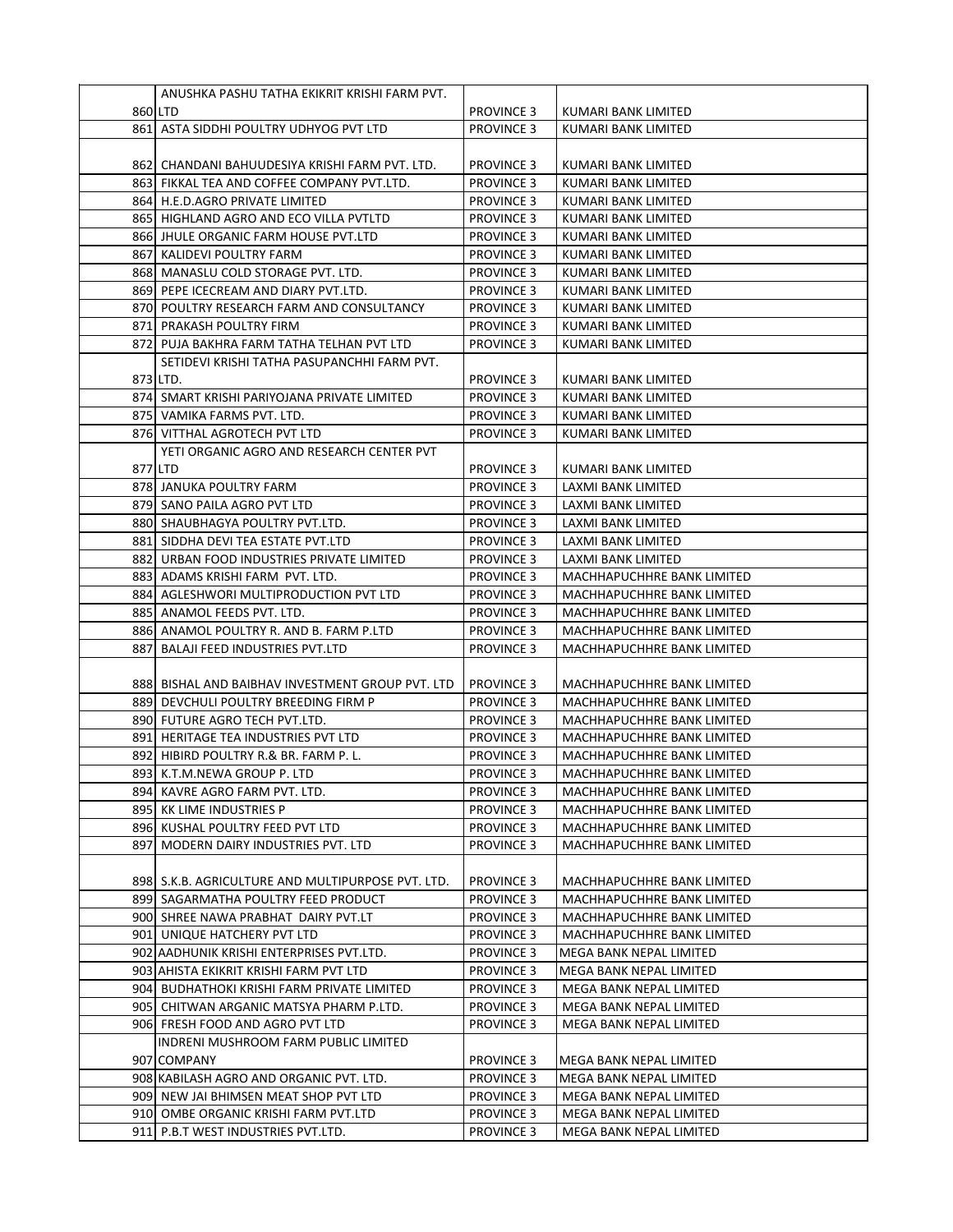| 912 QUALITY FRESH AND FROZEN MEAT PVT. LTD.        | <b>PROVINCE 3</b>                      | MEGA BANK NEPAL LIMITED        |
|----------------------------------------------------|----------------------------------------|--------------------------------|
| 913 RAPTI POULTRY PVT.LTD                          | <b>PROVINCE 3</b>                      | MEGA BANK NEPAL LIMITED        |
| 914 S P R POULTRY AND HATCHARY PVT LTD             | <b>PROVINCE 3</b>                      | MEGA BANK NEPAL LIMITED        |
| 915 SEVEN HILLS FARM PVT. LTD                      | <b>PROVINCE 3</b>                      | MEGA BANK NEPAL LIMITED        |
| SHUBHARAMBHA DAIRY AND AGROVET RESEARCH            |                                        |                                |
| 916 PVT LTD                                        | <b>PROVINCE 3</b>                      | <b>MEGA BANK NEPAL LIMITED</b> |
| 917 ABIPRA AND RONISH AGRICULTURE FARM             | <b>PROVINCE 3</b>                      | MUKTINATH BIKAS BANK LIMITED   |
| 918 GREENERY AGRO INTEGRATED GROUP PVT.            | <b>PROVINCE 3</b>                      | MUKTINATH BIKAS BANK LIMITED   |
| 919 HOT LINE AGRO FARM PVT.LTD.                    | <b>PROVINCE 3</b>                      | MUKTINATH BIKAS BANK LIMITED   |
| 920 KSHITIJ AKIKRIT KRISHI FARM PVT.LTD            | <b>PROVINCE 3</b>                      | MUKTINATH BIKAS BANK LIMITED   |
|                                                    |                                        |                                |
| 921 NAVADURGA ORGANIC AGRO AND POULTRY FARM        | PROVINCE 3                             | MUKTINATH BIKAS BANK LIMITED   |
| 922 PAWANPUTRA FARMS AND DAIRY PVT. LTD            | <b>PROVINCE 3</b>                      | MUKTINATH BIKAS BANK LIMITED   |
| 923 SHIVA JYOTI FEED & AGRO PVT. LTD.              | <b>PROVINCE 3</b>                      | MUKTINATH BIKAS BANK LIMITED   |
| 924 AGRO POULTRY BREEDING PVT. LTD.                | <b>PROVINCE 3</b>                      | NABIL BANK LIMITED             |
| 925 ARYA DAIRY PVT LTD                             | <b>PROVINCE 3</b>                      | NABIL BANK LIMITED             |
| 926 BALAJU CHICKEN HOUSE PVT. LTD.                 | <b>PROVINCE 3</b>                      | NABIL BANK LIMITED             |
| 927 DANG FEED INDUSTRIES PVT. LTD.                 | <b>PROVINCE 3</b>                      | <b>NABIL BANK LIMITED</b>      |
| 928 DELISH DAIRIES PVT. LTD.                       | <b>PROVINCE 3</b>                      | <b>NABIL BANK LIMITED</b>      |
| 929 DEVELOPMENT BAHUUDESHYEYA KRISHI FARM          | <b>PROVINCE 3</b>                      | NABIL BANK LIMITED             |
| 930 DIYOUNGS KRISHI FARM                           | <b>PROVINCE 3</b>                      | NABIL BANK LIMITED             |
| 931 EVEREST ORGANIC CHIYA BIKAS PVT. LTD.          | <b>PROVINCE 3</b>                      | NABIL BANK LIMITED             |
|                                                    |                                        | <b>NABIL BANK LIMITED</b>      |
| 932 FINE FEEDS INDUSTRIES PVT. LTD.                | <b>PROVINCE 3</b>                      |                                |
|                                                    |                                        | <b>NABIL BANK LIMITED</b>      |
| 933   G.M.T. KRISHI SAMAGRI UDHYOG PRIVATE LIMITED | <b>PROVINCE 3</b>                      |                                |
| 934   G.M.T. KRISHI SAMGRI UDHYOG PRIVATE LIMITED  | <b>PROVINCE 3</b>                      |                                |
|                                                    |                                        | NABIL BANK LIMITED             |
| 935 GORKHA AGRO ENTERPRISES AND GARDEN TOOLS       | <b>PROVINCE 3</b>                      | <b>NABIL BANK LIMITED</b>      |
| 936 GORKHA SEED COMPANY PVT.LTD                    | <b>PROVINCE 3</b>                      | <b>NABIL BANK LIMITED</b>      |
| KASTHAMANDAP MULTIPURPOSE AGRO FARM AND            |                                        |                                |
|                                                    |                                        |                                |
| 937 RESEARCH CENTRE PVT.LTD                        | <b>PROVINCE 3</b>                      | NABIL BANK LIMITED             |
| 938 LAXMI KIRANA PASAL                             | <b>PROVINCE 3</b>                      | NABIL BANK LIMITED             |
| 939 MADHYABINDU POULTRY BREEDING FARM PVT. LTD.    |                                        | <b>NABIL BANK LIMITED</b>      |
| 940 MATA MANAKAMANA FEED PVT LTD                   | <b>PROVINCE 3</b><br><b>PROVINCE 3</b> | <b>NABIL BANK LIMITED</b>      |
| 941  NATURE NEST AGRO FARM PVT LTD                 | <b>PROVINCE 3</b>                      | <b>NABIL BANK LIMITED</b>      |
|                                                    |                                        |                                |
| 942 NEPAL PELLET FEED INDUSTRIES PRIVATE LIMITED   | <b>PROVINCE 3</b>                      | <b>NABIL BANK LIMITED</b>      |
| 943 OM SHREE POULTRY FARM PVT. LTD                 | <b>PROVINCE 3</b>                      | <b>NABIL BANK LIMITED</b>      |
| PANCHAKANYA HATCHERY AND POULTRY FARM              |                                        |                                |
| 944 PRIVATE LIMITED                                | <b>PROVINCE 3</b>                      | NABIL BANK LIMITED             |
| 945 PRASHANT MEAT PRODUCT PVT. LTD.                | <b>PROVINCE 3</b>                      | NABIL BANK LIMITED             |
| 946 REGMI KRISHI FARM                              | <b>PROVINCE 3</b>                      | NABIL BANK LIMITED             |
| 947 SADGUNA HITECH FEED PVT.LTD                    | <b>PROVINCE 3</b>                      | <b>NABIL BANK LIMITED</b>      |
|                                                    |                                        |                                |
| 948 SAHARA COBB BREEDING PVT LTD                   | <b>PROVINCE 3</b>                      | NABIL BANK LIMITED             |
| 949 SARITA SHRESTHA                                | <b>PROVINCE 3</b>                      | NABIL BANK LIMITED             |
| 950  SHIKHAR DANA UDHYOG PVT LTD                   | <b>PROVINCE 3</b>                      | NABIL BANK LIMITED             |
| 951 SIANA AGRO PVT LTD.                            | <b>PROVINCE 3</b>                      | NABIL BANK LIMITED             |
| 952 SULAV HATCHERY PVT. LTD.                       | <b>PROVINCE 3</b>                      | NABIL BANK LIMITED             |
| 953 SUNITA SHRESTHA                                | <b>PROVINCE 3</b>                      | NABIL BANK LIMITED             |
| 954 SUPRIM FEED PRODUCTS PVT LTD                   | <b>PROVINCE 3</b>                      | NABIL BANK LIMITED             |
| 955 AARUNKHOLA POULTRY BREEDING FARM PR            | <b>PROVINCE 3</b>                      | NEPAL BANGALADESH BANK LIMITED |
| 956 BAGMATI GOAT SEEDS PVT.LTD                     | <b>PROVINCE 3</b>                      | NEPAL BANGALADESH BANK LIMITED |
| 957 BASUKI DAIRY UDHYOG PVT. LTD.                  | <b>PROVINCE 3</b>                      | NEPAL BANGALADESH BANK LIMITED |
| 958 CHAUDHARY POULTRY TATHA EKIKRIT KRI            | <b>PROVINCE 3</b>                      | NEPAL BANGALADESH BANK LIMITED |
| 959 CHITRAKAR POULTRY FARM                         | <b>PROVINCE 3</b>                      | NEPAL BANGALADESH BANK LIMITED |
| 960 HIMSHIKHAR POULTRY FEED INDUSTRIES             | <b>PROVINCE 3</b>                      | NEPAL BANGALADESH BANK LIMITED |
| 961 KB MULTIPURPOSE AGRO FARM PVT LTD              | <b>PROVINCE 3</b>                      | NEPAL BANGALADESH BANK LIMITED |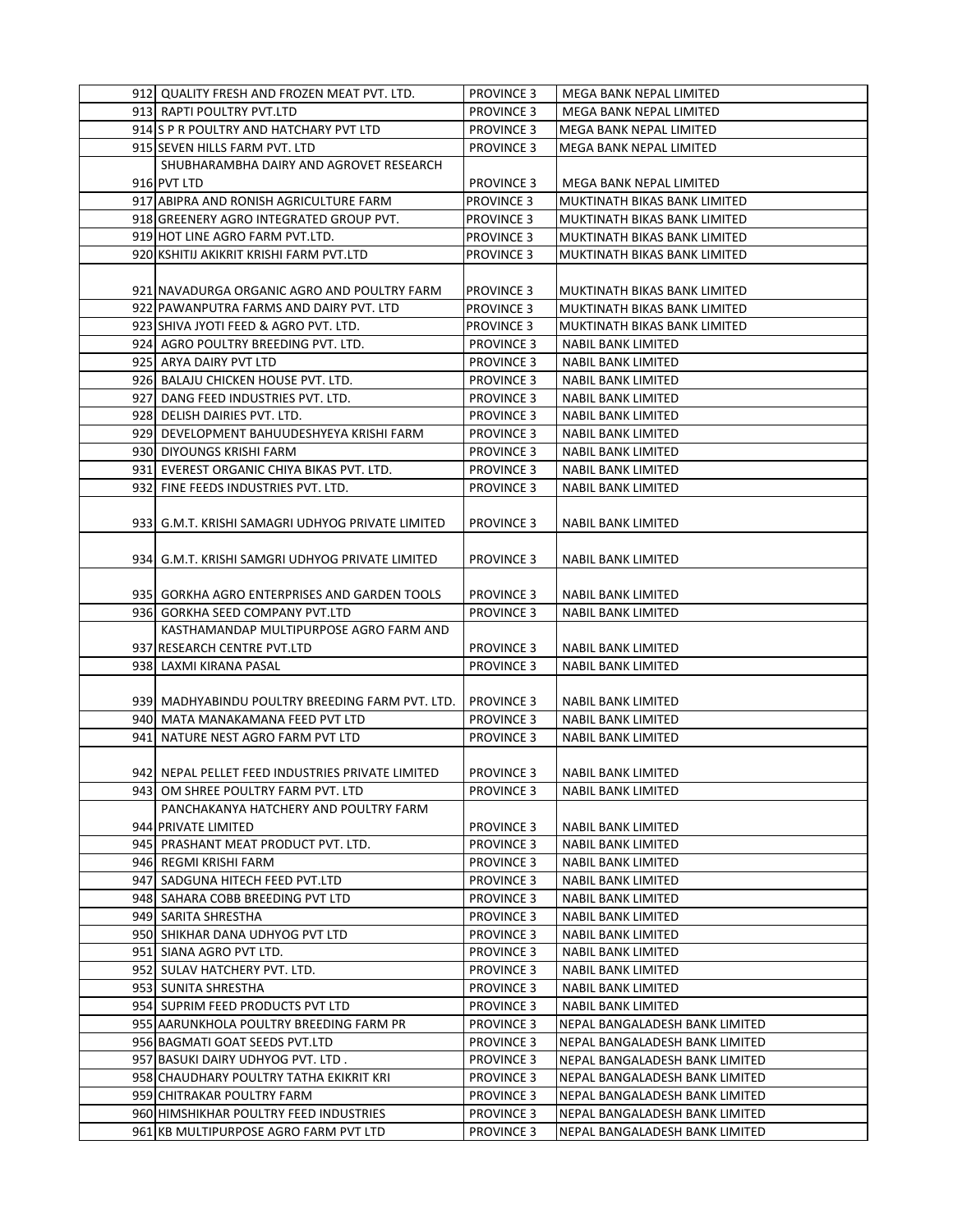| 962 KHAIRAHANI SAMUHIK AKIKRIT KRISHI F          | <b>PROVINCE 3</b> | NEPAL BANGALADESH BANK LIMITED         |
|--------------------------------------------------|-------------------|----------------------------------------|
| 963 MANAKAMANA POULTRY FEED MILLS&HATCH          | <b>PROVINCE 3</b> | NEPAL BANGALADESH BANK LIMITED         |
| 964 NAMUNA POULTRY FARM                          | <b>PROVINCE 3</b> | NEPAL BANGALADESH BANK LIMITED         |
| 965 NARAYANI POULTRY FARM PVT LTD                | <b>PROVINCE 3</b> | NEPAL BANGALADESH BANK LIMITED         |
| 966 NEPAL ECO ORGANIC PRODUCTS PVT LTD           | <b>PROVINCE 3</b> | NEPAL BANGALADESH BANK LIMITED         |
| 967 NUMEREOUS INVESTMENT PRIVATE LIMITE          | <b>PROVINCE 3</b> | NEPAL BANGALADESH BANK LIMITED         |
| 968 OJASHWI KRISHI FARM PRIVATE LIMITED          | <b>PROVINCE 3</b> | NEPAL BANGALADESH BANK LIMITED         |
| 969 PANDEY KRISHI FARM                           | <b>PROVINCE 3</b> | NEPAL BANGALADESH BANK LIMITED         |
| 970 PHUYAL POULTRY F. & H. UDHYOG P.LTD          | <b>PROVINCE 3</b> | NEPAL BANGALADESH BANK LIMITED         |
| 971 PRABHU POULTRY BREEDING PVT.LTD              | <b>PROVINCE 3</b> | NEPAL BANGALADESH BANK LIMITED         |
| 972 PRABHU POULTRY BREEDING PVT.LTD              | <b>PROVINCE 3</b> | NEPAL BANGALADESH BANK LIMITED         |
| 973 RABIN POULTRY                                | <b>PROVINCE 3</b> | NEPAL BANGALADESH BANK LIMITED         |
| 974 SAHARA KRISHI FARM                           | <b>PROVINCE 3</b> | NEPAL BANGALADESH BANK LIMITED         |
| 975 SAMBRIDI HATCHERY PRIVATE LIMITED            | <b>PROVINCE 3</b> | NEPAL BANGALADESH BANK LIMITED         |
| 976 SHANTI POULTRY FIRM PRIVATE LIMITED          | <b>PROVINCE 3</b> | NEPAL BANGALADESH BANK LIMITED         |
| 977 SOCIAL POULTRY BREEDING & RESEARCH           | <b>PROVINCE 3</b> | NEPAL BANGALADESH BANK LIMITED         |
| 978 SUNRISE HATCHERY PVT.LTD                     | <b>PROVINCE 3</b> | NEPAL BANGALADESH BANK LIMITED         |
| 979 WHITE BIRD POULTRY AND BREEDING PVT          | <b>PROVINCE 3</b> | NEPAL BANGALADESH BANK LIMITED         |
| 980 YUWA SWAROJGARLAKHIT KRISHI FARM             | <b>PROVINCE 3</b> | NEPAL BANGALADESH BANK LIMITED         |
| 981  ADHIKARI RICE MILL                          | <b>PROVINCE 3</b> | <b>NEPAL BANK LIMITED</b>              |
| 982  BAJRA BARAHI MULTI PURPOSE AGRO FIR         | <b>PROVINCE 3</b> | NEPAL BANK LIMITED                     |
| 983 BRILLIANT IT SOLUTIONS PVT LTD               | <b>PROVINCE 3</b> | NEPAL BANK LIMITED                     |
| 984 D.R TEXTILE                                  | <b>PROVINCE 3</b> | NEPAL BANK LIMITED                     |
| 985 DARSHAN POULTRY& HATCHERY                    | <b>PROVINCE 3</b> | NEPAL BANK LIMITED                     |
| 986 DHAKAL DAIRY UDHYOG PVT LTD                  | <b>PROVINCE 3</b> | NEPAL BANK LIMITED                     |
| 987 GANESH DANA UDHYOG PVT. LTD.                 | <b>PROVINCE 3</b> | NEPAL BANK LIMITED                     |
| 988 GURUNG POULTRY FIRM                          | <b>PROVINCE 3</b> | NEPAL BANK LIMITED                     |
| 989 HEMA TEXTILE                                 | <b>PROVINCE 3</b> | NEPAL BANK LIMITED                     |
| 990 K.S.G TEXTILE                                | <b>PROVINCE 3</b> | NEPAL BANK LIMITED                     |
| 991 KALSANG KRISHI FARM PVT LTD                  | <b>PROVINCE 3</b> | NEPAL BANK LIMITED                     |
| 992 LAMICHHANE POULTRY FARM                      | <b>PROVINCE 3</b> | NEPAL BANK LIMITED                     |
| 993 M.M.POULTRY BREEDING (PVT) LTD.              | <b>PROVINCE 3</b> | NEPAL BANK LIMITED                     |
| 994 MARTIN DAIRY PRODUCTS PVT LTD                | <b>PROVINCE 3</b> | NEPAL BANK LIMITED                     |
| 995 PATHAK POULTRY FIRM                          | <b>PROVINCE 3</b> | NEPAL BANK LIMITED                     |
| 996 PAURAKHI KRISHI FARM                         | <b>PROVINCE 3</b> | NEPAL BANK LIMITED                     |
| 997 POUDEL POULTRY FIRM                          | <b>PROVINCE 3</b> | NEPAL BANK LIMITED                     |
| 998 PURNIMA POULTRY FIRM                         | <b>PROVINCE 3</b> | NEPAL BANK LIMITED                     |
| 999 R.S.S TEXTILE UDHYOG                         | <b>PROVINCE 3</b> | NEPAL BANK LIMITED                     |
| 1000 SEWA TEXTILE                                | <b>PROVINCE 3</b> | NEPAL BANK LIMITED                     |
| 1001 SHRESTHA POULTRY FIRM                       | <b>PROVINCE 3</b> | NEPAL BANK LIMITED                     |
|                                                  |                   |                                        |
| 1002 SIDDHI GANESH POULTRY BREEDING FIRM PVT LTD | <b>PROVINCE 3</b> | NEPAL BANK LIMITED                     |
| 1003 UMA MAHESHWOR KAPADA UDHYOG                 | <b>PROVINCE 3</b> | NEPAL BANK LIMITED                     |
| 1004 ADHIKARI POULTRY FIRM                       | <b>PROVINCE 3</b> | NEPAL CREDIT AND COMMERCE BANK LIMITED |
| 1005 BANASTHALI KRISHI FARM TATHA RESEAR         | <b>PROVINCE 3</b> | NEPAL CREDIT AND COMMERCE BANK LIMITED |
| 1006 BHRIKUTI AGRO AVIAN RESEARCH PVT.           | <b>PROVINCE 3</b> | NEPAL CREDIT AND COMMERCE BANK LIMITED |
| 1007 DESHAR POULTRY INDUSTRIES                   | <b>PROVINCE 3</b> | NEPAL CREDIT AND COMMERCE BANK LIMITED |
| 1008 EVEREST CHICKEN NEPAL PVT. LTD.             | <b>PROVINCE 3</b> | NEPAL CREDIT AND COMMERCE BANK LIMITED |
| 1009 G.N. AGRI-TECH COMPANY PVT.LTD              | <b>PROVINCE 3</b> | NEPAL CREDIT AND COMMERCE BANK LIMITED |
| 1010 GANDAKI HONEY CONCERN PVT.LTD               | <b>PROVINCE 3</b> | NEPAL CREDIT AND COMMERCE BANK LIMITED |
| 1011  GAUTAM POULTRY FARM                        | <b>PROVINCE 3</b> | NEPAL CREDIT AND COMMERCE BANK LIMITED |
| 1012 GOLDEN HATCHERY PVT. LTD.                   | <b>PROVINCE 3</b> | NEPAL CREDIT AND COMMERCE BANK LIMITED |
| 1013 JIWATI POSHAN UDHYOG PVT LTD                | <b>PROVINCE 3</b> | NEPAL CREDIT AND COMMERCE BANK LIMITED |
| 1014 KALYAN BREEDING & RESEARCH FARM PVT         | <b>PROVINCE 3</b> | NEPAL CREDIT AND COMMERCE BANK LIMITED |
| 1015 KHUKURI AGRO FARMS PVT LTD                  | <b>PROVINCE 3</b> | NEPAL CREDIT AND COMMERCE BANK LIMITED |
| 1016 KRISHI PASHUPANCHHI PRODUCTION & IN         | <b>PROVINCE 3</b> | NEPAL CREDIT AND COMMERCE BANK LIMITED |
| 1017 LAXMI GAI FIRM                              | <b>PROVINCE 3</b> | NEPAL CREDIT AND COMMERCE BANK LIMITED |
| 1018 LOKPRIYA DANA UDHYOG PVT. LTD               | <b>PROVINCE 3</b> | NEPAL CREDIT AND COMMERCE BANK LIMITED |
| 1019 NIBUWATAR KRISHI FARM PVT.LTD               | <b>PROVINCE 3</b> | NEPAL CREDIT AND COMMERCE BANK LIMITED |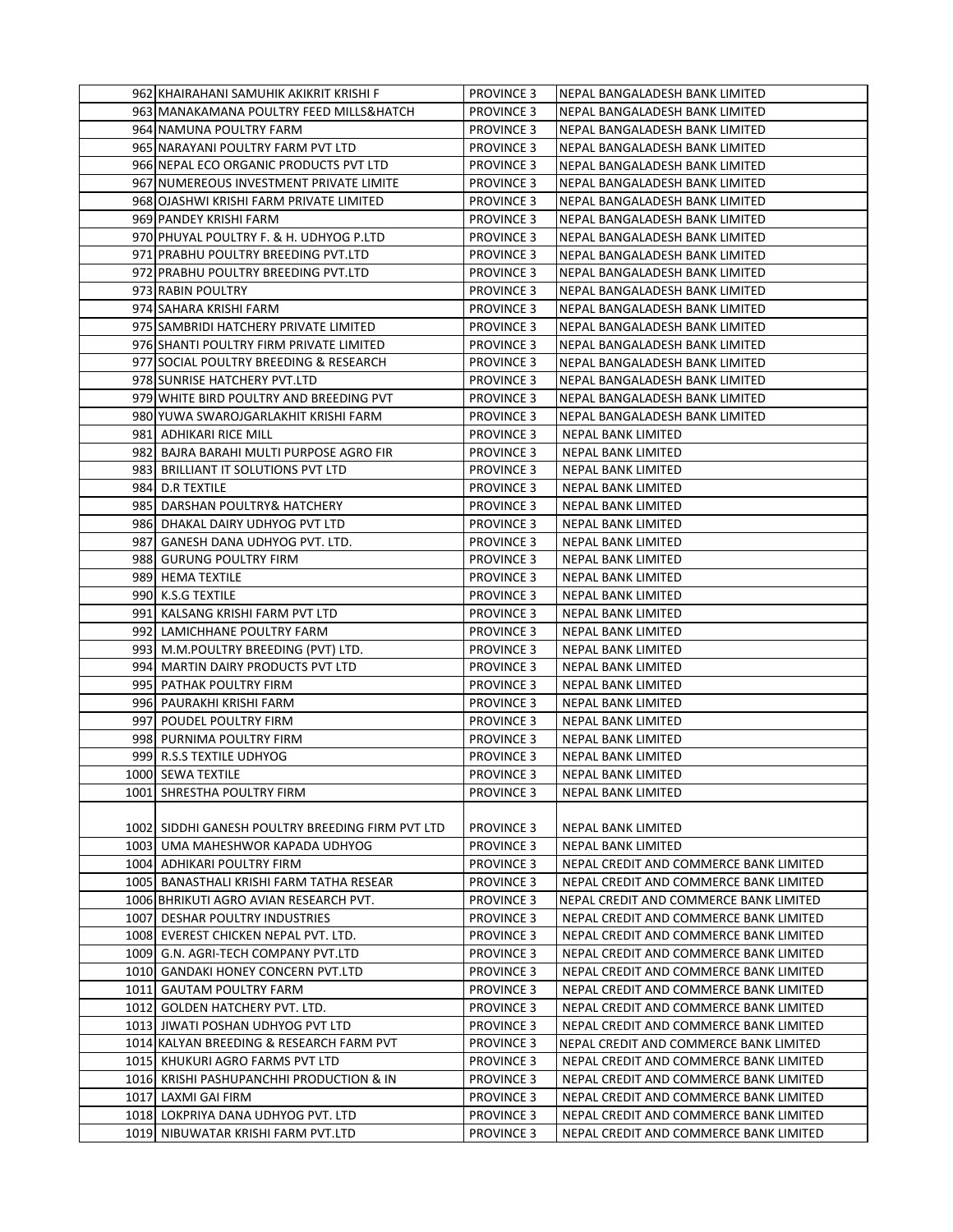|           | 1020 PRABHAT POULTRY FARM AND HATCHERY P         | <b>PROVINCE 3</b> | NEPAL CREDIT AND COMMERCE BANK LIMITED |
|-----------|--------------------------------------------------|-------------------|----------------------------------------|
|           | 1021 S.P.L. POULTRY FARM PVT. LTD.               | <b>PROVINCE 3</b> | NEPAL CREDIT AND COMMERCE BANK LIMITED |
|           | 1022 SIBU KRISHI FARM PVT LTD                    | <b>PROVINCE 3</b> | NEPAL CREDIT AND COMMERCE BANK LIMITED |
|           | 1023 UTKRISHTA AGRICULTURE AND RESEARCH          | <b>PROVINCE 3</b> | NEPAL CREDIT AND COMMERCE BANK LIMITED |
|           | 1024 AASHAPURI HATCHERY PVT LTD                  | <b>PROVINCE 3</b> | NEPAL INVESTMENT BANK LIMITED          |
|           | 1025 ADHIKARI POULTRY FARM                       | <b>PROVINCE 3</b> | NEPAL INVESTMENT BANK LIMITED          |
|           | 1026 AGROMART PVT. LTD                           | <b>PROVINCE 3</b> | NEPAL INVESTMENT BANK LIMITED          |
|           | 1027 BINDABASINI AKIKRIT KRISHI KENDRA PVT.LTD   | <b>PROVINCE 3</b> | NEPAL INVESTMENT BANK LIMITED          |
|           | 1028 DAHAL GAI FARM                              | <b>PROVINCE 3</b> | NEPAL INVESTMENT BANK LIMITED          |
|           | 1029 DHAKAL POULTRY FARM                         | <b>PROVINCE 3</b> | NEPAL INVESTMENT BANK LIMITED          |
|           | DHAWALAGIRI AGRICULTURE AND BEE FIRM PVT.        |                   |                                        |
| 1030 LTD. |                                                  | <b>PROVINCE 3</b> | NEPAL INVESTMENT BANK LIMITED          |
|           | 1031 ECO HOT INDUSTRIES PVT LTD                  | <b>PROVINCE 3</b> | NEPAL INVESTMENT BANK LIMITED          |
|           | 1032 GOMA KRISHI FARM PVT LTD                    | <b>PROVINCE 3</b> | NEPAL INVESTMENT BANK LIMITED          |
|           | 1033 JAGADAMBA TEA PROCESSING PVT LTD            | <b>PROVINCE 3</b> | NEPAL INVESTMENT BANK LIMITED          |
|           | 1034 KAFALBOTE KRISHI FARM PVT LTD               | <b>PROVINCE 3</b> | NEPAL INVESTMENT BANK LIMITED          |
|           | 1035   KALPANA KRISHI FIRM                       | <b>PROVINCE 3</b> | NEPAL INVESTMENT BANK LIMITED          |
|           | 1036 KHADKA POULTRY FARM                         | <b>PROVINCE 3</b> | NEPAL INVESTMENT BANK LIMITED          |
|           | 1037 MAI TEA COMPANY PVT LTD                     | <b>PROVINCE 3</b> | NEPAL INVESTMENT BANK LIMITED          |
|           | 1038 MINERVA FARMS PVT.LTD.                      | <b>PROVINCE 3</b> | NEPAL INVESTMENT BANK LIMITED          |
|           | 1039 NATURE HIMALAYA TEA INDUSTRIES PVT.LTD      | <b>PROVINCE 3</b> | NEPAL INVESTMENT BANK LIMITED          |
|           | 1040 NEPO INDUSTRIES P LTD                       | <b>PROVINCE 3</b> | NEPAL INVESTMENT BANK LIMITED          |
|           | 1041 NIPA INC PVT.LTD                            | <b>PROVINCE 3</b> | NEPAL INVESTMENT BANK LIMITED          |
|           |                                                  |                   |                                        |
|           | 1042 ON AND ON PASHUPALAN FARM PRIVATE LIMITED   | <b>PROVINCE 3</b> | NEPAL INVESTMENT BANK LIMITED          |
|           | PALUWAPARK BAHUUDHYASIYA KRISHI FARM PVT.        |                   |                                        |
| 1043 LTD  |                                                  | <b>PROVINCE 3</b> | NEPAL INVESTMENT BANK LIMITED          |
|           | 1044 SAI AGROTECH PVT LTD                        | <b>PROVINCE 3</b> | NEPAL INVESTMENT BANK LIMITED          |
|           | 1045 SANGAM BREEDERS PVT LTD                     | <b>PROVINCE 3</b> | NEPAL INVESTMENT BANK LIMITED          |
|           | 1046 SHITAL POULTRY PVT .LTD.                    | <b>PROVINCE 3</b> | NEPAL INVESTMENT BANK LIMITED          |
|           |                                                  |                   |                                        |
|           | 1047 SHITALA FEED INDUSTRIES PVT. LTD.           | <b>PROVINCE 3</b> | NEPAL INVESTMENT BANK LIMITED          |
|           |                                                  |                   |                                        |
|           | 1048 SUBI UNISH AND THOMAS KRISHI FARM PVT.LTD.  | <b>PROVINCE 3</b> | NEPAL INVESTMENT BANK LIMITED          |
|           | 1049 THAPA KRISHI FIRM                           | <b>PROVINCE 3</b> | NEPAL INVESTMENT BANK LIMITED          |
|           | 1050 UNNAT BEEJ BRIDHI COMPANY PVT.LTD           | <b>PROVINCE 3</b> | NEPAL INVESTMENT BANK LIMITED          |
|           | 1051 ANURODH POULTRY FARM PVT LTD                | <b>PROVINCE 3</b> | NEPAL SBI BANK LIMITED                 |
|           | 1052 GRAMIN KRISHI SEWA PVT LTD                  | <b>PROVINCE 3</b> | NEPAL SBI BANK LIMITED                 |
|           | 1053 HIMALAYAN NEPAL TEA INDUSTRY PVT. LTD       | <b>PROVINCE 3</b> | NEPAL SBI BANK LIMITED                 |
|           | 1054 JIRI KRISHI FARM PRIVATE LIMITED            | <b>PROVINCE 3</b> | NEPAL SBI BANK LIMITED                 |
|           | 1055 KALIKA POULTRY FIRM                         | <b>PROVINCE 3</b> | NEPAL SBI BANK LIMITED                 |
|           |                                                  |                   |                                        |
|           | 1056 KALINCHOWK AGRICULTURE FARM PRIVATE LIMITED | <b>PROVINCE 3</b> | NEPAL SBI BANK LIMITED                 |
|           | 1057 MOUNTAIN BEE CONCERN                        | <b>PROVINCE 3</b> | NEPAL SBI BANK LIMITED                 |
|           | 1058 PARTH AGRICULTURE FARM PRIVATE LIMITED      | <b>PROVINCE 3</b> | NEPAL SBI BANK LIMITED                 |
|           | 1059 S.S. NEPAL POULTRY FARM PVT. LTD.           | <b>PROVINCE 3</b> | NEPAL SBI BANK LIMITED                 |
|           | 1060 SHUVA SHREE POULTRY BREEDING PVT LTD        | <b>PROVINCE 3</b> | NEPAL SBI BANK LIMITED                 |
|           | 1061 WHITE BIRD AGRO PVT LTD                     | <b>PROVINCE 3</b> | NEPAL SBI BANK LIMITED                 |
|           | 1062 A. ONE POULTRY AND LIVESTOCK PVT. LTD       | <b>PROVINCE 3</b> | NIC ASIA BANK LIMITED                  |
|           | 1063  AARAMBHA AGRO PVT. LTD.                    | <b>PROVINCE 3</b> | NIC ASIA BANK LIMITED                  |
|           | 1064 ACE AGRO FARM PVT. LTD                      | <b>PROVINCE 3</b> | NIC ASIA BANK LIMITED                  |
|           | 1065 ARSIA AGRO FARM PVT. LTD                    | <b>PROVINCE 3</b> | NIC ASIA BANK LIMITED                  |
|           | 1066  B.S. PATHIVARA AGRO FARM PVT LTD           | <b>PROVINCE 3</b> | NIC ASIA BANK LIMITED                  |
|           | 1067 BABA POULTRY AND BREEDING FARM              | <b>PROVINCE 3</b> | NIC ASIA BANK LIMITED                  |
|           | 1068 BATIKA AGRO FARM PRIVATE LIMITED            | <b>PROVINCE 3</b> | NIC ASIA BANK LIMITED                  |
|           | 1069 BHADRAKALI KRISHI FARM PVT. LTD.            | <b>PROVINCE 3</b> | NIC ASIA BANK LIMITED                  |
|           | 1070 CANAAN AGRO FARM PVT LTD                    | <b>PROVINCE 3</b> | NIC ASIA BANK LIMITED                  |
|           | 1071 DAHAL KRISHI FARM                           | <b>PROVINCE 3</b> | NIC ASIA BANK LIMITED                  |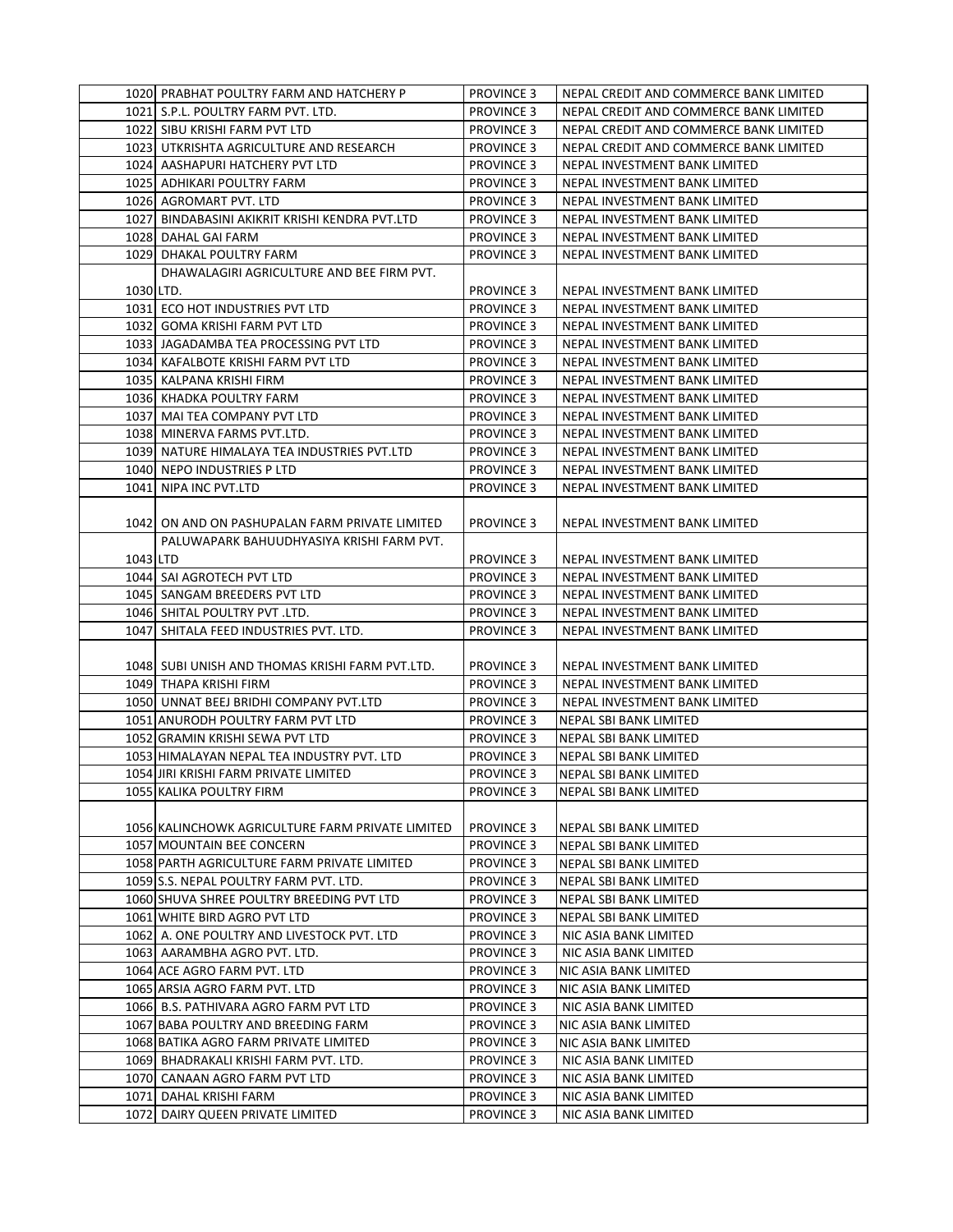|           | DAKSHINKALI PASHUPALAN TATHA KRISHI SUPPLIERS        |                                        |                       |
|-----------|------------------------------------------------------|----------------------------------------|-----------------------|
|           | 1073 PRIVATE LIMITED                                 | <b>PROVINCE 3</b>                      | NIC ASIA BANK LIMITED |
|           |                                                      |                                        |                       |
|           | 1074 DHAULAGIRI NATURAL FOODS AND HERBS PVT.LTD      | <b>PROVINCE 3</b>                      | NIC ASIA BANK LIMITED |
|           | 1075 DYNAMIC VET ORGANISATION PRIVATE LIMITED        | <b>PROVINCE 3</b>                      | NIC ASIA BANK LIMITED |
|           | 1076 E FARM MULTIPURPOSE AGRO PVT LTD                | <b>PROVINCE 3</b>                      | NIC ASIA BANK LIMITED |
|           | 1077 EVEREST AGRICULTURE FARM PVT LTD                | <b>PROVINCE 3</b>                      | NIC ASIA BANK LIMITED |
|           | FULJOR BABA HATCHERY AND BREEDING FARM PVT           |                                        |                       |
| 1078 LTD  |                                                      | <b>PROVINCE 3</b>                      | NIC ASIA BANK LIMITED |
|           | 1079 GANGA FEED PRODUCT                              | <b>PROVINCE 3</b>                      | NIC ASIA BANK LIMITED |
|           | 1080 GOKYO CROPS AND LIVESTOCKS PVT.LTD.             | <b>PROVINCE 3</b>                      | NIC ASIA BANK LIMITED |
|           | 1081 GORKHALI POULTRY FARM                           | <b>PROVINCE 3</b>                      | NIC ASIA BANK LIMITED |
|           | 1082 GUPTESHWOR AGRO FARM PVT. LTD.                  | <b>PROVINCE 3</b>                      | NIC ASIA BANK LIMITED |
|           | 1083 GURASE LAMA KRISHI FARM PVT LTD                 | <b>PROVINCE 3</b>                      | NIC ASIA BANK LIMITED |
|           | 1084 H.B.N POULTRY SUPPLIERS PVT. LTD.               | <b>PROVINCE 3</b>                      | NIC ASIA BANK LIMITED |
|           | HARIYALI EKIKRIT KRISHI TATHA PASHUPANCHHI           |                                        |                       |
|           | 1085 FIRM PRIVATE LIMITED                            | <b>PROVINCE 3</b>                      | NIC ASIA BANK LIMITED |
|           |                                                      |                                        |                       |
|           | 1086 JANAKPUR BAKHRA TATHA GAAI PALAN PVT. LTD.      | <b>PROVINCE 3</b>                      | NIC ASIA BANK LIMITED |
|           | 1087 JYOTI BASNET KRISHI FARM PRIVATE LIMITED        | <b>PROVINCE 3</b>                      | NIC ASIA BANK LIMITED |
|           | 1088 K.B. MULTIPURPOSE AGRO FARM PVT. LTD.           | <b>PROVINCE 3</b>                      | NIC ASIA BANK LIMITED |
|           | 1089 KARKI POULTRY FIRM                              | <b>PROVINCE 3</b>                      | NIC ASIA BANK LIMITED |
|           | 1090 KARYABINAYAK KRISHI FARM PVT LTD                | <b>PROVINCE 3</b>                      | NIC ASIA BANK LIMITED |
|           | 1091 KRIPA HIMALI AGRO AND FISHERY PVT LTD           | <b>PROVINCE 3</b>                      | NIC ASIA BANK LIMITED |
|           | 1092 LAXMI KRISHI FIRM                               | <b>PROVINCE 3</b>                      | NIC ASIA BANK LIMITED |
|           | 1093 LIKHU KRISHI FARM PVT. LTD.                     | <b>PROVINCE 3</b>                      | NIC ASIA BANK LIMITED |
|           | 1094   MAINA KRISHI SEWA PVT LTD                     | <b>PROVINCE 3</b>                      | NIC ASIA BANK LIMITED |
|           | 1095 MALATI POULTRY FIRM PVT LTD                     | <b>PROVINCE 3</b>                      | NIC ASIA BANK LIMITED |
|           | 1096 MATA MANAKAMANA DAIRY UDHYOG PVT. LTD           | <b>PROVINCE 3</b>                      | NIC ASIA BANK LIMITED |
|           | 1097 MUSH NEPAL PVT. LTD                             | <b>PROVINCE 3</b>                      | NIC ASIA BANK LIMITED |
|           | NAGARKOT HILLS RESORT AND ORGANIC FARM PVT           |                                        |                       |
| 1098 LTD  |                                                      | <b>PROVINCE 3</b>                      | NIC ASIA BANK LIMITED |
|           | 1099 NEW MAKALU POULTRY FIRM                         | <b>PROVINCE 3</b>                      | NIC ASIA BANK LIMITED |
|           | 1100 OM KRISHI FIRM                                  | <b>PROVINCE 3</b>                      | NIC ASIA BANK LIMITED |
|           | 1101 OM ORGANIC AGRICULTURE PRIVATE LIMITED          | <b>PROVINCE 3</b>                      | NIC ASIA BANK LIMITED |
|           |                                                      |                                        |                       |
|           | 1102 PHULBARI AEKIKRIT KIRSHI UDHAM KENDRA PVT. LTD. | <b>PROVINCE 3</b>                      | NIC ASIA BANK LIMITED |
|           |                                                      |                                        |                       |
|           | 1103 PRABI KRISHI TATHA PASHUPANCHI FARM PVT LTD     | <b>PROVINCE 3</b>                      | NIC ASIA BANK LIMITED |
|           | 1104 RATNANGI EVEREST GAI FARM PVT LTD               | <b>PROVINCE 3</b>                      | NIC ASIA BANK LIMITED |
|           | 1105 RISHI PATH MUSHROOM PRIVATE LIMITED             |                                        | NIC ASIA BANK LIMITED |
|           | 1106 SABITRA AGROVET PVT LTD                         | <b>PROVINCE 3</b><br><b>PROVINCE 3</b> | NIC ASIA BANK LIMITED |
|           | 1107 SAKAR DANA UDYOG                                | <b>PROVINCE 3</b>                      | NIC ASIA BANK LIMITED |
|           | 1108 SALOMI KRISHI FARM PVT. LTD                     |                                        |                       |
|           |                                                      | <b>PROVINCE 3</b>                      | NIC ASIA BANK LIMITED |
|           | 1109 SANTOSHI ORGANIC FARM PVT. LTD.                 | <b>PROVINCE 3</b>                      | NIC ASIA BANK LIMITED |
|           | SHIVA KAILASH POULTRY AND BREEDING FARM PVT.         |                                        |                       |
| 1110 LTD. |                                                      | <b>PROVINCE 3</b>                      | NIC ASIA BANK LIMITED |
|           | 1111 SHIVA POULTRY FARM                              | <b>PROVINCE 3</b>                      | NIC ASIA BANK LIMITED |
|           | 1112 SIDDHI NARAYAN POULTRY SUPPLIERS                | <b>PROVINCE 3</b>                      | NIC ASIA BANK LIMITED |
|           | SIDDHIGANESH AGRO AND RESEARCH CENTER PVT            |                                        |                       |
| 1113 LTD  |                                                      | <b>PROVINCE 3</b>                      | NIC ASIA BANK LIMITED |
|           | 1114 SOLUTION HERBAL COMPANY PVT.LTD                 | <b>PROVINCE 3</b>                      | NIC ASIA BANK LIMITED |
|           | 1115 SUPRIM POULTRY FARM PRIVATE LIMITED             | <b>PROVINCE 3</b>                      | NIC ASIA BANK LIMITED |
|           | TALKU ORGANIC FARM AND RESEARCH CENTER PVT           |                                        |                       |
| 1116 LTD  |                                                      | <b>PROVINCE 3</b>                      | NIC ASIA BANK LIMITED |
|           | 1117 TALLO BESHI KRISHI FARM PVT LTD                 | <b>PROVINCE 3</b>                      | NIC ASIA BANK LIMITED |
|           | TARKESHWOR PASHUPALAN TATHA KRISHI FARM              |                                        |                       |
|           | 1118 PVT LTD                                         | <b>PROVINCE 3</b>                      | NIC ASIA BANK LIMITED |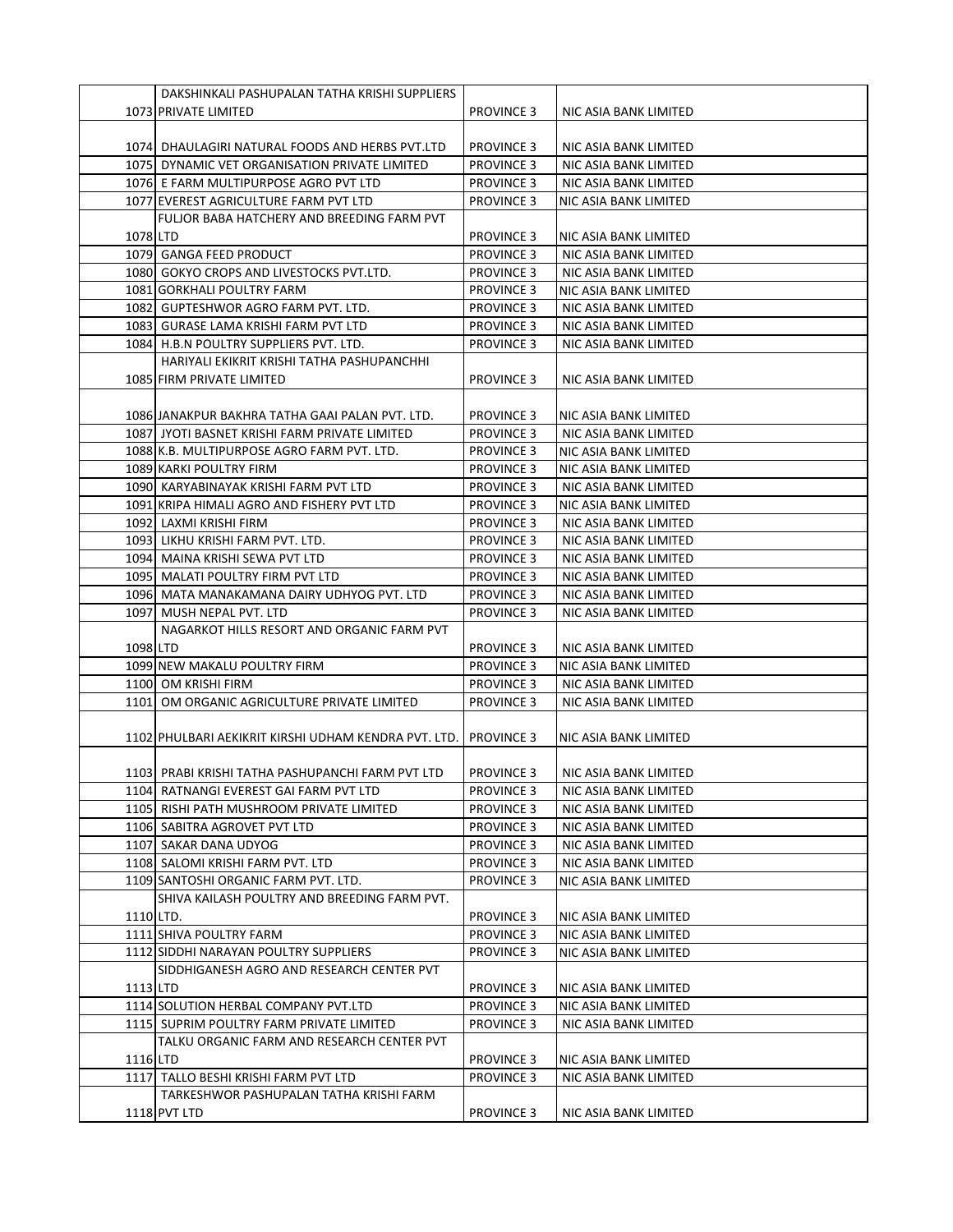|          | TOP QUALITY POULTRY FEED FARM AND HATCHARY         |                                        |                         |
|----------|----------------------------------------------------|----------------------------------------|-------------------------|
|          | 1119 PRIVATE LIMITED                               | <b>PROVINCE 3</b>                      | NIC ASIA BANK LIMITED   |
|          | 1120 UJWAL POULTRY FIRM                            | <b>PROVINCE 3</b>                      | NIC ASIA BANK LIMITED   |
|          | 1121 VALESHWOR AGRO PVT.LTD                        | <b>PROVINCE 3</b>                      | NIC ASIA BANK LIMITED   |
|          | YUWA SHIVAPURI PASU PALAN TATHA KRISHI             |                                        |                         |
|          | 1122 BYAVASAYA PVT LTD                             | <b>PROVINCE 3</b>                      | NIC ASIA BANK LIMITED   |
|          | 1123 AASHIRBAD POULTRY AND BREEDING PVT.LTD        | <b>PROVINCE 3</b>                      | NMB BANK LIMITED        |
|          | 1124 ABLOOM FLORA FARM PVT.LTD.                    | <b>PROVINCE 3</b>                      | NMB BANK LIMITED        |
|          | 1125 ALAS AGRICULTURE PVT. LTD.                    | <b>PROVINCE 3</b>                      | NMB BANK LIMITED        |
|          | 1126 AMARSIDDHI KRISHI UDHYOG PVT.LTD              | <b>PROVINCE 3</b>                      | <b>NMB BANK LIMITED</b> |
|          | 1127 AMRIT POULTRY FARM PVT LTD                    | <b>PROVINCE 3</b>                      | NMB BANK LIMITED        |
|          | 1128 ANJALI AGROTECH PVT LTD                       |                                        |                         |
|          |                                                    | <b>PROVINCE 3</b><br><b>PROVINCE 3</b> | NMB BANK LIMITED        |
|          | 1129 ANMOL LAYERS FARM PVT. LTD.                   |                                        | NMB BANK LIMITED        |
|          | 1130 ANUP DAIRY PRIVATE LIMITED                    | <b>PROVINCE 3</b>                      | NMB BANK LIMITED        |
|          | 1131 ANURAG POULTRY INDUSTRY PVT LTD               | <b>PROVINCE 3</b>                      | NMB BANK LIMITED        |
|          | 1132 ASAL AGRO PRODUCT PVT LTD                     | <b>PROVINCE 3</b>                      | NMB BANK LIMITED        |
|          | 1133 ASHAPURI ORGANIC PVT. LTD.                    | <b>PROVINCE 3</b>                      | NMB BANK LIMITED        |
|          | 1134 ASHISH POULTRY FARM PRIVATE LIMITED           | <b>PROVINCE 3</b>                      | NMB BANK LIMITED        |
|          | 1135 BHALTAR DAIRY UDHYOG                          | <b>PROVINCE 3</b>                      | NMB BANK LIMITED        |
|          | 1136 BIKASH TEXTILE                                | <b>PROVINCE 3</b>                      | <b>NMB BANK LIMITED</b> |
|          | 1137 BISHAL POULTRY FARM PVT.LTD                   | <b>PROVINCE 3</b>                      | NMB BANK LIMITED        |
|          | 1138 BKS TEXTILE                                   | <b>PROVINCE 3</b>                      | NMB BANK LIMITED        |
|          | 1139 BLACK ORCHID AGRO FARM PVT. LTD               | <b>PROVINCE 3</b>                      | <b>NMB BANK LIMITED</b> |
|          | 1140 CHICKS WORLD PRIVATE LIMITED                  | <b>PROVINCE 3</b>                      | NMB BANK LIMITED        |
|          | 1141 CHITWAN HATCHERY PVT. LTD.                    | <b>PROVINCE 3</b>                      | NMB BANK LIMITED        |
|          | 1142 DOLESHWOR TEXTILE                             | <b>PROVINCE 3</b>                      | NMB BANK LIMITED        |
|          | 1143 EKATA NEPAL BREEDING PRIVATE LIMITED          | <b>PROVINCE 3</b>                      | NMB BANK LIMITED        |
|          | 1144  GALFU BINAYAK DAIRY PVT. LTD                 | <b>PROVINCE 3</b>                      | NMB BANK LIMITED        |
|          | GURUNG MULTIPLE KRISHI UTPADAN TATHA               |                                        |                         |
|          | 1145 PRASODHAN KENDRA PVT.LTD.                     | <b>PROVINCE 3</b>                      | NMB BANK LIMITED        |
|          | 1146 HELI AGRO PVT LTD                             | <b>PROVINCE 3</b>                      | NMB BANK LIMITED        |
|          | 1147 HIMALAYAN HONEY SUPPLIERS PVT. LTD.           | <b>PROVINCE 3</b>                      | NMB BANK LIMITED        |
|          | 1148 JAGADAMBA DAIRY FOOD & BEVERAGE P L           | <b>PROVINCE 3</b>                      | NMB BANK LIMITED        |
|          | 1149 KAMADHENU DAIRY AND BAKERY PVT LTD            | <b>PROVINCE 3</b>                      | NMB BANK LIMITED        |
|          | 1150 KRISHNA POULTRY FARM PVT.LTD                  | <b>PROVINCE 3</b>                      | NMB BANK LIMITED        |
|          | LITTLE STAR AGRO POULTRY AND BREEDING FARM         |                                        |                         |
|          | 1151 PRIVATE LIMITED                               | <b>PROVINCE 3</b>                      | NMB BANK LIMITED        |
|          | 1152 M/S BISHAL POULTRY FARM PVT.LTD               | <b>PROVINCE 3</b>                      | NMB BANK LIMITED        |
|          | MAA BHAGAWATI MEAT STORE AND LIVESTOCK             |                                        |                         |
|          | 1153 PVT.LTD.                                      | PROVINCE 3                             | NMB BANK LIMITED        |
|          | MAA BHAGAWATI MEAT STORE AND LIVESTOCK PVT         |                                        |                         |
| 1154 LTD |                                                    | <b>PROVINCE 3</b>                      | NMB BANK LIMITED        |
|          | 1155 MAA DURGA MUSHROOM INDUSTRY PVT.LTD           |                                        |                         |
|          |                                                    | <b>PROVINCE 3</b>                      | NMB BANK LIMITED        |
|          | 1156 MAKWANI AGRO PVT.LTD.                         | <b>PROVINCE 3</b>                      | NMB BANK LIMITED        |
|          | 1157 MAUSAM KRISI FARM PVT. LTD.                   | <b>PROVINCE 3</b>                      | NMB BANK LIMITED        |
|          | 1158 NABIN POULTRY FARM PRIVATE LIMITED            | <b>PROVINCE 3</b>                      | NMB BANK LIMITED        |
|          | 1159 NANDINI AGRICULTURE FORM PRIVATE LIMITED      | <b>PROVINCE 3</b>                      | <b>NMB BANK LIMITED</b> |
|          | 1160 NATIONAL BREEDING FARM PVT. LTD.              | <b>PROVINCE 3</b>                      | <b>NMB BANK LIMITED</b> |
|          | 1161 NATIVE NEPALI AGRO SUPPLIES PVT LTD           | <b>PROVINCE 3</b>                      | NMB BANK LIMITED        |
|          | 1162 NEPAL ORGANIC COFFEE PRODUCTS PVT.LTD         | <b>PROVINCE 3</b>                      | NMB BANK LIMITED        |
|          | 1163 OM SANJEEVANI DAIRY UDYOG PVT LTD             | <b>PROVINCE 3</b>                      | NMB BANK LIMITED        |
|          | 1164 PENCY POULTRY PVT LTD                         | <b>PROVINCE 3</b>                      | NMB BANK LIMITED        |
|          | 1165 PRAGATI TEXTILE INDUSTRIES PVT LTD            | <b>PROVINCE 3</b>                      | NMB BANK LIMITED        |
|          | 1166 PREITHAK TEXTILE                              | <b>PROVINCE 3</b>                      | NMB BANK LIMITED        |
|          | 1167 R.R. POULTRY BREEDING FARM PVT LTD            | <b>PROVINCE 3</b>                      | NMB BANK LIMITED        |
|          | 1168 RAJDHANI POULTRY PVT.LTD                      | <b>PROVINCE 3</b>                      | NMB BANK LIMITED        |
|          | 1169 SAHAJ AGRICULTURE PVT LTD                     | <b>PROVINCE 3</b>                      | NMB BANK LIMITED        |
|          |                                                    |                                        |                         |
|          | 1170 SALAKA KRISHI TATHA TRAINING CENTRE PVT. LTD. | <b>PROVINCE 3</b>                      | NMB BANK LIMITED        |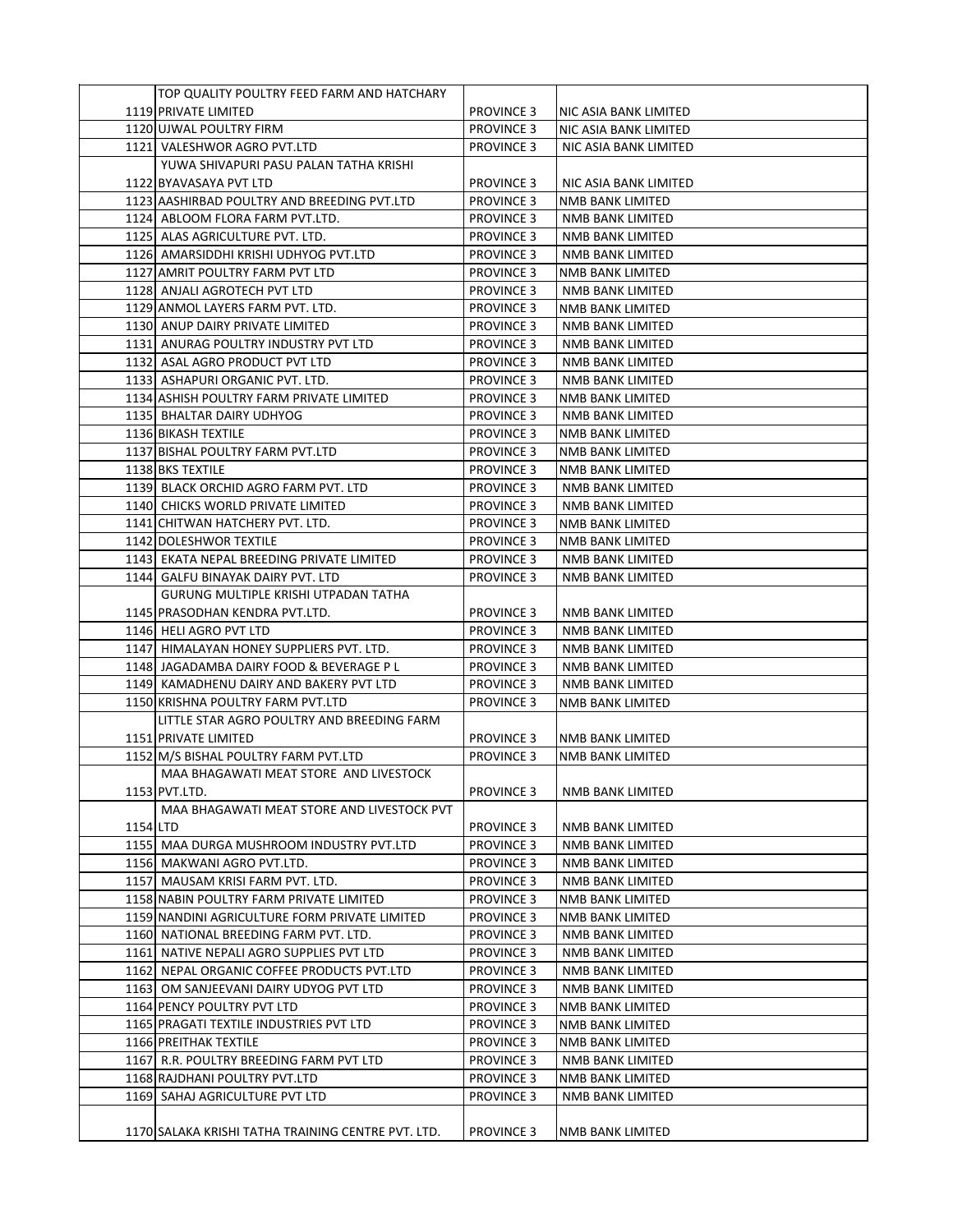|          | 1171 SAMIN POULTRY FARM PRIVATE LIMITED           | <b>PROVINCE 3</b> | NMB BANK LIMITED              |
|----------|---------------------------------------------------|-------------------|-------------------------------|
|          | 1172 SAPKOTA POULTRY FARM                         | <b>PROVINCE 3</b> | NMB BANK LIMITED              |
|          | 1173 SAYAPATRI HATCHERY PRIVATE LIMITED           | <b>PROVINCE 3</b> | NMB BANK LIMITED              |
|          | 1174 SEED LAND NEPAL PVT. LTD.                    | <b>PROVINCE 3</b> | NMB BANK LIMITED              |
|          |                                                   |                   |                               |
|          | 1175 SHREE KRISHNA DUDH SANKALAN TATHA BIKRI FIRM | <b>PROVINCE 3</b> | NMB BANK LIMITED              |
|          | 1176 SMART TECH AGRO AND BIO ENERGY PVT LTD       | <b>PROVINCE 3</b> | NMB BANK LIMITED              |
|          |                                                   |                   |                               |
|          | 1177 SURABHI POULTRY AND FEED INDUSTRIES PVT.LTD  | <b>PROVINCE 3</b> | NMB BANK LIMITED              |
|          | 1178 THREE SIXTY AGRO FARM PVT. LTD               | <b>PROVINCE 3</b> | NMB BANK LIMITED              |
|          | 1179 UNICORN TEXTILE                              | <b>PROVINCE 3</b> | NMB BANK LIMITED              |
|          | 1180 ARAVA NEPAL MODERN AGRICULTURE COMP          | <b>PROVINCE 3</b> | PRABHU BANK LIMITED           |
|          | 1181 AVINASH EGGS PRIVATE LIMITED                 | <b>PROVINCE 3</b> | PRABHU BANK LIMITED           |
|          | 1182 B.F.C. POULTRY PVT LTD                       | <b>PROVINCE 3</b> | PRABHU BANK LIMITED           |
|          | 1183 DHUNIBESHI GAI KIRSHI FIRM PVT.LTD           | <b>PROVINCE 3</b> | PRABHU BANK LIMITED           |
|          | 1184 FRESH ACRES AGRIVENTURES PVT LTD             | <b>PROVINCE 3</b> | PRABHU BANK LIMITED           |
|          | FRESH AGRO PRODUCTS AND RESEARCH CENTER PVT       |                   |                               |
| 1185 LTD |                                                   | PROVINCE 3        | PRABHU BANK LIMITED           |
|          | 1186 GOLDEN FARMS PVT. LTD                        | <b>PROVINCE 3</b> | PRABHU BANK LIMITED           |
|          | GREEN PARK BAHUUDDESIYA AGRO AND AGRO             |                   |                               |
|          | 1187 TOURISM FARM PVT LTD                         | <b>PROVINCE 3</b> | PRABHU BANK LIMITED           |
|          | 1188 INTEGRATED AGRO (IARPI)                      | <b>PROVINCE 3</b> | PRABHU BANK LIMITED           |
|          | 1189 KIWI FARM PVT.LTD                            | <b>PROVINCE 3</b> | PRABHU BANK LIMITED           |
|          | 1190 MAJUWADEVI KRISHI FARM PVT. LTD.             | <b>PROVINCE 3</b> | PRABHU BANK LIMITED           |
|          | 1191 NAMUNA MATSYA AND KRISHI FIRM PVT LTD        | <b>PROVINCE 3</b> | PRABHU BANK LIMITED           |
|          | 1192 NATIONAL AGRIBUSINESS COMPANY PVT LTD        | <b>PROVINCE 3</b> | PRABHU BANK LIMITED           |
|          | 1193 PATHAK HYACHING & POULTRY PVT.LTD            | <b>PROVINCE 3</b> | PRABHU BANK LIMITED           |
|          | 1194 SHIVA SHAKTI HATCHEY PVT LTD                 | <b>PROVINCE 3</b> | PRABHU BANK LIMITED           |
|          | 1195 SURENDRA KRISHI FARM PVT LTD                 | <b>PROVINCE 3</b> | PRABHU BANK LIMITED           |
|          | 1196 TRIVENI FISH DEVELOPMENT CO. P. LTD          | <b>PROVINCE 3</b> | PRABHU BANK LIMITED           |
|          | 1197 AAMA FEED AND BREEDING FARM PVT LTD          | <b>PROVINCE 3</b> | PRIME COMMERCIAL BANK LIMITED |
|          | 1198 AASHA HATCHERY PVT.LTD                       | <b>PROVINCE 3</b> | PRIME COMMERCIAL BANK LIMITED |
|          | 1199 AASHA MULTI AGRO FARM PVT LTD                | <b>PROVINCE 3</b> | PRIME COMMERCIAL BANK LIMITED |
|          | 1200 AGNI KRISHI FARM PVT. LTD                    | <b>PROVINCE 3</b> | PRIME COMMERCIAL BANK LIMITED |
|          | 1201 AGRI CARE NEPAL PVT LTD                      | <b>PROVINCE 3</b> | PRIME COMMERCIAL BANK LIMITED |
|          | 1202 AMATYA POULTRY FARM PVT. LTD.                | <b>PROVINCE 3</b> | PRIME COMMERCIAL BANK LIMITED |
|          | 1203 ASHAPURI PLANTATIONS PVT. LTD.               | <b>PROVINCE 3</b> | PRIME COMMERCIAL BANK LIMITED |
|          | 1204 AWIN POULTRY FIRM PVT. LTD.                  | <b>PROVINCE 3</b> | PRIME COMMERCIAL BANK LIMITED |
|          | 1205 B.M. KRISHI FARM PVT LTD                     | <b>PROVINCE 3</b> | PRIME COMMERCIAL BANK LIMITED |
|          | 1206 B.R. RESERACH & AGR NEPAL PVT. LTD           | <b>PROVINCE 3</b> | PRIME COMMERCIAL BANK LIMITED |
|          | 1207 BABA GANESH AGRO AND FARM HOUSE              | <b>PROVINCE 3</b> | PRIME COMMERCIAL BANK LIMITED |
|          | 1208 BAGMATI FEED PVT LTD                         | <b>PROVINCE 3</b> | PRIME COMMERCIAL BANK LIMITED |
|          | 1209 BAGMATI HATCHERY PVT.LTD.                    | <b>PROVINCE 3</b> | PRIME COMMERCIAL BANK LIMITED |
|          | 1210 BANJARIYA AGRO FARM PVT LTD                  | <b>PROVINCE 3</b> | PRIME COMMERCIAL BANK LIMITED |
|          | 1211 BHIMESHWOR AGRO & POULTRY FARM P. L          | <b>PROVINCE 3</b> | PRIME COMMERCIAL BANK LIMITED |
|          | 1212 BHUMINANDAN KRISHI FARM PVT LTD.             | <b>PROVINCE 3</b> | PRIME COMMERCIAL BANK LIMITED |
|          | 1213 BHUTEDHUNGE DEVI AGRI AND KRISH PVT.LTD.     | <b>PROVINCE 3</b> | PRIME COMMERCIAL BANK LIMITED |
|          | 1214 BIDUR KUKHURA PALAN UDHYOG PVT LTD           | <b>PROVINCE 3</b> | PRIME COMMERCIAL BANK LIMITED |
|          | 1215 BUDHANILKANTHA BREEDER FARM PVT.LTD          | <b>PROVINCE 3</b> | PRIME COMMERCIAL BANK LIMITED |
|          | 1216 CHICKEN FACTORY PVT.LTD.                     | <b>PROVINCE 3</b> | PRIME COMMERCIAL BANK LIMITED |
|          | 1217 COBB POULTRY PVT.LTD                         | <b>PROVINCE 3</b> | PRIME COMMERCIAL BANK LIMITED |
|          | 1218 DANGOL POLTRY FARM AND SUPPLERS PVT.LTD      | <b>PROVINCE 3</b> | PRIME COMMERCIAL BANK LIMITED |
|          | 1219 ECO FISH AND AGRO FARMING PVT. LTD.          | <b>PROVINCE 3</b> | PRIME COMMERCIAL BANK LIMITED |
|          | 1220 EVANS LIFE SCIENCES PVT. LTD                 | <b>PROVINCE 3</b> | PRIME COMMERCIAL BANK LIMITED |
|          | 1221 FIFTY TWO GROUP AGRICULTURE COMPANY          | <b>PROVINCE 3</b> | PRIME COMMERCIAL BANK LIMITED |
|          | 1222 G.J POLUTRY PVT.LTD                          | <b>PROVINCE 3</b> | PRIME COMMERCIAL BANK LIMITED |
|          | 1223 G.J.POULTRY BREEDING&HATCHERY P.LTD          | <b>PROVINCE 3</b> | PRIME COMMERCIAL BANK LIMITED |
|          | 1224 GOSEN AGRO FARM AND RESEARCH CENTER          | <b>PROVINCE 3</b> | PRIME COMMERCIAL BANK LIMITED |
|          |                                                   |                   |                               |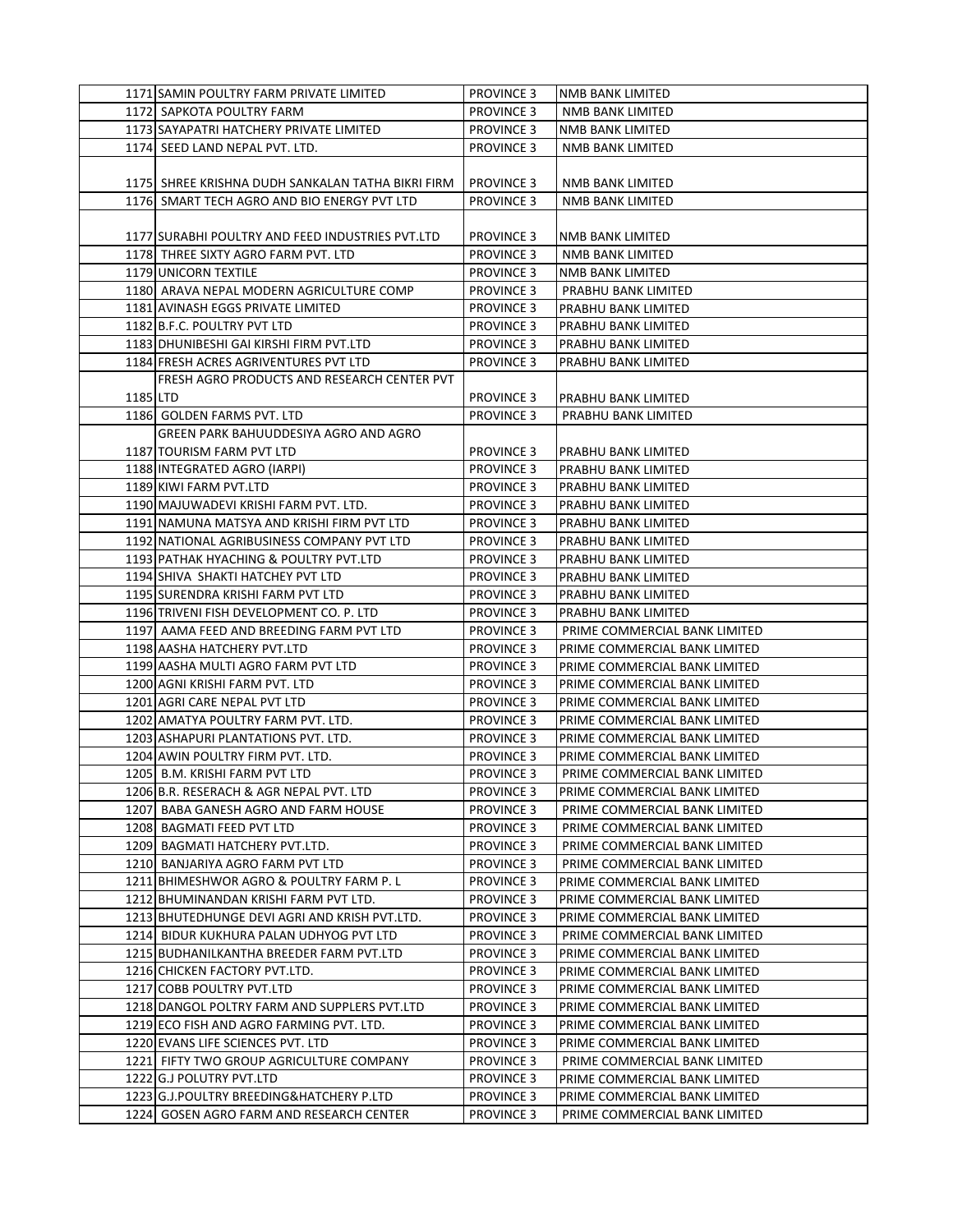| GREEN WORLD AGRO FARM AND RESEARCH CENTER                                     |                                        |                               |
|-------------------------------------------------------------------------------|----------------------------------------|-------------------------------|
| 1225 PVT. LTD.                                                                | <b>PROVINCE 3</b>                      | PRIME COMMERCIAL BANK LIMITED |
| 1226 H. AND S. POULTRY GROUP PVT. LTD                                         | <b>PROVINCE 3</b>                      | PRIME COMMERCIAL BANK LIMITED |
| 1227 HEAVEN RISING AGRI. FARM P. LTD.                                         | <b>PROVINCE 3</b>                      | PRIME COMMERCIAL BANK LIMITED |
| 1228 HILLBIRD NEPAL BREEDING CO. P. LTD.                                      | <b>PROVINCE 3</b>                      | PRIME COMMERCIAL BANK LIMITED |
| 1229 HIM BIRD POULTRY BRE. FARM PVT. LTD                                      | <b>PROVINCE 3</b>                      | PRIME COMMERCIAL BANK LIMITED |
| HIM SHIKHAR KRISHI TATHA PASHUPALAN UDHYOG                                    |                                        |                               |
| 1230 PVT. LTD                                                                 | <b>PROVINCE 3</b>                      | PRIME COMMERCIAL BANK LIMITED |
| 1231 HIM SHIKHAR POULTRY BRE. FARM PVT.L                                      | <b>PROVINCE 3</b>                      | PRIME COMMERCIAL BANK LIMITED |
| 1232 HIMALAYANRAINBOWTROUT SUNKHANI PLTD                                      |                                        |                               |
|                                                                               | <b>PROVINCE 3</b>                      | PRIME COMMERCIAL BANK LIMITED |
| 1233 HYGENIC MEAT CENTER PVT. LTD.                                            | <b>PROVINCE 3</b>                      | PRIME COMMERCIAL BANK LIMITED |
| 1234 ILUM AGRO FARM PVT. LTD.                                                 | <b>PROVINCE 3</b>                      | PRIME COMMERCIAL BANK LIMITED |
| 1235  JAGADAMBA COLD STORAGE & SEED PROD                                      | <b>PROVINCE 3</b>                      | PRIME COMMERCIAL BANK LIMITED |
| 1236 JAGATPUR AGRO FOREST PVT.LTD.                                            | <b>PROVINCE 3</b>                      | PRIME COMMERCIAL BANK LIMITED |
| 1237 JAHARSINGH PAUWA POULTRY PVT. LTD.                                       | <b>PROVINCE 3</b>                      | PRIME COMMERCIAL BANK LIMITED |
| 1238 KALIMA HATCHERY PVT.LTD                                                  | <b>PROVINCE 3</b>                      | PRIME COMMERCIAL BANK LIMITED |
| 1239 KALINCHOWK COW FARM & R. CENTRE P.L                                      | <b>PROVINCE 3</b>                      | PRIME COMMERCIAL BANK LIMITED |
| 1240 KAULE VINEYARD AGRO PVT. LTD.                                            | <b>PROVINCE 3</b>                      | PRIME COMMERCIAL BANK LIMITED |
|                                                                               |                                        |                               |
| 1241  KAVRE PASHUPANCHHI TATHA KRISHI FIRM PVT. LTD.                          | <b>PROVINCE 3</b>                      | PRIME COMMERCIAL BANK LIMITED |
| 1242 KDS MAMA BHANJA POULTRY FARM P.LTD                                       | <b>PROVINCE 3</b>                      | PRIME COMMERCIAL BANK LIMITED |
| 1243 KHUSHBU COLD STORE PVT. LTD.                                             | <b>PROVINCE 3</b>                      | PRIME COMMERCIAL BANK LIMITED |
| 1244 KIRANKO POULTRY FIRM PVT.LTD                                             | <b>PROVINCE 3</b>                      | PRIME COMMERCIAL BANK LIMITED |
| 1245 LIVE CARE NEPAL PVT LTD                                                  | <b>PROVINCE 3</b>                      | PRIME COMMERCIAL BANK LIMITED |
| MAA BHAGAWATI AGRO POULTRY BREEDING FARM                                      |                                        |                               |
| 1246 PVT. LTD.                                                                | <b>PROVINCE 3</b>                      | PRIME COMMERCIAL BANK LIMITED |
|                                                                               |                                        |                               |
| 1247  MAA BHAGWATI POULTRY AND HATCHERY PVT. LTD.                             | <b>PROVINCE 3</b>                      | PRIME COMMERCIAL BANK LIMITED |
| 1248 MAA GOLMA DEVI FEED & BREEDING FARM                                      | <b>PROVINCE 3</b>                      | PRIME COMMERCIAL BANK LIMITED |
| 1249 MAA JALPADEVI AGR FARM PVT. LTD.                                         | <b>PROVINCE 3</b>                      | PRIME COMMERCIAL BANK LIMITED |
| 1250 MAHATO POULTRY INDUSTRIES PVT. LTD.                                      | <b>PROVINCE 3</b>                      | PRIME COMMERCIAL BANK LIMITED |
| 1251 MANJUSHREE DANA UDHYOG PVT.LTD                                           | <b>PROVINCE 3</b>                      | PRIME COMMERCIAL BANK LIMITED |
| 1252 MARSYANGDI POULTRY PVT LTD                                               | <b>PROVINCE 3</b>                      | PRIME COMMERCIAL BANK LIMITED |
| 1253 MEDHASHREE AGRO MULTIPURPOSE PVT. LTD.                                   | <b>PROVINCE 3</b>                      | PRIME COMMERCIAL BANK LIMITED |
| 1254 MT. EVEREST BIRD & AGRI. FARM P.L.                                       | <b>PROVINCE 3</b>                      | PRIME COMMERCIAL BANK LIMITED |
| 1255 NATURAL FISH AND MEAT CENTRE PVT.LTD                                     | <b>PROVINCE 3</b>                      | PRIME COMMERCIAL BANK LIMITED |
| 1256 NILKANTHA PANCHAYAN KRISHI FARM P.L                                      | <b>PROVINCE 3</b>                      | PRIME COMMERCIAL BANK LIMITED |
| 1257 JOM SAI KRISHI FARM PVT. LTD.                                            | <b>PROVINCE 3</b>                      | PRIME COMMERCIAL BANK LIMITED |
| 1258 P.B POULTRY PVT. LTD                                                     | <b>PROVINCE 3</b>                      | PRIME COMMERCIAL BANK LIMITED |
| 1259 P.N.R.POULTRY FARM PVT.LTD.                                              | <b>PROVINCE 3</b>                      | PRIME COMMERCIAL BANK LIMITED |
| 1260 PRASHANT POULTRY FARM PVT. LTD.                                          | <b>PROVINCE 3</b>                      | PRIME COMMERCIAL BANK LIMITED |
| 1261 PRATIVA MEAT HOUSE PVT. LTD.                                             | <b>PROVINCE 3</b>                      | PRIME COMMERCIAL BANK LIMITED |
|                                                                               |                                        | PRIME COMMERCIAL BANK LIMITED |
| 1262 PURKOT POULTRY PVT.LTD<br>1263 RNS KRISHI TATHA PASHUPALAN FIRM PVT. LTD | <b>PROVINCE 3</b><br><b>PROVINCE 3</b> | PRIME COMMERCIAL BANK LIMITED |
|                                                                               |                                        |                               |
|                                                                               |                                        |                               |
| 1264 ROSE AGRO WORLD & RESERACH CENTER PVT.LTD                                | <b>PROVINCE 3</b>                      | PRIME COMMERCIAL BANK LIMITED |
| 1265 SAMRIDHA POULTRY & KRISHI FARM PVT. LTD.                                 | <b>PROVINCE 3</b>                      | PRIME COMMERCIAL BANK LIMITED |
| 1266 SANTULIT FEED INDUSTRIES PVT.LTD.                                        | <b>PROVINCE 3</b>                      | PRIME COMMERCIAL BANK LIMITED |
| 1267 SARBODAYA AGRO KRISHI PVT.LTD.                                           | <b>PROVINCE 3</b>                      | PRIME COMMERCIAL BANK LIMITED |
|                                                                               |                                        |                               |
| 1268 SARWAHITAISHI DAIRY AND AGROVET RESEARCH                                 | PROVINCE 3                             | PRIME COMMERCIAL BANK LIMITED |
| 1269 SHAKSHAM AGRICULTURE PROMOTION COMP                                      | <b>PROVINCE 3</b>                      | PRIME COMMERCIAL BANK LIMITED |
| 1270 SHIKHAR AGRO TRADERS PVT. LTD                                            | <b>PROVINCE 3</b>                      | PRIME COMMERCIAL BANK LIMITED |
| 1271 SHULAV AGRO PRODUCTS PVT. LTD                                            | <b>PROVINCE 3</b>                      | PRIME COMMERCIAL BANK LIMITED |
| 1272 SINDHULI KRISHI FARM NEPAL P.L                                           | <b>PROVINCE 3</b>                      | PRIME COMMERCIAL BANK LIMITED |
| 1273 SUWAL POULTRY PVT. LTD                                                   | <b>PROVINCE 3</b>                      | PRIME COMMERCIAL BANK LIMITED |
| 1274 TILA AGROVENTURE PVT. LTD                                                | <b>PROVINCE 3</b>                      | PRIME COMMERCIAL BANK LIMITED |
| 1275 VALLEY POULTRY PVT. LTD.                                                 | <b>PROVINCE 3</b>                      | PRIME COMMERCIAL BANK LIMITED |
| 1276 WELLKOT COLD STORES PVT.LTD                                              | <b>PROVINCE 3</b>                      | PRIME COMMERCIAL BANK LIMITED |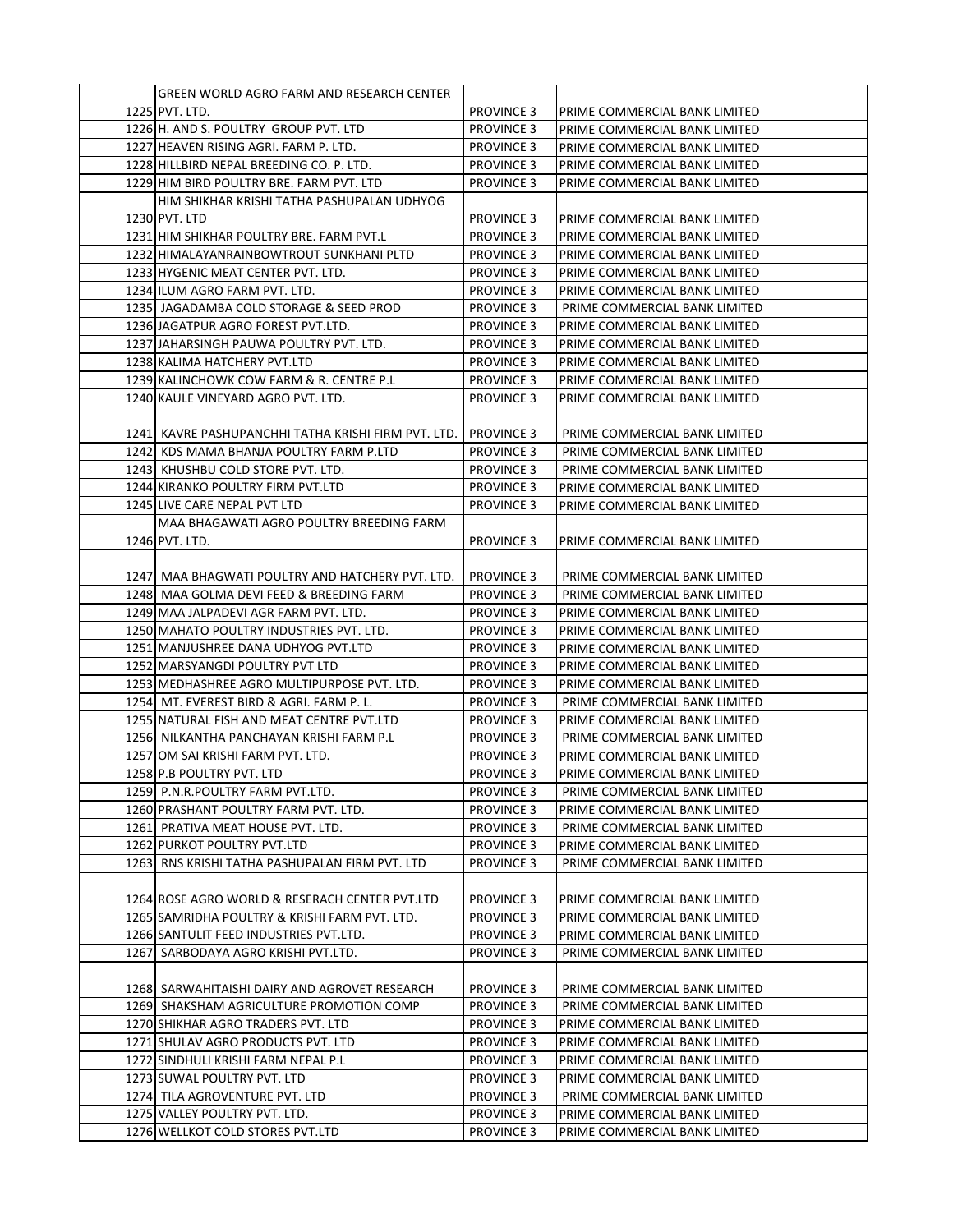| 1277 AGRI GROWTH INTEGRATED FARM                                                   | <b>PROVINCE 3</b> | PROGESSIVE FINANCE LIMITED |
|------------------------------------------------------------------------------------|-------------------|----------------------------|
| 1278 ABIRAL HATCHERY PVT.LTD                                                       | <b>PROVINCE 3</b> | RASTRIYA BANIJYA BANK      |
| 1279 ARYAL POULTRY FIRM                                                            | <b>PROVINCE 3</b> | RASTRIYA BANIJYA BANK      |
| 1280 B AND B KRISHI POULTRY INDUSTRIES                                             | <b>PROVINCE 3</b> | RASTRIYA BANIJYA BANK      |
| 1281 B S KHATRI POULTRY FARM PRA LI                                                | <b>PROVINCE 3</b> | RASTRIYA BANIJYA BANK      |
| 1282 BANDHU POULTRY BREEDING FARM PVT LM                                           | <b>PROVINCE 3</b> | RASTRIYA BANIJYA BANK      |
| 1283 BANSUN AGRO ORGANIC PVT. LTD                                                  | <b>PROVINCE 3</b> | RASTRIYA BANIJYA BANK      |
| 1284 BDC FOOD PVT LTD                                                              | <b>PROVINCE 3</b> | RASTRIYA BANIJYA BANK      |
| 1285 BHAKUNDE POLTRI FORM                                                          | <b>PROVINCE 3</b> | RASTRIYA BANIJYA BANK      |
| 1286 CHANGUNARAYAN POULTRY AND HATCHERY                                            | <b>PROVINCE 3</b> | RASTRIYA BANIJYA BANK      |
| 1287 DALLAKOTI POULTRY FARM PVT.LTD                                                | <b>PROVINCE 3</b> | RASTRIYA BANIJYA BANK      |
| 1288 DAUNNE BREEDING FARM PVT                                                      | <b>PROVINCE 3</b> | RASTRIYA BANIJYA BANK      |
| 1289 EVEREST POULTRY FARM                                                          | <b>PROVINCE 3</b> | RASTRIYA BANIJYA BANK      |
| 1290 GANAPATI POULTRY AND AGRO RESEARCH                                            | <b>PROVINCE 3</b> | RASTRIYA BANIJYA BANK      |
| 1291 GAYATRI DAIRY INDUSTRIES PVT.LTD                                              | <b>PROVINCE 3</b> | RASTRIYA BANIJYA BANK      |
| 1292 HAMRO POULTRY FIRM                                                            | <b>PROVINCE 3</b> | RASTRIYA BANIJYA BANK      |
| 1293 HARIYALI GROUP PVT.LTD.                                                       | <b>PROVINCE 3</b> | RASTRIYA BANIJYA BANK      |
| 1294 HETAUDA POULTRY AND HATCHERY PRA.LI                                           | <b>PROVINCE 3</b> | RASTRIYA BANIJYA BANK      |
| 1295 HIMKAR AGRO PVT.LTD                                                           | <b>PROVINCE 3</b> | RASTRIYA BANIJYA BANK      |
| 1296 KAILASHPATI-POULTRY & B. F. PVT.LT                                            | <b>PROVINCE 3</b> | RASTRIYA BANIJYA BANK      |
| 1297 KALIKA POULTRY BREEDING PVT.LTD.                                              | <b>PROVINCE 3</b> | RASTRIYA BANIJYA BANK      |
| 1298 KAMALAMAI HATCHERY PVT LTD.                                                   | <b>PROVINCE 3</b> | RASTRIYA BANIJYA BANK      |
| 1299 KATHMANDU HATCHERY AND FEED INDUSTR                                           | <b>PROVINCE 3</b> | RASTRIYA BANIJYA BANK      |
| 1300 KAVRE PANCHKAL COLD STORAGE PVT.LTD                                           | <b>PROVINCE 3</b> | RASTRIYA BANIJYA BANK      |
| 1301 KRITI TEXTILE.                                                                | <b>PROVINCE 3</b> | RASTRIYA BANIJYA BANK      |
| 1302 LAXMI POULTRY FIRM                                                            | <b>PROVINCE 3</b> | RASTRIYA BANIJYA BANK      |
| 1303 MIRLUNGKOT MACHHA PALAN PRALI                                                 | <b>PROVINCE 3</b> | RASTRIYA BANIJYA BANK      |
| 1304 NARAYANI POULTRY FARM HATCHERY                                                | <b>PROVINCE 3</b> | RASTRIYA BANIJYA BANK      |
| 1305 NATIONAL BIO-TECH PVT LTD                                                     | <b>PROVINCE 3</b> | RASTRIYA BANIJYA BANK      |
| 1306 NAULIN BHADRAKALI DAIRY FARM PVT                                              | <b>PROVINCE 3</b> | RASTRIYA BANIJYA BANK      |
| 1307 NAWALAPUR MADHYABINDU POUL                                                    | <b>PROVINCE 3</b> | RASTRIYA BANIJYA BANK      |
| 1308 OM SAI POLTRI AND BRIDING FIRM                                                | <b>PROVINCE 3</b> | RASTRIYA BANIJYA BANK      |
| 1309 PANCHA SHEEL DAIRY PVT.LTD                                                    | <b>PROVINCE 3</b> | RASTRIYA BANIJYA BANK      |
| 1310  PANCHAKANYA KRISHI FIRM                                                      | <b>PROVINCE 3</b> | RASTRIYA BANIJYA BANK      |
| 1311 PANCHYAKANYA POULTRY BREEDING FARM                                            | <b>PROVINCE 3</b> | RASTRIYA BANIJYA BANK      |
| PATIVARA POULTRY AND AGRO RESEARCH FARM                                            |                   |                            |
| 1312 PVT.LTD                                                                       | <b>PROVINCE 3</b> | RASTRIYA BANIJYA BANK      |
| 1313 PHUYAL POULTRY FEED PVT. LTD                                                  | <b>PROVINCE 3</b> | RASTRIYA BANIJYA BANK      |
| 1314 RAM LAXMAN POULTRY FORM P.LTD                                                 | <b>PROVINCE 3</b> | RASTRIYA BANIJYA BANK      |
| 1315 REGMI POULTRY FIRM                                                            | <b>PROVINCE 3</b> | RASTRIYA BANIJYA BANK      |
| 1316 RISHESHWORSHEET BHANDAR P.LTD.                                                | <b>PROVINCE 3</b> | RASTRIYA BANIJYA BANK      |
| 1317 SEAN SEED SERVICE CENTER LTD.                                                 | <b>PROVINCE 3</b> | RASTRIYA BANIJYA BANK      |
| 1318 SIDDHABABA EKIKRIT KRISHI FARM                                                | <b>PROVINCE 3</b> | RASTRIYA BANIJYA BANK      |
| 1319 SUBIDHA POULTRY PVT. LTD                                                      | <b>PROVINCE 3</b> | RASTRIYA BANIJYA BANK      |
| 1320 SUNGAVA POULTRY FIRM PVT.LTD                                                  | <b>PROVINCE 3</b> | RASTRIYA BANIJYA BANK      |
| 1321 SUPRIYA POLTI AND R. F. PVT.LTD                                               | <b>PROVINCE 3</b> | RASTRIYA BANIJYA BANK      |
| 1322 SURYA MOHAN POLTY FIRM PRA.LI                                                 | <b>PROVINCE 3</b> | RASTRIYA BANIJYA BANK      |
| 1323 SURYA MUKHI AGRICULTER FIRM PVT.LTD                                           | <b>PROVINCE 3</b> | RASTRIYA BANIJYA BANK      |
| 1324 TARAPUNJA POULTRY BREEDING FARM P.L                                           | <b>PROVINCE 3</b> | RASTRIYA BANIJYA BANK      |
| 1325 THANIMAI POULTRY FARM PVT LTD                                                 | <b>PROVINCE 3</b> | RASTRIYA BANIJYA BANK      |
| 1326 UNITED NEPAL KRISHI FARM PVT.LTD                                              | <b>PROVINCE 3</b> | RASTRIYA BANIJYA BANK      |
| 1327 VALLEY COLD STORE PVT.LTD.                                                    | <b>PROVINCE 3</b> | RASTRIYA BANIJYA BANK      |
| 1328 WELCOME POLTRY DANA UDHYOG PVT.LTD                                            | <b>PROVINCE 3</b> | RASTRIYA BANIJYA BANK      |
| 1329 BRIGHT FUTURE FEED INDUSTRY PVT LTD                                           | PROVINCE 3        | SANIMA BANK LIMITED        |
| 1330 CHHORI CHELI KRISHI FARM PVT.LTD<br>CHULAN POULTRY FARM AND MULTIPURPOSE AGRO | <b>PROVINCE 3</b> | SANIMA BANK LIMITED        |
| 1331 PRODUCTS PVT. LTD                                                             | <b>PROVINCE 3</b> | SANIMA BANK LIMITED        |
| 1332 COBB CHITWAN POULTRY BREEDING PVT LTD                                         | <b>PROVINCE 3</b> | SANIMA BANK LIMITED        |
|                                                                                    |                   |                            |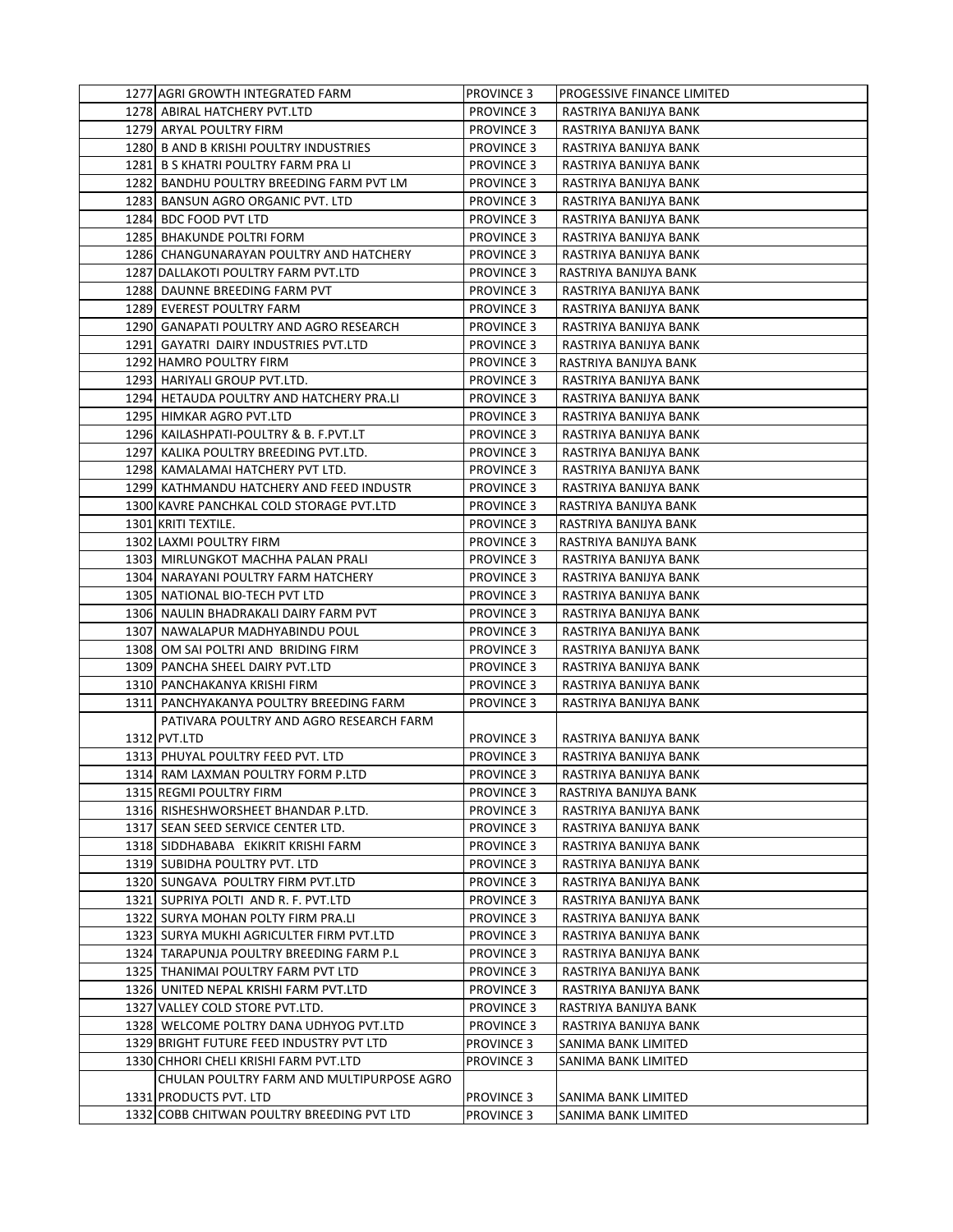| 1333 GADHI KRISHI TATHA PASHUPANCHHI FARM PVT. LTD.  PROVINCE 3 |                   | SANIMA BANK LIMITED                    |
|-----------------------------------------------------------------|-------------------|----------------------------------------|
| 1334 HIMALAYAN GRACE COFFEE PVT.LTD                             | <b>PROVINCE 3</b> | SANIMA BANK LIMITED                    |
| 1335 JAYA SHREE KRISHNA DAIRY UDHYOG PVT. LTD.                  | <b>PROVINCE 3</b> | SANIMA BANK LIMITED                    |
| 1336 KALYANI POULTRY FARM & SUPPLIERS PV                        | <b>PROVINCE 3</b> | SANIMA BANK LIMITED                    |
| 1337 LAXMI EKIKRIT KRISHI BYABASAYA PVT. LTD.                   | <b>PROVINCE 3</b> | SANIMA BANK LIMITED                    |
| 1338 M.Q. AGROTECH NEPAL PVT LTD                                | <b>PROVINCE 3</b> | SANIMA BANK LIMITED                    |
|                                                                 |                   |                                        |
| 1339 MA SHAKTI HATCHERY & BREEDING FARM PVT LTD                 | <b>PROVINCE 3</b> | ISANIMA BANK LIMITED                   |
| 1340 MADHUWAN KRISHI P.U.T.A KENDRA P.L                         | <b>PROVINCE 3</b> | SANIMA BANK LIMITED                    |
| 1341 MODEL POULTRY UDHYOG PVT LTD                               | <b>PROVINCE 3</b> | SANIMA BANK LIMITED                    |
| 1342 MUSTANG FRESH FIELD PVT LTD                                | <b>PROVINCE 3</b> | SANIMA BANK LIMITED                    |
| 1343 NTS INDUSTRIES PVT.LTD                                     | <b>PROVINCE 3</b> | SANIMA BANK LIMITED                    |
| 1344 PRASIDDHA KRISHI FIRM PVT LTD                              | <b>PROVINCE 3</b> | SANIMA BANK LIMITED                    |
| 1345 SATURN AGRICULTURE FARMING PVT. LTD.                       | <b>PROVINCE 3</b> | SANIMA BANK LIMITED                    |
| 1346 SHREERAM DAIRY UDHYOG AND FOODS PVT LTD                    | <b>PROVINCE 3</b> | SANIMA BANK LIMITED                    |
| 1347 SUPRATIK AND AKRITI TRADE LINK PVT LTD                     | <b>PROVINCE 3</b> | SANIMA BANK LIMITED                    |
| 1348 UPADESH HERBAL UDHYOG PVT LTD                              | <b>PROVINCE 3</b> | SANIMA BANK LIMITED                    |
| 1349 YAK CHEW SUPPLY COMPANY PVT LTD                            | <b>PROVINCE 3</b> | SANIMA BANK LIMITED                    |
| 1350 AJAMBARI PO. FEED AND B. FARM P.LTD                        | <b>PROVINCE 3</b> | SHINE RESUNGA DEVELOPMENT BANK LIMITED |
| 1351 CHITWAN KRISHI MATSAYA T.P.F.P.LTD                         | <b>PROVINCE 3</b> | SHINE RESUNGA DEVELOPMENT BANK LIMITED |
| 1352 RAINBOW BAHUUDDESIYA KRISHI FARM PVT.LTD                   | <b>PROVINCE 3</b> | SHREE INVESTMENT & FINANCE CO. LIMITED |
| 1353 A.J. POULTRY FARM PVT LTD                                  | <b>PROVINCE 3</b> | SIDDHARTHA BANK LIMITED                |
| 1354 APOLLO FEEDS PVT. LTD.                                     | <b>PROVINCE 3</b> | SIDDHARTHA BANK LIMITED                |
| 1355 ARYAL HATCHERY PVT. LTD.                                   | <b>PROVINCE 3</b> | SIDDHARTHA BANK LIMITED                |
| 1356 ARYAL KRISHI FIRM                                          | <b>PROVINCE 3</b> | SIDDHARTHA BANK LIMITED                |
| 1357 AVI AGRO AND WILDLIFE PVT LTD                              | <b>PROVINCE 3</b> | SIDDHARTHA BANK LIMITED                |
| 1358  BUDHANILKANTHA HATCHERY (P.) LTD.                         | <b>PROVINCE 3</b> | SIDDHARTHA BANK LIMITED                |
| 1359 DHAMIJA BAHU UDDESHIYA KRISHI FARM                         | <b>PROVINCE 3</b> | SIDDHARTHA BANK LIMITED                |
| 1360 DIVINE HIMALAYAN PVT. LTD.                                 | <b>PROVINCE 3</b> | SIDDHARTHA BANK LIMITED                |
| 1361 GAUTAM POULTRY HOUSE PVT LTD                               | <b>PROVINCE 3</b> | SIDDHARTHA BANK LIMITED                |
| 1362 HIMALAYA DAIRY PRODUCTS PVT. LTD.                          | <b>PROVINCE 3</b> | SIDDHARTHA BANK LIMITED                |
| 1363 J R AGRO FARM P. LTD.                                      | <b>PROVINCE 3</b> | SIDDHARTHA BANK LIMITED                |
| 1364 JASMIN FEEDS PRIVATE LIMITED                               | <b>PROVINCE 3</b> | SIDDHARTHA BANK LIMITED                |
| 1365 JUN CHANDRA BA KRI TA PA FARM P L                          | <b>PROVINCE 3</b> | SIDDHARTHA BANK LIMITED                |
| 1366 KATHMANDU COFFEE PVT LTD                                   | <b>PROVINCE 3</b> | SIDDHARTHA BANK LIMITED                |
| 1367 M.D. AGRICUL AND LIVESTOCKS PVT LTD                        | <b>PROVINCE 3</b> | SIDDHARTHA BANK LIMITED                |
| 1368 MOTIVATION FOR YOUTH AGRO FARM P.L                         | <b>PROVINCE 3</b> | SIDDHARTHA BANK LIMITED                |
| 1369 NATURAL RESOURCE INDUSTRIES PVT LTD                        | <b>PROVINCE 3</b> | SIDDHARTHA BANK LIMITED                |
| 1370 NEW SURAJ POULTRY FARM PVT LTD                             | <b>PROVINCE 3</b> | SIDDHARTHA BANK LIMITED                |
| 1371 PRIYAL POULTRY & BREEDING FARM PL                          | <b>PROVINCE 3</b> | SIDDHARTHA BANK LIMITED                |
| 1372 REEF AKIKRIT KRISHI FARM PVT LTD                           | <b>PROVINCE 3</b> | SIDDHARTHA BANK LIMITED                |
| 1373 SAMRIDHI KRISHI BAHUUDESHYA C P L                          | <b>PROVINCE 3</b> | SIDDHARTHA BANK LIMITED                |
| 1374 SHIVA KAILASH DANA UDHYOG PVT.LTD.                         | <b>PROVINCE 3</b> | SIDDHARTHA BANK LIMITED                |
| 1375 SINDHU MULTIPURPOSE COMP PVT LTD                           | <b>PROVINCE 3</b> | SIDDHARTHA BANK LIMITED                |
| 1376 TOP TOWN AGRO FARM PVT.LTD                                 | <b>PROVINCE 3</b> | SIDDHARTHA BANK LIMITED                |
| 1377 ADHUNIK DAIRY PRODUCTS PRIVATE LIMITED                     | <b>PROVINCE 3</b> | STANDARD CHARTERED BANK NEPAL LIMITED  |
| 1378 COTTON TEXTILE                                             | <b>PROVINCE 3</b> | STANDARD CHARTERED BANK NEPAL LIMITED  |
| 1379 DEKHA HERBALS PRIVATE LIMITED                              | <b>PROVINCE 3</b> | STANDARD CHARTERED BANK NEPAL LIMITED  |
| 1380 GOURMET VIENNA MEAT & MORE PRODUCTS                        | <b>PROVINCE 3</b> | STANDARD CHARTERED BANK NEPAL LIMITED  |
| 1381 GRAMIN DAANA UDHYOG PRIVATE LIMITED                        | <b>PROVINCE 3</b> | STANDARD CHARTERED BANK NEPAL LIMITED  |
| 1382 GRAMIN POULTRY AND BREEDING FARM PR                        | <b>PROVINCE 3</b> | STANDARD CHARTERED BANK NEPAL LIMITED  |
| 1383 HEERA TEXTILES                                             | <b>PROVINCE 3</b> | STANDARD CHARTERED BANK NEPAL LIMITED  |
| 1384 KALAPAS BIOTECH PRIVATE LIMITED                            | <b>PROVINCE 3</b> | STANDARD CHARTERED BANK NEPAL LIMITED  |
| 1385   KALIKA DAIRY COMPANY PVT. LTD.                           | <b>PROVINCE 3</b> | STANDARD CHARTERED BANK NEPAL LIMITED  |
| 1386 KATHMANDU DAIRY PRIVATE LIMITED                            | <b>PROVINCE 3</b> | STANDARD CHARTERED BANK NEPAL LIMITED  |
| 1387 KRISHNA TEXTILE UDHYOG                                     | <b>PROVINCE 3</b> | STANDARD CHARTERED BANK NEPAL LIMITED  |
| 1388 LUBHU GANESH SUTI KAPADA UDHYOG                            | <b>PROVINCE 3</b> | STANDARD CHARTERED BANK NEPAL LIMITED  |
| 1389 MEATCO FOOD NEPAL PRIVATE LIMITED                          | <b>PROVINCE 3</b> | STANDARD CHARTERED BANK NEPAL LIMITED  |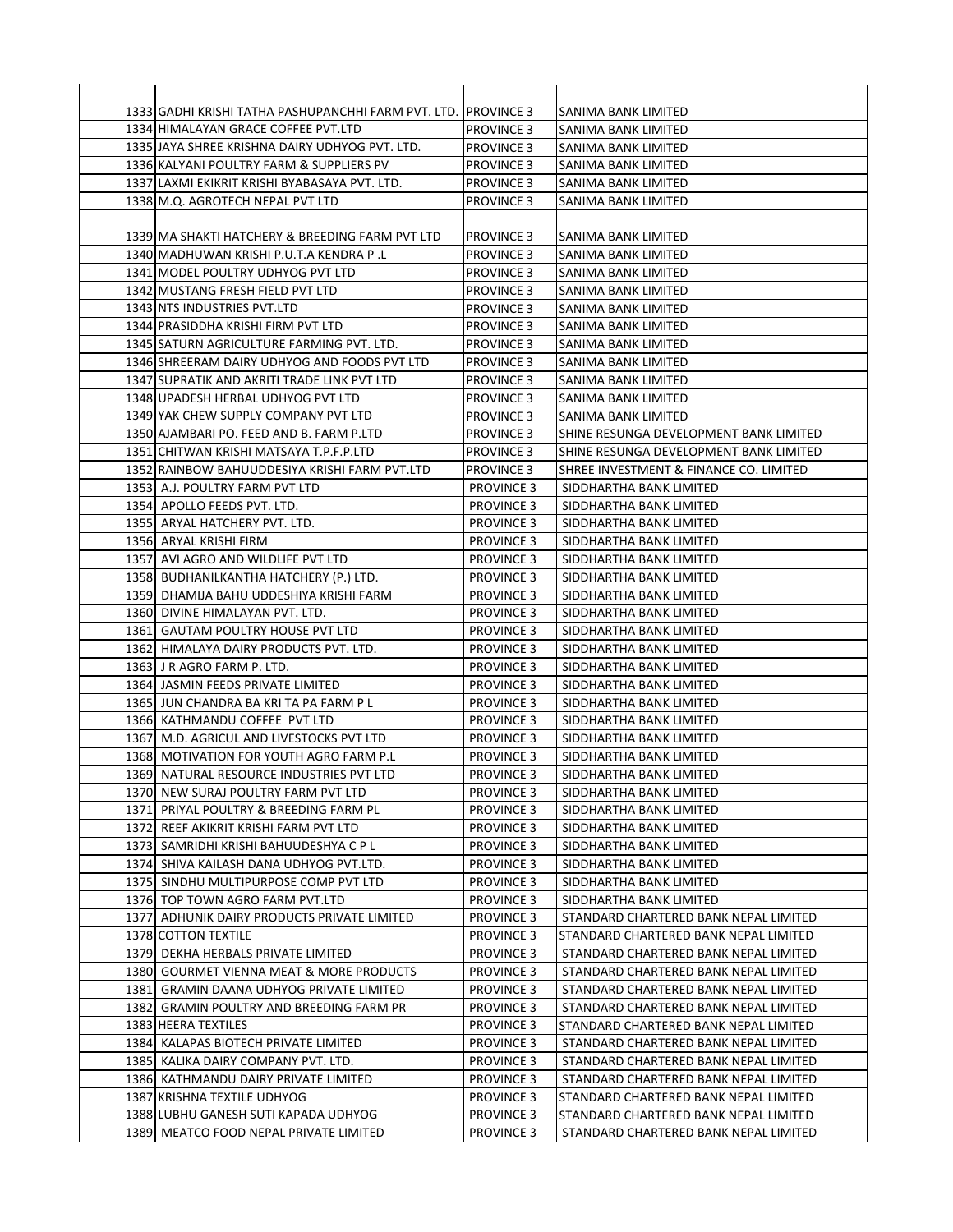|      | 1390 NABA PRABHAT TEXTILE                                                      | <b>PROVINCE 3</b>                      | STANDARD CHARTERED BANK NEPAL LIMITED               |
|------|--------------------------------------------------------------------------------|----------------------------------------|-----------------------------------------------------|
|      | 1391 NEPAL DAIRY PRIVATE LIMITED                                               | <b>PROVINCE 3</b>                      | STANDARD CHARTERED BANK NEPAL LIMITED               |
|      | 1392 RATNA DEV KAPADA UDHYOG                                                   | <b>PROVINCE 3</b>                      | STANDARD CHARTERED BANK NEPAL LIMITED               |
|      | 1393 SAINJU DAIRY PRIVATE LIMITED                                              | <b>PROVINCE 3</b>                      | STANDARD CHARTERED BANK NEPAL LIMITED               |
|      | 1394 SANGITA SHRESTHA                                                          | <b>PROVINCE 3</b>                      | STANDARD CHARTERED BANK NEPAL LIMITED               |
|      | 1395 SHAKTI FOOD PRIVATE LIMITED                                               | <b>PROVINCE 3</b>                      | STANDARD CHARTERED BANK NEPAL LIMITED               |
|      | 1396 A. H. POULTRY FARM PVT. LTD                                               | <b>PROVINCE 3</b>                      | SUNRISE BANK LIMITED                                |
|      | 1397 ANGELS AGRO PVT. LTD.                                                     | <b>PROVINCE 3</b>                      | <b>SUNRISE BANK LIMITED</b>                         |
|      |                                                                                |                                        |                                                     |
|      |                                                                                |                                        |                                                     |
|      | 1398 BHANDARI AND BROTHER POULTRY FARM PVT LTD<br>1399 BIG AGRICULTURE PVT.LTD | <b>PROVINCE 3</b><br><b>PROVINCE 3</b> | SUNRISE BANK LIMITED<br><b>SUNRISE BANK LIMITED</b> |
|      |                                                                                |                                        |                                                     |
|      |                                                                                |                                        |                                                     |
|      | 1400 BRIGHT FUTURE INTEGRATED FARM HOUSE PVT.LTD                               | <b>PROVINCE 3</b>                      | SUNRISE BANK LIMITED                                |
|      | 1401 DACHHINKALI MATA AGRO FARM PVT LTD                                        | <b>PROVINCE 3</b>                      | <b>SUNRISE BANK LIMITED</b>                         |
|      | 1402 DHAKAL POULTRY FARM PVT. LTD.                                             | <b>PROVINCE 3</b>                      | SUNRISE BANK LIMITED                                |
|      | 1403 DHAMALA DAIRY PRODUCTS PVT. LTD                                           | <b>PROVINCE 3</b>                      | <b>SUNRISE BANK LIMITED</b>                         |
|      | 1404 DILEX DEEP KRISHI FARM                                                    | <b>PROVINCE 3</b>                      | <b>SUNRISE BANK LIMITED</b>                         |
|      | 1405 LUBHOO SUTI KAPADA UDYOG                                                  | <b>PROVINCE 3</b>                      | <b>SUNRISE BANK LIMITED</b>                         |
|      | 1406 NAWA DURGA DANA UDHAYOG PVT.LTD                                           | <b>PROVINCE 3</b>                      | SUNRISE BANK LIMITED                                |
|      | 1407 NEPAL MEAT PROCESSING INDUSTRIES PVT.LTD.                                 | <b>PROVINCE 3</b>                      | <b>SUNRISE BANK LIMITED</b>                         |
|      | 1408 NI-FOUR POULTRY FARM                                                      | <b>PROVINCE 3</b>                      | <b>SUNRISE BANK LIMITED</b>                         |
|      | 1409 PASCHIM BINDU AGRO PVT. LTD.                                              | <b>PROVINCE 3</b>                      | <b>SUNRISE BANK LIMITED</b>                         |
|      |                                                                                |                                        |                                                     |
|      | 1410 TRISHULI BREEDING AND RESEARCH FARM PVT.LTD                               | <b>PROVINCE 3</b>                      | SUNRISE BANK LIMITED                                |
|      | 1411 UDAYA GARDEN CENTER PVT.LTD.                                              | <b>PROVINCE 3</b>                      | SUNRISE BANK LIMITED                                |
| 1412 | WORLDWIDE AGRO LINK PVT LTD                                                    | <b>PROVINCE 3</b>                      | <b>SUNRISE BANK LIMITED</b>                         |
|      |                                                                                |                                        |                                                     |
|      | 1413 AGRO AGGREGATE AND RESEARCH CENTER PVT LTD                                | <b>PROVINCE 4</b>                      | AGRICULTURE DEVELOPMENT BANK                        |
|      | 1414 AKALAMAI PASHUPANCHHI TATHA POULTRY                                       | <b>PROVINCE 4</b>                      | AGRICULTURE DEVELOPMENT BANK                        |
|      | 1415 BARAHI POLTRY P LTD                                                       | <b>PROVINCE 4</b>                      | AGRICULTURE DEVELOPMENT BANK                        |
|      | 1416 BOHORA POULTRY FIRM PVT.LTD                                               | <b>PROVINCE 4</b>                      | AGRICULTURE DEVELOPMENT BANK                        |
|      | 1417 CHURE VALLEY AGRO FIRM PVT LTD                                            | <b>PROVINCE 4</b>                      | AGRICULTURE DEVELOPMENT BANK                        |
|      | 1418 HAMRO KRISHI FIRM                                                         | <b>PROVINCE 4</b>                      | AGRICULTURE DEVELOPMENT BANK                        |
|      | 1419 HEMJA GAI FARM PVT LTD                                                    | <b>PROVINCE 4</b>                      | AGRICULTURE DEVELOPMENT BANK                        |
|      | 1420 KRISHNASAGAR POULTRY AND KRISHI FIR                                       | <b>PROVINCE 4</b>                      | AGRICULTURE DEVELOPMENT BANK                        |
|      | 1421 LAHACHOK KRISHI FARM PVT. LTD.                                            | <b>PROVINCE 4</b>                      | AGRICULTURE DEVELOPMENT BANK                        |
|      | 1422 LWANG TEA ESTATE PVT. LTD.                                                | <b>PROVINCE 4</b>                      | AGRICULTURE DEVELOPMENT BANK                        |
|      | 1423 MOONSHINE POULTRY                                                         | <b>PROVINCE 4</b>                      | AGRICULTURE DEVELOPMENT BANK                        |
|      | 1424 RANJIT INTEGRATED AGRO PRIVATE LIMITED                                    | <b>PROVINCE 4</b>                      | AGRICULTURE DEVELOPMENT BANK                        |
|      | 1425 SAGAR NURSERY KENDRA & AG                                                 | <b>PROVINCE 4</b>                      | AGRICULTURE DEVELOPMENT BANK                        |
|      | 1426 K.C. EKIKRIT PASHU BIKASH BREADER FIRM                                    | <b>PROVINCE 4</b>                      | BANK OF KATHMANDU LIMITED                           |
|      | 1427 COLOR BIRD BREEDER PRIVATE LIMITED                                        | PROVINCE 4                             | CENTURY COMMERCIAL BANK LIMITED                     |
|      | 1428 DEVCHULI INTEGRATED AGRICULTURE FAR                                       | <b>PROVINCE 4</b>                      | CENTURY COMMERCIAL BANK LIMITED                     |
|      | 1429 LINKAGE KRISHI FARM PVT LTD                                               | <b>PROVINCE 4</b>                      | <b>CENTURY COMMERCIAL BANK LIMITED</b>              |
|      | 1430 LINKAGE KRISHI FARM PVT LTD                                               | PROVINCE 4                             | CENTURY COMMERCIAL BANK LIMITED                     |
|      | 1431 NAWALPUR POULTRY PVT.LTD                                                  | <b>PROVINCE 4</b>                      | CENTURY COMMERCIAL BANK LIMITED                     |
|      | 1432 UJJWAL POULTRY FARM PVT LTD                                               | <b>PROVINCE 4</b>                      | CENTURY COMMERCIAL BANK LIMITED                     |
|      | 1433 CHIMLEY ORCHARDS PVT. LTD                                                 | <b>PROVINCE 4</b>                      | CITIZENS BANK INTERNATIONAL LIMITED                 |
|      | 1434 GORKHALAND AGRICULTURE PVT.LTD.                                           | <b>PROVINCE 4</b>                      | CITIZENS BANK INTERNATIONAL LIMITED                 |
|      | 1435 BATAS AGRO PVT. LTD.                                                      | <b>PROVINCE 4</b>                      | CIVIL BANK LIMITED                                  |
|      | 1436 BEERSHEBA COLD STORES & POULTRY SUP                                       | <b>PROVINCE 4</b>                      | CIVIL BANK LIMITED                                  |
|      | 1437 NARAL MULTIPURPOSE PVT. LTD.                                              | <b>PROVINCE 4</b>                      | CIVIL BANK LIMITED                                  |
|      | 1438 SHREE YUGIN KRISHI FARM PVT LTD                                           | PROVINCE 4                             | CIVIL BANK LIMITED                                  |
|      | 1439 YONA KRISHI FARM                                                          | <b>PROVINCE 4</b>                      | CIVIL BANK LIMITED                                  |
|      |                                                                                |                                        |                                                     |
|      | 1440 JAYA GORAKHKALI AGRO AND DAIRY FARM PVT. LTD                              | <b>PROVINCE 4</b>                      | <b>EVEREST BANK LIMITED</b>                         |
|      | 1441 PHEWA MEAT PRODUCT PVT LTD                                                | <b>PROVINCE 4</b>                      | <b>EVEREST BANK LIMITED</b>                         |
|      | 1442 BIGYA POULTRY FARM PVT.LTD                                                | PROVINCE 4                             | GARIMA BIKAS BANK LIMITED                           |
|      | 1443 BONA FIDE TRADERS PVT.LTD                                                 | PROVINCE 4                             | GARIMA BIKAS BANK LIMITED                           |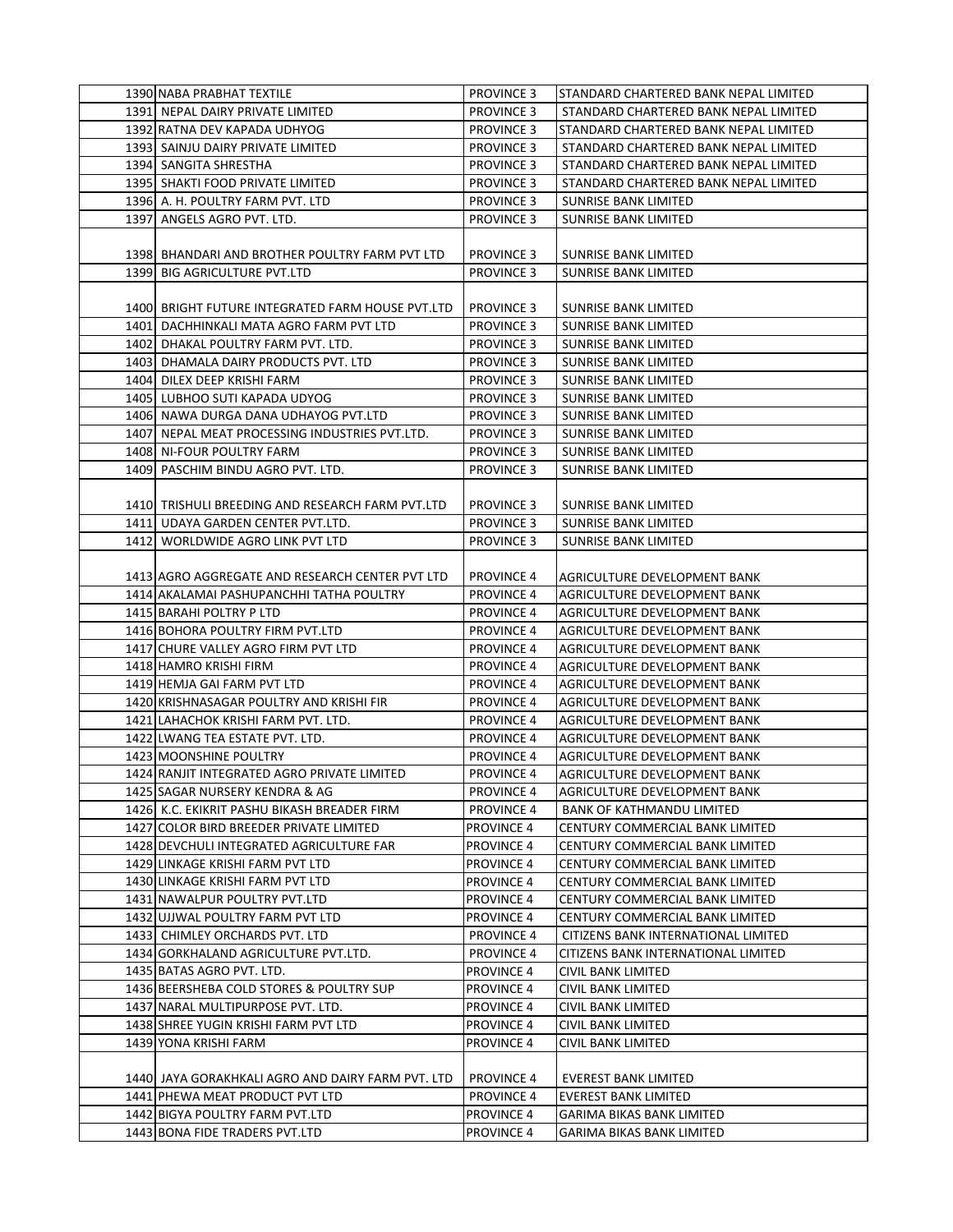|          | 1444 JAYPRAGATI SUPPLIERS                           | <b>PROVINCE 4</b> | <b>GARIMA BIKAS BANK LIMITED</b>      |
|----------|-----------------------------------------------------|-------------------|---------------------------------------|
|          | 1445 LAMSAL AKIKRIT AGRO FARMING AND RES            | <b>PROVINCE 4</b> | GARIMA BIKAS BANK LIMITED             |
|          | 1446 SAUNEPANI AGRO FARM P.LTD                      | <b>PROVINCE 4</b> | <b>GARIMA BIKAS BANK LIMITED</b>      |
|          | 1447 ARBA DAIRY FARM PVT LTD                        | <b>PROVINCE 4</b> | <b>GLOBAL IME BANK LIMITED</b>        |
|          | 1448 BANDIPUR HATCHERY PVT. LTD.                    | <b>PROVINCE 4</b> | <b>GLOBAL IME BANK LIMITED</b>        |
|          | 1449 BINAY KRISHI FARM                              | <b>PROVINCE 4</b> | <b>GLOBAL IME BANK LIMITED</b>        |
|          | BISHNU SHANTI BAHUUDDESIYA KRISHI FARM PVT.         |                   |                                       |
| 1450 LTD |                                                     | <b>PROVINCE 4</b> | <b>GLOBAL IME BANK LIMITED</b>        |
|          | 1451 DEVCHULI AGRO FARM PVT.LTD                     | <b>PROVINCE 4</b> | <b>GLOBAL IME BANK LIMITED</b>        |
|          | 1452 GAINDAKOT TRIMURTI AGRO FIRM PVT.LTD.          | <b>PROVINCE 4</b> | <b>GLOBAL IME BANK LIMITED</b>        |
|          | 1453  GANDAKI AGRICULTURE FARM PVT.LTD              | <b>PROVINCE 4</b> | <b>GLOBAL IME BANK LIMITED</b>        |
|          | 1454 SAIRAM AGRO FARM PVT.LTD.                      | <b>PROVINCE 4</b> | <b>GLOBAL IME BANK LIMITED</b>        |
|          | 1455 ALAINCHE LIVESTOCK AGRO PVT. LTD.              | <b>PROVINCE 4</b> | <b>GREEN DEVELOPMENT BANK LIMITED</b> |
|          | 1456 CHHABDI BARAHI ORGANIC BAHU PVT LTD            | <b>PROVINCE 4</b> | HIMALAYAN BANK LIMITED                |
|          | 1457 JAL BARAHI KRISHI TATHA P.F.PVT.LTD            | <b>PROVINCE 4</b> | HIMALAYAN BANK LIMITED                |
|          | 1458 RUCHI POULTRY PVT LTD                          | <b>PROVINCE 4</b> | HIMALAYAN BANK LIMITED                |
|          | 1459 SAHAYOGI KRISHI TATHA PASHUPANCHI              | <b>PROVINCE 4</b> | HIMALAYAN BANK LIMITED                |
|          | 1460 SAMPURNA AGRICULTURAL COMPANY PVT L            | <b>PROVINCE 4</b> | HIMALAYAN BANK LIMITED                |
|          | 1461 SARANGKOT DAJUBHAI AGRO FARM PVT LT            | <b>PROVINCE 4</b> | HIMALAYAN BANK LIMITED                |
|          | 1462 SARANGKOT VIEW TOURISM AGRO FARM               | <b>PROVINCE 4</b> | HIMALAYAN BANK LIMITED                |
|          | 1463 THAPA KRISHI T. PASHU FARM UDHYOG              | <b>PROVINCE 4</b> | HIMALAYAN BANK LIMITED                |
|          | 1464 SPINE SMIRTI MULTIPURPOSE AGRI FIRM            | <b>PROVINCE 4</b> | JYOTI BIKAS BANK LIMITED              |
|          | 1465 BASANTA NURSERY PVT. LTD.                      | <b>PROVINCE 4</b> | KAMANA SEWA BIKASH BANK LIMITED       |
|          | 1466 GARHUN KALAIKA AGRO PV LTD                     | <b>PROVINCE 4</b> | KAMANA SEWA BIKASH BANK LIMITED       |
|          | 1467 KANTAR AGRO & MULTIPURPOSE PVT.LTD             | <b>PROVINCE 4</b> | KAMANA SEWA BIKASH BANK LIMITED       |
|          | 1468 KUSUM & SITARAM PASUPANCHI TATHA KR            | <b>PROVINCE 4</b> | KAMANA SEWA BIKASH BANK LIMITED       |
|          | 1469 NEPATHYA AGRO FARM PVT. LTD                    | <b>PROVINCE 4</b> | KAMANA SEWA BIKASH BANK LIMITED       |
|          | 1470 TINDOBATE DUGDHA DAIRY UDHYOG PV LT            | <b>PROVINCE 4</b> | KAMANA SEWA BIKASH BANK LIMITED       |
|          | 1471 TULASI KUNJA ECO AND WILD VILLAGE P            | <b>PROVINCE 4</b> | KAMANA SEWA BIKASH BANK LIMITED       |
|          |                                                     |                   |                                       |
|          | 1472 ALE AGRICULTURE ASHRAM PVT. LTD.               | <b>PROVINCE 4</b> | KUMARI BANK LIMITED                   |
|          |                                                     |                   |                                       |
|          | 1473 BAISHAKHEGHAT LIVESTOCK AGRO PRIVATE LIMITED   | <b>PROVINCE 4</b> | KUMARI BANK LIMITED                   |
|          | 1474 BHATTARAI DOODH UDYOG                          | <b>PROVINCE 4</b> | KUMARI BANK LIMITED                   |
|          | 1475 BHATTARAI DOODH UDYOG PVT.LTD                  | <b>PROVINCE 4</b> | KUMARI BANK LIMITED                   |
|          | 1476 CHHIMKA MARSYANGDI KRISHI FARM PVT. LTD.       | <b>PROVINCE 4</b> | KUMARI BANK LIMITED                   |
|          | 1477 DALDALE MACHHA TATHA KRISHI FIRM PVT LTD       | <b>PROVINCE 4</b> | KUMARI BANK LIMITED                   |
|          | 1478 EKATA POULTRY BREEDING PVT.LTD                 | <b>PROVINCE 4</b> | KUMARI BANK LIMITED                   |
|          | 1479   GANDHI AGRO PRIVATE LIMITED                  | <b>PROVINCE 4</b> | KUMARI BANK LIMITED                   |
|          | 1480 LUMBINI FABRIC INDUSTRIES PVT. LTD             | <b>PROVINCE 4</b> | KUMARI BANK LIMITED                   |
|          | 1481 NAMUNA SWOICHCHHIK KRISHI FARM PVT. LTD.       | <b>PROVINCE 4</b> | KUMARI BANK LIMITED                   |
|          | 1482 SANSKAR HATCHERY PRIVATE LIMITED               | <b>PROVINCE 4</b> | KUMARI BANK LIMITED                   |
|          | 1483 THULDIDI PASHUPANCHHI FIRM                     | <b>PROVINCE 4</b> | KUMARI BANK LIMITED                   |
|          | 1484 AAYAM AGRO GROUP OF COMPANY PVT LTD            | <b>PROVINCE 4</b> | LAXMI BANK LIMITED                    |
|          | 1485 CEPHAS AGRO FARM PVT LTD                       | <b>PROVINCE 4</b> | LAXMI BANK LIMITED                    |
|          | 1486 INDRENI BANGUR PALAN UDHYOG PVT. LTD.          | <b>PROVINCE 4</b> | LAXMI BANK LIMITED                    |
|          | 1487 MIMIK AGRO PRIVATE LIMITED                     | <b>PROVINCE 4</b> | LAXMI BANK LIMITED                    |
|          | 1488 THREE STAR AGRO AND LIVESTOCK BREED            | PROVINCE 4        | LUMBINI BIKAS BANK LIMITED            |
|          | 1489 FEWA GROUP OF POULTRY IND. PVT.                | <b>PROVINCE 4</b> | MACHHAPUCHHRE BANK LIMITED            |
|          | 1490 FISHTAIL DAIRY PVT. LTD.                       | <b>PROVINCE 4</b> | MACHHAPUCHHRE BANK LIMITED            |
|          | 1491 HEMJA DILBARI KRISHI FARM PVT. L               | <b>PROVINCE 4</b> | MACHHAPUCHHRE BANK LIMITED            |
|          | 1492 KHADKA POULTRY AND MULTIAGRI PVT               | <b>PROVINCE 4</b> | MACHHAPUCHHRE BANK LIMITED            |
|          | 1493 LEMON FARM HOUSE PVT LTD                       | <b>PROVINCE 4</b> | MACHHAPUCHHRE BANK LIMITED            |
|          | NISTHA ORG KRISHI PASHUPANCHHI TATHA FARM           | <b>PROVINCE 4</b> |                                       |
|          | 1494 STAY PVT                                       |                   | MEGA BANK NEPAL LIMITED               |
|          | 1495 PUIME EKIKRIT KRISHI TATHA PASHU FIRM PVT. LTD | <b>PROVINCE 4</b> | MEGA BANK NEPAL LIMITED               |
|          | 1496 S.AND S.DAIRY UDHYOG PVT. LTD.                 | <b>PROVINCE 4</b> | MEGA BANK NEPAL LIMITED               |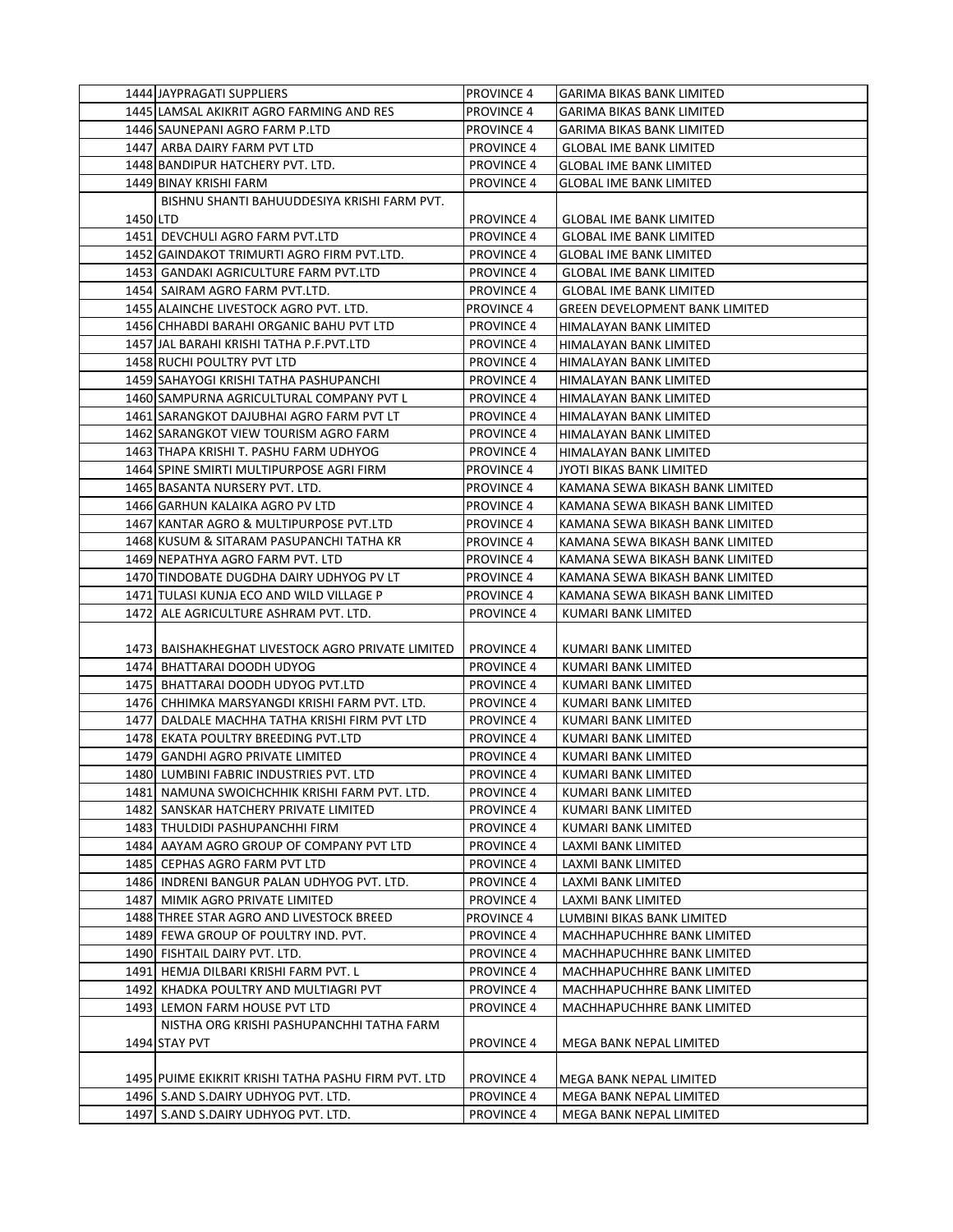|          | 1498 SIDDHABABA AGRO FIRM AND RESEARCH CENTER                            | <b>PROVINCE 4</b>                      | MEGA BANK NEPAL LIMITED                                             |
|----------|--------------------------------------------------------------------------|----------------------------------------|---------------------------------------------------------------------|
|          | 1499 BHANDARI GAI FIRM                                                   | <b>PROVINCE 4</b>                      | MUKTINATH BIKAS BANK LIMITED                                        |
|          | 1500 BRINDA AGRO RESORT & KRISHI FARM PVT. LTD.                          | <b>PROVINCE 4</b>                      | MUKTINATH BIKAS BANK LIMITED                                        |
|          | 1501 NAMUNA ORGANIC KRISHI T.P. B.F P.L                                  | <b>PROVINCE 4</b>                      | MUKTINATH BIKAS BANK LIMITED                                        |
|          | 1502 P.SEVEN AGRO FARM                                                   | <b>PROVINCE 4</b>                      | MUKTINATH BIKAS BANK LIMITED                                        |
|          |                                                                          |                                        |                                                                     |
|          | 1503 SANJIBANI ORGANIC BAHU. KR.TA.PA.FA. PVT LTD                        | <b>PROVINCE 4</b>                      | MUKTINATH BIKAS BANK LIMITED                                        |
|          | 1504 BISHAL AGRO PRIVATE LIMITED                                         | <b>PROVINCE 4</b>                      | NABIL BANK LIMITED                                                  |
|          | 1505 D JANAKI AGRO FARM PVT LTD                                          | <b>PROVINCE 4</b>                      | <b>NABIL BANK LIMITED</b>                                           |
|          | 1506 PALUNG POULTRY FISHERY FARM PVT LTD                                 | <b>PROVINCE 4</b>                      | <b>NABIL BANK LIMITED</b>                                           |
|          | 1507 POKHARA HIMALAYAN MEATS PVT. LTD.                                   | <b>PROVINCE 4</b>                      | <b>NABIL BANK LIMITED</b>                                           |
|          | 1508 UNIQUE MULTI AGRO PVT.LTD.                                          | <b>PROVINCE 4</b>                      | NABIL BANK LIMITED                                                  |
|          | 1509 KAPRI FARM AND RESEARCH CENTER PVT                                  | <b>PROVINCE 4</b>                      | NEPAL BANGALADESH BANK LIMITED                                      |
|          | 1510 RAINAS MULTI AGRO FARM PVT. LTD                                     | <b>PROVINCE 4</b>                      | NEPAL BANGALADESH BANK LIMITED                                      |
|          | 1511 HEMJA AGRO PVT.LTD.                                                 | <b>PROVINCE 4</b>                      | <b>NEPAL BANK LIMITED</b>                                           |
|          | 1512 LUV KUSH DIARY PVT LTD                                              | <b>PROVINCE 4</b>                      | NEPAL BANK LIMITED                                                  |
|          | 1513 SUBHALAXMI HATCHERY PVT.LTD                                         | <b>PROVINCE 4</b>                      | <b>NEPAL BANK LIMITED</b><br>NEPAL CREDIT AND COMMERCE BANK LIMITED |
|          | 1514 MUNA PASHU FARM PVT LTD<br>1515 SUBEDI NAMUNA PASHU BIKASH FARM PVT | <b>PROVINCE 4</b><br><b>PROVINCE 4</b> | NEPAL CREDIT AND COMMERCE BANK LIMITED                              |
|          | 1516 SUNITA SHRESTHA                                                     | <b>PROVINCE 4</b>                      | NEPAL CREDIT AND COMMERCE BANK LIMITED                              |
|          | 1517 GANDAKI URJA PVT.LTD.                                               | <b>PROVINCE 4</b>                      | NEPAL INVESTMENT BANK LIMITED                                       |
|          | 1518 LAXMI KIRANA PASAL                                                  | <b>PROVINCE 4</b>                      | NEPAL INVESTMENT BANK LIMITED                                       |
|          | 1519 FRUITS AGRO FARM PVT. LTD.                                          | <b>PROVINCE 4</b>                      | NEPAL SBI BANK LIMITED                                              |
|          | 1520 CHOICE DAIRY PRODUCTS (P) LTD.                                      | <b>PROVINCE 4</b>                      | NIC ASIA BANK LIMITED                                               |
|          | 1521 DAUWA POULTRY AND AGRO PVT LTD                                      | <b>PROVINCE 4</b>                      | NIC ASIA BANK LIMITED                                               |
|          | 1522 HIM SHIKHAR AGRO FARM PVT LTD                                       | <b>PROVINCE 4</b>                      | NIC ASIA BANK LIMITED                                               |
|          | 1523 JAYA BUDDHA KRISHI FARM PRIVATE LIMITED                             | <b>PROVINCE 4</b>                      | NIC ASIA BANK LIMITED                                               |
|          | 1524 MOONLIGHT KRISHI FARM PRIVATE LIMITED                               | <b>PROVINCE 4</b>                      | NIC ASIA BANK LIMITED                                               |
|          | 1525 POUDEL POLTRY PVT. LTD.                                             | <b>PROVINCE 4</b>                      | NIC ASIA BANK LIMITED                                               |
|          | 1526 SAMBRIDDHI AGRICULTURE PVT.LTD.                                     | <b>PROVINCE 4</b>                      | NIC ASIA BANK LIMITED                                               |
|          |                                                                          |                                        |                                                                     |
|          | 1527 SHISHUWA BAHUUDDESHIYA KRISHI FARM PVT. LTD                         | <b>PROVINCE 4</b>                      | NIC ASIA BANK LIMITED                                               |
|          | SHUKLA GANDAKI AGRICULTURE PRODUCTION AND                                |                                        |                                                                     |
|          | 1528 RESEARCH PVT.LTD                                                    | <b>PROVINCE 4</b>                      | NIC ASIA BANK LIMITED                                               |
|          | 1529 TANGIKOT PASHU FARAM PVT.LTD                                        | <b>PROVINCE 4</b>                      | NIC ASIA BANK LIMITED                                               |
|          | 1530 WALING OM AGRO FARM PVT LTD                                         | <b>PROVINCE 4</b>                      | NIC ASIA BANK LIMITED                                               |
|          | 1531 AALTA MULTIPURPOSE TRADING PVT. LTD.                                | <b>PROVINCE 4</b>                      | NMB BANK LIMITED                                                    |
|          | 1532 BHAISHI GAUDA AGRO FARM PVT. LTD.                                   | <b>PROVINCE 4</b>                      | NMB BANK LIMITED                                                    |
|          | 1533 BINDHESHWORI POULTRY BREEDERS PVT. LTD.                             | <b>PROVINCE 4</b>                      | NMB BANK LIMITED                                                    |
|          | 1534 HIMALAYAN DEURALI PASHU FARM PVT. LTD.                              | <b>PROVINCE 4</b>                      | NMB BANK LIMITED                                                    |
|          | 1535 HIMALAYAN ECO FARM PVT LTD                                          | <b>PROVINCE 4</b>                      | NMB BANK LIMITED                                                    |
|          | 1536 JUNGLE EKIKRIT AGRO FARM PRIVATE LIMITED                            | <b>PROVINCE 4</b>                      | NMB BANK LIMITED                                                    |
|          | 1537 KANCHAN POULTRY PVT LTD                                             | <b>PROVINCE 4</b>                      | <b>NMB BANK LIMITED</b>                                             |
|          | 1538 KESHAR AGRO FARM PVT. LTD.                                          | <b>PROVINCE 4</b>                      | NMB BANK LIMITED                                                    |
|          | 1539 MARDI HIMAL KRISHI FARM PRIVATE LIMITED                             | <b>PROVINCE 4</b>                      | NMB BANK LIMITED                                                    |
|          | NARAYANI MORDEN KRISHI TATHA PASHUPALAN                                  |                                        |                                                                     |
|          | 1540 FARM PRIVATE LIMITED                                                | <b>PROVINCE 4</b>                      | NMB BANK LIMITED                                                    |
|          | 1541 PUN GROUP OF POULTRY IND. PVT. LTD.                                 | <b>PROVINCE 4</b>                      | NMB BANK LIMITED                                                    |
|          | 1542 TRIMURTI HATCHERY UDHYOG PRIVATE LIMITED                            | <b>PROVINCE 4</b>                      | NMB BANK LIMITED                                                    |
|          | 1543 BABAKO DHABA AGRO FARM                                              | <b>PROVINCE 4</b>                      | POKHARA FINANCE LIMITED                                             |
|          | 1544 FULBARI MULTIPURPOSE AGRO FARM PVT.                                 | <b>PROVINCE 4</b>                      | POKHARA FINANCE LIMITED                                             |
|          | 1545 GAUNBESHI KRISHI KENDRA PVT.LTD.                                    | <b>PROVINCE 4</b>                      | POKHARA FINANCE LIMITED                                             |
|          | 1546 ADARSHA POULTRY FARM                                                | <b>PROVINCE 4</b>                      | PRABHU BANK LIMITED                                                 |
|          | ADHIKARI POULTRY AND MULTIAGRICULTURE PVT                                |                                        |                                                                     |
| 1547 LTD |                                                                          | <b>PROVINCE 4</b>                      | PRABHU BANK LIMITED                                                 |
|          | 1548 AGGREGATE MULTI AGRO PVT LTD                                        | <b>PROVINCE 4</b>                      | PRABHU BANK LIMITED                                                 |
|          | 1549 BHATTARAI MULTI AGRO FARM PVT LTD                                   | <b>PROVINCE 4</b>                      | PRABHU BANK LIMITED                                                 |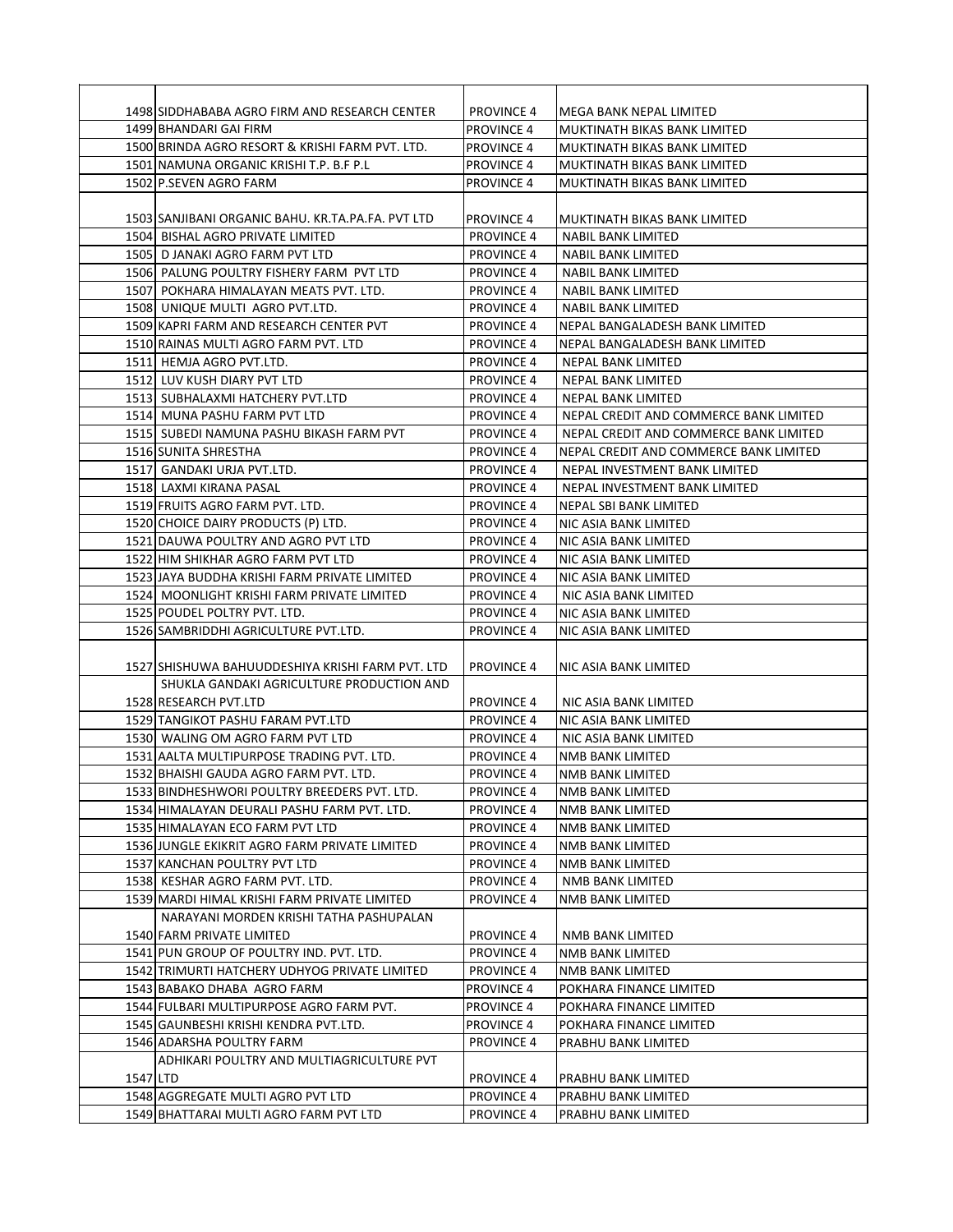|           | BISHNU DEV POULTRY AND MULTIAGRICULTURE PVT       |                   |                                   |
|-----------|---------------------------------------------------|-------------------|-----------------------------------|
| 1550 LTD  |                                                   | <b>PROVINCE 4</b> | PRABHU BANK LIMITED               |
|           | 1551 CHHETRADIP COFFEE BIKASH PVT. LTD.           | <b>PROVINCE 4</b> | PRABHU BANK LIMITED               |
|           | 1552 KALIKA AGRO FARM                             | <b>PROVINCE 4</b> | PRABHU BANK LIMITED               |
|           | 1553 LIG LIG MULTIPURPOSE AGRI FARM               | <b>PROVINCE 4</b> | PRABHU BANK LIMITED               |
|           | 1554 M.C WILDLIFE AGRO & RESEARCH CENTER          | <b>PROVINCE 4</b> | PRABHU BANK LIMITED               |
|           | 1555 MANGALAM KRISHI FARM PVT.LTD                 | <b>PROVINCE 4</b> | PRABHU BANK LIMITED               |
|           | 1556 PANCHASE ORGANIC KRISHI FARM PVT.LT          | <b>PROVINCE 4</b> | PRABHU BANK LIMITED               |
|           | 1557 PANDHERI AGRO PARK VILLAGE PVT. LTD          | <b>PROVINCE 4</b> | PRABHU BANK LIMITED               |
|           | 1558 PRATIK AVHIYAN AGRO COMPANY PVT LTD          | <b>PROVINCE 4</b> | PRABHU BANK LIMITED               |
|           | 1559 SABJEY FARM PVT LTD                          | <b>PROVINCE 4</b> | PRABHU BANK LIMITED               |
|           | 1560 SUPREME AGRICULTURE FARM PVT.LTD             | <b>PROVINCE 4</b> | PRABHU BANK LIMITED               |
|           |                                                   |                   |                                   |
|           | 1561 WORLD GYANIK FARM HOUSE PVT. LTD.            | <b>PROVINCE 4</b> | PRABHU BANK LIMITED               |
|           | ANANTA POULTRY AND MULTI AGRICULTURE PVT.         |                   |                                   |
| 1562 LTD. |                                                   | <b>PROVINCE 4</b> | PRIME COMMERCIAL BANK LIMITED     |
|           | 1563 BAGAICHA FARMHOUSE RESORT PVT. LTD.          | <b>PROVINCE 4</b> | PRIME COMMERCIAL BANK LIMITED     |
|           | 1564 BINJU AND BIHAN AGRO MULTIPURPOSE P          | <b>PROVINCE 4</b> | PRIME COMMERCIAL BANK LIMITED     |
|           | 1565 CHAPAGHAT AGRO AND MULTIPURPOSE PVT          | <b>PROVINCE 4</b> | PRIME COMMERCIAL BANK LIMITED     |
|           | 1566 D.L. POULTRY AND BREEDING PVT LTD            | <b>PROVINCE 4</b> | PRIME COMMERCIAL BANK LIMITED     |
|           | DURADANDA MULTI AGRO RESEARCH CENTER PVT          |                   |                                   |
| 1567 LTD  |                                                   | <b>PROVINCE 4</b> | PRIME COMMERCIAL BANK LIMITED     |
|           | 1568 FRESH EGG AND AGRO MULTIPURPOSE PV           | <b>PROVINCE 4</b> | PRIME COMMERCIAL BANK LIMITED     |
|           | 1569 J.U. KUKHURAPALAN & MULTIAGRICULTUR          | <b>PROVINCE 4</b> | PRIME COMMERCIAL BANK LIMITED     |
|           | J.U. KUKHURAPALAN AND MULTIAGRICULTURE PVT        |                   |                                   |
| 1570 LTD  |                                                   | <b>PROVINCE 4</b> | PRIME COMMERCIAL BANK LIMITED     |
|           |                                                   |                   |                                   |
|           | 1571 KALAS POULTRY AND MULTIAGRICULTURE PVT. LTD. | <b>PROVINCE 4</b> | PRIME COMMERCIAL BANK LIMITED     |
|           | KATAHARBOT AGRO AND MULTIAGRICULTURE PVT.         |                   |                                   |
| 1572 LTD. |                                                   | <b>PROVINCE 4</b> | IPRIME COMMERCIAL BANK LIMITED    |
|           | 1573 LAMA AND SUNDAR POULTRY BREEDING FA          | <b>PROVINCE 4</b> | PRIME COMMERCIAL BANK LIMITED     |
|           | 1574 LAMJUNG KRISHI FARM PVT. LTD.                | <b>PROVINCE 4</b> | PRIME COMMERCIAL BANK LIMITED     |
|           | 1575 MACHHAPUCHCHHRE COLD S & M S P LTD           | <b>PROVINCE 4</b> | PRIME COMMERCIAL BANK LIMITED     |
|           | 1576 MACHHAPUCHHRE POULTRY GROUP (P) LTD          | <b>PROVINCE 4</b> | PRIME COMMERCIAL BANK LIMITED     |
|           | 1577 MADISETI AGRO AND MULTIPURPOSE PV L          | <b>PROVINCE 4</b> | PRIME COMMERCIAL BANK LIMITED     |
|           |                                                   |                   |                                   |
|           |                                                   |                   |                                   |
|           | 1578 NARAYAN POULTRY & MULTIGRICULTURE PVT LTD    | <b>PROVINCE 4</b> | PRIME COMMERCIAL BANK LIMITED     |
|           | NAWALPUR PAUDEL KRISHI TATHA PASHUPALAN           |                   |                                   |
|           | 1579 FARM PVT.LTD                                 | <b>PROVINCE 4</b> | PRIME COMMERCIAL BANK LIMITED     |
|           | 1580 P.L.A. AGRICULTURE & LIVESTOCK PVT.          | <b>PROVINCE 4</b> | PRIME COMMERCIAL BANK LIMITED     |
|           | 1581 PANTHI DAIRY PVT LTD                         | <b>PROVINCE 4</b> | PRIME COMMERCIAL BANK LIMITED     |
|           | 1582 PASCHIMANCHAL EKIKRIT KRISHI KENDRA          | <b>PROVINCE 4</b> | PRIME COMMERCIAL BANK LIMITED     |
|           | 1583 POKHARA LIVESTOCK PVT.LTD.                   | <b>PROVINCE 4</b> | PRIME COMMERCIAL BANK LIMITED     |
|           | 1584 PRABESH POLTRY BREEDING PRIVATE LIMITED      | <b>PROVINCE 4</b> | PRIME COMMERCIAL BANK LIMITED     |
|           | 1585 SHREE COMPLEX PVT. LTD                       | <b>PROVINCE 4</b> | PRIME COMMERCIAL BANK LIMITED     |
|           | 1586 SUMAN SACHIN KUKHURA FARM PVT. LTD.          | <b>PROVINCE 4</b> | PRIME COMMERCIAL BANK LIMITED     |
|           | 1587 THAPA FIRM HOUSE PVT. LTD                    | <b>PROVINCE 4</b> | PRIME COMMERCIAL BANK LIMITED     |
|           | 1588 THAPA FIRM HOUSE PVT. LTD.                   | <b>PROVINCE 4</b> | PRIME COMMERCIAL BANK LIMITED     |
|           | 1589 UJYALO BHARAM KRISHI FORM PVT LTD            | <b>PROVINCE 4</b> | PRIME COMMERCIAL BANK LIMITED     |
|           | 1590 URJA ORGANIC KRISHI FARM PVT.LTD.            | <b>PROVINCE 4</b> | PRIME COMMERCIAL BANK LIMITED     |
|           |                                                   |                   |                                   |
|           | 1591 VIDHYAROSHAN POULTRY AND BREEDING PVT. LTD.  | <b>PROVINCE 4</b> | PRIME COMMERCIAL BANK LIMITED     |
|           | 1592 BHATTARAI POULTRY PVT LTD                    | <b>PROVINCE 4</b> | RASTRIYA BANIJYA BANK             |
|           | 1593 BINDAWASINI BREADING AND AGRO FARM           | <b>PROVINCE 4</b> | RASTRIYA BANIJYA BANK             |
|           | 1594 MARDIKHOLA RAINBOW TROUT PVT.LTD             | <b>PROVINCE 4</b> | RASTRIYA BANIJYA BANK             |
|           | 1595 ACRES AGRICULTURAL FARM AND POULTRY          | <b>PROVINCE 4</b> | SAMRIDDHI FINANCE COMPANY LIMITED |
|           | 1596 ARPANA HATCHERY AND AGRO FARM PVT. LTD.      | <b>PROVINCE 4</b> | SANIMA BANK LIMITED               |
|           |                                                   |                   |                                   |
|           | 1597 B. BHANJA HATCHERY PVT LTD                   | <b>PROVINCE 4</b> | SANIMA BANK LIMITED               |
|           |                                                   |                   |                                   |
|           | 1598 CHANDRAWATI POULTRY BREEDING FARM PVT. LTD.  | <b>PROVINCE 4</b> | SANIMA BANK LIMITED               |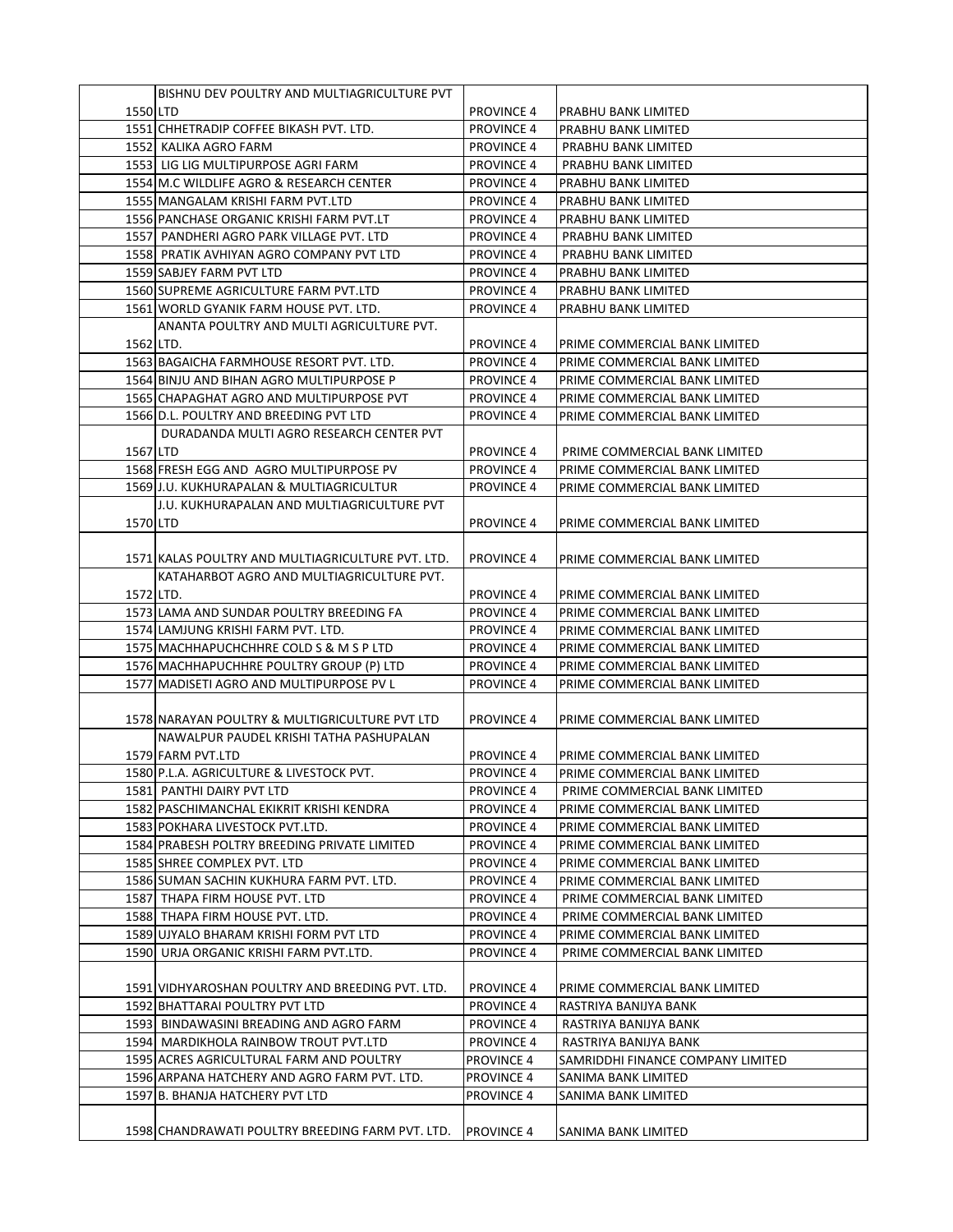|          | 1599 COMPASS AGRO INDUSTRY PVT.LTD                                                  | <b>PROVINCE 4</b>                      | SANIMA BANK LIMITED                                    |
|----------|-------------------------------------------------------------------------------------|----------------------------------------|--------------------------------------------------------|
|          | 1600 DEURALI POULTRY AND BREEDING PVT LTD                                           | <b>PROVINCE 4</b>                      | SANIMA BANK LIMITED                                    |
|          | 1601 ECO THREE AGRO FARM PVT LTD                                                    | <b>PROVINCE 4</b>                      | SANIMA BANK LIMITED                                    |
|          | 1602 JAYANTI SUPPLIERS PVT LTD                                                      | <b>PROVINCE 4</b>                      | SANIMA BANK LIMITED                                    |
|          | 1603 LOKPRIYA KANCHAN COLD STORE & POU P                                            | <b>PROVINCE 4</b>                      | SANIMA BANK LIMITED                                    |
|          | 1604 POKHARA TANAHUN MAHILA AGRO FARM                                               | <b>PROVINCE 4</b>                      | <b>SANIMA BANK LIMITED</b>                             |
|          | 1605 DHORKHANI EKIKRIT KRISHI FARM TATHA                                            | <b>PROVINCE 4</b>                      | SHANGRILA DEVELOPMENT BANK LIMITED                     |
|          | 1606 AAPUBHANJYANG AGRO HERBS PVT LTD                                               | <b>PROVINCE 4</b>                      | SIDDHARTHA BANK LIMITED                                |
|          | 1607 B.G. AGRO AND BREEDING FARM PVT LTD                                            | <b>PROVINCE 4</b>                      | SIDDHARTHA BANK LIMITED                                |
|          | 1608 BAGHAMARA AGRO FARM PVT LTD                                                    | <b>PROVINCE 4</b>                      | SIDDHARTHA BANK LIMITED                                |
|          | 1609 KABERI HERBS AGROTEC PVT.LTD                                                   | <b>PROVINCE 4</b>                      | SIDDHARTHA BANK LIMITED                                |
|          | 1610 MACHHAPUCHHRE AGRO CENTER PVT.LTD.                                             | <b>PROVINCE 4</b>                      | SIDDHARTHA BANK LIMITED                                |
|          | 1611 SYANGJA AGRO AND RESEARCH CTR P L                                              | <b>PROVINCE 4</b>                      | SIDDHARTHA BANK LIMITED                                |
|          | 1612 TRIDEV POULTRY PVT LTD                                                         | <b>PROVINCE 4</b>                      | SIDDHARTHA BANK LIMITED                                |
|          | 1613 GORKHA POULTRY BREEDING FIRM                                                   | <b>PROVINCE 4</b>                      | <b>SUNRISE BANK LIMITED</b>                            |
|          | 1614 LINKAGE MULTIPURPOSE AGRO PVT LTD                                              | <b>PROVINCE 4</b>                      | SUNRISE BANK LIMITED                                   |
|          | 1615 BASANTI GAI BHAISI FIRM                                                        | <b>PROVINCE 5</b>                      | AGRICULTURE DEVELOPMENT BANK                           |
|          | 1616 BHIM POULTRY AND AGRO PVT                                                      | <b>PROVINCE 5</b>                      | AGRICULTURE DEVELOPMENT BANK                           |
|          | 1617 BHUSAL EKIKRIT KRISHI FARM                                                     | <b>PROVINCE 5</b>                      | AGRICULTURE DEVELOPMENT BANK                           |
|          | 1618 GAULE HETCHERY PVT.LID.                                                        | <b>PROVINCE 5</b>                      | AGRICULTURE DEVELOPMENT BANK                           |
|          | 1619 HIMAL SEED COMPANY PVT. LTD.                                                   | <b>PROVINCE 5</b>                      | AGRICULTURE DEVELOPMENT BANK                           |
|          | 1620 JAY MAA JAGADAMBA BHELI UDHYOG PVT. LTD.                                       | <b>PROVINCE 5</b>                      | AGRICULTURE DEVELOPMENT BANK                           |
|          | 1621 KALIKA SEED COMPANY PVT LTD                                                    | <b>PROVINCE 5</b>                      | AGRICULTURE DEVELOPMENT BANK                           |
|          | 1622 KARKI PASHUPANCHI TATHA KRISHI PVT.LTD                                         | <b>PROVINCE 5</b>                      | AGRICULTURE DEVELOPMENT BANK                           |
|          | 1623 KHAJANA AGRO FIRM PVT.LTD.                                                     | <b>PROVINCE 5</b>                      | <b>AGRICULTURE DEVELOPMENT BANK</b>                    |
|          | 1624 LAXMI KRISHI FARM                                                              | <b>PROVINCE 5</b>                      | AGRICULTURE DEVELOPMENT BANK                           |
|          | MANAKAMANA FISH VILLAGE AND AGRO FARM PVT                                           |                                        |                                                        |
| 1625 LTD |                                                                                     | <b>PROVINCE 5</b>                      | AGRICULTURE DEVELOPMENT BANK                           |
|          | 1626 MODERN INTEGRATED AGRO FARM PVT.LTD                                            | <b>PROVINCE 5</b>                      | AGRICULTURE DEVELOPMENT BANK                           |
|          | 1627 MUSKAN SEED COMPANY PVT. LTD                                                   | <b>PROVINCE 5</b>                      | AGRICULTURE DEVELOPMENT BANK                           |
|          | NATIONAL VISION MULTI PURPOSE AGRO AND BIO                                          |                                        |                                                        |
|          | 1628 FIRM                                                                           | <b>PROVINCE 5</b>                      | AGRICULTURE DEVELOPMENT BANK                           |
|          | 1629 PANDEY BAKHRA FIRM AND AGRO PVT. LTD                                           | <b>PROVINCE 5</b>                      | AGRICULTURE DEVELOPMENT BANK                           |
|          | 1630 RAJ EKIKRIT KRISHI FIRM                                                        | <b>PROVINCE 5</b>                      | AGRICULTURE DEVELOPMENT BANK                           |
|          |                                                                                     |                                        |                                                        |
|          | 1631 ROHINI MACHHA TATHA EKIKRIT KIRSHI FARM PRA.LI.                                | <b>PROVINCE 5</b>                      | AGRICULTURE DEVELOPMENT BANK                           |
|          | 1632 ROYAL AGRICULTURE AND FOOD PVT.LTD                                             | <b>PROVINCE 5</b>                      | AGRICULTURE DEVELOPMENT BANK                           |
|          | 1633 RUKUMELI KRISHI FIRM PVT.LTD                                                   | <b>PROVINCE 5</b>                      | AGRICULTURE DEVELOPMENT BANK                           |
|          | 1634 S.K.GOAT FIRM PVT LTD                                                          | <b>PROVINCE 5</b>                      | AGRICULTURE DEVELOPMENT BANK                           |
|          | 1635 SAGAR MATSYA TATHA PASHUPALAN PVT. LTD.                                        | <b>PROVINCE 5</b>                      | AGRICULTURE DEVELOPMENT BANK                           |
|          | 1636 SAGUN SEED COMPANY PVT LTD                                                     | <b>PROVINCE 5</b>                      | AGRICULTURE DEVELOPMENT BANK                           |
|          | 1637 SAKSHAM SAHANI MATSYA HAYCHARI PVT.LTD.                                        | <b>PROVINCE 5</b>                      | AGRICULTURE DEVELOPMENT BANK                           |
|          | 1638 SANTI UNNAT PASHU TATHA MACHHA FARM                                            | PROVINCE 5                             | AGRICULTURE DEVELOPMENT BANK                           |
|          | 1639 SHANTI MATSYA HATCHERY RESEARCH PVT.LTD                                        | <b>PROVINCE 5</b>                      | AGRICULTURE DEVELOPMENT BANK                           |
|          |                                                                                     |                                        |                                                        |
|          | 1640 SHREE DEVDAHA POULTRY BREEDERS AND HATCHER                                     | <b>PROVINCE 5</b>                      | AGRICULTURE DEVELOPMENT BANK                           |
|          | 1641 SHREERAM JANAKI GAUSALA FARM PVT.LTD.                                          | <b>PROVINCE 5</b>                      | AGRICULTURE DEVELOPMENT BANK                           |
|          | 1642 SUN AND STAR AGRO COMPANY PVT LTD                                              | <b>PROVINCE 5</b>                      | AGRICULTURE DEVELOPMENT BANK                           |
|          | 1643 UMADEVI PASHU BIKAS FARM PVT LTD                                               | <b>PROVINCE 5</b>                      | AGRICULTURE DEVELOPMENT BANK                           |
|          | 1644 UNIVERSAL SEED COMPANY                                                         | <b>PROVINCE 5</b>                      | AGRICULTURE DEVELOPMENT BANK                           |
|          |                                                                                     |                                        |                                                        |
|          | 1645 B.J AGRICULTURE FARMING PVT LTD                                                | <b>PROVINCE 5</b>                      | BANK OF KATHMANDU LIMITED                              |
|          | 1646 BIBIGYA KRISHI FARM PVT LTD                                                    | <b>PROVINCE 5</b>                      | <b>BANK OF KATHMANDU LIMITED</b>                       |
|          | 1647 DUNGAREE GARMENT PVT LTD                                                       | <b>PROVINCE 5</b>                      | <b>BANK OF KATHMANDU LIMITED</b>                       |
|          | 1648 GANESHBABA AGRO SEED COMPANY LTD.                                              | <b>PROVINCE 5</b>                      | BANK OF KATHMANDU LIMITED                              |
|          | 1649 JAYAS SHUVA SAFAL AGRICULTURE PVT.LTD                                          | <b>PROVINCE 5</b>                      | <b>BANK OF KATHMANDU LIMITED</b>                       |
|          | 1650 KRISHNA UMA RICE MILL PVT.LTD                                                  | <b>PROVINCE 5</b>                      | <b>BANK OF KATHMANDU LIMITED</b>                       |
|          | 1651 MAINAPOKHAR SIDDHARTHA RICE MILL PVT.LTD<br>1652 SHANTI KHADYA UDHYOG PVT. LTD | <b>PROVINCE 5</b><br><b>PROVINCE 5</b> | BANK OF KATHMANDU LIMITED<br>BANK OF KATHMANDU LIMITED |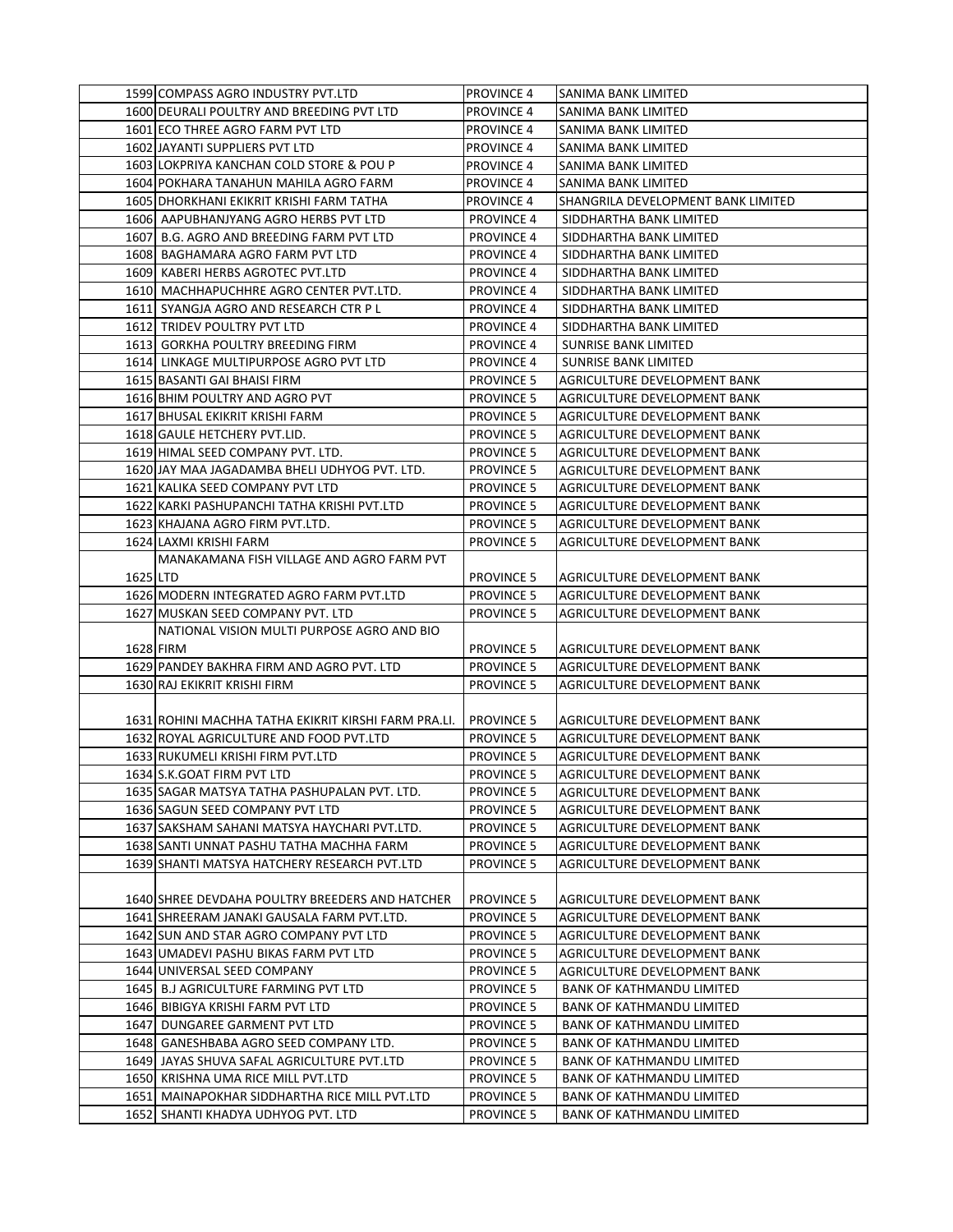| 1653 TRISANA AND LUJINA KRISHI FARM PRIVATE LIMITED | <b>PROVINCE 5</b> | BANK OF KATHMANDU LIMITED           |
|-----------------------------------------------------|-------------------|-------------------------------------|
| 1654 BASANTAPUR EKIKRIT KRISHI FARM P.L             | <b>PROVINCE 5</b> | CENTURY COMMERCIAL BANK LIMITED     |
| 1655 HAJURKO MAKALU POULTRY FIRM PVT LTD            | <b>PROVINCE 5</b> | CENTURY COMMERCIAL BANK LIMITED     |
| 1656 ISHA POULTRY FARM PRIVATE LIMITED              | <b>PROVINCE 5</b> | CITIZENS BANK INTERNATIONAL LIMITED |
| 1657 LUMBINI NURSARY PVT LTD                        | <b>PROVINCE 5</b> | CIVIL BANK LIMITED                  |
| 1658 SHAKTI METAL TATHA KRISHI AUJAR UD             | <b>PROVINCE 5</b> | CIVIL BANK LIMITED                  |
| 1659 SHUBHA SRI DOBHAN HATCHERY FARM PL             | <b>PROVINCE 5</b> | CIVIL BANK LIMITED                  |
| 1660 TINAU AGRO AND BREEDING FARM PVT LT            | <b>PROVINCE 5</b> | CIVIL BANK LIMITED                  |
| 1661 BAGWANI MULTIPURPOSE AGRO FARM                 | <b>PROVINCE 5</b> | EVEREST BANK LIMITED                |
| 1662 HAJI KIRANA AND HERBAL SUPPLIERS               | <b>PROVINCE 5</b> | EVEREST BANK LIMITED                |
| 1663 HUMA INTEGRATED LIVESTOCK FARM PVT.LTD.        | <b>PROVINCE 5</b> | EVEREST BANK LIMITED                |
| 1664  JAY SHREE RADHA KRISHNA KHADYA UDHYOG         | <b>PROVINCE 5</b> | EVEREST BANK LIMITED                |
| 1665 JYOTI AGRO PVT. LTD.                           | <b>PROVINCE 5</b> | <b>EVEREST BANK LIMITED</b>         |
| 1666 MADHUBAN SHYAM BABA RICE MILL PVT LTD          | <b>PROVINCE 5</b> | <b>EVEREST BANK LIMITED</b>         |
| 1667 NANDAN FEED PVT LTD                            | <b>PROVINCE 5</b> | EVEREST BANK LIMITED                |
| 1668 SHISHIR CHAMAL UDHYOG PVT LTD                  | <b>PROVINCE 5</b> | EVEREST BANK LIMITED                |
| 1669 J.K AQUACULTURE FARM PVT LTD                   | <b>PROVINCE 5</b> | <b>GARIMA BIKAS BANK LIMITED</b>    |
| 1670 KAFLE ORGANIC AGRO & RES.CEN.PVT.LT            | <b>PROVINCE 5</b> | GARIMA BIKAS BANK LIMITED           |
| NAWA DURGA AGRO AND RESEARCH CENTER                 |                   |                                     |
| 1671 PVT.LTD.                                       | <b>PROVINCE 5</b> | <b>GARIMA BIKAS BANK LIMITED</b>    |
| <b>GURANS ORGANIC FARM AND INSTITUTE PRIVATE</b>    |                   |                                     |
| 1672 LIMITED                                        | <b>PROVINCE 5</b> | <b>GLOBAL IME BANK LIMITED</b>      |
| 1673 JAYASHREE CHIURA AND BHUJA UDHYOG              | <b>PROVINCE 5</b> | <b>GLOBAL IME BANK LIMITED</b>      |
| 1674 KISAN COLD STORE AND POULTRY FARM PVT LTD      | <b>PROVINCE 5</b> | GLOBAL IME BANK LIMITED             |
| 1675 LUMBINI AGRICULTURE PRIVATE LIMITED            | <b>PROVINCE 5</b> | <b>GLOBAL IME BANK LIMITED</b>      |
| 1676 LUMBINI MULTIPLE AGRICULTURE & RESEA           | <b>PROVINCE 5</b> | <b>GLOBAL IME BANK LIMITED</b>      |
| LUMBINI MULTIPLE AGRICULTURE & RESEARCH             |                   |                                     |
| 1677 CENTER                                         | <b>PROVINCE 5</b> | <b>GLOBAL IME BANK LIMITED</b>      |
| MAHALAXMI AYURVED AUSADHI UDYOG PRIVATE             |                   |                                     |
| 1678 LIMITED                                        | <b>PROVINCE 5</b> | GLOBAL IME BANK LIMITED             |
| MID WESTERN LIVESTOCK AND POULTRY FARM              |                   |                                     |
| 1679 PVT.LTD                                        | <b>PROVINCE 5</b> | <b>GLOBAL IME BANK LIMITED</b>      |
| 1680 OCEAN FISH FARM PVT.LTD                        | <b>PROVINCE 5</b> | <b>GLOBAL IME BANK LIMITED</b>      |
| 1681 PAICHO PASAL PVT LTD                           | <b>PROVINCE 5</b> | <b>GLOBAL IME BANK LIMITED</b>      |
| 1682 PALAHI AGRO FARM PVT. LTD.                     | <b>PROVINCE 5</b> | <b>GLOBAL IME BANK LIMITED</b>      |
| 1683 PALPA ORGANIC KRISHI FARM                      | <b>PROVINCE 5</b> | <b>GLOBAL IME BANK LIMITED</b>      |
| 1684 RADHIKA RICE MILL                              | <b>PROVINCE 5</b> | <b>GLOBAL IME BANK LIMITED</b>      |
| 1685 RAPTI HERBAL WOOD AND FOOD PVT LTD             | <b>PROVINCE 5</b> | <b>GLOBAL IME BANK LIMITED</b>      |
| 1686 SHARADA PRODUCTION PVT LTD                     | <b>PROVINCE 5</b> | <b>GLOBAL IME BANK LIMITED</b>      |
| 1687 TOYANATH FISHERIES & RESEARCH CENTER           | <b>PROVINCE 5</b> | <b>GLOBAL IME BANK LIMITED</b>      |
| 1688 WORLD MART UNIQUE SOLUTION PVT. LTD            | <b>PROVINCE 5</b> | <b>GLOBAL IME BANK LIMITED</b>      |
| 1689 ANNAPURNA AGRO BREEDING & RES.P.LTD            | <b>PROVINCE 5</b> | HIMALAYAN BANK LIMITED              |
| 1690 ANNAPURNA AGRO INDUSTRIES PVT.LTD              | <b>PROVINCE 5</b> | HIMALAYAN BANK LIMITED              |
| 1691 BOOSTER FEED INDUSTRIES PVT. LTD.              | <b>PROVINCE 5</b> | HIMALAYAN BANK LIMITED              |
| 1692 DAJU BHAI AGRO FARM PVT.LTD                    | <b>PROVINCE 5</b> | HIMALAYAN BANK LIMITED              |
| 1693 ENVIPOWER ENERGY & FERTILIZER P.L.             | <b>PROVINCE 5</b> | HIMALAYAN BANK LIMITED              |
| 1694 NANDINI AGRO INDUSTRIES                        | <b>PROVINCE 5</b> | HIMALAYAN BANK LIMITED              |
| 1695 PASCHIMANCHAL POULTRY PVT. LTD.                | <b>PROVINCE 5</b> | HIMALAYAN BANK LIMITED              |
| 1696 SHARMILA INTIGRATED AGR FARM P.L.              | <b>PROVINCE 5</b> | HIMALAYAN BANK LIMITED              |
| 1697 R.N.S.A MULTIPURPOSE COMPANY PVT LTD           | <b>PROVINCE 5</b> | <b>ICFC FINANCE LIMITED</b>         |
| 1698 SAGARMATHA LIVESTOCK AND AGRO FARMI            | <b>PROVINCE 5</b> | <b>ICFC FINANCE LIMITED</b>         |
| 1699 PANAS WILD LIFE AGRO PVT.LTD                   | <b>PROVINCE 5</b> | JYOTI BIKAS BANK LIMITED            |
| 1700 ROHINI AGRICULTURE FARM PVT. LTD.              | <b>PROVINCE 5</b> | JYOTI BIKAS BANK LIMITED            |
| 1701 BUDDHA DANA UDYOG PVT.LTD.                     | <b>PROVINCE 5</b> | KUMARI BANK LIMITED                 |
| 1702 LUMBINI BAHUUDESHYA AGRICULTURE PVT.LTD.       |                   |                                     |
| PAWAN BAHUUDDESHIYA KRISHI TATHA                    | <b>PROVINCE 5</b> | KUMARI BANK LIMITED                 |
|                                                     |                   |                                     |
| 1703 PASHUPANCHI FARM                               | <b>PROVINCE 5</b> | KUMARI BANK LIMITED                 |
| 1704 SHAH BROTHERS MULTIPURPOSE PVT. LTD.           | <b>PROVINCE 5</b> | KUMARI BANK LIMITED                 |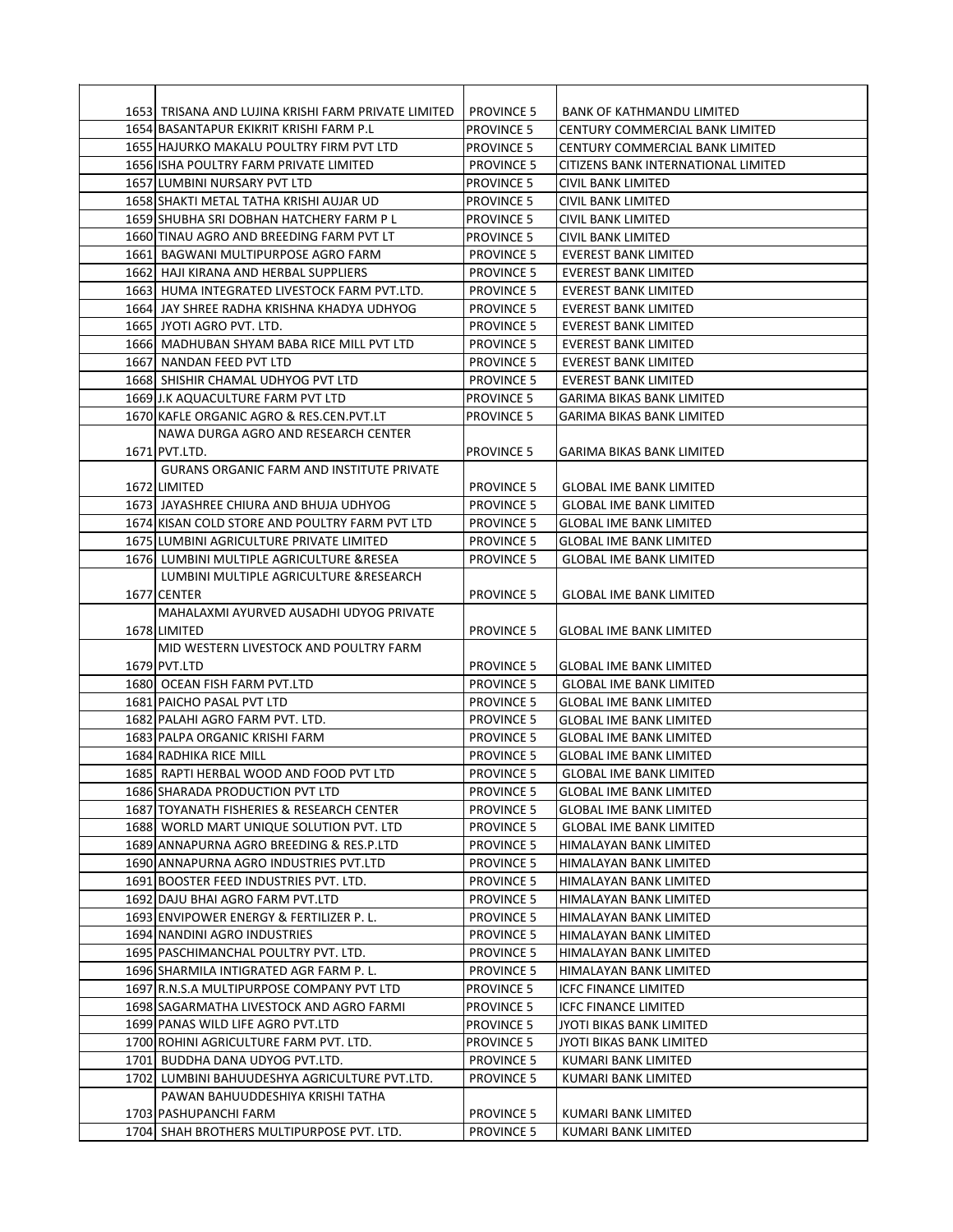|          | 1705 SIDDHARTHA BHUMI PVT LTD                      | <b>PROVINCE 5</b> | KUMARI BANK LIMITED            |
|----------|----------------------------------------------------|-------------------|--------------------------------|
|          | UTTAM AGRO PRODUCTS AND MACHINERIES PVT.           |                   |                                |
| 1706 LTD |                                                    | <b>PROVINCE 5</b> | KUMARI BANK LIMITED            |
|          | 1707 LAXMI GAI FARM                                | <b>PROVINCE 5</b> | LAXMI BANK LIMITED             |
|          | 1708 ROHINI MULTI AGRO COMPANY PVT.LTD             | <b>PROVINCE 5</b> | LAXMI BANK LIMITED             |
|          | 1709 TILOTTAMA NURSERY PVT. LTD.                   | <b>PROVINCE 5</b> | LUMBINI BIKAS BANK LIMITED     |
|          | 1710 AMUL DAIRY & BEVERAGE NEPAL PVT LTD           | <b>PROVINCE 5</b> | MACHHAPUCHHRE BANK LIMITED     |
|          | LALIGURAS AGRO FORESTRY TOURISM RESORT             |                   |                                |
|          | 1711 PVT.LTD.                                      | <b>PROVINCE 5</b> | MAHALAXMI BIKAS BANK LIMITED   |
|          | 1712 B.G. AGRICULTURE PVT. LTD.                    | <b>PROVINCE 5</b> | MEGA BANK NEPAL LIMITED        |
|          | BARAULIYA PASHUPANKSHI MATSYA KRISHI FARM          |                   |                                |
|          | 1713 PVT.LTD.                                      | <b>PROVINCE 5</b> | MEGA BANK NEPAL LIMITED        |
|          |                                                    |                   |                                |
|          | 1714 JAY BHAWANI KRISHI TA. PASHUPALAN COM.PVT.LTD | <b>PROVINCE 5</b> | MEGA BANK NEPAL LIMITED        |
|          |                                                    |                   |                                |
|          | 1715 MALIKA BAHUUDESIYA AGRICULTURE FARM PVT LTD   | <b>PROVINCE 5</b> | MEGA BANK NEPAL LIMITED        |
|          | 1716 NATURE TARAI PVT LTD                          | <b>PROVINCE 5</b> | MEGA BANK NEPAL LIMITED        |
|          | 1717 NEPAL AGRO FORESTRY AND RESOURCE PVT LTD      | <b>PROVINCE 5</b> | MEGA BANK NEPAL LIMITED        |
|          | 1718 RADHE RADHE AGRO CONCERN PVT.LTD.             | <b>PROVINCE 5</b> | MEGA BANK NEPAL LIMITED        |
|          | 1719 SHIVASHAKTI BEE CONCERN                       | <b>PROVINCE 5</b> | MEGA BANK NEPAL LIMITED        |
|          | TARAPATI AKIKRIT KRISHI TATHA PASHUPANCHI          |                   |                                |
|          | 1720 FARM PL                                       | <b>PROVINCE 5</b> | MEGA BANK NEPAL LIMITED        |
|          | 1721 B.A. BAHUUDASHYA KRISHI FARM PVT.LT           | <b>PROVINCE 5</b> | MUKTINATH BIKAS BANK LIMITED   |
|          | 1722 BHAGYASHALI GAII VAISI FARM PVT. LTD.         | <b>PROVINCE 5</b> | MUKTINATH BIKAS BANK LIMITED   |
|          | 1723 DELWA ORGANIC KRISHI FARM PVT.LTD             | <b>PROVINCE 5</b> | MUKTINATH BIKAS BANK LIMITED   |
|          | 1724 RADHE KRISHNA GAI BHAISI FIRM PVT. LTD.       | <b>PROVINCE 5</b> | MUKTINATH BIKAS BANK LIMITED   |
|          | 1725 BUDDHANAGAR AGRO FARM LTD.                    | <b>PROVINCE 5</b> | NABIL BANK LIMITED             |
|          | 1726 BUTWAL KALI GANDAKI SUPPLIERS PVT.LTD.        | <b>PROVINCE 5</b> | NABIL BANK LIMITED             |
|          | 1727 DOVAN HATCHERY FARM PVT. LTD.                 | <b>PROVINCE 5</b> | NABIL BANK LIMITED             |
|          | 1728 HARDIK RICE MILL PVT. LTD.                    | <b>PROVINCE 5</b> | NABIL BANK LIMITED             |
|          | 1729 HIMSHREE KHADYA UDHYOG PVT.LTD.               | <b>PROVINCE 5</b> | NABIL BANK LIMITED             |
|          | 1730 HY PO AGRO PVT.LTD                            | <b>PROVINCE 5</b> | <b>NABIL BANK LIMITED</b>      |
|          |                                                    |                   |                                |
|          | 1731LKALI GANDAKI MATSYA TATHA PASHUPALAN FARM     | <b>PROVINCE 5</b> | <b>NABIL BANK LIMITED</b>      |
|          | NEPAL AGRO INPUTS MARKETING AND                    |                   |                                |
|          | 1732 ENTREPRENEURSHIP SERVICE P LTD                | <b>PROVINCE 5</b> | <b>NABIL BANK LIMITED</b>      |
|          | NEPAL AGROSEEDS AND INPUTS COMPANY PRIVATE         |                   |                                |
|          | 1733 LIMITED                                       | <b>PROVINCE 5</b> | NABIL BANK LIMITED             |
|          | 1734 OLI POULTRY BREEDING PVT.LTD                  | <b>PROVINCE 5</b> | <b>NABIL BANK LIMITED</b>      |
|          | 1735 OM SHANTI RICE AND FLOUR MILL PVT. LTD        | <b>PROVINCE 5</b> | NABIL BANK LIMITED             |
|          | 1736 PASHUPATI AGRO FEED INDUSTRY                  | <b>PROVINCE 5</b> | <b>NABIL BANK LIMITED</b>      |
|          | 1737 RAPTI FEED INDUSTRIES PVT LTD                 | <b>PROVINCE 5</b> | NABIL BANK LIMITED             |
|          | SAPTARANGI KRISHI TATHA PASHUPALAN FARM PVT.       |                   |                                |
| 1738 LTD |                                                    | <b>PROVINCE 5</b> | NABIL BANK LIMITED             |
|          | 1739 SAURABH RICE AND OIL MILL PVT. LTD.           | <b>PROVINCE 5</b> | NABIL BANK LIMITED             |
|          | 1740 TILBARI VILLAGE AGRO FARM PVT LTD             | <b>PROVINCE 5</b> | NABIL BANK LIMITED             |
|          | UNITED INNOVATIVE AGRICULTURE AND LIVESTOCK        |                   |                                |
|          | 1741 PVT LTD.                                      | <b>PROVINCE 5</b> | NABIL BANK LIMITED             |
|          | 1742 ANURAG FISHERIES AND HATCHERY FARM            | <b>PROVINCE 5</b> | NEPAL BANGALADESH BANK LIMITED |
|          | 1743 ASHOKA ALOVERA AGROTECH AND HERBS P           | <b>PROVINCE 5</b> | NEPAL BANGALADESH BANK LIMITED |
|          | 1744 ASIA AGRO & ANIMAL FARM PVT LTD               | <b>PROVINCE 5</b> | NEPAL BANGALADESH BANK LIMITED |
|          | 1745 MAHABALESHWOR DAIRY & BEV. I. .P.L            | <b>PROVINCE 5</b> | NEPAL BANGALADESH BANK LIMITED |
|          | 1746 N P R FISH VILLAGE AND AGRO FARM PL           | <b>PROVINCE 5</b> | NEPAL BANGALADESH BANK LIMITED |
|          | 1747 NATURAL AGRICULTURE FARM                      | <b>PROVINCE 5</b> | NEPAL BANGALADESH BANK LIMITED |
|          | 1748 SHUVARAMBHA AGRO FARM PVT LTD                 | <b>PROVINCE 5</b> | NEPAL BANGALADESH BANK LIMITED |
|          | 1749 SUPER QUALITY MEAT PROCESSING I.P.L           | <b>PROVINCE 5</b> | NEPAL BANGALADESH BANK LIMITED |
|          | 1750 SUPER QUALITY MEAT PROCESSING IND.P           | <b>PROVINCE 5</b> | NEPAL BANGALADESH BANK LIMITED |
|          | 1751  MAHASHAKTI AGRO INDUSTRIES PVT.LTD           | <b>PROVINCE 5</b> | NEPAL BANK LIMITED             |
|          | 1752 NEPAL INDO INDUSTRIES PVT. LTD.               | <b>PROVINCE 5</b> | NEPAL BANK LIMITED             |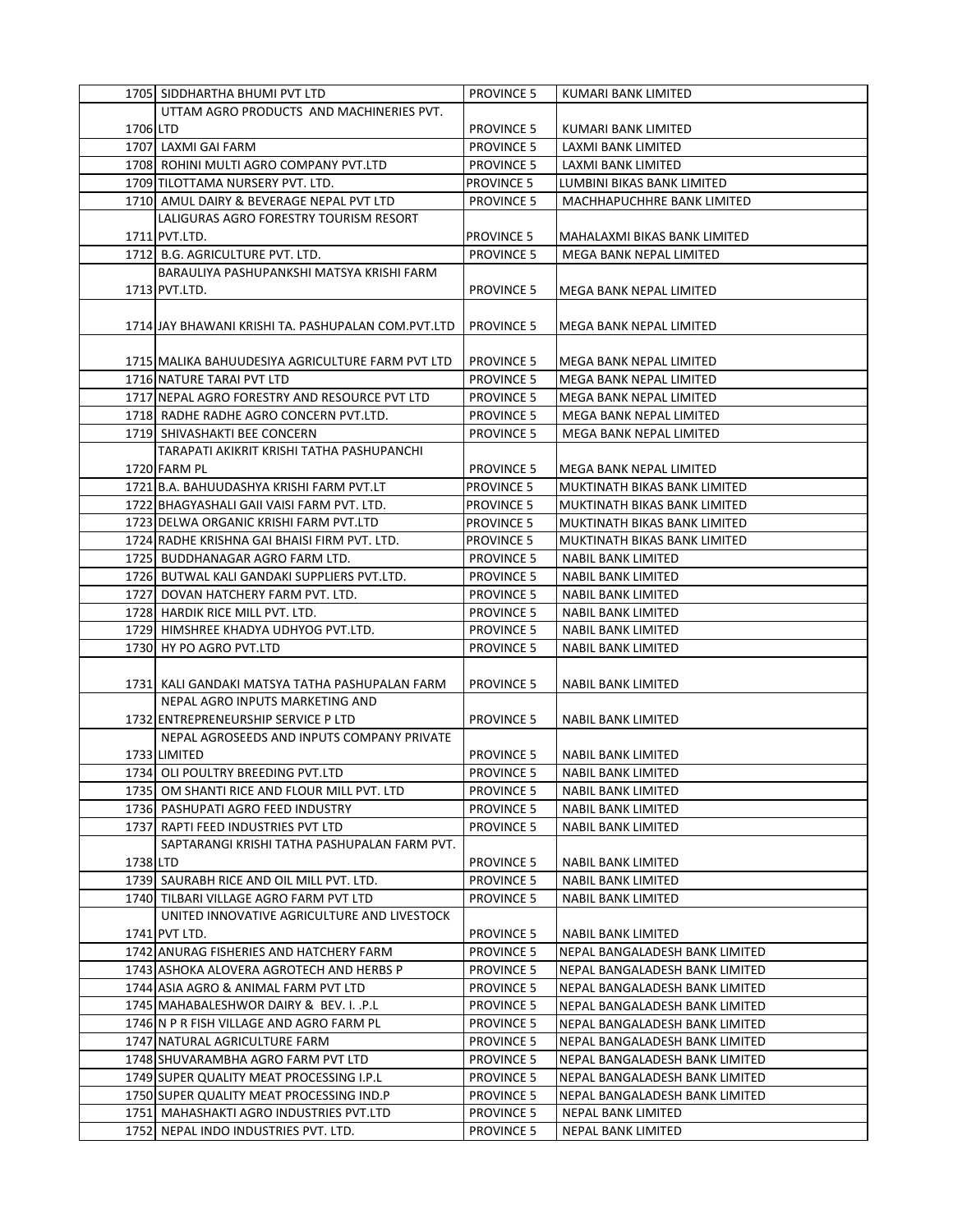| 1753 SAGARMATHA POULTRY PVT .LTD                   | <b>PROVINCE 5</b> | NEPAL BANK LIMITED                     |
|----------------------------------------------------|-------------------|----------------------------------------|
| 1754 SIDDHARTHA RICE MILLS PVT. LTD.               | <b>PROVINCE 5</b> | NEPAL BANK LIMITED                     |
| 1755 DAUNNE POULTRY BREEDING FARM P.L.             | <b>PROVINCE 5</b> | NEPAL CREDIT AND COMMERCE BANK LIMITED |
| 1756 N.S.A.R.D AGRO FARM PVT LTD                   | <b>PROVINCE 5</b> | NEPAL CREDIT AND COMMERCE BANK LIMITED |
| 1757 PRAPTI AGRICULTURE PVT.LTD                    | <b>PROVINCE 5</b> | NEPAL CREDIT AND COMMERCE BANK LIMITED |
| 1758 SUPER SHINE HYCHARY UDHOG PVT.LTD.            | <b>PROVINCE 5</b> | NEPAL CREDIT AND COMMERCE BANK LIMITED |
| 1759 GREENCORE GROUP PVT LTD                       | <b>PROVINCE 5</b> | NEPAL INVESTMENT BANK LIMITED          |
| 1760 KAPILBASTU INTEGRATED AGRO FARM PVT LTD       | <b>PROVINCE 5</b> | NEPAL INVESTMENT BANK LIMITED          |
| 1761 KISHAN RICE MILL PVT.LTD                      | <b>PROVINCE 5</b> | NEPAL INVESTMENT BANK LIMITED          |
| 1762 LUMBINI SEED COMPANY PVT. LTD                 | <b>PROVINCE 5</b> | NEPAL SBI BANK LIMITED                 |
| 1763 LUMBINI SEED COMPANY PVT. LTD(2%)             | <b>PROVINCE 5</b> | NEPAL SBI BANK LIMITED                 |
| 1764 LUMBINI SEED COMPANY PVT. LTD(5%)             | <b>PROVINCE 5</b> | NEPAL SBI BANK LIMITED                 |
| 1765 NATIONAL LIVE STOCK AND FARMING PVT. LTD.     | <b>PROVINCE 5</b> | NEPAL SBI BANK LIMITED                 |
| 1766 PUN KRISHI FARM PVT LTD                       | <b>PROVINCE 5</b> | NEPAL SBI BANK LIMITED                 |
| 1767 RAMANIA PALPA KRISHI FARM PVT LTD             | <b>PROVINCE 5</b> | NEPAL SBI BANK LIMITED                 |
|                                                    |                   |                                        |
| 1768 RAPTI POULTRY BREEDING AND RESEARCH PVT. LTD. | <b>PROVINCE 5</b> | NEPAL SBI BANK LIMITED                 |
| 1769 SHREE DAONNE FEEDS PVT. LTD.                  | <b>PROVINCE 5</b> | NEPAL SBI BANK LIMITED                 |
| 1770 APEX POULTRY PVT LTD                          | <b>PROVINCE 5</b> | NIC ASIA BANK LIMITED                  |
|                                                    |                   |                                        |
| 1771 ARAMBHA AGRO RESEARCH AND PRODUCT PVT.LTD     | <b>PROVINCE 5</b> | NIC ASIA BANK LIMITED                  |
| 1772 ARYA WILD AGRO FARM PVT. LTD                  | <b>PROVINCE 5</b> | NIC ASIA BANK LIMITED                  |
| 1773 ARYAL POULTRY FARM                            | <b>PROVINCE 5</b> | NIC ASIA BANK LIMITED                  |
| 1774 BAGALE AGRO FARM PVT LTD                      | <b>PROVINCE 5</b> | NIC ASIA BANK LIMITED                  |
| 1775 BANKE KRISHI FARM PRIVATE LIMITED             | <b>PROVINCE 5</b> | NIC ASIA BANK LIMITED                  |
| 1776 BASISTA DAIRY UDHYOG PRIVATE LIMITED          | <b>PROVINCE 5</b> | NIC ASIA BANK LIMITED                  |
| 1777 BASNET CORPORATION PVT LTD                    | <b>PROVINCE 5</b> | NIC ASIA BANK LIMITED                  |
| 1778 CHALISE AGRO FARM PVT.LTD.                    | <b>PROVINCE 5</b> | NIC ASIA BANK LIMITED                  |
| 1779 CHAUDHARY KRISHI FIRM                         | <b>PROVINCE 5</b> | NIC ASIA BANK LIMITED                  |
|                                                    |                   |                                        |
| 1780 DARLAM MAHAKALI AGRO FARM PRIVATE LIMITED     | <b>PROVINCE 5</b> | NIC ASIA BANK LIMITED                  |
| 1781 DEURALI HATCHARY UDYOG PVT LTD                | <b>PROVINCE 5</b> | NIC ASIA BANK LIMITED                  |
| 1782 G.C. DANA UDHYOG PVT. LTD.                    | <b>PROVINCE 5</b> | NIC ASIA BANK LIMITED                  |
| 1783 GHIMIRE GAI TATHA BHAISIPALAN                 | <b>PROVINCE 5</b> | NIC ASIA BANK LIMITED                  |
| 1784 GLOBAL DAIRY PVT LTD                          | <b>PROVINCE 5</b> | NIC ASIA BANK LIMITED                  |
| 1785 HAJARE KRISHI FIRM PVT LTD                    | <b>PROVINCE 5</b> | NIC ASIA BANK LIMITED                  |
|                                                    |                   |                                        |
| 1786 HIMALI POULTRY DEVELOPMENT COMPANY PVT LTD    | <b>PROVINCE 5</b> | NIC ASIA BANK LIMITED                  |
| 1787 HYGIENE AGRO PRIVATE LIMITED                  | <b>PROVINCE 5</b> | NIC ASIA BANK LIMITED                  |
| 1788 INTERNATIONAL AGRO BIU BIJAN PVT LTD          | <b>PROVINCE 5</b> | <b>NIC ASIA BANK LIMITED</b>           |
| 1789 JANAKI EKIKRIT AGRO FARM PVT LTD              | <b>PROVINCE 5</b> | NIC ASIA BANK LIMITED                  |
| 1790 JANAKI LAXMI GAI PALAN FARM PVT. LTD.         | <b>PROVINCE 5</b> | NIC ASIA BANK LIMITED                  |
| 1791 LUMBINI DAIRY MILK PVT LTD                    | <b>PROVINCE 5</b> | NIC ASIA BANK LIMITED                  |
| 1792 LUMBINI DANA UDHYOG                           | <b>PROVINCE 5</b> | NIC ASIA BANK LIMITED                  |
| LUMBINI UNIVERSAL MULTITRADE COMPANY               |                   |                                        |
| 1793 PVT.LTD.                                      | <b>PROVINCE 5</b> | NIC ASIA BANK LIMITED                  |
| 1794 M.K. AGRICULTURAL TOURISM PRIVATE LIMITED     | <b>PROVINCE 5</b> | NIC ASIA BANK LIMITED                  |
| 1795 MACHHAPUCHHRE AGRO PRODUCT PVT.LTD            | <b>PROVINCE 5</b> | NIC ASIA BANK LIMITED                  |
| 1796 MAMATA AGRO AND LIVESTOCK PVT.LTD             | <b>PROVINCE 5</b> | NIC ASIA BANK LIMITED                  |
| 1797 N G AGRO INDUSTRIES PVT LTD                   | <b>PROVINCE 5</b> | NIC ASIA BANK LIMITED                  |
| 1798 N.P.G. AGRO PVT.LTD.                          | <b>PROVINCE 5</b> | NIC ASIA BANK LIMITED                  |
|                                                    |                   |                                        |
| 1799 NAWA DEEP POULTRY FIRM AND HATCHERY PVT.LTD   | <b>PROVINCE 5</b> | NIC ASIA BANK LIMITED                  |
| 1800 NIDHI KRISHI FIRM PVT LTD                     | <b>PROVINCE 5</b> | NIC ASIA BANK LIMITED                  |
| 1801 PABITRA AGROVET PRODUCTION PVT LTD            | <b>PROVINCE 5</b> | NIC ASIA BANK LIMITED                  |
| PRABHUNATH AGRI PRODUCTION AND SERVICE             |                   |                                        |
| 1802 CENTER PVT LTD                                | <b>PROVINCE 5</b> | NIC ASIA BANK LIMITED                  |
| 1803 RAJ AGRO TRADE LINK PVT. LTD.                 | <b>PROVINCE 5</b> | NIC ASIA BANK LIMITED                  |
| 1804 RAJU KRISHI FARM PVT. LTD.                    | <b>PROVINCE 5</b> | NIC ASIA BANK LIMITED                  |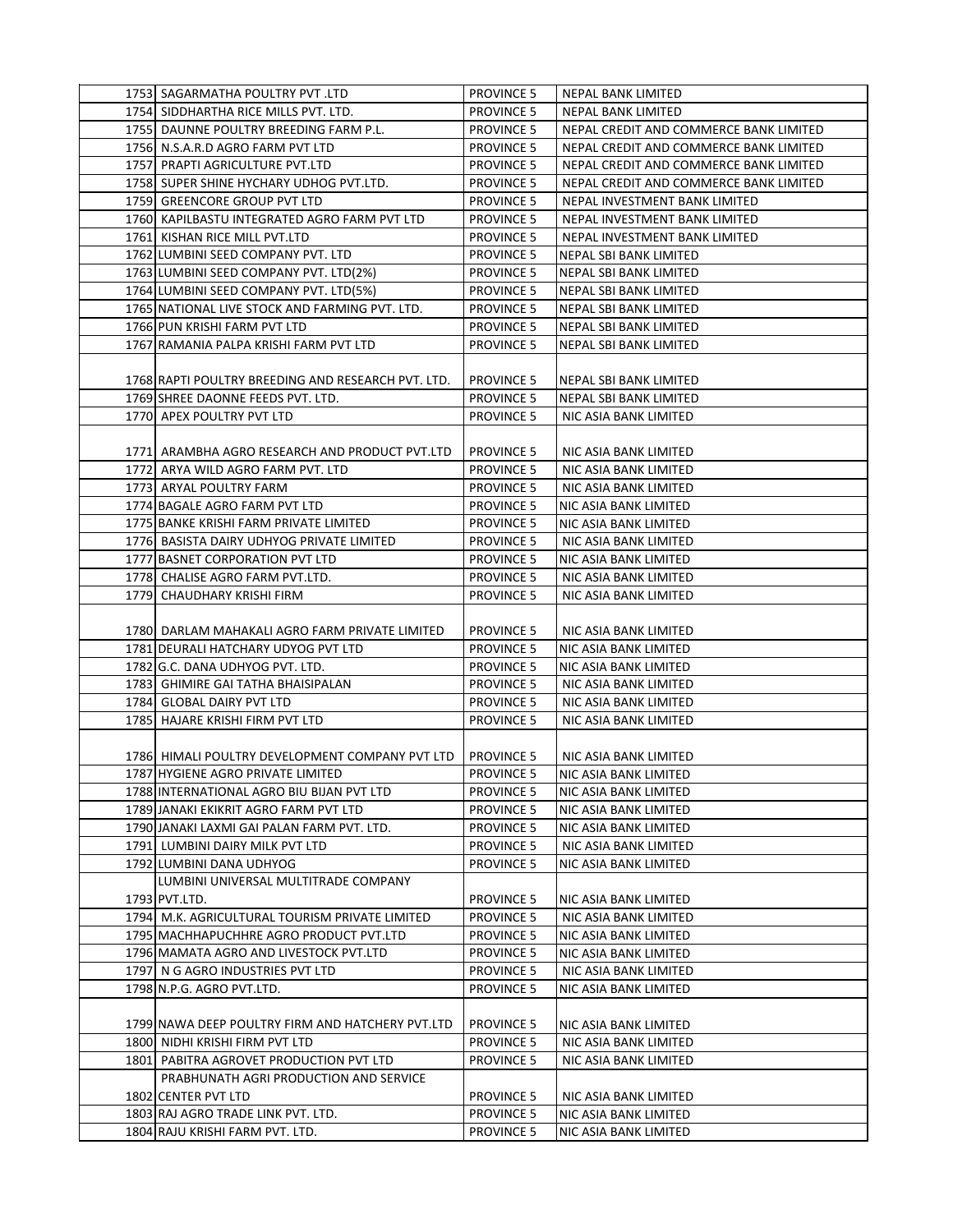|           | 1805 RED CHILLY AGRO FARM PVT. LTD.               | <b>PROVINCE 5</b> | NIC ASIA BANK LIMITED         |
|-----------|---------------------------------------------------|-------------------|-------------------------------|
|           | 1806 SAHA GAIPALAN FARM PVT.LTD.                  | <b>PROVINCE 5</b> | NIC ASIA BANK LIMITED         |
|           | 1807 SAJHA GAI TATHA BHAISI FARM PVT.LTD.         | <b>PROVINCE 5</b> | NIC ASIA BANK LIMITED         |
|           | SHREEKANTI INTEGRATED AGRICULTURE FARM PVT.       |                   |                               |
| 1808 LTD. |                                                   | <b>PROVINCE 5</b> | NIC ASIA BANK LIMITED         |
|           | 1809 SHREENAGAR DAIRY MILK                        | <b>PROVINCE 5</b> | NIC ASIA BANK LIMITED         |
|           | SIDDHARTHA AGRICULTURAL PRODUCTION &              |                   |                               |
|           | 1810 RESEARCH CENTER PVT.LTD                      | <b>PROVINCE 5</b> | NIC ASIA BANK LIMITED         |
|           | 1811 SIDDHARTHA AGRO & DAIRY PVT.LTD              | <b>PROVINCE 5</b> | NIC ASIA BANK LIMITED         |
|           | 1812 SUNMOON KRISHI FARM PVT LTD                  | <b>PROVINCE 5</b> | NIC ASIA BANK LIMITED         |
|           | SWARGADWARI POULTRY BREEDING AND                  |                   |                               |
|           | 1813 AGRICULTURE PVT. LTD.                        | <b>PROVINCE 5</b> | NIC ASIA BANK LIMITED         |
|           | 1814 TILOTTAMA NURSERY PRIVATE LIMITED            | <b>PROVINCE 5</b> | NIC ASIA BANK LIMITED         |
|           | 1815 UNNATI AGRO FIRM                             | <b>PROVINCE 5</b> | NIC ASIA BANK LIMITED         |
|           | YADUVANSHI PASHUPALAN TATHA KRISHI FARM           |                   |                               |
|           | 1816 PVT.LTD                                      | <b>PROVINCE 5</b> | NIC ASIA BANK LIMITED         |
|           | 1817 YOUTH MULTI AGRICULTURE PVT.LTD              | <b>PROVINCE 5</b> | NIC ASIA BANK LIMITED         |
|           | KAMDHENU CATTLE BREEDING AND RESEARCH             |                   |                               |
|           | 1818 CENTER PVT.LTD.                              | <b>PROVINCE 5</b> | NMB BANK LIMITED              |
|           | NAWA DURGA PASHUPALANDUGDHA UTPADAN               |                   |                               |
|           | 1819 TATHA KRISHI FIRM PVT LTD                    | <b>PROVINCE 5</b> | NMB BANK LIMITED              |
|           | 1820 PRADIP MASU PACKAGING CENTER PVT LTD         | <b>PROVINCE 5</b> | NMB BANK LIMITED              |
|           | 1821 S.K.KHANAL AGRO COMPANY PVT.LTD              | <b>PROVINCE 5</b> | NMB BANK LIMITED              |
|           | 1822 SWARGADWARI BEE CONCERN PVT LTD              | <b>PROVINCE 5</b> | NMB BANK LIMITED              |
|           | 1823 ALPHA INDUSTRIES PVT LTD                     | <b>PROVINCE 5</b> | PRABHU BANK LIMITED           |
|           | 1824 EVERGREEN AGRO BUSINESS NEPAL P.LTD          | <b>PROVINCE 5</b> | PRABHU BANK LIMITED           |
|           | 1825 GODHULI DAIRY SUPPLIERS PVT LTD              | <b>PROVINCE 5</b> | PRABHU BANK LIMITED           |
|           | 1826 PALPA BHAIRAB BREEDING FARM PVT LTD          | <b>PROVINCE 5</b> | PRABHU BANK LIMITED           |
|           | 1827 S.K. DAIRY INDUSTRIES PVT.LTD                | <b>PROVINCE 5</b> | PRABHU BANK LIMITED           |
|           | 1828 SHIVA GANGA DAIRY UDYOG PL.                  | <b>PROVINCE 5</b> | PRABHU BANK LIMITED           |
|           | 1829 ADITYA EKIKRIT KRISHI FARM                   | <b>PROVINCE 5</b> | PRIME COMMERCIAL BANK LIMITED |
|           | 1830 ADITYA EKIKRIT KRISHI FARM PVT.LTD.          | <b>PROVINCE 5</b> | PRIME COMMERCIAL BANK LIMITED |
|           | 1831 ANJU AGRO PVT.LTD                            | <b>PROVINCE 5</b> | PRIME COMMERCIAL BANK LIMITED |
|           | 1832 BUDHA POULTRY FARM                           | <b>PROVINCE 5</b> | PRIME COMMERCIAL BANK LIMITED |
|           | 1833 GLOBAL AGRITECH NEPAL PVT. LTD.              | <b>PROVINCE 5</b> | PRIME COMMERCIAL BANK LIMITED |
|           | 1834 GUTHICHAUR AGRO FARM PVT. LTD.               | <b>PROVINCE 5</b> | PRIME COMMERCIAL BANK LIMITED |
|           | 1835 HIRA FISHERIES AND AGRO FARM PVT. LTD.       | <b>PROVINCE 5</b> | PRIME COMMERCIAL BANK LIMITED |
|           | 1836 KAILASH COLD STORAGE & AGRO PVT. L.          | <b>PROVINCE 5</b> | PRIME COMMERCIAL BANK LIMITED |
|           | 1837 M.K. PIG FARM PVT.LTD.                       | <b>PROVINCE 5</b> | PRIME COMMERCIAL BANK LIMITED |
|           | 1838   MAINAIYA KRISHI FARM PVT. LTD.             | <b>PROVINCE 5</b> | PRIME COMMERCIAL BANK LIMITED |
|           |                                                   |                   |                               |
|           | 1839] SHYAM MACHA TATHA PASHUPALAN FARM PVT. LTD. | <b>PROVINCE 5</b> | PRIME COMMERCIAL BANK LIMITED |
|           | 1840 SIYARI MATSYA TATHA KRISHI FIRM              | <b>PROVINCE 5</b> | PRIME COMMERCIAL BANK LIMITED |
|           | 1841 TRIMURTI MULTI AGRO COMPANY PVT LTD          | <b>PROVINCE 5</b> | PRIME COMMERCIAL BANK LIMITED |
|           | 1842 BADI MALIKA PASHUPALAN PVT. LTD              | <b>PROVINCE 5</b> | RASTRIYA BANIJYA BANK         |
|           | 1843 D.K. COLD ROOM MEAT SUPPLIERS PVT.LTD        | <b>PROVINCE 5</b> | RASTRIYA BANIJYA BANK         |
|           | 1844 GORKHA HACHARY PVT LTD                       | <b>PROVINCE 5</b> | RASTRIYA BANIJYA BANK         |
|           | 1845 MATA BAGESHWORI AGRO FARM PVT. LTD.          | <b>PROVINCE 5</b> | RASTRIYA BANIJYA BANK         |
|           | 1846 MOUNT EVEREST AGRICULTURE COM.PVT.L          | <b>PROVINCE 5</b> | RASTRIYA BANIJYA BANK         |
|           | 1847 OLI KRISHI FIRM                              | <b>PROVINCE 5</b> | RASTRIYA BANIJYA BANK         |
|           | 1848 PAHARI KRISHI FARM PVT LTD                   | <b>PROVINCE 5</b> | RASTRIYA BANIJYA BANK         |
|           | 1849 PALAU AGRICULTURE PVT.LTD.                   | <b>PROVINCE 5</b> | RASTRIYA BANIJYA BANK         |
|           | 1850 RAPTI VALLEY POULTRY AND AG PL               | <b>PROVINCE 5</b> | RASTRIYA BANIJYA BANK         |
|           | 1851 SAGARMATHA CHITWAN AGRO FARM                 | <b>PROVINCE 5</b> | RASTRIYA BANIJYA BANK         |
|           | 1852 SEKH AGRO INDUSTRIES PVT. LTD.               | <b>PROVINCE 5</b> | RASTRIYA BANIJYA BANK         |
|           | 1853 SHILA SALIKGRAM AGRO VILLAGE PVT. LTD        | <b>PROVINCE 5</b> | RASTRIYA BANIJYA BANK         |
|           | 1854 SIDDHABABA BREEDING FARM                     | <b>PROVINCE 5</b> | RASTRIYA BANIJYA BANK         |
|           | 1855 AANAND DANA UDHYOG PVT.ITD.                  | <b>PROVINCE 5</b> | SANIMA BANK LIMITED           |
|           | 1856 GOKUL CHAMAL DAL MILL PVT. LTD               | <b>PROVINCE 5</b> | SANIMA BANK LIMITED           |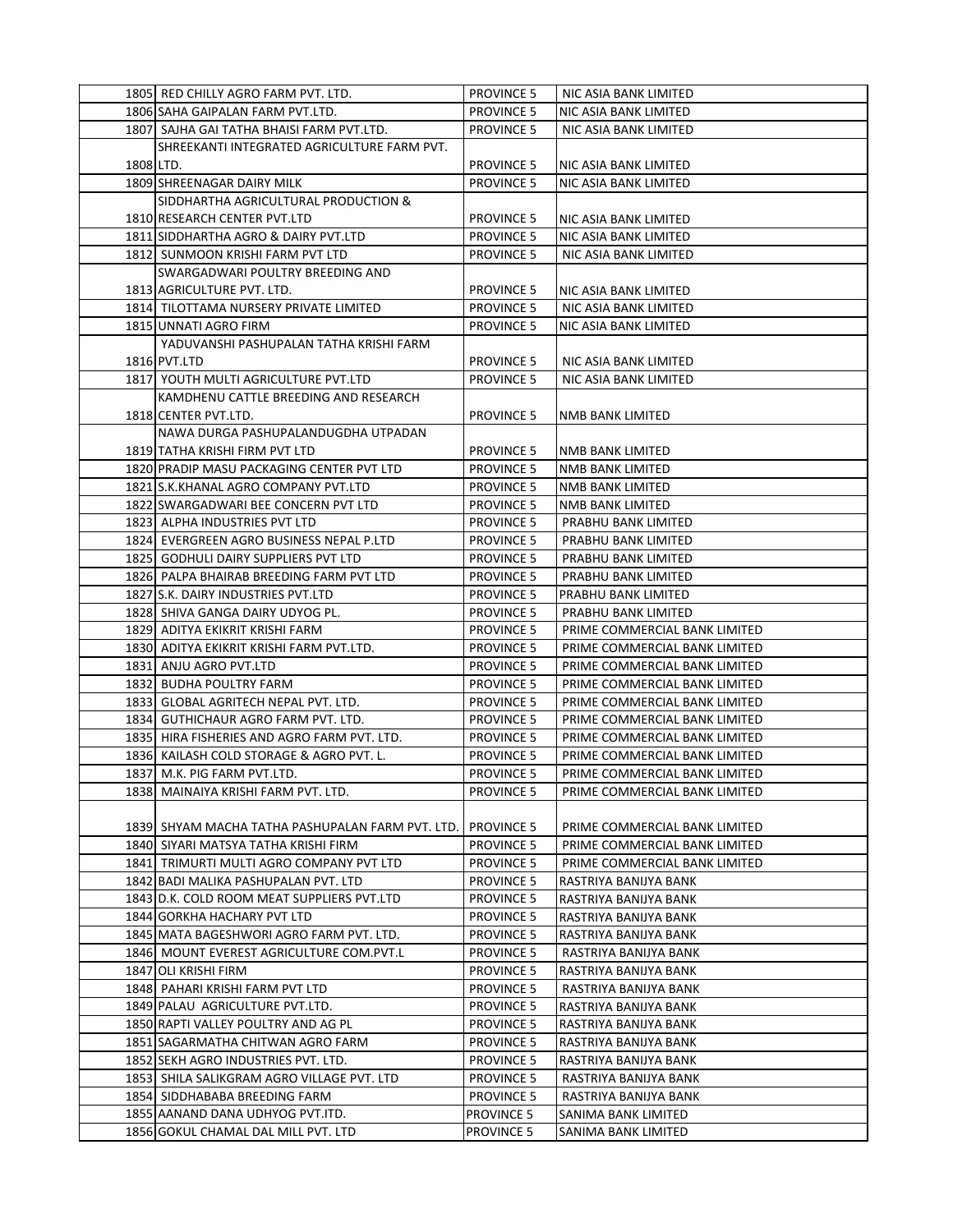| 1857 K.S. NATURE PVT.LTD                        | <b>PROVINCE 5</b> | ISANIMA BANK LIMITED                   |
|-------------------------------------------------|-------------------|----------------------------------------|
| 1858 NEPLO AGRO FARM PVT.LTD                    | <b>PROVINCE 5</b> | SANIMA BANK LIMITED                    |
| 1859 RAJESH KUMAR RICE MILL PVT.LTD.            | <b>PROVINCE 5</b> | SANIMA BANK LIMITED                    |
| 1860 B.P. AND SONS AGRI BUSINESS PVT LTD        | <b>PROVINCE 5</b> | SHINE RESUNGA DEVELOPMENT BANK LIMITED |
| 1861 BAASGHARI PASHUPANCHI T.K.F. PVT.LTD       | <b>PROVINCE 5</b> | SHINE RESUNGA DEVELOPMENT BANK LIMITED |
| 1862 BAHUUDDESHIYA PRANGARIK KRISHI FIRM        | <b>PROVINCE 5</b> | SHINE RESUNGA DEVELOPMENT BANK LIMITED |
| 1863 BANGANGA AGRO INDUSTRIES PVT.LTD           | <b>PROVINCE 5</b> | SHINE RESUNGA DEVELOPMENT BANK LIMITED |
| 1864 BASHYAL KRISHI FARM PVT.LTD.               | <b>PROVINCE 5</b> | SHINE RESUNGA DEVELOPMENT BANK LIMITED |
| 1865 BUDDHA AGRO AND FEED INDUSTRIES PVT.LTD.   | <b>PROVINCE 5</b> | SHINE RESUNGA DEVELOPMENT BANK LIMITED |
|                                                 |                   |                                        |
| 1866 DEURALI POULTRY FIRM AND HATCHERY PVT. LTD | <b>PROVINCE 5</b> | SHINE RESUNGA DEVELOPMENT BANK LIMITED |
| EVERGREEN AGRI & BOER GOAT RESEARCH CENTER      |                   |                                        |
| 1867 PVT.LTD                                    | <b>PROVINCE 5</b> | SHINE RESUNGA DEVELOPMENT BANK LIMITED |
| 1868 GUPTA NURSERY P. LTD                       | <b>PROVINCE 5</b> | SHINE RESUNGA DEVELOPMENT BANK LIMITED |
| 1869 HARIYO TARKARI PVT.LTD                     | <b>PROVINCE 5</b> | SHINE RESUNGA DEVELOPMENT BANK LIMITED |
| 1870 HIMALAYAN KRISHI T.P.UDH.PVT.LTD           | <b>PROVINCE 5</b> | SHINE RESUNGA DEVELOPMENT BANK LIMITED |
| 1871 KASBIN KRISHI FARM PVT. LTD.               | <b>PROVINCE 5</b> | SHINE RESUNGA DEVELOPMENT BANK LIMITED |
| 1872 PHARSATIKAR AGRO AND RESEARCH CENTE        | <b>PROVINCE 5</b> | SHINE RESUNGA DEVELOPMENT BANK LIMITED |
| 1873 R.C.S. KRISHI FARM PVT.LTD.                | <b>PROVINCE 5</b> | SHINE RESUNGA DEVELOPMENT BANK LIMITED |
| 1874 RAINBOW MATSYA TATHA KRISHI FARM PV        | <b>PROVINCE 5</b> | SHINE RESUNGA DEVELOPMENT BANK LIMITED |
| 1875 RAMNAGAR AGRO FARM PVT.LTD                 | <b>PROVINCE 5</b> | SHINE RESUNGA DEVELOPMENT BANK LIMITED |
| 1876 ROYAL HETCHARY PVT.LTD.                    | <b>PROVINCE 5</b> | SHINE RESUNGA DEVELOPMENT BANK LIMITED |
| 1877 RUPANDEHI AKIKRIT KRISHI FARM P.LTD        | <b>PROVINCE 5</b> | SHINE RESUNGA DEVELOPMENT BANK LIMITED |
| 1878 SANGAM HATCHERY & BREEDING FARM            | <b>PROVINCE 5</b> | SHINE RESUNGA DEVELOPMENT BANK LIMITED |
| 1879 SHUVA SAMBRIDDHI UNIT.AG.F PVT.LTD.        | <b>PROVINCE 5</b> | SHINE RESUNGA DEVELOPMENT BANK LIMITED |
| 1880 TANDAN POULTRY BREEDING FRM PVT.LTD        | <b>PROVINCE 5</b> | SHINE RESUNGA DEVELOPMENT BANK LIMITED |
| 1881 TILOTTAMA KRISHI FARM & RESEARCH PV        | <b>PROVINCE 5</b> | SHINE RESUNGA DEVELOPMENT BANK LIMITED |
| 1882 TRISHAA NATURALS PVT. LTD                  | <b>PROVINCE 5</b> | SHINE RESUNGA DEVELOPMENT BANK LIMITED |
| 1883 ANAND FOODS AND AGRO IND PVT LTD           | <b>PROVINCE 5</b> | SIDDHARTHA BANK LIMITED                |
| 1884 BHAT AGRO PVT. LTD.                        | <b>PROVINCE 5</b> | SIDDHARTHA BANK LIMITED                |
| 1885 BHAT TARKARI TAHTA PHALFUL SUPP.           | <b>PROVINCE 5</b> | SIDDHARTHA BANK LIMITED                |
| 1886 JANATA AGRO AND FEED PVT. LTD.             | <b>PROVINCE 5</b> | SIDDHARTHA BANK LIMITED                |
| 1887 KAPTAN KRISHI PHARMA PVT LTD               | <b>PROVINCE 5</b> | SIDDHARTHA BANK LIMITED                |
| 1888 KASISH MULTIPURPOSE CO PVT LTD             | <b>PROVINCE 5</b> | SIDDHARTHA BANK LIMITED                |
| 1889 KISHAN POULTRY & HATCHERY PVT.LTD.         | <b>PROVINCE 5</b> | SIDDHARTHA BANK LIMITED                |
| 1890 MAKALU AGGREGATE AGRO PVT. LTD.            | <b>PROVINCE 5</b> | SIDDHARTHA BANK LIMITED                |
| 1891 NAGINI AGRO AND RESEARCH CENTER P L        | <b>PROVINCE 5</b> | SIDDHARTHA BANK LIMITED                |
| 1892 ORGANIC KARNALI PVT LTD                    | <b>PROVINCE 5</b> | SIDDHARTHA BANK LIMITED                |
| 1893 RAJAPUR KARNALI RICE MILL PVT LTD          | <b>PROVINCE 5</b> | SIDDHARTHA BANK LIMITED                |
| 1894 SIDRA INTERNATIONAL PVT. LTD.              | <b>PROVINCE 5</b> | SIDDHARTHA BANK LIMITED                |
| 1895 SUPADEURALI MULTI AGRO FARM P.LTD.         | <b>PROVINCE 5</b> | SIDDHARTHA BANK LIMITED                |
| 1896 THUM DINGLA AGRO FORESTRY PVT LTD          | <b>PROVINCE 5</b> | SIDDHARTHA BANK LIMITED                |
| 1897 VALLEY AGRO FARM PVT LTD                   | <b>PROVINCE 5</b> | SIDDHARTHA BANK LIMITED                |
| 1898 YUMMY FOODS PVT.LTD                        | <b>PROVINCE 5</b> | SIDDHARTHA BANK LIMITED                |
| 1899 KAKSHAPATI CHAMAL TATHA KHADHYANNA         | <b>PROVINCE 5</b> | STANDARD CHARTERED BANK NEPAL LIMITED  |
| 1900 PRAMOD RICE MILL PRIVATE LIMITED           | <b>PROVINCE 5</b> | STANDARD CHARTERED BANK NEPAL LIMITED  |
| 1901 SHIVASHAKTI CHAMAL UDHYOG PRIVATE L        | <b>PROVINCE 5</b> | STANDARD CHARTERED BANK NEPAL LIMITED  |
| 1902 SUNIL RICE MILLS PRIVATE LIMITED           | PROVINCE 5        | STANDARD CHARTERED BANK NEPAL LIMITED  |
| 1903 ARVIND MEAT CENTER PVT. LTD.               | <b>PROVINCE 5</b> | SUNRISE BANK LIMITED                   |
| 1904 BUDDHA SEED COMPANY PVT LTD                | <b>PROVINCE 5</b> | SUNRISE BANK LIMITED                   |
| 1905 SIDDHARTHA EKIKRIT AGRO PVT LTD            | <b>PROVINCE 5</b> | SUNRISE BANK LIMITED                   |
| 1906 UNITED AGRO RESEARCH PVT LTD               | <b>PROVINCE 5</b> | SUNRISE BANK LIMITED                   |
| 1907 DEUTI HAYTCHARI PVT LTD                    | PROVINCE 6        | NMB BANK LIMITED                       |
| 1908 SURKHET DAIRY UDHYOG PVT LTD               | PROVINCE 6        | SANIMA BANK LIMITED                    |
| 1909 JUMLA AGRO FIRM PVT.LTD                    | PROVINCE 6        | SIDDHARTHA BANK LIMITED                |
| 1910 KARNALI HATCHARY UDHYOG PVT.LTD            | <b>PROVINCE 6</b> | SUNRISE BANK LIMITED                   |
| 1911 KARNALI HATCHERY UDHYOG                    | PROVINCE 6        | SUNRISE BANK LIMITED                   |
| 1912 BIST POULTRY FIRM                          | <b>PROVINCE 7</b> | AGRICULTURE DEVELOPMENT BANK           |
| 1913 DAHIT POULTRY FIRM                         | <b>PROVINCE 7</b> | AGRICULTURE DEVELOPMENT BANK           |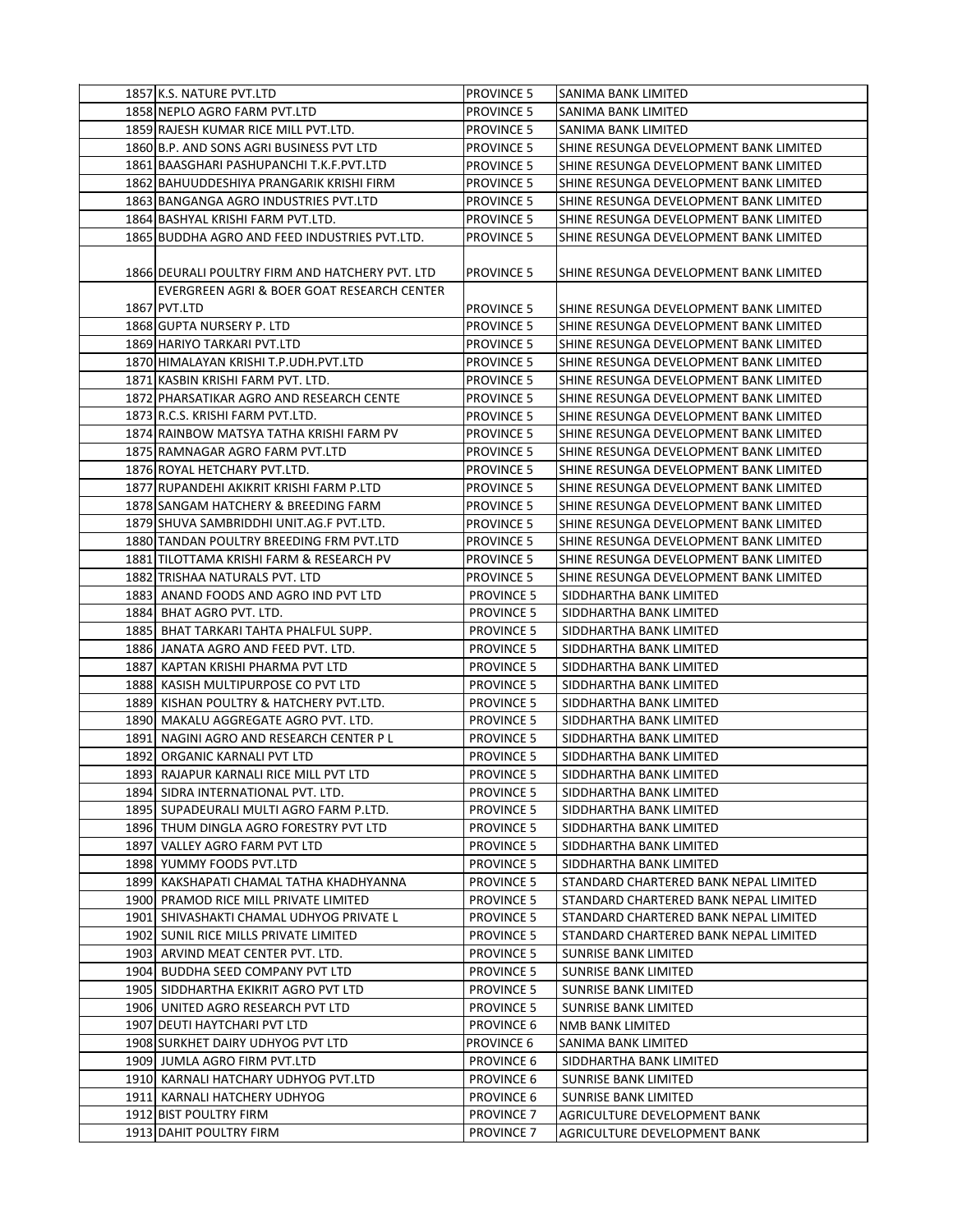|           | 1914 HIMALI AGRO ARGANIC FIRM                      | <b>PROVINCE 7</b>     | <b>AGRICULTURE DEVELOPMENT BANK</b>    |
|-----------|----------------------------------------------------|-----------------------|----------------------------------------|
|           | 1915 KALASH SEEDS COMPANY PVT.LTD.                 | <b>PROVINCE 7</b>     | AGRICULTURE DEVELOPMENT BANK           |
|           | 1916 M.K AGRICULTURE GROUP PRIVATE LIMITED         | <b>PROVINCE 7</b>     | <b>BANK OF KATHMANDU LIMITED</b>       |
|           | 1917 NARAYANI MEAT PRODUCTS PVT LTD                | <b>PROVINCE 7</b>     | <b>BANK OF KATHMANDU LIMITED</b>       |
|           | 1918 P.D DAIRY UDHYOG PVT LTD                      | <b>PROVINCE 7</b>     | <b>BANK OF KATHMANDU LIMITED</b>       |
|           | 1919 JEEWAN AGRO SERVICE PVT. LTD.                 | PROVINCE <sub>7</sub> | CITIZENS BANK INTERNATIONAL LIMITED    |
|           | A.P.B. AGRO FARM AND BREEDING POULTRY              |                       |                                        |
|           | 1920 PVT.TLD.                                      | <b>PROVINCE 7</b>     | EVEREST BANK LIMITED                   |
|           | FARMHOUSE AGRO PRODUCT AND PROMOTION PVT           |                       |                                        |
| 1921 LTD  |                                                    | <b>PROVINCE 7</b>     | <b>EVEREST BANK LIMITED</b>            |
|           | 1922 FULBARI FARM RANCH PVT. LTD                   | <b>PROVINCE 7</b>     | EVEREST BANK LIMITED                   |
|           | 1923 NABIN PALLET DANA UDHYOG PVT. LTD.            | <b>PROVINCE 7</b>     | <b>EVEREST BANK LIMITED</b>            |
|           | 1924 SATWIK AGRO HERBAL DHANGADI PVT. LTD.         | <b>PROVINCE 7</b>     | EVEREST BANK LIMITED                   |
|           | 1925 BHANJA POULTRY FARM PVT LTD                   | <b>PROVINCE 7</b>     | <b>GLOBAL IME BANK LIMITED</b>         |
|           | 1926 JAY MA BADIMALIKA KRISHI FARM                 | <b>PROVINCE 7</b>     | <b>GLOBAL IME BANK LIMITED</b>         |
|           | 1927 PADMA INTEGRATED AGRO PVT.LTD.                | <b>PROVINCE 7</b>     | <b>GLOBAL IME BANK LIMITED</b>         |
|           | 1928 PANCHASHAKTI POULTRY PVT LTD                  | <b>PROVINCE 7</b>     | <b>GLOBAL IME BANK LIMITED</b>         |
|           | 1929 SANJIVANI HERBS AND AGRO PVT.LTD.             | <b>PROVINCE 7</b>     | <b>GLOBAL IME BANK LIMITED</b>         |
|           | 1930 SITARAM DAIRY AND AGRITECH PVT LTD            | <b>PROVINCE 7</b>     | <b>GLOBAL IME BANK LIMITED</b>         |
|           | 1931 WESTERN POULTRY BREEDING FARM PVT.LTD.        | <b>PROVINCE 7</b>     | <b>GLOBAL IME BANK LIMITED</b>         |
|           | 1932 BADIMALIKA AGRO FARM PVT. LTD                 | <b>PROVINCE 7</b>     | HIMALAYAN BANK LIMITED                 |
|           | 1933 DOLPHIN FEED INDUSTRY P. LTD                  | <b>PROVINCE 7</b>     | HIMALAYAN BANK LIMITED                 |
|           | 1934 HUATLAI POULTRY FARM PVT.LTD                  | <b>PROVINCE 7</b>     | KUMARI BANK LIMITED                    |
|           | 1935 PARTHA FISH FARM PRIVATE LIMITED              | <b>PROVINCE 7</b>     | <b>LAXMI BANK LIMITED</b>              |
|           | 1936 R.B. POULTRY BREEDING FARM PVT. LTD.          | <b>PROVINCE 7</b>     | MEGA BANK NEPAL LIMITED                |
|           | 1937 SUNAULO KRISHI TATHA PARYATAN UDHOG P L       | <b>PROVINCE 7</b>     | MEGA BANK NEPAL LIMITED                |
|           |                                                    |                       |                                        |
|           | 1938 KANCHAN KISAN AGRO FIRM AND RESEARCH CENTER   | <b>PROVINCE 7</b>     | MUKTINATH BIKAS BANK LIMITED           |
|           | 1939 R.B. AGRO FARM PVT .LTD                       | <b>PROVINCE 7</b>     | MUKTINATH BIKAS BANK LIMITED           |
|           | 1940 GHODAGHODI SEED COMPANY PVT. LTD              | <b>PROVINCE 7</b>     | <b>NABIL BANK LIMITED</b>              |
|           | SONA AND SONA KIRSHI TATHA PASHUPANKSHI            |                       |                                        |
|           | 1941 BIKAS FARM PVT. LTD.                          | <b>PROVINCE 7</b>     | NABIL BANK LIMITED                     |
|           | 1942 UNIQUE SEED COMPANY PVT. LTD                  | <b>PROVINCE 7</b>     | <b>NABIL BANK LIMITED</b>              |
|           |                                                    |                       |                                        |
|           | 1943   UGRATARA SHIT BHANDAR UDHYOG(TERM LOAN)     | <b>PROVINCE 7</b>     | NEPAL BANK LIMITED                     |
|           | 1944 KALIKA AND MALIKA POULTRY FARM PVT.           | <b>PROVINCE 7</b>     | NEPAL CREDIT AND COMMERCE BANK LIMITED |
|           | 1945 KHAPTAD BRIDING POULTRY PVT. LTD              | <b>PROVINCE 7</b>     | NEPAL CREDIT AND COMMERCE BANK LIMITED |
|           | 1946 KHAPTAD BRIDING POULTRY PVT.LTD               | <b>PROVINCE 7</b>     | NEPAL CREDIT AND COMMERCE BANK LIMITED |
|           | 1947 FARWEST POULTRY PVT.LTD                       | <b>PROVINCE 7</b>     | NEPAL INVESTMENT BANK LIMITED          |
|           | 1948 GREAT WESTERN AGRO PVT.LTD.                   | <b>PROVINCE 7</b>     | NEPAL INVESTMENT BANK LIMITED          |
|           | 1949 ROYAL FEED INDUSTRIES PVT.LTD                 | <b>PROVINCE 7</b>     | NEPAL INVESTMENT BANK LIMITED          |
|           | 1950 SUDURPASCHIM FOOD INDUSTRIES PVT. LTD.        | <b>PROVINCE 7</b>     | NEPAL INVESTMENT BANK LIMITED          |
|           | 1951 KRISHNA BAGWANI KERA FARM PVT LTD             | <b>PROVINCE 7</b>     | NIC ASIA BANK LIMITED                  |
|           | API HIMALAYA AGRO & LIVESTOCK COMPANY PVT.         |                       |                                        |
| 1952 LTD. |                                                    | <b>PROVINCE 7</b>     | NMB BANK LIMITED                       |
|           | 1953 BRAHMA AAURBEDIK UDHYOG                       | <b>PROVINCE 7</b>     | NMB BANK LIMITED                       |
|           | 1954 HARI KRISHI FORM PVT. LTD                     | <b>PROVINCE 7</b>     | NMB BANK LIMITED                       |
|           | 1955 JAY KRISHNA KRISHI FARM PRIVATE LIMITED       | <b>PROVINCE 7</b>     | NMB BANK LIMITED                       |
|           | 1956 SHREE DIVYA MULTI AGRO FIRM PVT.LTD           | <b>PROVINCE 7</b>     | NMB BANK LIMITED                       |
|           | 1957 KHAPTAD DAIRY INDUSTRIES PVT LTD              | <b>PROVINCE 7</b>     | PRABHU BANK LIMITED                    |
|           |                                                    |                       |                                        |
|           | 1958 NAINI AGRO FARM AND RESEARCH CENTER PVT. LTD. | <b>PROVINCE 7</b>     | PRABHU BANK LIMITED                    |
|           | 1959 NAYAN POULTRY KRISHI TATHA PASHU BIKAS FARM   | <b>PROVINCE 7</b>     | PRABHU BANK LIMITED                    |
|           | 1960 RIVER SIDE PIG AND AGRO FARM PVT.LTD          | <b>PROVINCE 7</b>     | PRABHU BANK LIMITED                    |
|           | 1961 CHAUDHARY GROUP KRISHI TATHA PASHUP           | <b>PROVINCE 7</b>     | PRIME COMMERCIAL BANK LIMITED          |
|           | 1962 DIRGHAYU MACHAPALAN PVT.LTD.                  | <b>PROVINCE 7</b>     | PRIME COMMERCIAL BANK LIMITED          |
|           | 1963 FAPLA AGRICULTURE FARM PVT.LTD                | <b>PROVINCE 7</b>     | PRIME COMMERCIAL BANK LIMITED          |
|           | 1964 JAGDAMBA AGRO FARM PVT.LTD                    | <b>PROVINCE 7</b>     | PRIME COMMERCIAL BANK LIMITED          |